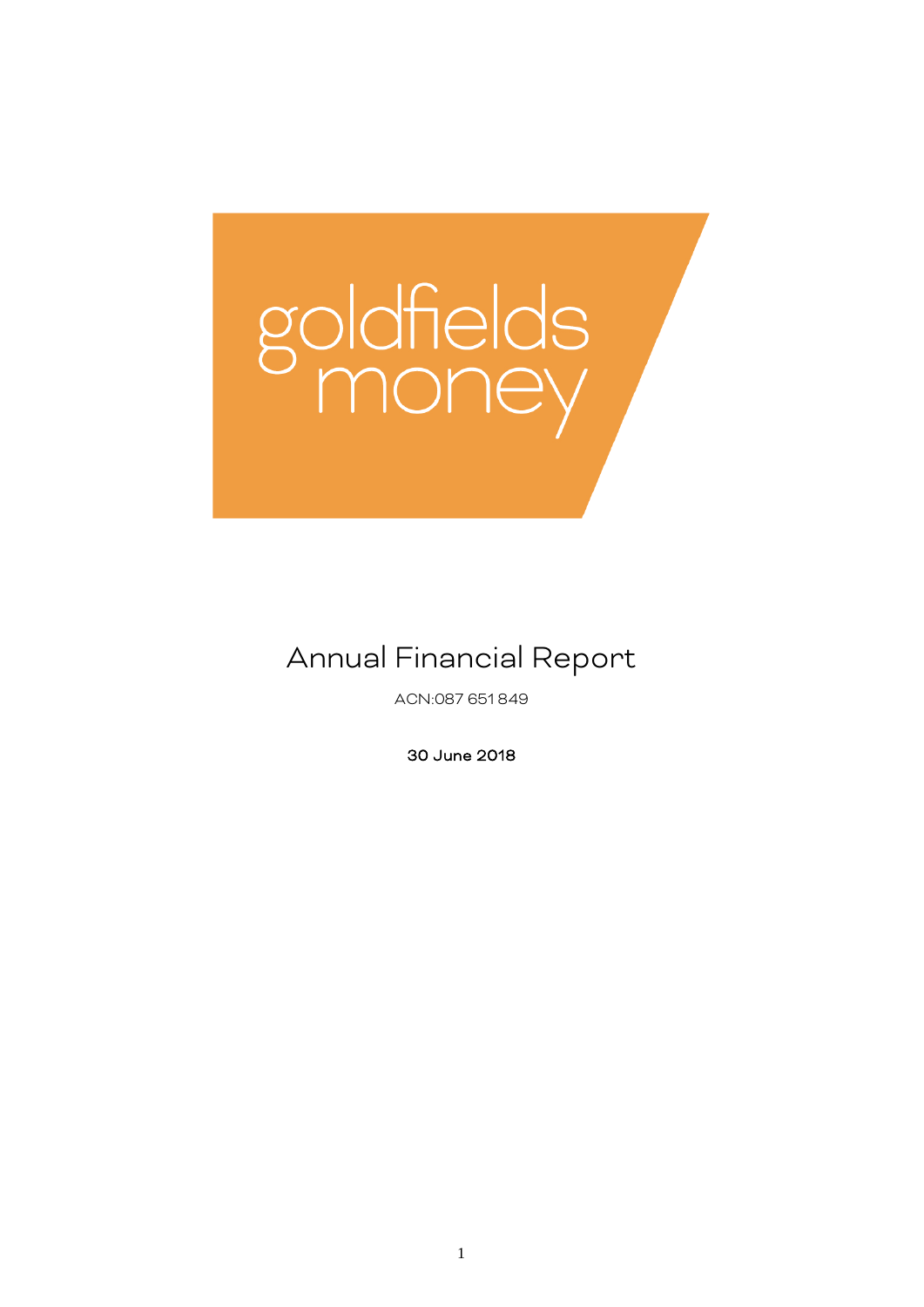# Contents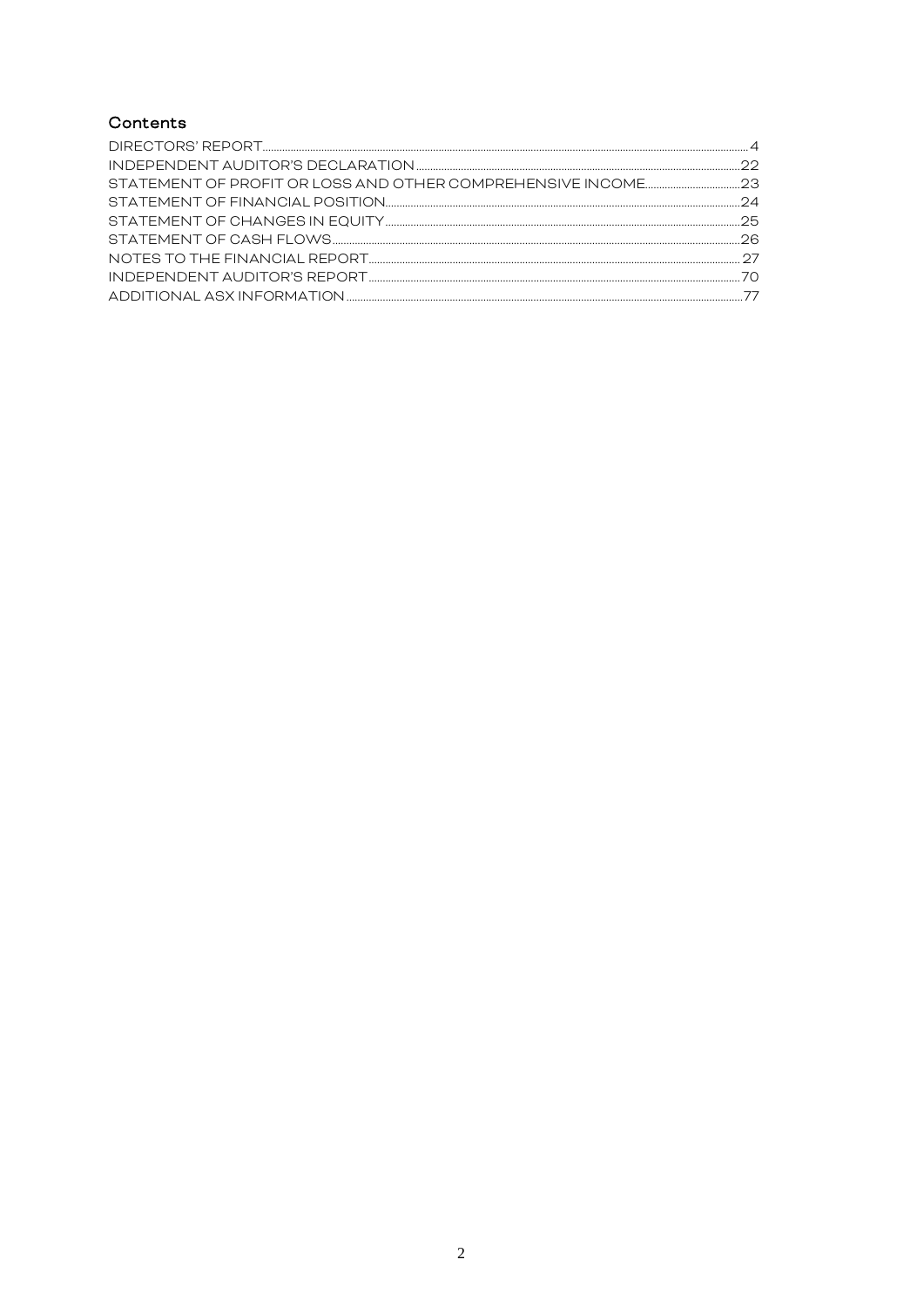# Corporate Information

#### ACN: 087 651 849

#### Directors

| Mr. Peter Wallace  | (Chairman and Non-executive Director)            |
|--------------------|--------------------------------------------------|
| Mr. Derek La Ferla | (Non-executive Director)                         |
| Mr. Peter Hall     | (Non-executive Director)                         |
| Mr. John Kolenda   | (Non-executive Director)                         |
| Mr. Simon Lyons    | (Chief Executive Officer and Executive Director) |

#### Company Secretary

Mr. Malcolm Cowell

#### The registered office and principal place of business of the Company is:

120 Egan Street KalgoorlieWA 6430 Phone: 08 9021 6444

#### Other Locations:

Esperance Branch Perth Office 90 Dempster Street Suite 30,118 Royal Street Esperance WA 6450 East Perth WA 6004

#### Share Registry:

Advanced Share Registry 110 Stirling Hwy Nedlands WA 6009 Tel:(618) 9389 8033 Fax:( 618) 9262 3723

#### Exchange Listing

Australian Securities Exchange Limited Exchange Plaza 2 The Esplanade Perth, Western Australia 6000 ASX Code: GMY

#### Auditors:

KPMG 235 St Georges Terrace Perth WA 6000

#### Website Address:

[www.goldfieldsmoney.com.au](http://www.goldfieldsmoney.com.au/)

#### Corporate Governance:

A copy of the Corporate Governance Policy Statement can be located using the following website address: https://www.goldfieldsmoney.com.au/investor-centre/corporate-governance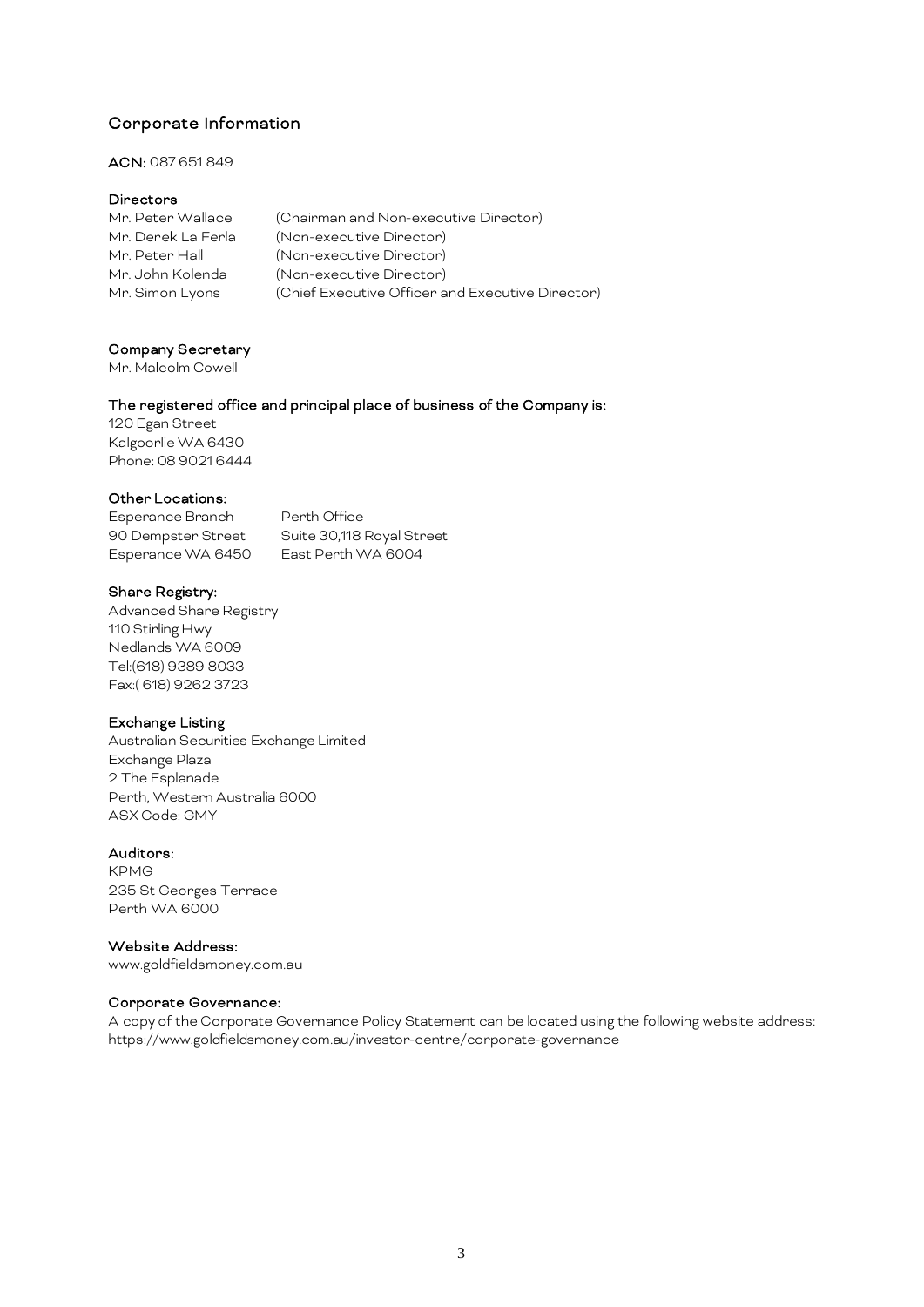# <span id="page-3-0"></span>DIRECTORS' REPORT

Your Directors present their report of Goldfields Money Limited ("Goldfields Money" or the "Company") together with the financial report for the year ended 30 June 2018 and the auditor's report thereon.

# DIRECTORS

The names of the Company's Directors in office during the financial year and until the date of this report are set out below. Directors were in office for the entire period unless otherwise stated.

| Mr Peter Wallace  | Chairman and Non-executive Director                                        |
|-------------------|----------------------------------------------------------------------------|
| Mr Derek La Ferla | Non-executive Director                                                     |
| Mr Peter Hall     | Non-executive Director                                                     |
| Mr James Austin   | Non-executive Director (until 23 October 2017)                             |
| Mr Simon Lyons    | Chief Executive Officer and Executive Director (appointed 23 October 2017) |
| Mr Keith John     | Non-executive Director (until 12 March 2018)                               |
| Mr John Kolenda   | Non-executive Director (appointed 13 March 2018)                           |

The details of the Company's Directors in office at any time during or since the end of the year up to the date of this report are as follows. Directors were in office for the entire period unless otherwise stated.

#### Peter Wallace (Chairman and Non-executive Director)

Mr Wallace was appointed a director in August 2014. He has more than 45 years of experience from a range of appointments held within the banking and financial services industry. Mr. Wallace was previously the Head of Corporate (Western Australia) for Bell Potter Securities Ltd where he directed capital raisings for several large publicly listed companies as well as provided a variety of corporate advisory services to both private and publicly owned companies. Over the past 30 years he also held executive management positions with Westpac Banking Corporation, Challenge Bank Ltd and National Australia Bank Ltd. Previous public company experience includes directorships with Tethyan Copper Ltd, Rural Aus Investments Ltd and Decmil Engineering Ltd.

During the past three years he has served as a director of the following listed companies:

- Katana Capital Limited appointed 19 September 2005
- Neptune Marine Services Limited appointed 8 July 2011

Mr Wallace is a Senior Fellow of the Financial Services Institute of Australia, a Fellow of the Australian Institute of Company Directors and an Associate Fellow of the Australian Institute of Management. He is Chair of the Remuneration Committee and a member of the Audit Committee, Credit Committee and Risk & Compliance Committee.

#### Derek La Ferla (Non-executive Director)

Mr La Ferla was elected as a Director in November 2015. He has over 30 years' experience as a corporate lawyer and Company Director. He is a Non-executive Director of Sandfire Resources NL, Veris Limited and Threat Protect Limited and is a member of the AICD Council (WA Division). He has held senior positions with some of Australia's leading law firms and is a Partner with large independent Western Australian law firm, Lavan.

During the past three years he has served as a director of the following listed companies:

- Veris Limited –appointed 28 October 2011
- Sandfire Resources NL appointed 17 May 2010
- Threat Protect Australia Limited appointed 3 September 2015

Mr La Ferla is Chair of the Audit Committee and a member of the Risk & Compliance Committee and Remuneration Committee.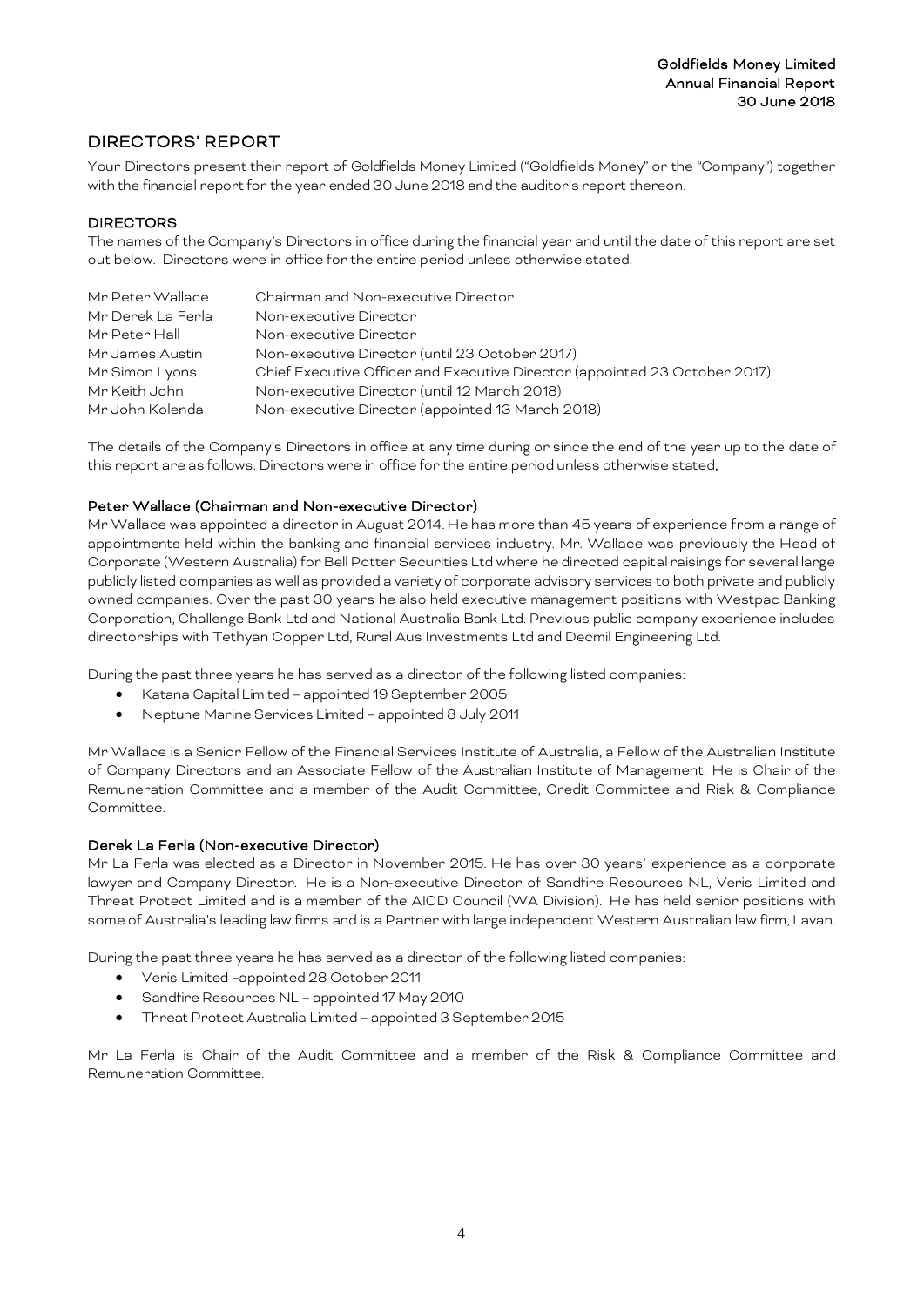#### Peter Hall (Non-executive Director)

Mr Hall was elected as a Director in November 2015 and is an experienced financial services industry professional. Previous Board and industry appointments include: Non-Executive Director of BLSSA Pty Ltd (the licensing Board for Advantedge Financial Services, a NAB subsidiary), Chair of the CoreLogic RP Data sponsored Residential Valuation Industry Advisory Group, Ministerial Advisory Board Member for NSW Housing Minister and Chairman and Council Member of the Lenders Mortgage Insurance sub-committee. Mr Hall has also held the senior executive position of Country Executive of Genworth Financial Aust. & NZ and Managing Director of Genworth Financial Mortgage Insurance Aust. & NZ.

Mr Hall holds a Graduate Diploma of Management, has completed Executive Management Programs at GE's global management college, a Senior Associate of the Financial Services Institute of Australia and has received a Distinguished Service Award from the Australian Securitisation Forum.

Mr Hall is the Chair of the Risk & Compliance Committee, Chair of the Board Credit Committee and is also a member of the Audit Committee.

#### Simon Lyons (Chief Executive Officer and Executive Director)

Mr Lyons was appointed Chief Executive Officer on 18 January 2016 and Executive Director on 23 October 2017. Mr Lyons has been involved in the day to day management of financial services business for the last 24 years. Prior to that he served as an Army Officer with the Australian Defence Force. He commenced his business career at Porter Western Limited as a stockbroker in 1994 and was a Director and shareholder of Porter Western when the business was sold to Macquarie Bank in 1999. With the business under new ownership, Mr Lyons became the State Manager for Macquarie Bank in Western Australia before transferring to a national role as Head of Broking (Distribution and Development) in Sydney. In 2005, Mr Lyons became the Head of Macquarie Private Wealth – Asia and spent several years working establishing or acquiring wealth management businesses for Macquarie Bank throughout Asia. Since leaving Macquarie Banking 2008, Mr Lyons established and managed wealth management businesses to service clients looking for stockbroking or fixed income investments, and immediately prior to joining the Company, was the Director WA for the Fixed Income Investment Group (FIIG).

Mr Lyons holds a Bachelor of Economics and a Graduate Diploma of Business (Management). Mr Lyons served as a director of Kresta Holdings Limited from 1 August 2017 to 9 April 2018.

#### John Kolenda (Non-executive Director)

Mr Kolenda was appointed a Director on 13 March 2018. Mr Kolenda is the Managing Director of Finsure Group, and has extensive experience in the mortgage broking and aggregation sector. Mr Kolenda was the General Manager Sales & Distribution at Aussie Home Loans for ten years from 1994, before founding X Inc, which was a successful mortgage originator before its merger with the mortgage broking operations of Ray White in 2007. Mr Kolenda founded several businesses before launching Finsure Group in 2011. Mr Kolenda co-founded and chairs Aura Group Pty Ltd, a boutique corporate advisor and investment house. Aura Group has more than \$300 million in assets under management and advice.

During the last three years he has served as a director of the following listed companies:

- The Agency Group Australia Limited appointed 19 December 2016
- IBuyNew Group Limited appointed 1 February 2013 and resigned 22 March 2017

Mr Kolenda is a member of the Credit Committee and Remuneration Committee.

#### James Austin (Non-executive Director until 23 October 2017)

Mr Austin was appointed a Director in November 2013. He is currently the Chief Financial Officer of Firstmac Limited, one of Australia's largest non-bank lenders, a role he has held since 2005. Mr Austin studied at Queensland University of Technology where he obtained his Bachelor of Business (Accounting) and is a member of the Institute of Chartered Accountants.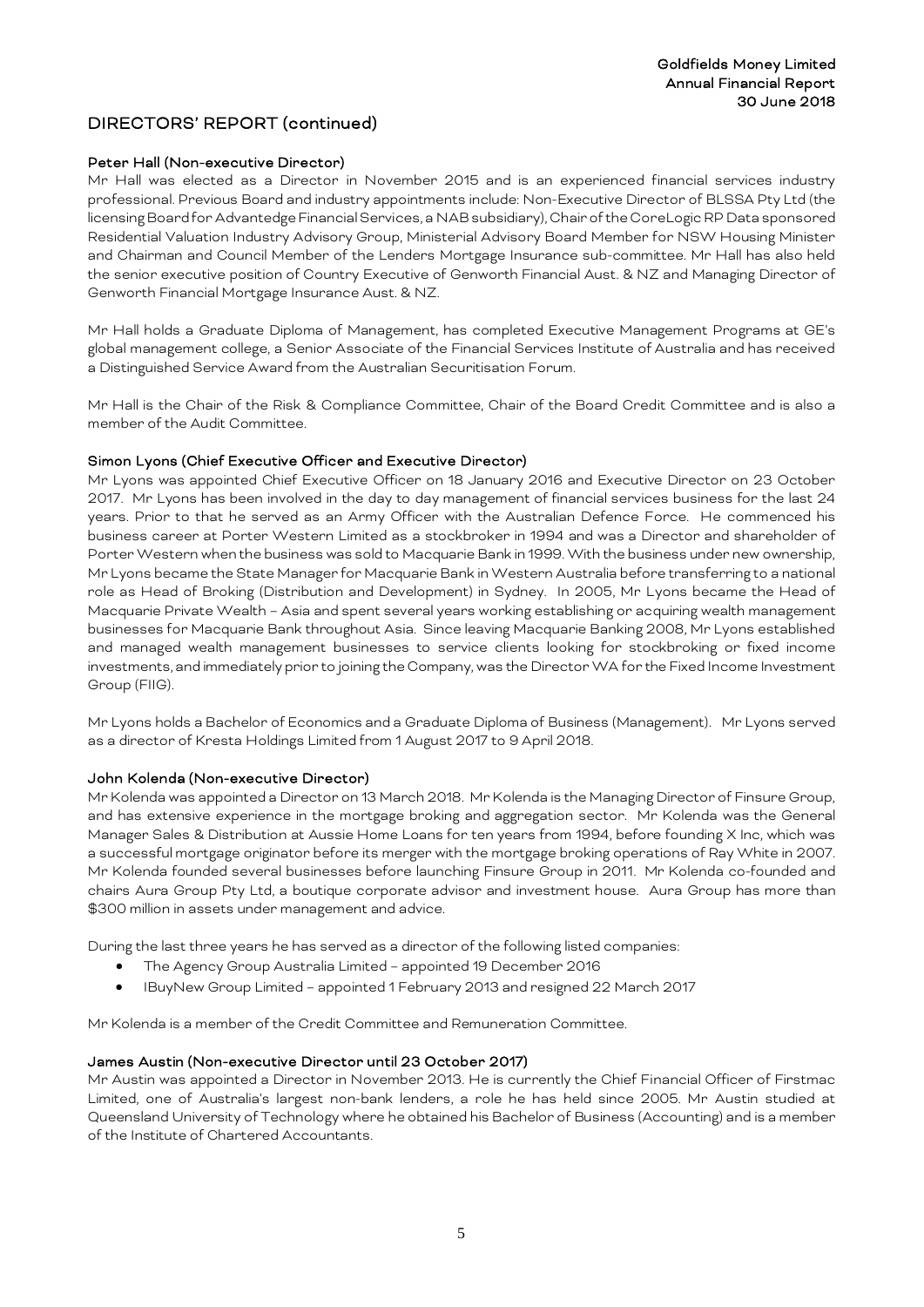#### Keith John (Non-executive Director until 12 March 2018)

Mr John was appointed a Director in May 2016. Mr John is the Founder and Managing Director of ASX listed financial services provider Pioneer Credit Limited (ASX: PNC) and has over 20 years' experience in the receivables management industry. Mr John is a Director of Avy Nominees Pty Ltd and Midbridge Investments Pty Ltd.

#### COMPANY SECRETARY

#### Malcolm Cowell

Mr Cowell was appointed as Company Secretary on 1 March 2017 and is also the Chief Financial Officer of the Company. He is a Chartered Accountant with over 27 years' experience in banking and professional services. He commenced his career with Commonwealth Bank and prior to joining the Company, he was an Audit Director with KPMG providing audit and advisory services to a range of listed and private companies across the financial services, mining and not-for-profit sectors.

#### PRINCIPAL ACTIVITIES

The principal activities of the Company were the provision of a range of retail banking products and services to existing and new customers. Goldfields Money Limited is a banking institution regulated by the Australian Prudential Regulation Authority ("APRA"). The Company has two branches in regional Western Australia, and has sought to diversify its credit and funding risk through leveraging third party distribution networks.

| Lending products            | Deposit products                  | Accessibility                 |
|-----------------------------|-----------------------------------|-------------------------------|
| • Owner occupier home loans | • Everyday transactional accounts | Internet banking<br>$\bullet$ |
| Investment loans            | • Retirement deeming accounts     | Goldfields Money app          |
| • Commercial loans          | • Community and business accounts | Visa debit card<br>$\bullet$  |
| Personal loans              | • Term deposits                   | Apple Pay                     |
| Overdrafts                  |                                   | RediCard ATM network          |

#### OPERATING AND FINANCIAL REVIEW

Key operating and financial metrics for the period are as follows:

| <b>Key Metric</b>                        | 30 June 2018 | 30 June 2017 | Movement % |
|------------------------------------------|--------------|--------------|------------|
| Net interest revenue                     | 3,207,620    | 2,756,862    | 16.3%      |
| Non-interest revenue                     | 1,901,437    | 1,475,909    | 28.8%      |
| Net statutory (loss)/profit after tax    | (406, 699)   | (996,456)    | 59.2%      |
| Underlying profit/(loss) after tax*      | 532,166      | (629, 680)   | N/A        |
| Total assets                             | 221,121,573  | 215,201,362  | 2.8%       |
| Loans                                    | 170,510,550  | 157,044,459  | 8.6%       |
| Loans held in off balance sheet facility | 43,004,470   | 26,355,626   | 63.2%      |
| Total loans under management             | 213,515,020  | 183,400,085  | 16.5%      |
| Deposits                                 | 195,223,308  | 194,134,305  | 0.6%       |
| Ave. Net Interest Margin                 | 1.86%        | 1.83%        | 1.6%       |
| Capital adequacy ratio                   | 21.97%       | 19.37%       | 13.4%      |

\* Refer to the reconciliation to statutory profit/(loss) below

The Company has recorded a statutory loss after income tax for the year ended 30 June 2018 of \$406,699, an improvement of 59.2% on the prior year loss of \$996,456. Underlying profit after tax, after accounting for the effects of costs of \$938,862 incurred in responding to the Firstmac proposal and the Finsure transaction, was a \$1,161,846 improvement on the prior year underlying loss of \$629,680, which was net of the costs associated with the early termination of the previous core banking system.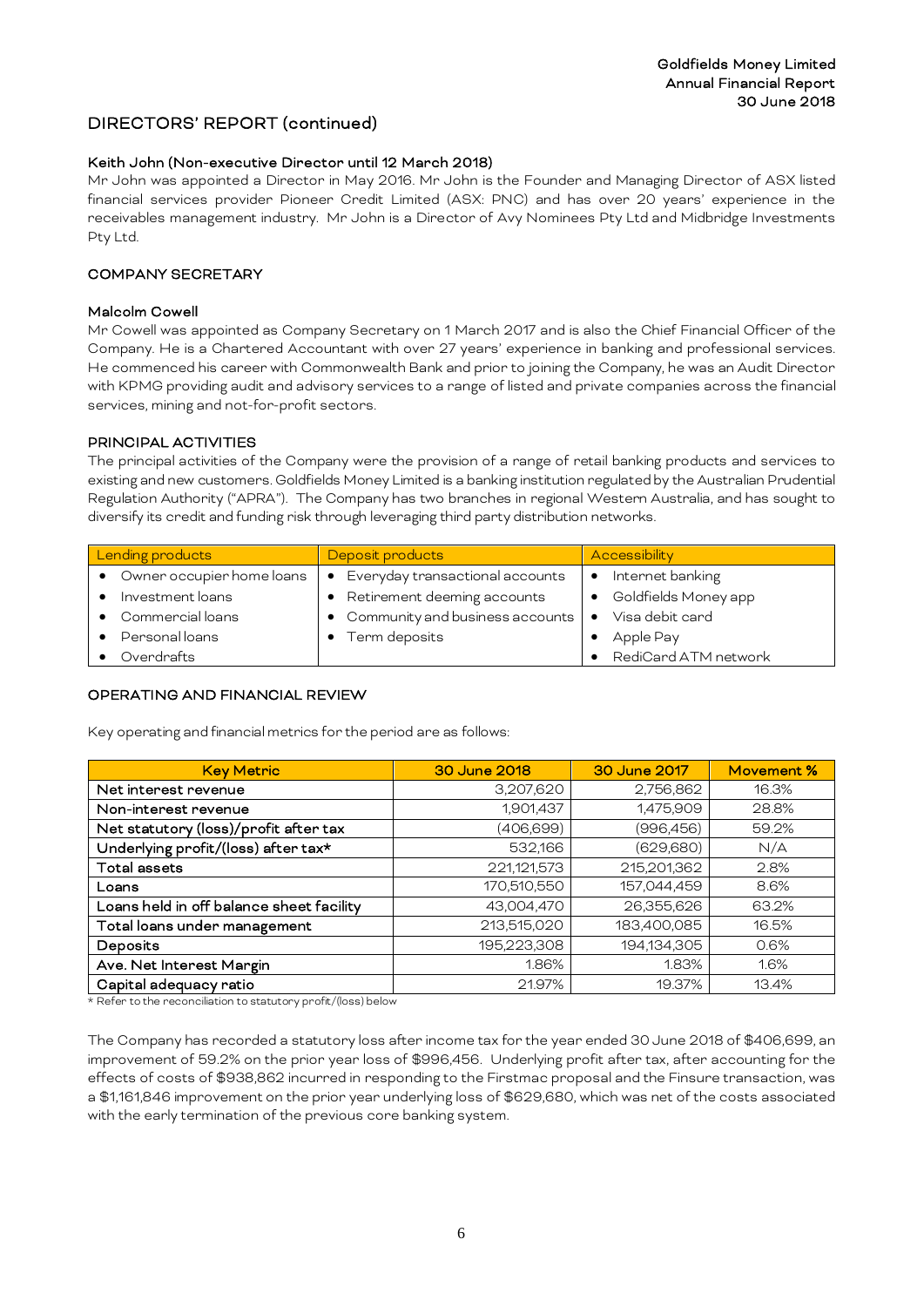#### Building the business for growth

FY18 saw significant efforts focused on setting the Company for future growth capabilities with the development and implementation of a new finance system and core banking system (CBS). The Temenos T24 Software as a Service (SaaS) system was successfully launched in April 2018 and will enhance the Company's ability to originate loans and deposits directly and through third party intermediaries into the future. This was a major milestone for a small team and underpins the Company's strategy going forward. Ongoing development of the system and process will continue into FY19 to ensure the full benefits of the T24 system are realised.

The launch of the CBS is the result of significant investment that the Company has made in its people, products and processes over the last two years.

In conjunction with the new CBS, the Company launched its newly branded website and mobile device app enhancing the accessibility and user experience for our customers.

In October 2017, the Company received an unsolicited take-over from an entity associated with its then largest shareholder Firstmac Limited (Firstmac) which subsequently lapsed on 1 December 2017. On 23 November 2017, the Company and Finsure Holdings Pty Ltd (Finsure) announced the signing of a Process Agreement, which outlined the key commercial terms of a proposal under which the Company will merge with Finsure by acquiring 100% of the diluted shares in Finsure via the issue of Goldfields Money shares.

On 15 January 2018, the Company announced it had satisfactorily completed the due diligence and agreed terms with Finsure to implement the merger, subject to appropriate approvals being obtained. The necessary regulatory approvals have now been obtained, and shareholders will have the opportunity to vote for the transaction at a meeting of shareholders to be held on 7 September 2018. The transaction, conditional upon the Company raising at least a further \$15.3 million of capital,will result in the Company owning a fast growing national mortgage aggregation and wholesale mortgage business, significantly increasing the Company's scale, access to distribution capabilities and growth prospects.

#### Solid growth in loans under management

A Company record total of \$46 million in new loans were settled during FY2018 demonstrating the outcome of the investmentmade in developing and expanding its distribution capabilities over the last two years. New lending continues to be sourced through a combination of direct and mortgage broker based origination channels. Continued funding of strata finance loans as well as personal loans under the Pioneer Credit arrangement has also contributed to this growth. On balance sheet loans balances of \$170.0 million represented growth of 8.6% on the prior year, notwithstanding the sale of \$20.6 million of loans to Bendigo & Adelaide Bank via the Company's off-balance sheet facility and the limitations imposed by APRA on investment lending and interest only lending. Total loans under management increased by 16.5% to \$213.5 million over the corresponding period.



The net interest margin (adjusted for the cost of funding the ATM cash convenience facilities) was 1.86% (30 June 2017: 1.83%).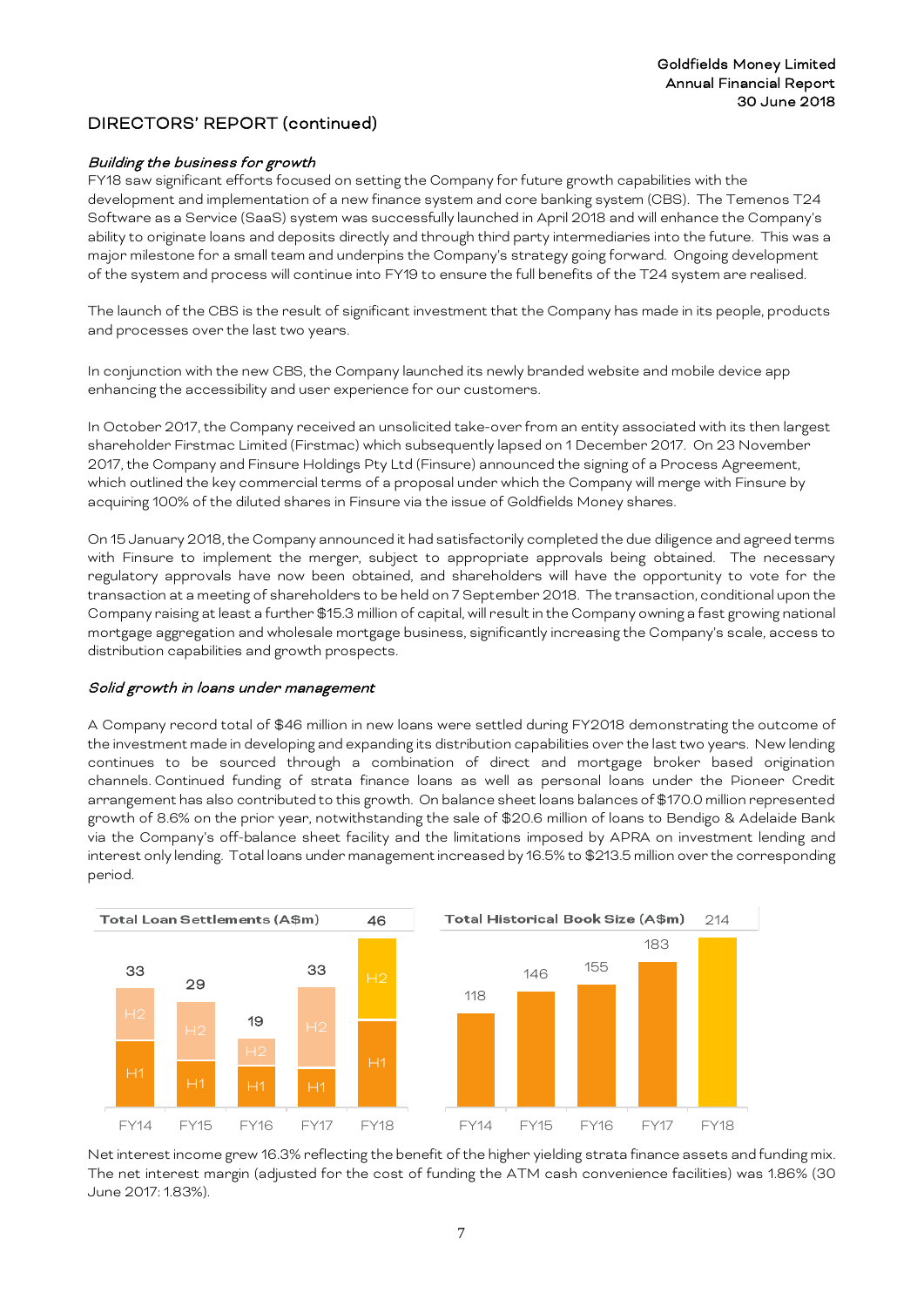Service and residual income from the off balance sheet loan portfolio declined by 4.4% to \$211,221 (30 June 2017: \$220,963) as a result of increased cost of funds during the second half of FY18.

Sound credit quality continues to be evident across the loan portfolio. Arrears balances >90 days have increased to \$1,959,142 (30 June 2017: \$626,505) comprising a small number of secured exposures. Specific provisions utilised during the year totaled \$97,108 with no further additional specific provisioning required at 30 June 2018. The collective provision and general reserve for credit losses continue to be maintained as a buffer against potential impairments, with the collective provision increasing by 2% to \$239,000 (30 June 2017: \$234,054) commensurate with the growth in the on balance sheet loan book.



#### Funding the growth

Deposits comprise call accounts and term deposits which are sourced directly from retail customers and through various deposit brokers. Total deposits remained largely unchanged with the growth in total loans under management funded through utilisation of existing liquidity assets, sales into the off balance sheet facility and the capital raising completed in April 2018. The market experienced increased cost of funds in the second half of FY18 as tightened liquidity conditions were experienced across the sector. The Company's weighted average interest rate for deposits at balance date was 2.22% (30 June 2017: 2.29%).

#### Liquidity investments and other assets

The Company's cash and liquidity investments predominantly comprise physical cash, at call deposits, negotiable certificates of deposits and floating rate notes. ATM bailment facilities are provided to three ATM deployers across Australia with the Company deriving non-interest revenue in the form of cash convenience fees. During the previous year, the Company had provided a \$30 million cash convenience facility to Star Payment Systems Pty Ltd (Receivers & Managers Appointed)(Administrators Appointed) ("Stargroup"). Stargroup entered receivership in November 2017 with the agreement assigned initially to the Receivers & Managers for a lower limit of \$10 million and then to Cashpoint Payment Solutions, the purchaser of the Stargroup business. In the first half of FY18, two smaller bailment facilities were entered into. As a result of the decrease in the Stargroup limit, the Company's liquidity investments exceeded its immediate needs and were deployed into funding the loan growth described herein previously. Cash convenience fee income for the year ended 30 June 2018 of \$1,149,875 (30 June 2017: \$760,204) reflecting the full year provision of the ATM bailment facilities.

Implementing the T24 CBS was an investment by the Company in providing a strong platform for future growth. Capitalised software costs at 30 June 2018 total \$1,948,789 (30 June 2017: \$450,167) reflecting the purchase cost of the CBS and finance system, contractor and employee costs incurred in undertaking the project.

#### Capital

The Company's policy is to maintain a minimum capital adequacy ratio (CAR) of 17.5%. In April 2018, the Company raised \$4.7 million (before costs) to ensure the CAR continued to be complied with. The CAR at 30 June 2018 is 21.97%.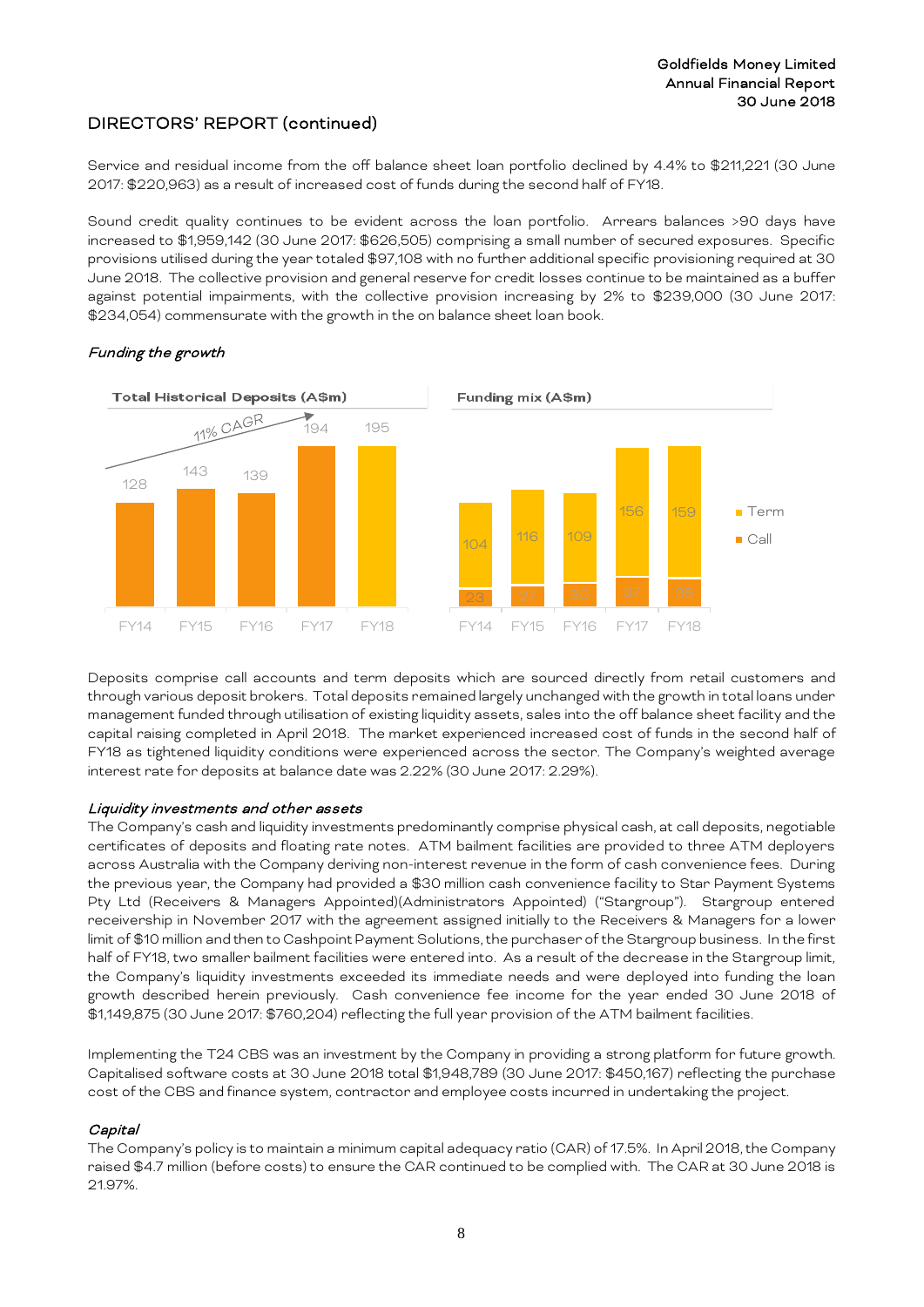#### Other non-interest revenue and operating expenses

Other non-interest revenue (not described elsewhere within this report) includes lending and transaction fees, dividends received, bailment facility implementation fees and research and development grants. This increased by \$303,495 over the comparative year.

Operating expenses (excluding transaction costs associated with the Firstmac proposal and the Finsure transaction) decreased by 13.3% to \$4,583,160, partly attributed to costs capitalised to the CBS project. Depreciation and amortisation decreased by 41% reflecting the fact that the previous CBS was fully amortised in the year ended 30 June 2017, and implementation of the T24 CBS in late April 2018.

#### DIVIDENDS

No dividend was paid or declared by the Company in the period and up to the date of this report. The Directors do not recommend that any amount be paid by way of dividend, for the financial year ended 30 June 2018.

#### INTEREST IN SHARES AND OPTION OF THE COMPANY

As at the date of this report, the Directors hold shares of the company in their own name or a related body corporate, as notified by the directors to the ASX in accordance with S205G(1) of the Corporations Act 2001 as follows:

|                | Number of ordinary shares | Number of options or<br>performance rights over ordinary |  |  |
|----------------|---------------------------|----------------------------------------------------------|--|--|
| Peter Wallace  | 70,838                    | $\overline{\phantom{a}}$                                 |  |  |
| Derek La Ferla |                           |                                                          |  |  |
| Peter Hall     | 13,534                    |                                                          |  |  |
| Simon Lyons    | 258,000                   | 1.140.000                                                |  |  |
| John Kolenda   | 2,750,480                 |                                                          |  |  |

Interests in ordinary shares noted above were acquired by the Directors at their own expense and do not form part of their remuneration. Mr Lyons has received performance rights as part of his remuneration of the Company. Refer to the Remuneration Report for further details.

#### SHARE OPTIONS AND RIGHTS OVER SHARES

The Company has on issue 4,500,000 unlisted options. The options have an exercise price of \$1.50 and expire in May 2019. In addition, the Company has issued 1,940,000 performance rights to certain key management personnel. The performance rights entitle the holder to a grant of shares subject to certain conditions being met. Refer to the Remuneration Report for further details.

#### INDEMNIFICATION AND INSURANCE OF DIRECTORS AND OFFICERS

The Company has paid or agreed to pay a premium in relation to a contract insuring the Directors and Officers listed in this report against those liabilities for which insurance is permitted under S199B of the Corporations Act 2001. The terms of the policy prohibit disclosure of details of the amount of the insurance cover and the premium paid.

The Company has not otherwise, during or since the relevant period, indemnified or agreed to indemnify an Officer or auditor of the Company or of any related body corporate against a liability incurred as such an Officer or auditor.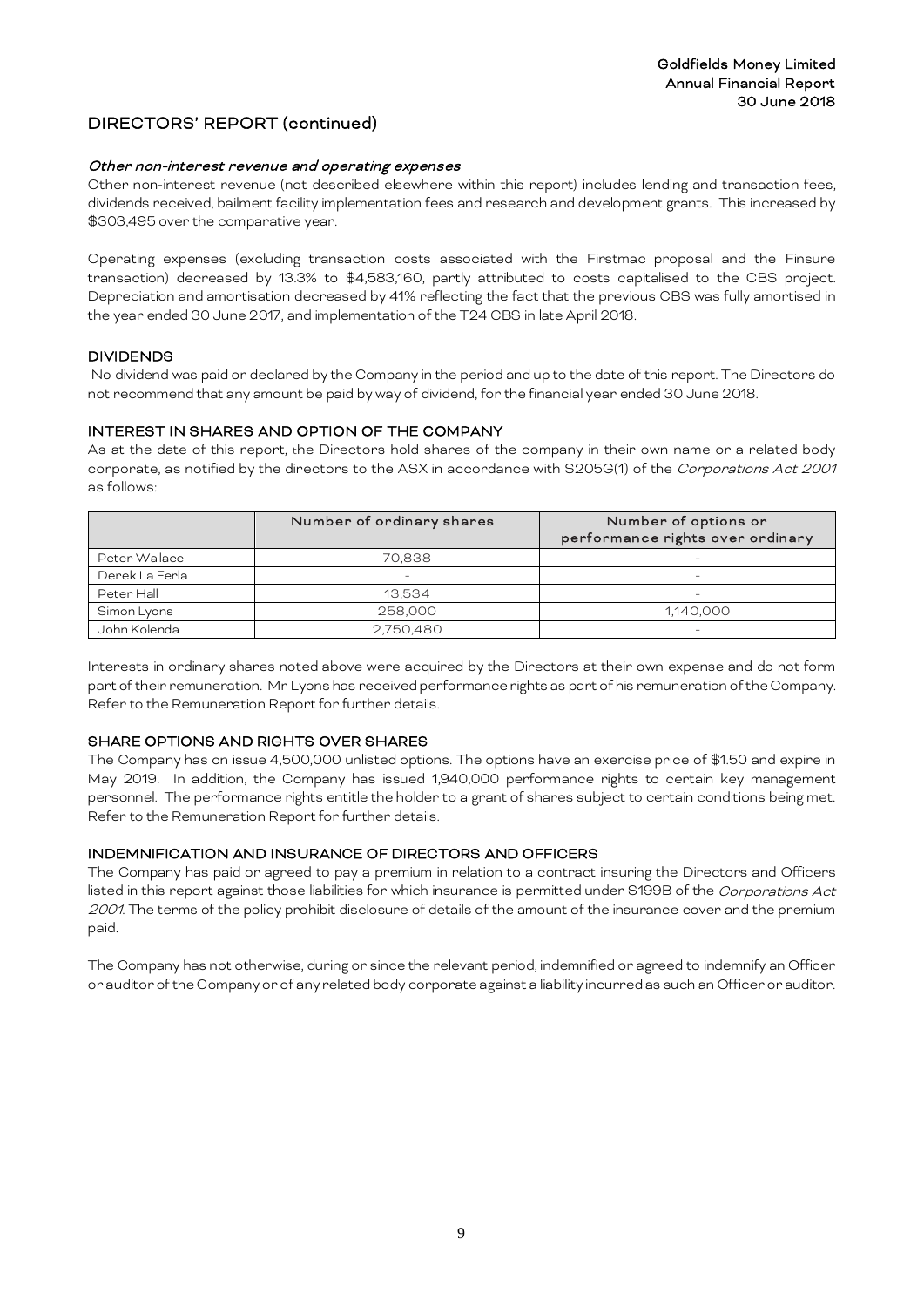### MEETINGS OF DIRECTORS

The number of Board and Committee meetings held during the financial year, and attendance by each Director is as follows:

|              | Board          |              | <b>Audit Committee</b>   |                          | Risk &<br>Compliance<br>Committee |                          | Remuneration<br>Committee |                          | Credit Committee         |          |
|--------------|----------------|--------------|--------------------------|--------------------------|-----------------------------------|--------------------------|---------------------------|--------------------------|--------------------------|----------|
|              | Attended       | Eligible     | Attended                 | Eligible                 | Attended                          | Eligible                 | Attended                  | Eligible                 | Attended                 | Eligible |
| $P$ Wallace* | 14             | 15           |                          |                          | З                                 |                          | $\mathbf{2}$              | 2                        |                          |          |
| D La Ferla   | 15             | 15           | 3                        | 3                        | $\mathfrak{D}$                    | З                        | $\mathbf{2}$              | $\overline{2}$           | $\overline{\phantom{0}}$ |          |
| $P$ Hall     | 15             | 15           | 3                        | 3                        | З                                 | 3                        | -                         | -                        | $\overline{\phantom{0}}$ | -        |
| S Lyons*     | 15             | 12           | З                        | $\overline{\phantom{m}}$ | 3                                 | $\overline{\phantom{a}}$ | -                         | $\overline{\phantom{0}}$ | $\overline{\phantom{0}}$ | -        |
| J Kolenda    | $\overline{4}$ | 4            | $\overline{\phantom{0}}$ | -                        | $\overline{\phantom{0}}$          | $\overline{\phantom{a}}$ | $\overline{\phantom{0}}$  | $\overline{\phantom{0}}$ | $\overline{\phantom{0}}$ |          |
| J Austin     |                | $\mathbf{2}$ |                          |                          | $\overline{\phantom{0}}$          | $\overline{\phantom{a}}$ |                           | $\overline{\phantom{0}}$ | $\overline{\phantom{0}}$ |          |
| K John       | 11             | 11           | ⌒                        | $\mathfrak{D}$           | ⌒                                 | $\mathfrak{D}$           | $\mathfrak{D}$            | 2                        |                          |          |

\* Attendance by invitation for the period a director was not a formal member of the Board or Committee

#### CHANGES IN THE STATE OF AFFAIRS

On 16 October 2017, Firstmac Holdings Limited, a wholly owned subsidiary of significant shareholder Firstmac Limited launched an unconditional on-market takeover bid for the Company. The offer was unsuccessful and lapsed on 1 December 2017.

On 23 November 2017, the Company executed a Process Agreement with Finsure Holding Pty Ltd (Finsure) which set the pathway under which the Company and Finsure would progress a merger transaction. Upon completion of due diligence, the Company and Finsure signed a Share Sale and Purchase Agreement on 15 January 2018.

As reported in the interim financial report on 26 February 2018, the Company announced its intention to acquire 100% of the shares of Finsure Holding Pty Ltd through the issuance of 40,750,000 fully paid ordinary shares to Finsure's shareholders (the Finsure Transaction). A meeting of shareholders will be held on 7 September 2018 to approve the acquisition.

Except for the matters discussed above and elsewhere in this directors' report, in the opinion of the Directors, there were no other significant changes in the state of affairs of the Company that occurred during the financial year under review.

#### EVENTS SUBSEQUENT TO THE END OF THE FINANCIAL YEAR

On 6 August 2018, the Company dispatched a Notice of Meeting and Explanatory Memorandum to its shareholders in relation to a General Meeting of Shareholders to approve the Finsure Transaction.

#### PROCEEDINGS ON BEHALF OF THE COMPANY

No person has applied to the Court under S237 of the Corporations Act 2001 for leave to bring proceedings on behalf of the company, or to intervene in any proceedings to which the company is a party for the purpose of taking responsibility on behalf of the company for all or part of those proceedings.

#### ENVIRONMENTAL REGULATIONS

The Company's operations are not subject to any significant environmental regulations under either Commonwealth or State legislation.

# LIKELY DEVELOPMENTS AND EXPECTED RESULTS OF OPERATIONS

Subject to shareholder approval, the Company will implement its merger plan with Finsure and to continue to expand its distribution capabilities.

No other matter, circumstance or likely development in the operations has arisen since the end of the financial year that has significantly affected or may significantly affect:

- (i) The operations of the Company;
- (ii) The results of those operations; or
- (iii) The state of affairs of the Company

in the financial years subsequent to this financial year.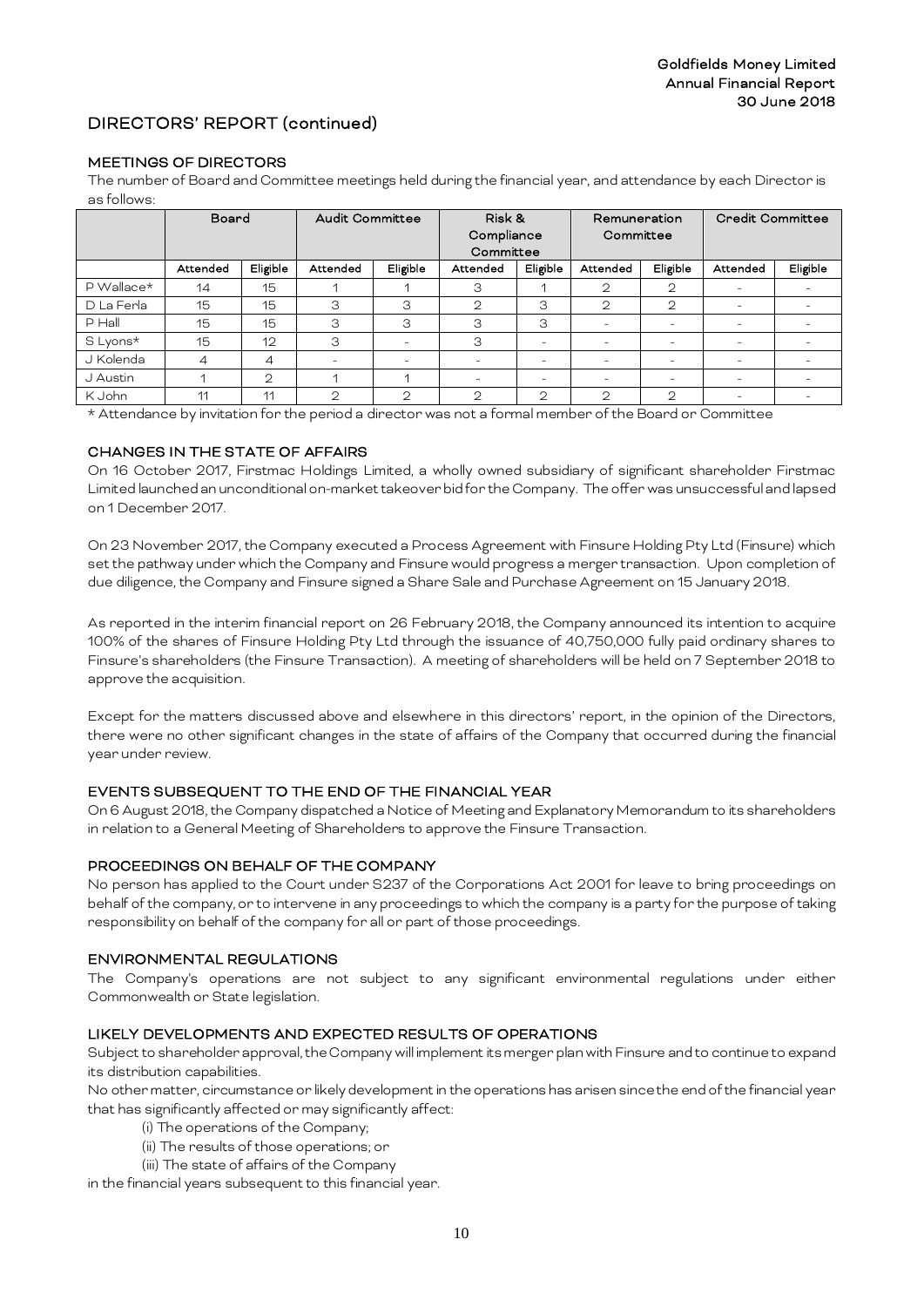#### NON-AUDIT SERVICES

The following non-audit services were provided by the entity's auditor, KPMG. The directors are satisfied that the provision of non-audit services is compatible with the general standard of independence for auditors imposed by the Corporations Act 2001 and APES 110 Code of Ethics for Professional Accountants. The nature and scope of each type of non-audit service provided means that auditor independence was not compromised.

Details of the amounts paid to the auditor of the Company, KPMG for audit and non-audit services for the year ended:

| Non audit services<br>Transaction due diligence and advisory | $\mathbf{\$}$<br>100,000 |
|--------------------------------------------------------------|--------------------------|
| Other advisory services                                      | 6,765                    |
| Audit and assurance services                                 |                          |
| Audit and review of financial statements<br>75,000           |                          |
| Regulatory assurance services                                | 45,000                   |
| Total audit and assurance services                           | 120,000                  |
| Total amounts paid to KPMG                                   | 226,765                  |

# AUDITORS INDEPENDENCE DECLARATION

The lead auditor's independence declaration provided in accordance with S307C of the Corporations Act 2001. Is set out on page 22 and forms part of the directors' report for the financial year ended 30 June 2018.

The Remuneration Report commencing on the following page forms part of this Directors' Report.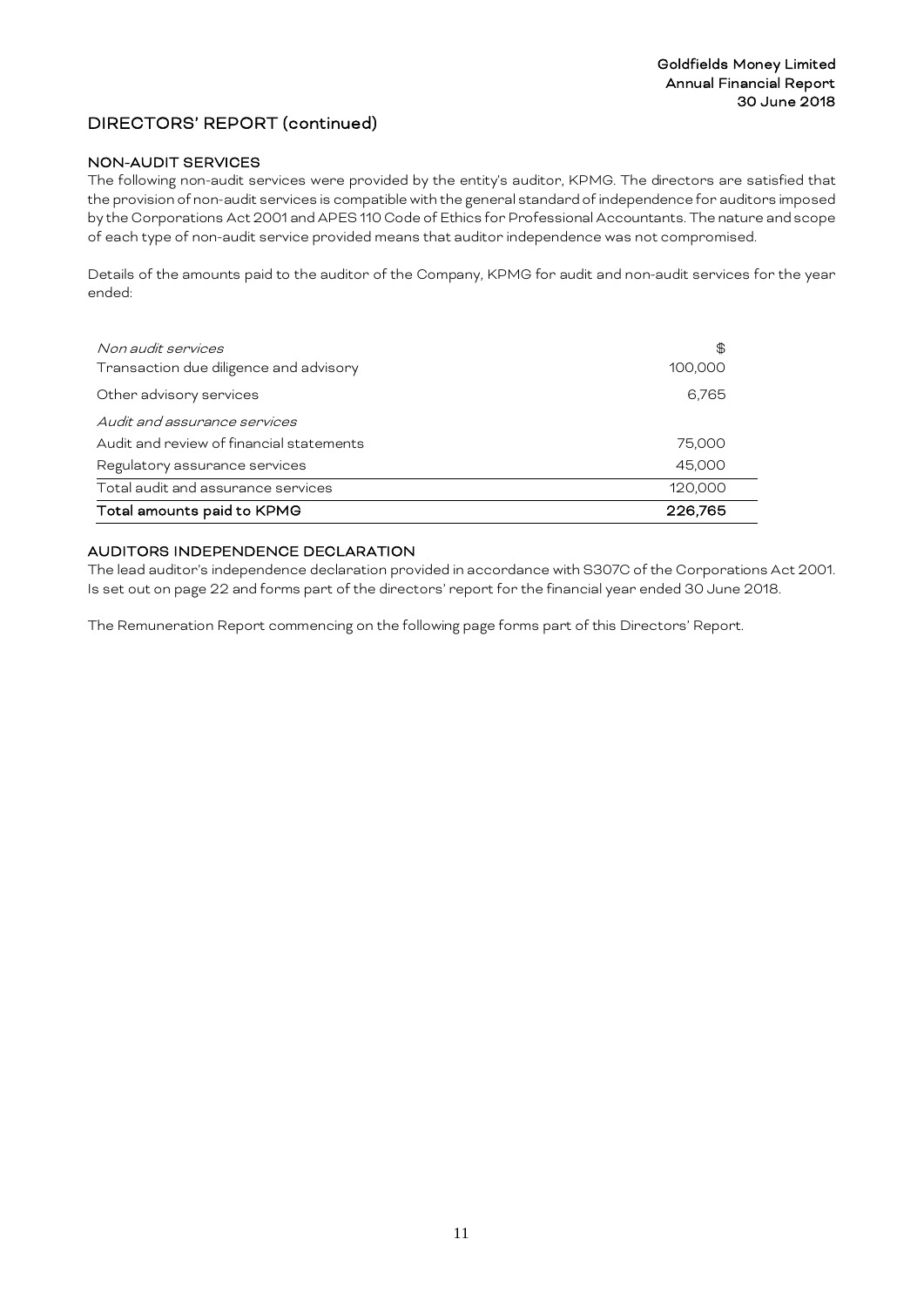#### REMUNERATION REPORT (AUDITED)

This Remuneration Report for the year ended 30 June 2018 outlines the remuneration arrangements of the Company in accordance with the requirements of the Corporations Act 2001 (the Act) and its regulations. This information has been audited as required by section 308(3C) of the Act. The Remuneration Report is presented under the following sections:

#### 1. Introduction

- 2. Remuneration governance
- 3. Executive remuneration arrangements
	- A. Remuneration principles and strategy
	- B. Approach to setting remuneration
- C. Detail of incentive plans
- 4. Executive remuneration outcomes for 2018 (including link to performance)
- 5. Executive contracts
- 6. Non-executive director remuneration (including statutory remuneration disclosures)
- 7. Additional disclosures relating to options, performance rights and shares
- 8. Loans to key management personnel and their related parties
- 9. Other transactions and balances with key management personnel and their related parties

#### 1. Introduction

The Remuneration Report details the remuneration arrangements for key management personnel (KMP) who are defined as those persons having authority and responsibility for planning, directing and controlling the major activities of the Company, directly or indirectly, including any director (whether executive or otherwise) of the Company. For the purposes of this report, the term "executive" includes the Chief Executive Officer (CEO), Chief Financial Officer (CFO), Risk & Compliance Manager (RCM) and Company Secretaries (CoSec) of the Company.

The table below outlines the KMP of the Company and their movements during the year ended 30 June 2018:

| (i) Non-executive<br>directors |                                                                               |
|--------------------------------|-------------------------------------------------------------------------------|
| Peter Wallace                  | Chairman (non-executive) - Appointed 8 August 2014                            |
| Derek La Ferla                 | Director (non-executive) - Appointed 13 November 2015                         |
| Peter Hall                     | Director (non-executive) - Appointed 13 November 2015                         |
| John Kolenda                   | Director (non-executive - Appointed 13 March 2018                             |
| James Austin                   | Director (non-executive) - Appointed 18 November 2013, ceased 23 October 2017 |
| Keith John                     | Director (non-executive) - Appointed 27 May 2016, retired 12 March 2018       |

#### (ii) Other executives

| .              |                                                                        |
|----------------|------------------------------------------------------------------------|
| Simon Lyons    | Chief Executive Officer - Appointed 18 January 2016                    |
| Malcolm Cowell | Company Secretary and Chief Financial Officer - Appointed 1 March 2017 |
| Steve Ellis    | Risk and Compliance Manager - Appointed 17 July 2016                   |

#### 2. Remuneration governance

The Board of Directors is responsible for determining and reviewing compensation arrangements for the executive team. The Remuneration Committee assists the Board in meeting its responsibilities to ensure that remuneration practices are appropriate with regards to the Company's size and scale of operations, and to ensure that the Company can continue to attract and retain high caliber individuals to key executive roles.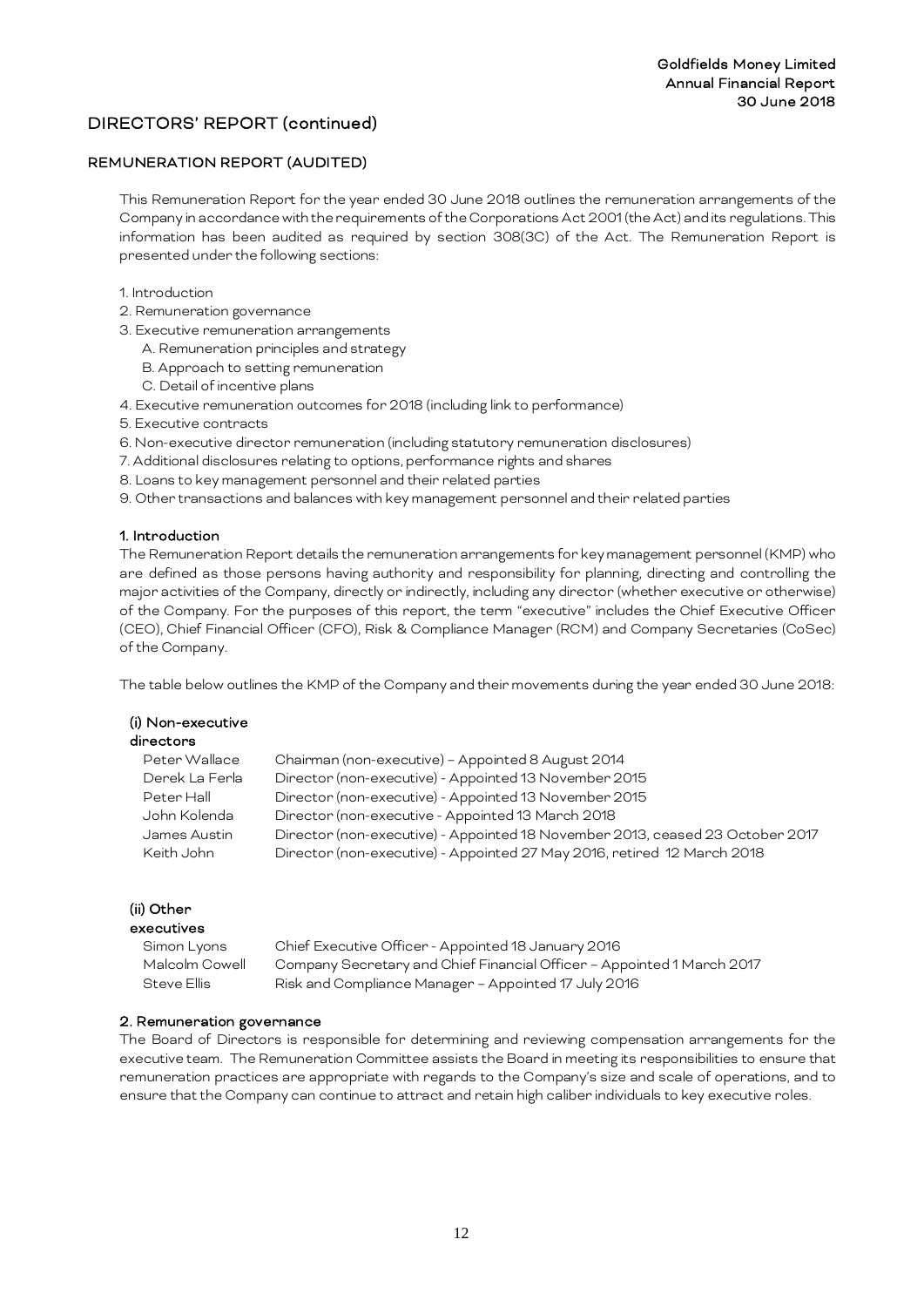#### Remuneration Committee

The Remuneration Committee comprises three NEDs with a majority being independent. The Remuneration Committee meets at least twice a year and is required to make recommendations to the board on matters related to the remuneration arrangements for NEDs and executives. The CEO attends certain Remuneration Committee meetings by invitation, where management input is required. Executives are not present during any discussions related to their own remuneration arrangements.

The Board approves the remuneration arrangements of the CEOand other executives and all awards including incentive plans and other employee benefit programs. The Board also sets the aggregate remuneration of NEDs, which is then subject to shareholder approval, and NED fee levels.

Further information on the remuneration committee's role, responsibilities and membership can be found on the company website at <https://www.goldfieldsmoney.com.au/investor-centre/corporate-governance> .

#### Use of remuneration consultants

To ensure the Remuneration Committee is fully informed when making remuneration decisions, the Remuneration Committee may seek external remuneration advice. During the year the Company did not seek external advice in relation to remuneration.

#### Remuneration Report approval at 2017 Annual General Meeting (AGM)

The 2017 Remuneration Report received positive shareholder support at the 2017 AGM with a vote of 93%.

#### 3. Executive remuneration arrangements

#### 3.1 Remuneration principles and philosophy

The objective of the Company's remuneration strategy is to attract and retain executives who will create shareholder value and fairly and responsibly reward them for performance. The Board believes it is critical to consider how long-term sustainable value is created in the Company and link remuneration structures to this value creation. The Company's remuneration policy is also intended to encourage behaviors that support an improvement in the financial performance of the business over time. To this end, the Company applies the following principles to its remuneration framework:

- $\triangleright$  Provide competitive rewards to attract and retain high-caliber people;
- > Link executive rewards to shareholder value; and
- Provide for a significant proportion of the executive remuneration to be "at risk" that is, dependent upon meeting predetermined performance indicators.

In accordance with best practice corporate governance, the structure of NED remuneration is separate and distinct from executive remuneration.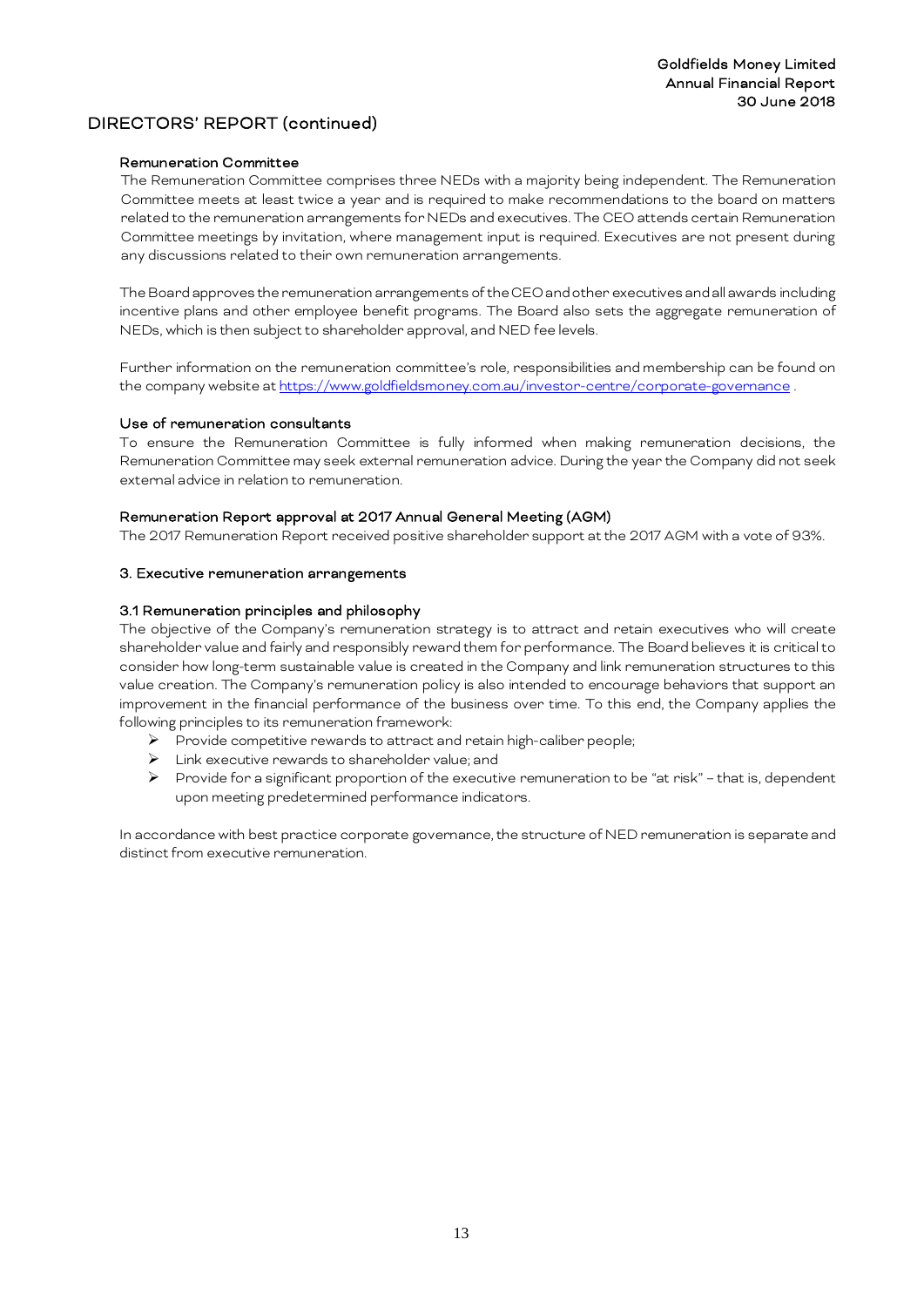#### REMUNERATION REPORT (AUDITED)

Remuneration is comprised of three distinct components within Goldfields Money, these are described below:

| Remuneration                                 | Vehicle                                                                                                                            | Purpose                                                                                                                                                                                 | Link to performance                                                                                                                                                                                        |
|----------------------------------------------|------------------------------------------------------------------------------------------------------------------------------------|-----------------------------------------------------------------------------------------------------------------------------------------------------------------------------------------|------------------------------------------------------------------------------------------------------------------------------------------------------------------------------------------------------------|
| component                                    |                                                                                                                                    |                                                                                                                                                                                         |                                                                                                                                                                                                            |
| Fixed remuneration                           | Represented by total<br>employment cost (TEC).<br>Comprises base salary,<br>superannuation<br>contributions and other<br>benefits. | To provide competitive<br>fixed remuneration set with<br>reference to role, market<br>and experience.                                                                                   | Company and individual<br>performance are considered<br>during the annual remuneration<br>review.                                                                                                          |
| Short term<br>performance based<br>incentive | Paid in cash or<br>performance rights                                                                                              | Rewards executives for<br>their contribution towards<br>achievement of Company<br>outcomes, as well as their<br>performance against<br>individual key performance<br>indicators (KPIs). | Linked to other internal financial<br>measures, strategic objectives,<br>risk management, compliance<br>and leadership.                                                                                    |
| Long term incentive<br>plan (LTI)            | Performance rights                                                                                                                 | Rewards executives for<br>their contribution to the<br>creation of shareholder<br>value over the longer term.                                                                           | Vesting of incentive is dependent<br>on achieving key strategic<br>objectives, including<br>implementation of products<br>distribution arrangements,<br>shareholder returns and<br>corporate transactions. |

#### 3.2 Approach to setting remuneration

The Company aims to reward executives with a level and mix of remuneration commensurate with their position and responsibilities within the Company and aligned with market practice of entities of a similar size, nature and complexity.

Remuneration levels are considered annually through a remuneration review that considers market data, insights into remuneration trends, the performance of the company and individual, and the broader economic environment.

#### 3.3 Detail of incentive plans

#### Short-term incentive (STI)

The CEO and other executives are eligible for an annual performance based incentive of up to 40% of their base salary (excluding superannuation). In determining the extent of any performance based incentive the Board will assess achievement of clearly defined key performance indicators.

Performance based incentives awarded to the CEO and other executives depend on the extent to which specific targets set at the beginning of the financial year are met. The targets consist of a number of key performance indicators (KPIs) covering financial and non-financial, corporate and individual measures of performance. A summary of the measures are set out below.

| Financial measures                                   | Non-financial measures                         |
|------------------------------------------------------|------------------------------------------------|
|                                                      | Financial Year 2018                            |
| Diversify revenue streams<br>$\bullet$               | • Enhance the banking platform                 |
| Improve productivity of white label partners<br>٠    | • Create a new and better standard in customer |
| Return to profitability by 30 June 2018<br>$\bullet$ | experience                                     |
|                                                      | • Explore new business models for B2C and B2B  |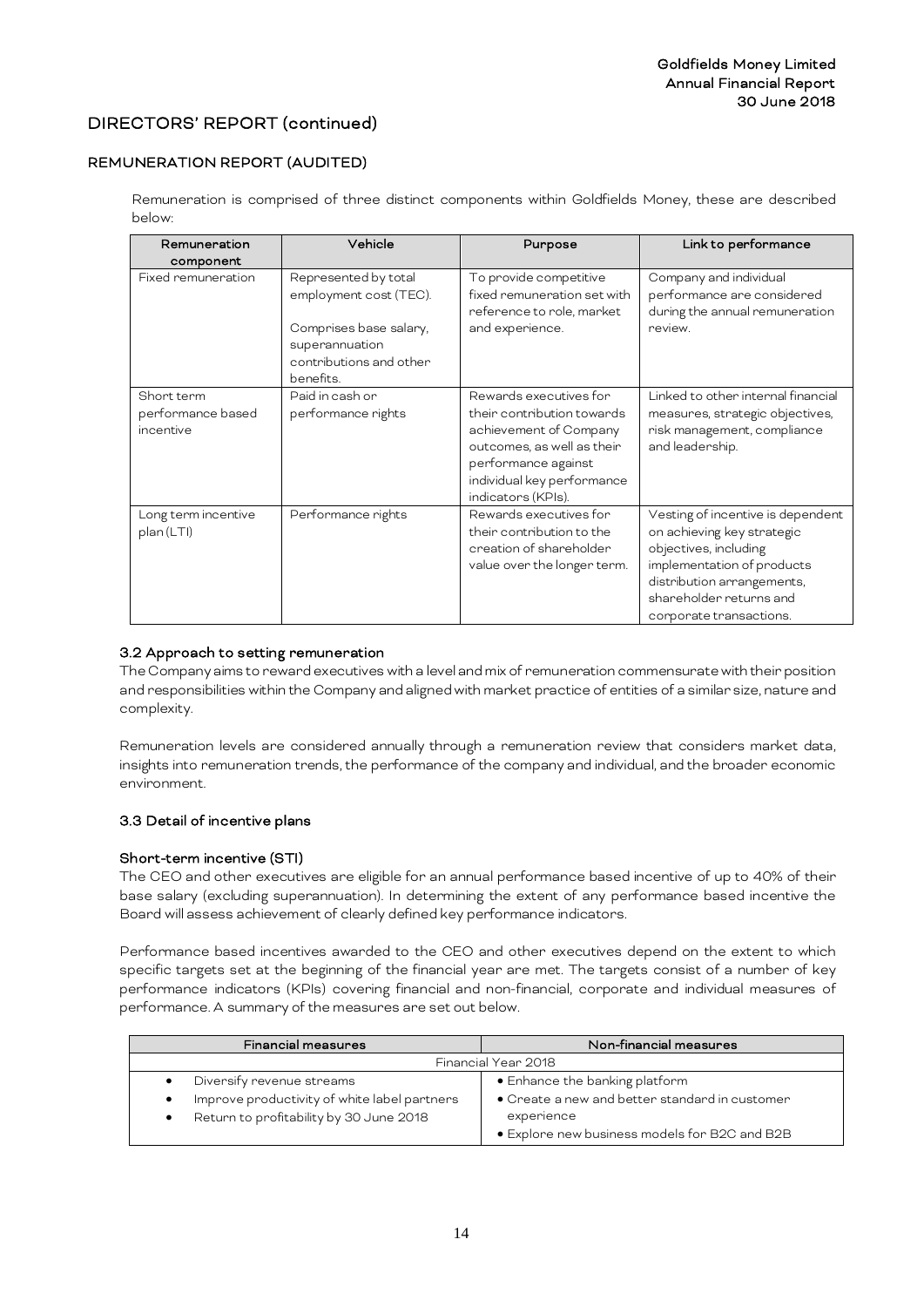# REMUNERATION REPORT (AUDITED)

These performance measures were chosen as they represent the key drivers for the achievement of the business objectives and overall success of the business and provide a framework for delivering sustainable value. On an annual basis, after consideration of performance against KPIs, the Board, in line with their responsibilities, determines the amount, if any, of the short-term incentive to be paid to each executive, seeking recommendations from the CEO as appropriate.

#### Long-term incentive (LTI)

LTI awards will be made to executives in order to align remuneration with the creation of shareholder value over the long-term. As such, LTI awards are only made to executives and other key talent who have an impact on the Company's performance against the relevant long-term performance measure.

Shareholders of the Company approved the Goldfields Money Equity Incentive Plan ("the Plan") at the 2016 Annual General Meeting held on 18 November 2016. Pursuant to the terms of the Plan, executives may be offered performance rights that entitle the executive to the Company delivering fully paid ordinary shares, either issued by the Company or acquired on-market, at the election of the Board.

#### Termination and change of control provisions

Where a participant ceases employment prior to their award vesting due to resignation or termination for cause, awards will be forfeitedunless otherwise agreed by the Board. Where a participant ceases employment for any other reason, they may retain a portion of the unvested benefit pro-rated to reflect participant's period of service during the LTI grant performance period. These unvested benefits only vest subject to meeting the relevant LTI performance measures, subject to the Board's discretion.

In the event of a change of control of the Company, the performance period end date will generally be brought forward to the date of the change of control and awards will vest subject to performance over this shortened period, subject to ultimate Board discretion.

#### Hedging of equity awards

The Company has a policy prohibiting executives from entering into arrangements to protect the value of the equity awards. The prohibition includes entering into contracts to hedge their exposure to options awarded as part of their remuneration package.

#### 4.1 Executive remuneration outcomes for 2018 (including link to performance)

#### Company performance and its link to short-term incentives

In considering the Company's performance and benefits for shareholder wealth, the remuneration committee has regard to the following:

|                      | 2018      | 2017      | 2016      | 2015    | 2014    |
|----------------------|-----------|-----------|-----------|---------|---------|
| Profit/(loss)        | (406,699) | (996,456) | (95, 187) | 139,951 | 190,052 |
| Dividends paid       | Nil       | Nil       | Nil       | Nil     | Nil     |
| Share<br>at<br>price | \$1.28    | \$1.00    | \$0.91    | \$0.85  | \$1.02  |
| balance date         |           |           |           |         |         |
| Return on<br>capital | (1.65%)   | (4.93%)   | (0.56%)   | 0.94%   | 1.27%   |
| emploved             |           |           |           |         |         |

Profitability is one of the financial performance targets considered in setting remuneration for executives, and has been calculated in accordance with Australian Accounting Standards. Performance to budget is another key measure considered by the Goldfields Money Board when appropriate to the business objectives.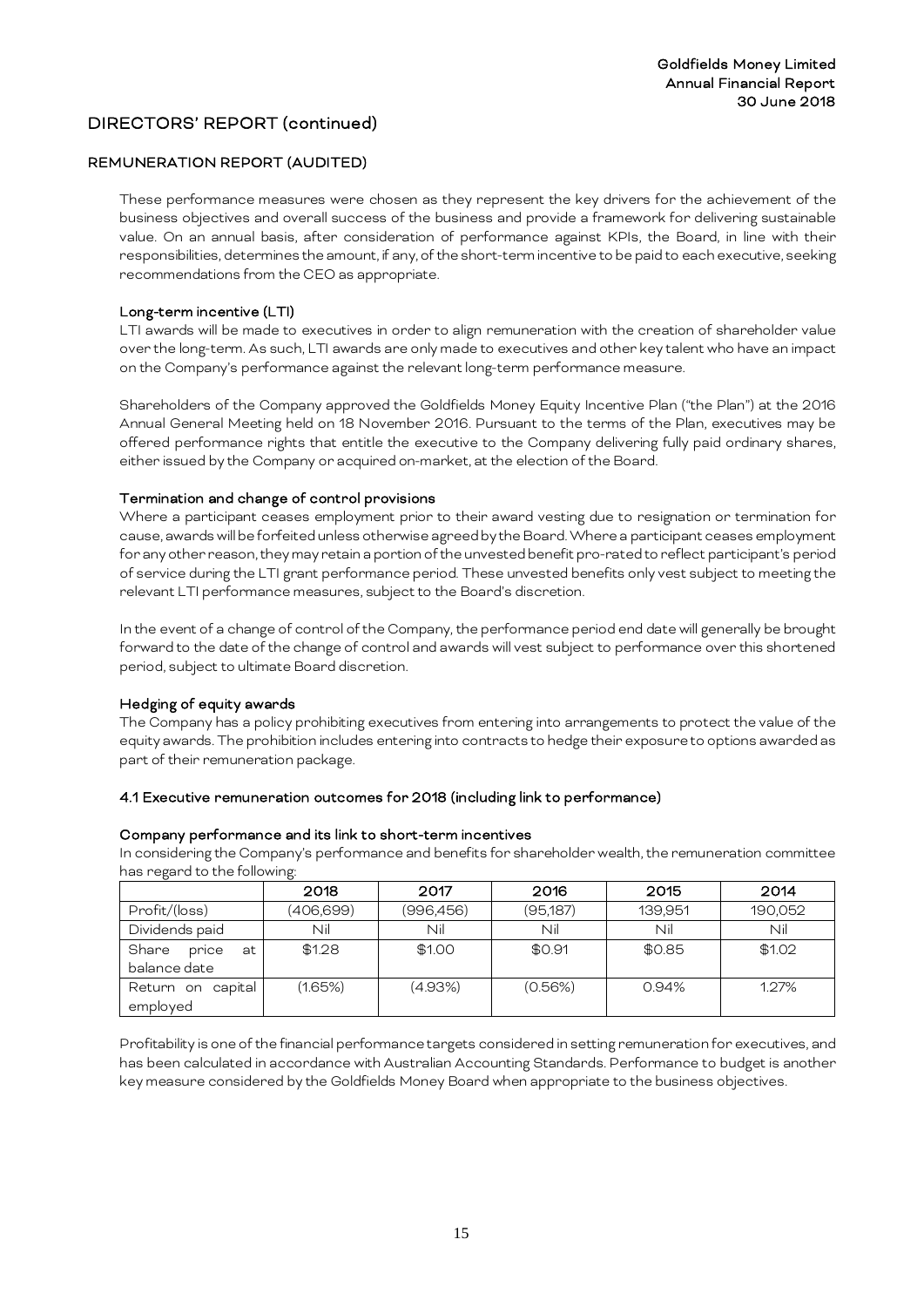#### REMUNERATION REPORT (AUDITED)

#### 4.2 Remuneration of key management personnel

|                                |      |          |                          |                          | Short-term benefits         |         | Post-          | Other long   | Shared-based |                          |           | Performance |
|--------------------------------|------|----------|--------------------------|--------------------------|-----------------------------|---------|----------------|--------------|--------------|--------------------------|-----------|-------------|
|                                |      |          |                          |                          |                             |         | employment     | term         | payments     | Termination              | Total     | related     |
|                                |      | Salary & | STI(A)                   | Cash                     | Non-                        | Total   | Superannuation | Long service | LTI(C)       |                          |           |             |
|                                |      | fees     |                          | bonus                    | monetary<br>benefits<br>(B) |         |                | leave        |              |                          |           |             |
|                                |      | \$       | \$                       | \$                       | \$                          | \$      | \$             | \$           | \$           | \$                       | \$        | %           |
| Executives                     | Year |          |                          |                          |                             |         |                |              |              |                          |           |             |
| Simon Lyons                    | 2018 | 319,282  | 25,452                   | 40,000                   | 3,078                       | 387,812 | 28,500         | 8,534        | 138,385      | $\overline{\phantom{0}}$ | 563,231   | 36%         |
|                                | 2017 | 312,161  | 15,148                   | $\overline{\phantom{a}}$ | 3,078                       | 330,387 | 19,308         | 7,982        | 42,086       | $\sim$                   | 399,763   | 14%         |
| Malcolm Cowell <sup>1</sup>    | 2018 | 213,625  | $\overline{\phantom{a}}$ | $\sim$                   | 3,758                       | 217,383 | 19,000         | 977          | 54,473       | $\overline{\phantom{0}}$ | 291,833   | 19%         |
|                                | 2017 | 72,834   | $\sim$                   | $\sim$                   | 770                         | 73,604  | 6,431          | $\sim$       | 21,043       | $\sim$                   | 101,078   | 21%         |
| Steve Ellis <sup>2</sup>       | 2018 | 185,840  | $\sim$                   | 30,000                   | $\sim$                      | 215,840 | 16,625         | 634          | 36,509       | $\sim$                   | 269,608   | 25%         |
|                                | 2017 | 163,548  | $\sim$                   | $\sim$                   | $\sim$                      | 163,548 | 14,599         | 611          | 8,417        | $\sim$                   | 187,175   | 4%          |
| Former                         |      |          |                          |                          |                             |         |                |              |              |                          |           |             |
| Executives                     |      |          |                          |                          |                             |         |                |              |              |                          |           |             |
| Michael Verkuylen <sup>3</sup> | 2017 | 142,695  | $\sim$                   | 30,000                   | 2,543                       | 175,238 | 15,832         | $\sim$       | $\sim$       | $\sim$                   | 191,070   | 16%         |
| Rob Whittingham <sup>4</sup>   | 2017 | 15,057   | $\sim$                   |                          | $\overline{\phantom{a}}$    | 15,057  | 2,521          | $\sim$       | $\sim$       | $\sim$                   | 17,578    | $\sim$      |
| Total                          | 2018 | 718.747  | 25,452                   | 70,000                   | 6,836                       | 821,035 | 64,125         | 10.145       | 229,367      | $\overline{\phantom{a}}$ | 1,124,672 | 29%         |
|                                | 2017 | 706,295  | 15,148                   | 30,000                   | 6,391                       | 757,834 | 58,691         | 8,593        | 71,546       |                          | 896,664   | 13%         |

1 Appointed as Chief Financial Officer and Company Secretary on 1 March 2017 2Appointed as Head of Risk and Compliance on 18 July 2016

3Resigned as Chief Financial Officer and Company Secretary on 1 March 2017

4Resigned as Joint Company Secretary on 22 July 2016

(A) – The fair value of performance rights granted as a STI is determined by recognising the grant date fair value over the relevant service condition period.

(B) – Non-cash benefits comprise car parking and professional membership entitlements

(C) – The fair value of performance rights is calculated at the grant date using the Monte-Carlo simulation model, taking into account the impact of the market and non-market conditions attached to the performance rights.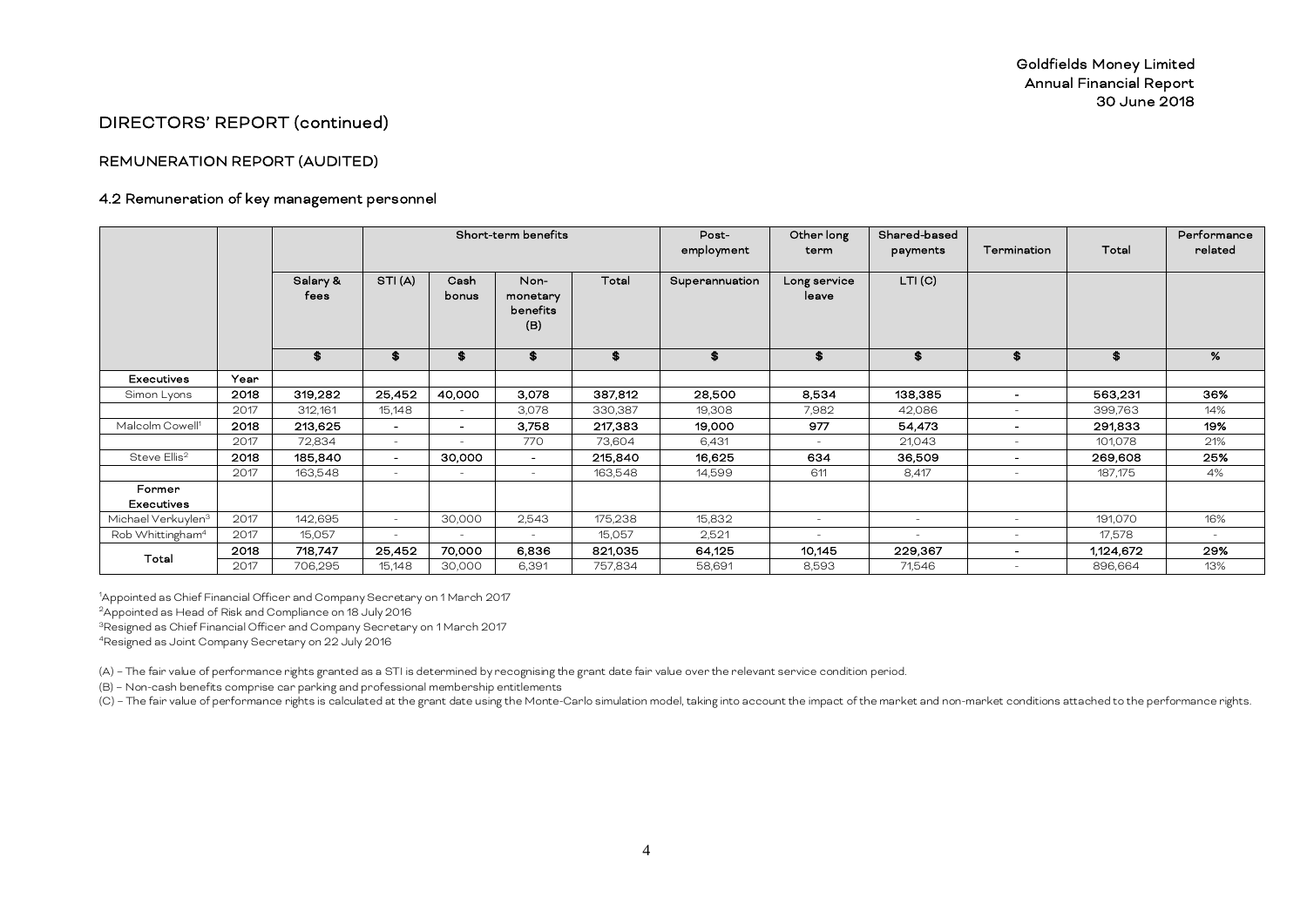#### REMUNERATION REPORT (AUDITED)

#### 4.3 Analysis of bonuses included in remuneration – audited

Details of the discretionary short-term incentive cash bonus awarded as remuneration to key management personnel are detailed below:

#### Short-term incentive bonus

|             | Included in  |                   |                     |
|-------------|--------------|-------------------|---------------------|
|             | remuneration | % awarded in year | % forfeited in year |
| Simon Lyons | 40.000       | 100               |                     |
| Steve Ellis | 30,000       | 100               |                     |

#### . 4.4 Equity instruments - audited

Performance rights refer to rights over ordinary shares of Goldfields Money, which vest on a one-for-one basis under the Goldfields Money Equity Incentive Plan.

#### 4.4.1 Rights over equity instruments granted as compensation – audited

Details on rights over ordinary shares in the Company that were granted as remuneration to each key management personnel during the reporting period are as follows:

|                    | Number<br>оf<br>rights<br>granted | Vesting   |                 | Fair value at            |                  |
|--------------------|-----------------------------------|-----------|-----------------|--------------------------|------------------|
| Rights holder      | during<br><b>FY18</b>             | condition | Grant date      | grant date $(\text{$}$ ) | Expiry date      |
| Simon Lyons        | 100,000                           | Service   | 30 October 2017 | \$1.18                   | 30 November 2021 |
| <b>Steve Ellis</b> | 50,000                            | Service   | 30 October 2017 | \$1.18                   | 30 November 2021 |

#### 4.4.2 Details of equity incentives affecting current and future remuneration – audited

Details of the vesting profiles of the performance rights held by each executive of the Company are detailed below:

|                    |           |                 |          |             | Financial years |
|--------------------|-----------|-----------------|----------|-------------|-----------------|
|                    |           |                 | % vested | % forfeited | in which grant  |
| Participant        | Number    | Grant date      | in year  | in year     | vests           |
| Simon Lyons        | 40,000    | 3 February 2017 | 100%     | 0%          | 30 June 2018    |
|                    | 1,000,000 | 9 February 2017 | 33.3%    | 0%          | (A)             |
|                    | 100,000   | 30 October 2017 | $O\%$    | 0%          | 30 June 2021    |
| Malcolm Cowell     | 500,000   | 9 February 2017 | 0%       | $O\%$       | (A)             |
| <b>Steve Ellis</b> | 200,000   | 9 February 2017 | 33.3%    | $O\%$       | (A)             |
|                    | 50,000    | 30 October 2017 | $O\%$    | $O\%$       | 30 June 2021    |

(A) – the performance rights issued under the Goldfields Money Equity Incentive Plan may vest in any year from dependent on the achievement of the various ASX Market Capitalisation thresholds being achieved and/or at the discretion of the Board in the event of a change of control. No performance rights have been exercised between the vesting date and 30 June 2018.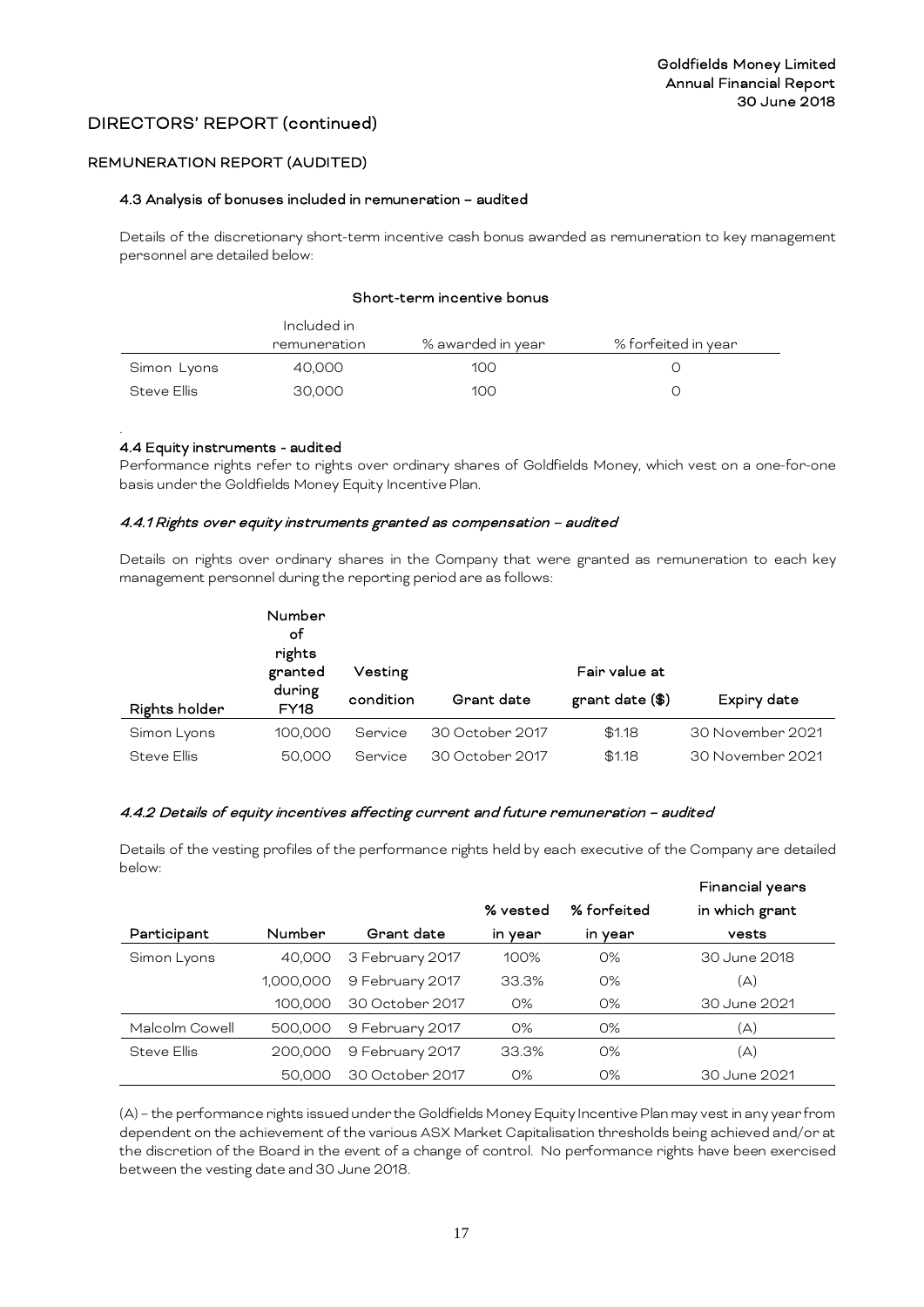# REMUNERATION REPORT (AUDITED)

#### 4.4.3 Analysis of movements in equity instruments – audited

The value of performance rights in the Company granted during and exercised during the reporting period is detailed below:

|             | Granted in<br>vear   | Value of rights<br>exercised |
|-------------|----------------------|------------------------------|
| Participant | $\textcircled{f}(A)$ | in year $\mathcal{L}(B)$     |
| Simon Lyons | 118,000              | -                            |
| Steve Ellis | 59,000               | -                            |

(A) The value of rights granted in the year is the fair value of the rights calculated at grant date. This amount is allocated to remuneration over the vesting period.

(B) The value of rights exercised during the year is calculated at the market price of shares of the Company as at close of trading on the date the rights are exercised.

#### 4.4.4 Summary of rights holdings

| Participant    | Held at 1<br>July 2017 | Granted as<br>remuneration | Exercised                | Lapsed                   | Forfeited                | Held at 30<br>June 2018 | Vested<br>during<br>the vear | Vested and<br>exercisable at<br>30 June 2018 |
|----------------|------------------------|----------------------------|--------------------------|--------------------------|--------------------------|-------------------------|------------------------------|----------------------------------------------|
| Simon Lyons    | 1,040,000              | 100,000                    | $\overline{\phantom{0}}$ | $\overline{\phantom{0}}$ | $-$                      | 1.140.000               | 373.333                      | 373.333                                      |
| Malcolm Cowell | 500,000                | $\overline{\phantom{m}}$   | $\overline{\phantom{0}}$ | $\overline{\phantom{0}}$ | $\overline{\phantom{0}}$ | 500,000                 | $\overline{\phantom{0}}$     | $-$                                          |
| Steve Ellis    | 200,000                | 50,000                     | $\overline{\phantom{a}}$ | $\overline{\phantom{a}}$ | $\overline{\phantom{a}}$ | 250,000                 | 66,600                       | 66,600                                       |

#### 5. Executive Contracts

Remuneration arrangements for KMP are formalised in employment agreements. Details of these contracts are provided below:

| Executives         | Salary per annum                                                                          | Term for cause | Term of agreement and<br>notice period                                           |
|--------------------|-------------------------------------------------------------------------------------------|----------------|----------------------------------------------------------------------------------|
| Simon Lyons        | \$300,000 plus superannuation<br>up to the Maximum<br>Superannuation Contribution<br>Base | None           | Continuing with 12 months'<br>notice by the Company or six<br>months by employee |
| Malcolm Cowell     | \$200,000 plus superannuation<br>contributions currently at 9.5%                          | None           | Continuing with 3 months'<br>notice by either party                              |
| <b>Steve Fllis</b> | \$175,000 plus superannuation<br>contributions currently at 9.5%                          | None           | Continuing with 1 month<br>notice by either party                                |

#### 6. Non-executive director remuneration arrangements - Audited

#### Remuneration policy

The board seeks to set aggregate remuneration at a level that provides the Company with the ability to attract and retain directors of the highest caliber, whilst incurring a cost that is acceptable to shareholders. The amount of aggregate remuneration sought to be approved by shareholders and the fee structure is reviewed annually against fees paid to NEDs.

The Company's constitution and the ASX listing rules specify that the NED fee pool shall be determined from time to time by a general meeting. The latest determination was at the 2016 AGM held on 18 November 2016 when shareholders approved an aggregate fee pool of \$500,000 per year.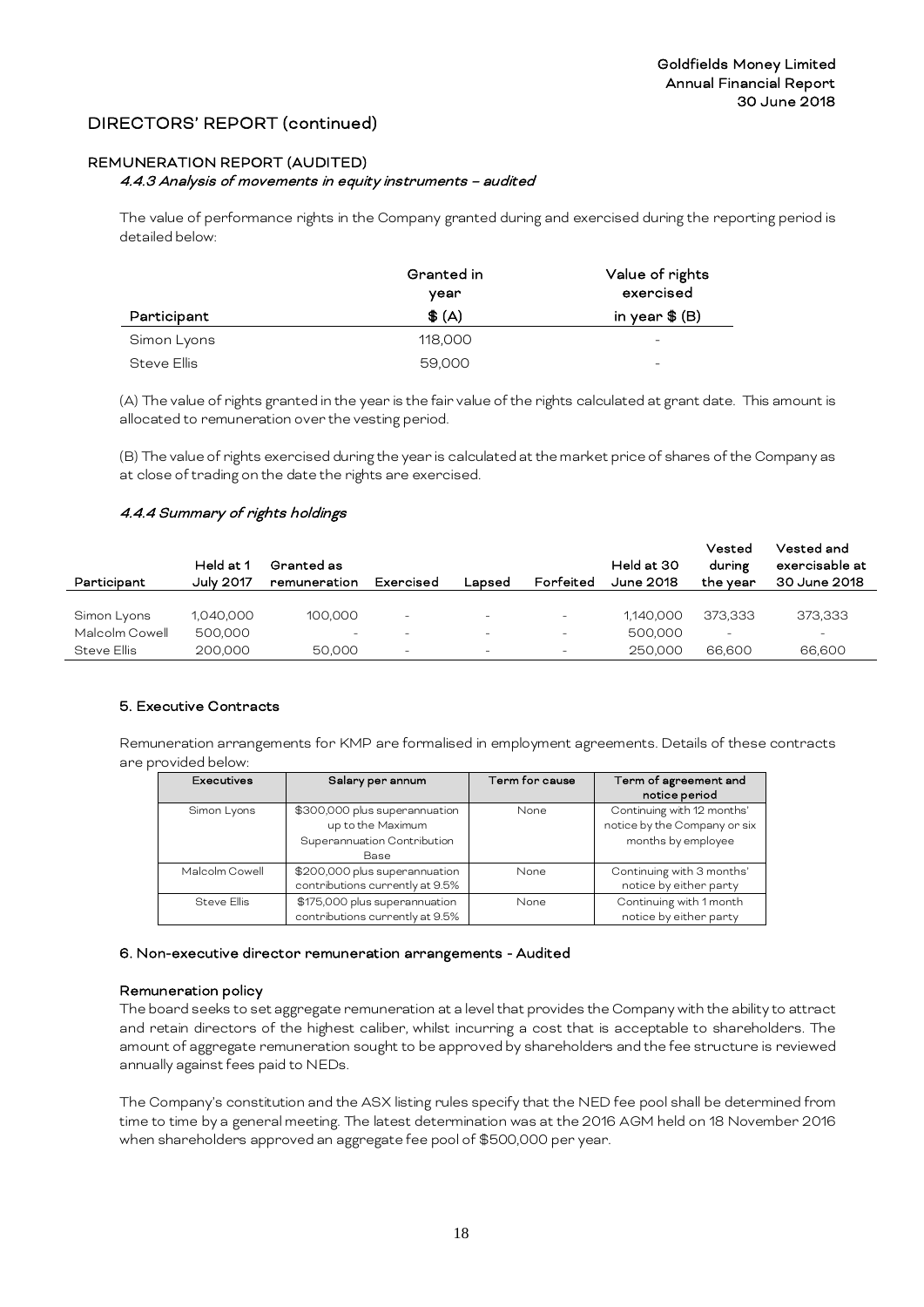#### REMUNERATION REPORT (AUDITED)

#### **Structure**

The remuneration of NEDs consists of directors' fees. The table below summarises the base NED fees excluding superannuation contributions for the financial year ended 30 June 2018:

| <b>Type of Fee</b>     | Amount per annum |
|------------------------|------------------|
| Chairman               | \$80,000         |
| Deputy Chairman        | \$65,000         |
| Non-executive Director | \$50,000         |

NEDs receive superannuation contributions of 9.5% of earnings but do not receive any other retirement benefits, nor do they participate in any incentive programs.

The remuneration of NEDs for the years ended 30 June 2018 and 30 June 2017 is detailed in table below.

|                            |      |                     | Short-term benefits          |                          | Post-<br>employment | Long-term<br>benefits    |         |
|----------------------------|------|---------------------|------------------------------|--------------------------|---------------------|--------------------------|---------|
|                            |      | Salary &<br>fees \$ | Non-<br>monetary<br>benefits | Other                    | Superannuation      | Long<br>service<br>leave | Total   |
| Non-executive<br>directors |      |                     |                              |                          |                     |                          |         |
| Peter Wallace              | 2018 | 80,000              | $\overline{\phantom{a}}$     | $\overline{\phantom{a}}$ | 7,600               | $\overline{\phantom{a}}$ | 87,600  |
|                            | 2017 | 67,500              | $\overline{\phantom{a}}$     | ٠                        | 6,412               | $\sim$                   | 73,912  |
| Derek La Ferla             | 2018 | 67,058              | $\frac{1}{2}$                | $\overline{\phantom{a}}$ | 6,371               | $\blacksquare$           | 73,429  |
|                            | 2017 | 52,500              | $\overline{\phantom{a}}$     | $\sim$                   | 4,987               | $\sim$                   | 57,487  |
| Peter Hall                 | 2018 | 53,850              | $\overline{\phantom{a}}$     | $\blacksquare$           | 5,116               | $\blacksquare$           | 58,966  |
|                            | 2017 | 41,666              | $\overline{\phantom{a}}$     | $\sim$                   | 3,958               | $\sim$                   | 45,624  |
| John Kolenda <sup>1</sup>  | 2018 | 15,239              | -                            | $\overline{\phantom{a}}$ | 1,448               | -                        | 16,687  |
| Former directors           |      |                     |                              |                          |                     |                          |         |
| James Austin <sup>2</sup>  | 2018 | 16,666              | $\overline{\phantom{a}}$     | $\overline{\phantom{a}}$ | 1.583               | $\overline{\phantom{a}}$ | 18,249  |
|                            | 2017 | 41,666              | $\overline{\phantom{a}}$     | $\overline{\phantom{a}}$ | 3,958               | $\sim$                   | 45,624  |
| Keith John <sup>3</sup>    | 2018 | 34,977              | $\qquad \qquad \blacksquare$ | $\blacksquare$           | 3,323               | $\sim$                   | 38,300  |
|                            | 2017 | 41,666              | $\overline{\phantom{a}}$     | $\overline{\phantom{a}}$ | 3,958               | $\sim$                   | 45,624  |
| Total                      | 2018 | 267,790             | -                            | $\overline{\phantom{a}}$ | 25,440              | $\blacksquare$           | 293,230 |
|                            | 2017 | 244,998             | $\overline{\phantom{a}}$     | $\overline{\phantom{a}}$ | 23,273              | $\sim$                   | 268,271 |

<sup>1</sup> Appointed 13 March 2018

<sup>2</sup> Ceased 23 October 2017

<sup>3</sup> Resigned 12 March 2018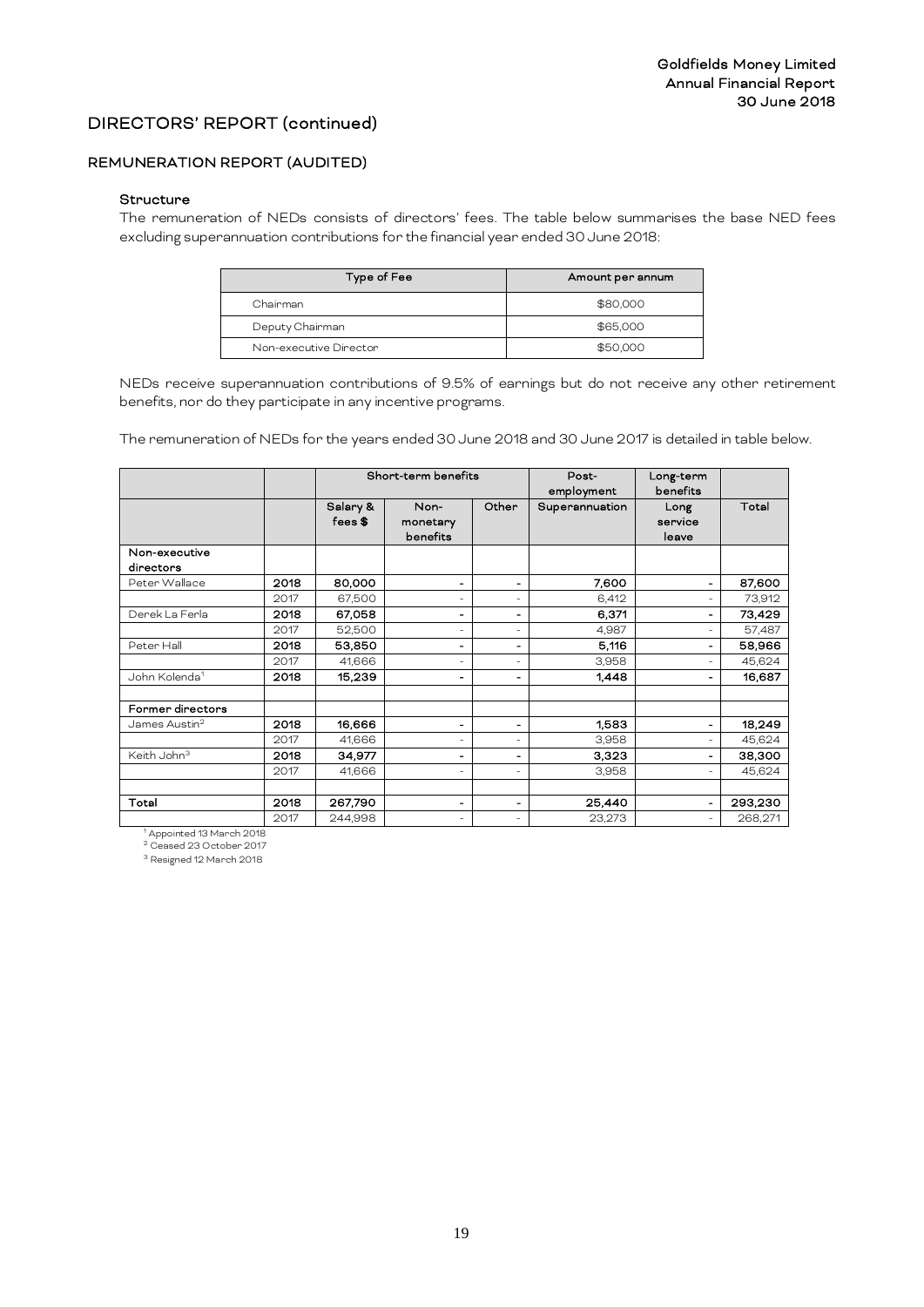#### REMUNERATION REPORT (AUDITED)

#### 7. Additional disclosures relating to options and shares

The numbers of shares in the company held during the financial year by each director of the Company and other key management personnel, including their personally related parties, are set out below. There were no shares granted during the reporting period as compensation.

#### Shareholdings of key management personnel

| ັ<br>2018                 | Balance at the<br>start of the year | Acquired | Other movement | Balance at the end of<br>the year |
|---------------------------|-------------------------------------|----------|----------------|-----------------------------------|
| <b>Directors</b>          |                                     |          |                |                                   |
| Peter Wallace             | 70,838                              |          | $\sim$         | 70,838                            |
| Derek La Ferla            | ×.                                  | ۰        | ۰.             |                                   |
| Peter Hall                | 13,534                              | ۰        | $\sim$         | 13,534                            |
| Simon Lyons               | 247,303                             | 10,697   | $\sim$         | 258,000                           |
| John Kolenda <sup>1</sup> | 2,750,480                           |          | $\sim$         | 2,750,480                         |
| James Austin <sup>2</sup> |                                     |          | $\sim$         |                                   |
| Keith John <sup>2</sup>   | ×.                                  |          | ۰.             |                                   |
| <b>Executives</b>         |                                     |          |                |                                   |
| Malcolm Cowell            | ×.                                  |          |                |                                   |
| Steve Ellis               | $\overline{\phantom{a}}$            |          | $\sim$         | $\overline{\phantom{0}}$          |

1 Opening balance represents holdings at date of appointment

<sup>2</sup> Closing balance represents holdings at date of ceasing to be a director of the Company

#### 8. Loans to key management and their related parties

(i) Details of aggregate of loans to key management personnel and their related parties:

| Aggregate | Balance at beginning<br>of period/KMP<br>appointment | Interest<br>charged<br>during KMP<br>period | Write-off or<br>allowance for<br>doubtful debt | Balance at end<br>оf<br>period/ceasing<br>to be a KMP | Number of KMP in<br>group |
|-----------|------------------------------------------------------|---------------------------------------------|------------------------------------------------|-------------------------------------------------------|---------------------------|
| 2018      | 3.748.509                                            | 123.143                                     |                                                | 3.552.519                                             |                           |

(ii) Details of key management personnel and their related parties with aggregate of loans above \$100,000 in the reporting period:

| KMP and<br>related<br>party | Balance at beginning<br>of period/KMP<br>appointment | Interest<br>charged<br>during KMP<br>period | Write-off or<br>allowance for<br>doubtful debt | Balance at end<br>of<br>period/ceasing<br>to be a KMP | Highest amount of<br>indebtedness<br>during KMP period |
|-----------------------------|------------------------------------------------------|---------------------------------------------|------------------------------------------------|-------------------------------------------------------|--------------------------------------------------------|
| John Kolenda                | 3.058.753                                            | 97.683                                      |                                                | 2.892.973                                             | 3.058.753                                              |
| Keith John                  | 677.298                                              | 24.980                                      |                                                | 653.387                                               | 677.298                                                |

(iii) Terms and conditions of loans to key management personnel and their related parties

Loans to key management personnel are made on terms equivalent to an arm's length transaction, that is terms and conditions are similar to those offered to other customers at the time a loan is funded. All loans are secured by appropriate forms of collateral.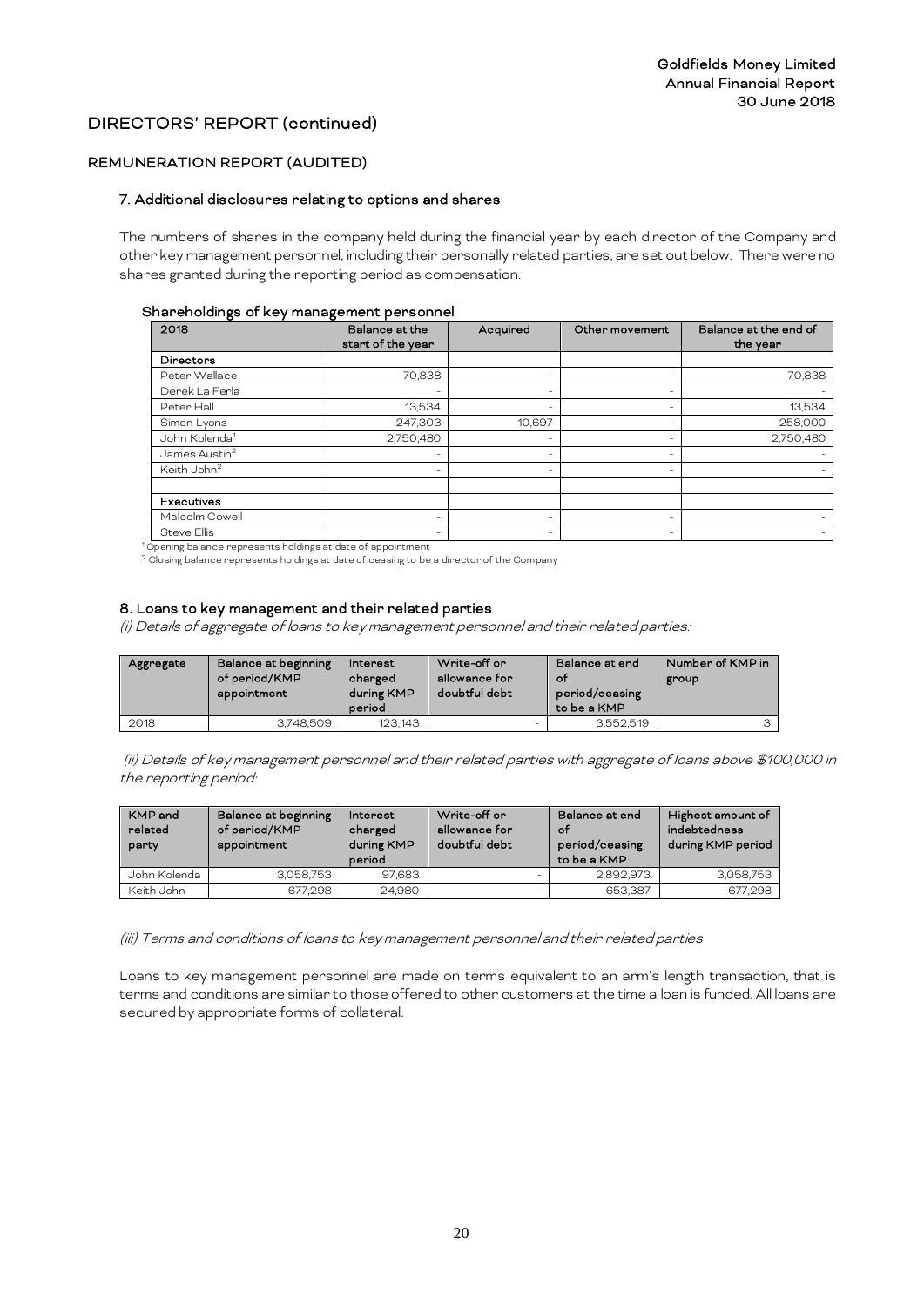#### REMUNERATION REPORT (AUDITED)

#### 9. Other transactions and balances with key management personnel and their related parties

During the period that Mr Keith John was a Non-Executive Director, the Company paid \$40,483 (2017: \$49,070) to Avy Nominees Pty Ltd in relation to leased premises. Mr John is a beneficiary of The John Family Primary Investments Trust and the sole Director and Secretary of Avy Nominees Pty Ltd, which is trustee of The John Family Primary Investments Trust. The amount paid excludes variable outgoings and management fees.

During the period, the Company incurred costs of \$364,550 (2017: \$40,729) to Lavan in relation to legal services provided to the Company. Mr. Derek La Ferla is a partner of Lavan.

All other transactions have occurred within a normal employee, customer or supplier relationship on terms and conditions no morefavourablethan those that it is reasonable to expect the Company would have adopted if dealing at arms-length with an unrelated person. Refer to Note 6.6 for further information.

#### End of Remuneration Report

Signed in accordance with a Resolution of Directors

Peter Wallace - Chairman Dated this 29<sup>th</sup> day of August 2018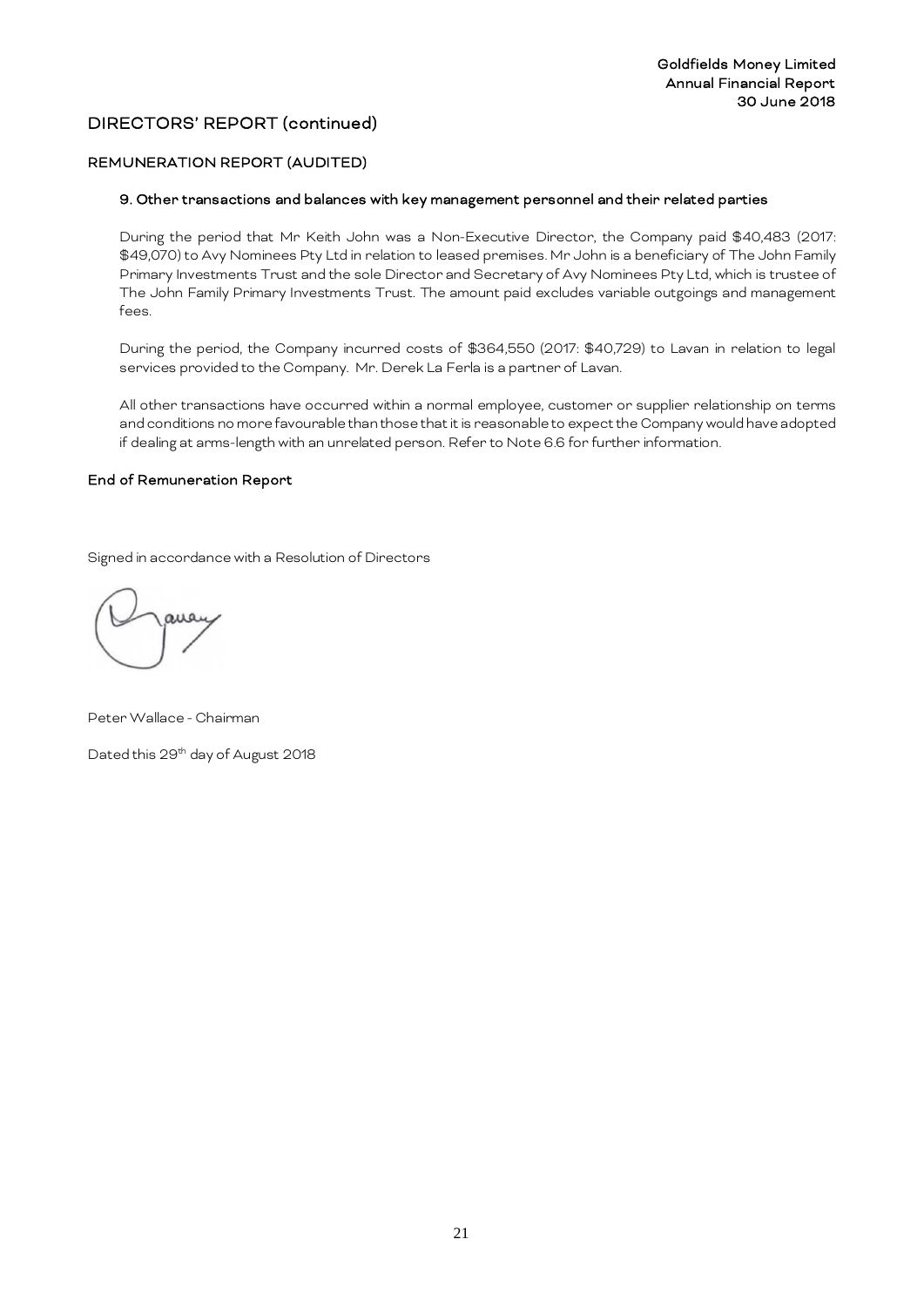

# Lead Auditor's Independence Declaration under Section 307C of the Corporations Act 2001

# To the Directors of Goldfields Money Limited

I declare that, to the best of my knowledge and belief, in relation to the audit of Goldfields Money Limited for the financial year ended 30 June 2018 there have been:

- i. no contraventions of the auditor independence requirements as set out in the Corporations Act 2001 in relation to the audit; and
- ii. no contraventions of any applicable code of professional conduct in relation to the audit.

KPMC+

Maria Trina

Maria Trinci Partner Perth 29 August 2018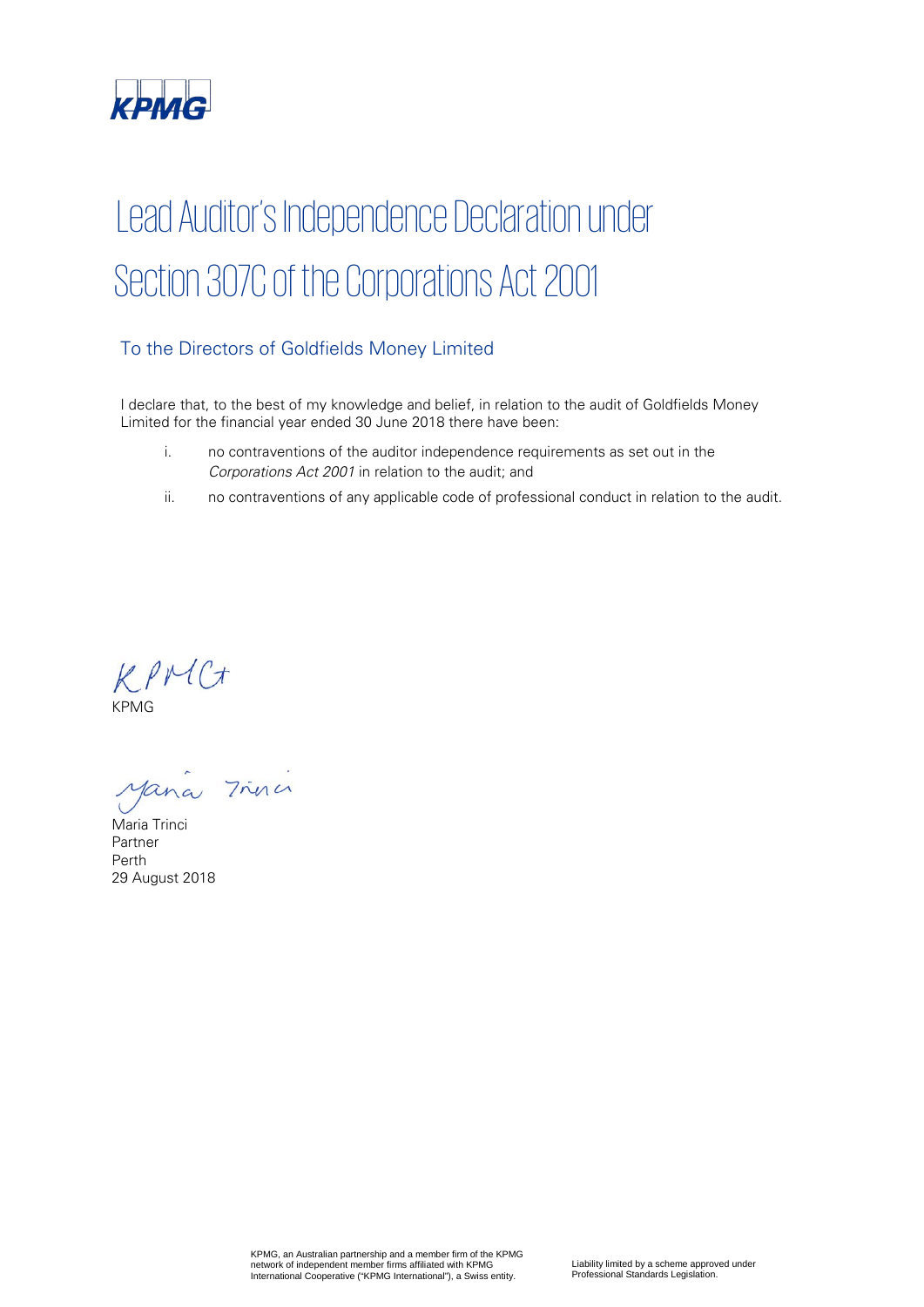# <span id="page-22-0"></span>STATEMENT OF PROFIT OR LOSS AND OTHER COMPREHENSIVE INCOME

# For the year ended 30 June 2018

|                                                                                                                   | Note | 2018        | 2017        |
|-------------------------------------------------------------------------------------------------------------------|------|-------------|-------------|
| Profit or loss                                                                                                    |      | S           | \$          |
| Interest revenue                                                                                                  | 2.1  | 7,993,233   | 6,545,552   |
|                                                                                                                   | 2.1  | (4,785,563) | (3,788,690) |
| Interest expense<br>Net interest revenue                                                                          | 2.1  | 3,207,670   | 2,756,862   |
|                                                                                                                   |      |             |             |
| Non-interest revenue                                                                                              | 2.1  | 1,901,437   | 1,475,909   |
| Impairment loss on loans and advances                                                                             | 3.2  | (4,946)     | (283, 809)  |
| Operating expenses                                                                                                | 2.2  | (5,522,022) | (5,284,987) |
| (Loss)/Profit before income tax                                                                                   |      | (417, 861)  | (1,336,025) |
| Income tax benefit                                                                                                | 2.3  | 11,162      | 339,569     |
| (Loss)/Profit for the year from continuing<br>operations                                                          |      | (406, 699)  | (996, 456)  |
| Other comprehensive income<br>Items that may not be reclassified subsequently                                     |      |             |             |
| to profit or loss:                                                                                                |      |             |             |
| Revaluation of property, plant and equipment<br>Items that may be reclassified subsequently to<br>profit or loss: | 6.2  |             | (79, 377)   |
| Revaluation of available for sale financial assets                                                                | 4.2  |             | 282,832     |
| Income tax effect                                                                                                 |      |             | (55,963)    |
|                                                                                                                   |      |             | 147,492     |
|                                                                                                                   |      |             |             |
| Total comprehensive (loss)/income                                                                                 |      | (406, 699)  | (848, 964)  |
| Basic earnings/(loss) per share                                                                                   | 5.3  | (0.018)     | (0.051)     |
| Diluted earnings/(loss) per share                                                                                 | 5.3  | (0.018)     | (0.051)     |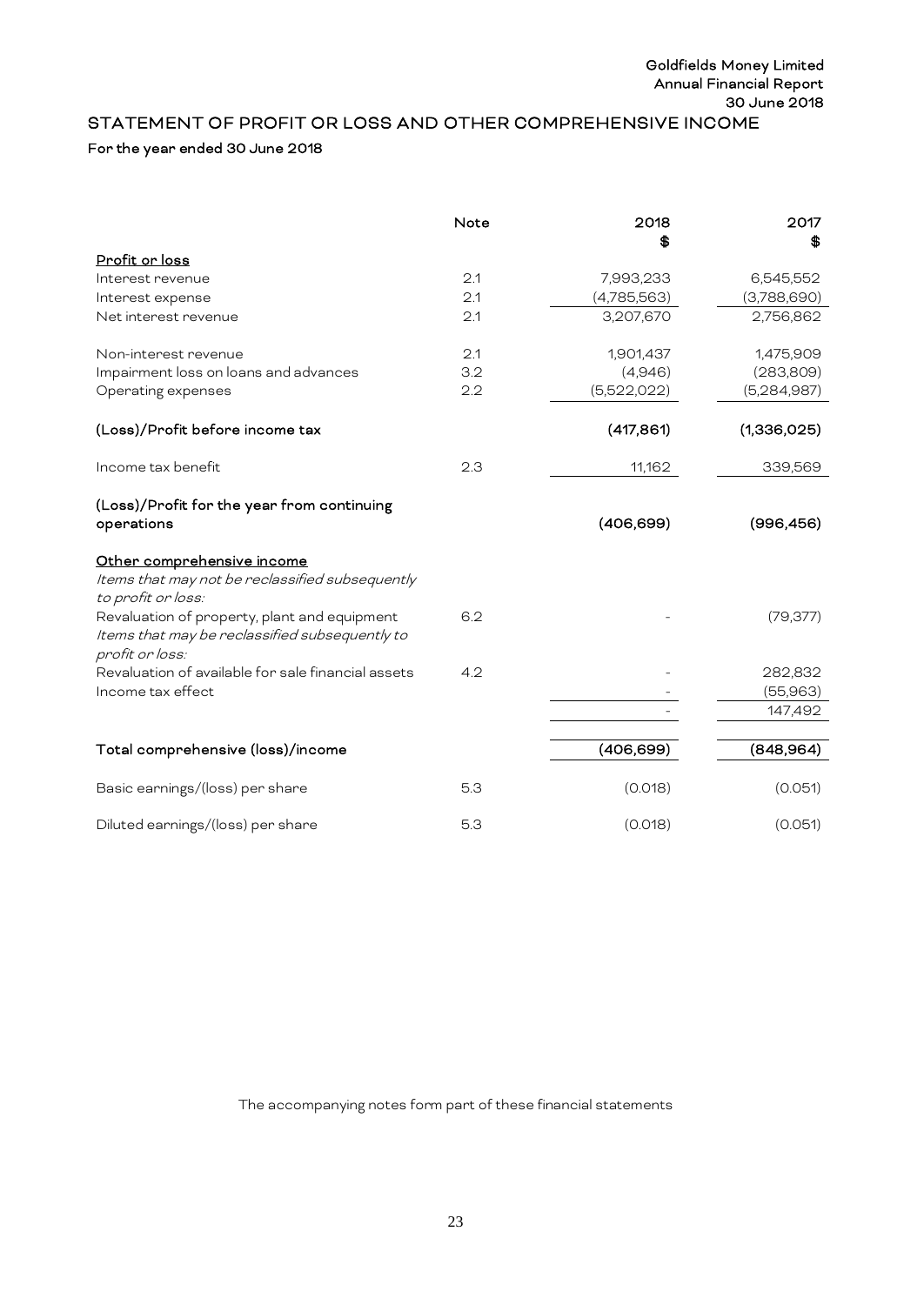# <span id="page-23-0"></span>STATEMENT OF FINANCIAL POSITION

# As at 30 June 2018

|                                                        | Note | 2018<br>\$  | 2017<br>\$  |
|--------------------------------------------------------|------|-------------|-------------|
| <b>ASSETS</b>                                          |      |             |             |
| Cash and cash equivalents                              | 4.1  | 14,529,171  | 16,223,367  |
| Due from other financial institutions                  | 4.2  | 24,507,371  | 26,939,505  |
| Loans and advances                                     | 3.1  | 170,510,550 | 157,044,459 |
| Other financial assets                                 | 4.2  | 7,459,059   | 11,510,426  |
| Other assets                                           | 6.1  | 712,562     | 1,647,097   |
| Property, plant and equipment                          | 6.2  | 787,331     | 787,812     |
| Intangible assets                                      | 6.3  | 1,948,789   | 450,167     |
| Deferred tax assets                                    | 2.3  | 666,740     | 598,529     |
| <b>TOTAL ASSETS</b>                                    |      | 221,121,573 | 215,201,362 |
| LIABILITIES                                            |      |             |             |
| Deposits                                               | 4.3  | 195,223,308 | 194,134,305 |
| Creditors and other payables                           | 6.4  | 1,042,206   | 633,832     |
| Current tax liability                                  | 2.3  | 7,066       |             |
| Provisions                                             | 6.5  | 283,093     | 225,782     |
| <b>TOTAL LIABILITIES</b>                               |      | 196,555,673 | 194,993,919 |
| <b>NET ASSETS</b>                                      |      | 24,565,900  | 20,207,443  |
| <b>EQUITY ATTRIBUTABLE TO EQUITY</b><br><b>HOLDERS</b> |      |             |             |
| Contributed equity                                     |      |             |             |
| Issued capital                                         | 5.2  | 24,080,445  | 19,349,846  |
| Other contributed equity                               | 5.2  | 1,830,600   | 1,830,600   |
| Equity raising costs                                   | 5.2  | (1,630,605) | (1,394,499) |
| Total contributed equity                               |      | 24,280,440  | 19,785,947  |
| Property, plant and equipment revaluation reserve      |      | 97,364      | 97,364      |
| Available for sale financial assets reserve            |      | 205,053     | 205,053     |
| General reserve for credit losses                      |      | 341,711     | 341,711     |
| Share based payments reserve                           |      | 357,357     | 86,694      |
| Retained earnings                                      |      | (716, 025)  | (309, 326)  |
|                                                        |      | 24,565,900  | 20,207,443  |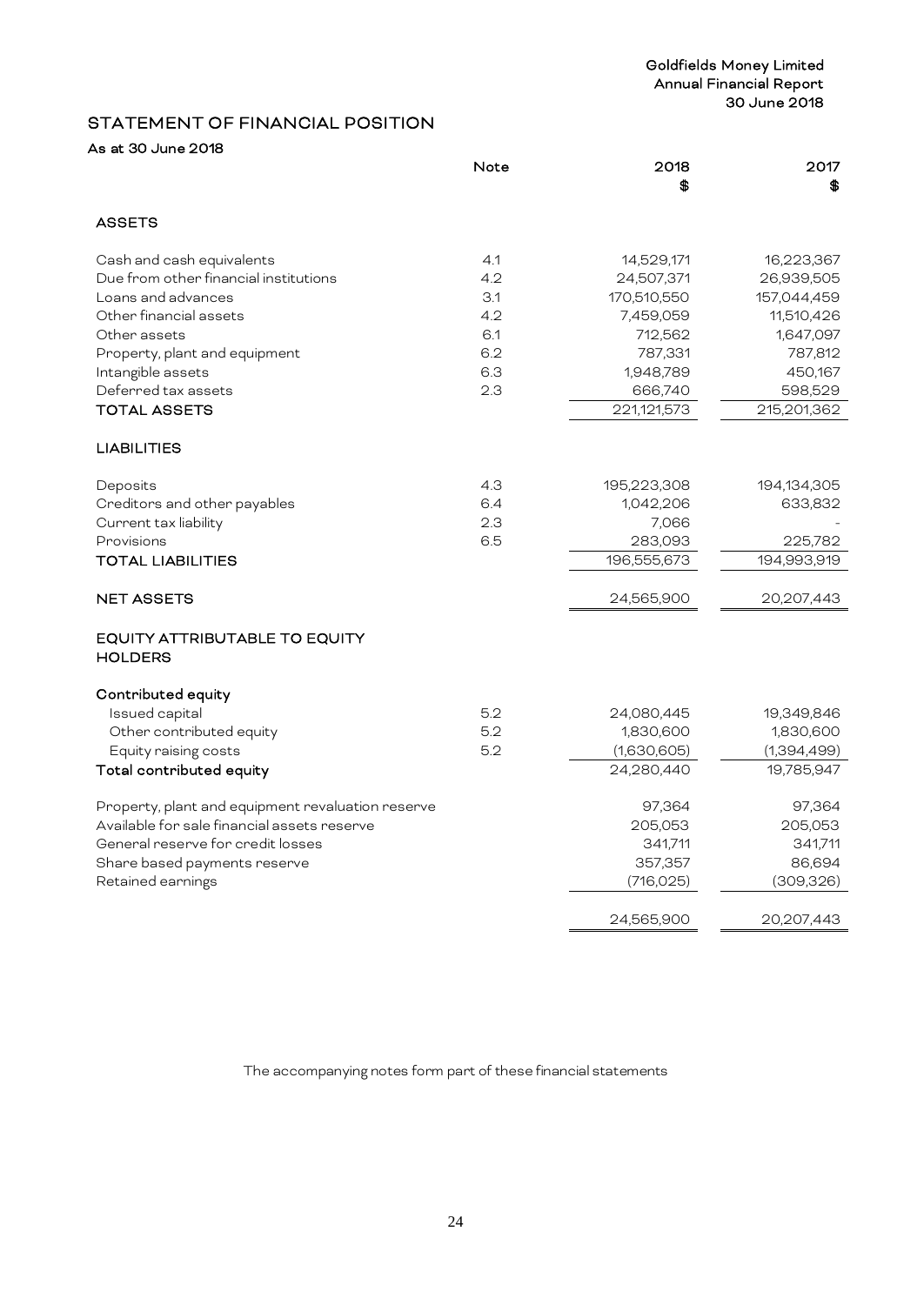# STATEMENT OF CHANGES IN EQUITY

For the year ended 30 June 2018

<span id="page-24-0"></span>

| Attributable to equity holders                                          | <b>Issued Capital</b> | Other<br>contributed<br>equity | <b>Equity Raising</b><br>Costs | Property,<br>Plant and<br>Equipment<br>Revaluation<br>Reserve | Available for<br>Sale Financial<br>Assets<br>Revaluation<br>Reserve | General<br>Reserve for<br><b>Credit Losses</b> | Share-<br>based<br>payments<br>reserve | Retained<br>Profits | <b>Total Equity</b> |
|-------------------------------------------------------------------------|-----------------------|--------------------------------|--------------------------------|---------------------------------------------------------------|---------------------------------------------------------------------|------------------------------------------------|----------------------------------------|---------------------|---------------------|
|                                                                         | \$                    | \$                             | \$                             |                                                               | Ŧ                                                                   | \$                                             |                                        | 46.                 | \$                  |
| Balance as at 1 July 2016                                               | 15,062,064            | 1,830,600                      | (1,208,329)                    | 190,549                                                       |                                                                     | 319,551                                        |                                        | 673,666             | 16,868,101          |
| Profit for the year                                                     |                       |                                |                                |                                                               |                                                                     |                                                |                                        | (996, 456)          | (996, 456)          |
| Revaluation of buildings, net of tax                                    |                       |                                |                                | (93, 185)                                                     |                                                                     |                                                |                                        | 35,624              | (57, 561)           |
| Revaluation of investments, net of tax                                  |                       |                                | $\overline{\phantom{a}}$       |                                                               | 205,053                                                             |                                                |                                        |                     | 205,053             |
| Total comprehensive income                                              | ٠                     | ٠                              | $\sim$                         | (93, 185)                                                     | 205,053                                                             |                                                | $\overline{\phantom{a}}$               | (960, 832)          | (848, 964)          |
| Transactions with owners of the Company                                 |                       |                                |                                |                                                               |                                                                     |                                                |                                        |                     |                     |
| Issue of share capital                                                  | 4,287,782             |                                |                                |                                                               |                                                                     |                                                |                                        | $\sim$              | 4,287,782           |
| Cost of share-based payments                                            |                       |                                |                                |                                                               |                                                                     |                                                | 86,694                                 |                     | 86,694              |
| Equity raising costs, net of tax                                        |                       | $\sim$                         | (186, 170)                     |                                                               |                                                                     |                                                |                                        |                     | (186, 170)          |
| Transfer from/to retained earnings/general<br>reserve for credit losses |                       |                                |                                |                                                               |                                                                     | 22,160                                         |                                        | (22, 160)           |                     |
| As at 30 June 2017                                                      | 19,349,846            | 1,830,600                      | (1,394,499)                    | 97,364                                                        | 205,053                                                             | 341,711                                        | 86,694                                 | (309, 326)          | 20,207,443          |
|                                                                         |                       |                                |                                |                                                               |                                                                     |                                                |                                        |                     |                     |
| Balance as at 1 July 2017                                               | 19,349,846            | 1,830,600                      | (1,394,499)                    | 97,364                                                        | 205,053                                                             | 341,711                                        | 86,694                                 | (309, 326)          | 20,207,443          |
| Loss for the year                                                       |                       |                                |                                |                                                               |                                                                     |                                                |                                        | (406, 699)          | (406, 699)          |
| Total comprehensive income                                              |                       |                                |                                |                                                               |                                                                     |                                                |                                        | (406, 699)          | (406, 699)          |
| Transaction with owners of the Company                                  |                       |                                |                                |                                                               |                                                                     |                                                |                                        |                     |                     |
| Issue of share capital                                                  | 4,730,599             |                                |                                |                                                               |                                                                     |                                                |                                        |                     | 4,730,599           |
| Cost of share-based payments                                            |                       |                                |                                |                                                               |                                                                     |                                                | 270,663                                |                     | 270,663             |
| Equity raising costs, net of tax                                        |                       |                                | (236, 106)                     |                                                               |                                                                     |                                                |                                        |                     | (236, 106)          |
| As at 30 June 2018                                                      | 24,080,445            | 1,830,600                      | (1,630,605)                    | 97,364                                                        | 205,053                                                             | 341.711                                        | 357,357                                | (716, 025)          | 24,565,900          |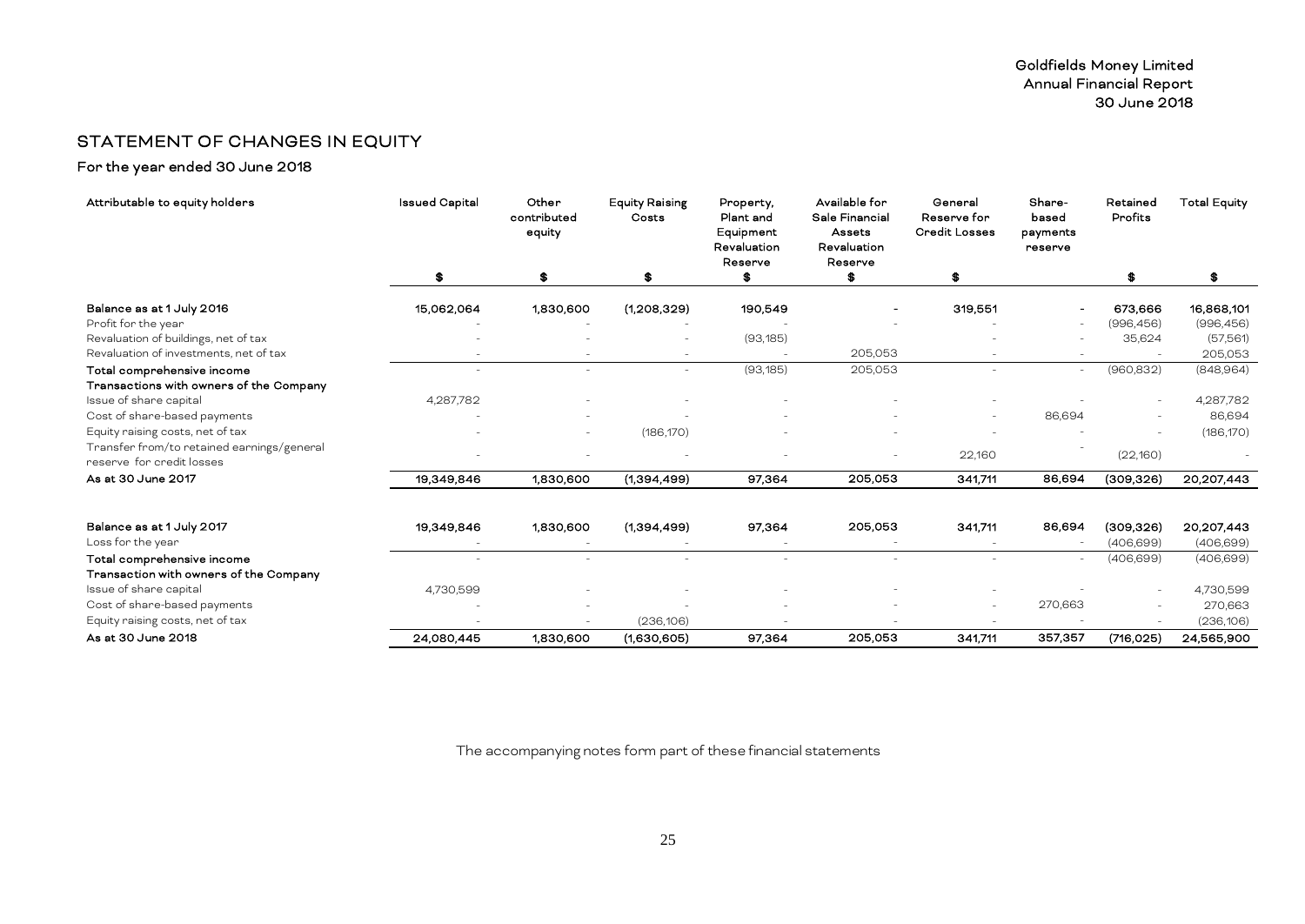# <span id="page-25-0"></span>STATEMENT OF CASH FLOWS

# For the year ended 30 June 2018

|                                                          | Note   | 2018<br>Œ.   | 2017<br>SS     |
|----------------------------------------------------------|--------|--------------|----------------|
| CASH FLOWS FROM OPERATING ACTIVITIES                     |        |              |                |
| Interest received                                        |        | 7,964,112    | 6,564,614      |
| Fees and commissions received                            |        | 1,717,909    | 613,028        |
| Dividends received                                       |        | 11,830       | 20,111         |
| Other income                                             |        | 516,350      | 152,230        |
| Interest and other costs of finance paid                 |        | (3,489,471)  | (3,999,265)    |
| Payments to suppliers and employees                      |        | (4,622,996)  | (5,070,976)    |
| Net increase in loans, advances and other receivables    |        | (12,850,174) | (29,071,529)   |
| Net (payments)/receipts for investments                  |        | 6,436,563    | (14, 468, 757) |
| Net (decrease)/increase in deposits and other borrowings |        | (207,089)    | 55,693,071     |
| Net cash provided by/(used in) operating<br>activities   | 4.1(b) | (4,522,966)  | 10,432,527     |
| CASH FLOWS FROM INVESTING ACTIVITIES                     |        |              |                |
| Payments for property, plant and equipment               |        | (95,409)     | (254, 606)     |
| Payments for intangible assets                           |        | (1,520,331)  | (440,584)      |
| Net cash from/(used in) investing activities             |        | (1,615,740)  | (695, 190)     |
| CASH FLOWS FROM FINANCING ACTIVITIES                     |        |              |                |
| Proceeds from the issue of capital                       |        | 4,730,599    | 4,287,782      |
| Payments for equity raising costs                        |        | (286,089)    | (235,583)      |
| Net (used in)/cash from financing activities             |        | 4,444,510    | 4,052,199      |
| Net increase/(decrease) in cash held                     |        | (1,694,196)  | 13,789,536     |
| Cash and cash equivalents at beginning of the            |        |              |                |
| financial year                                           |        | 16,223,367   | 2,433,831      |
| Cash and cash equivalents at the end of the              |        |              |                |
| financial year                                           | 4.1(a) | 14,529,171   | 16,223,367     |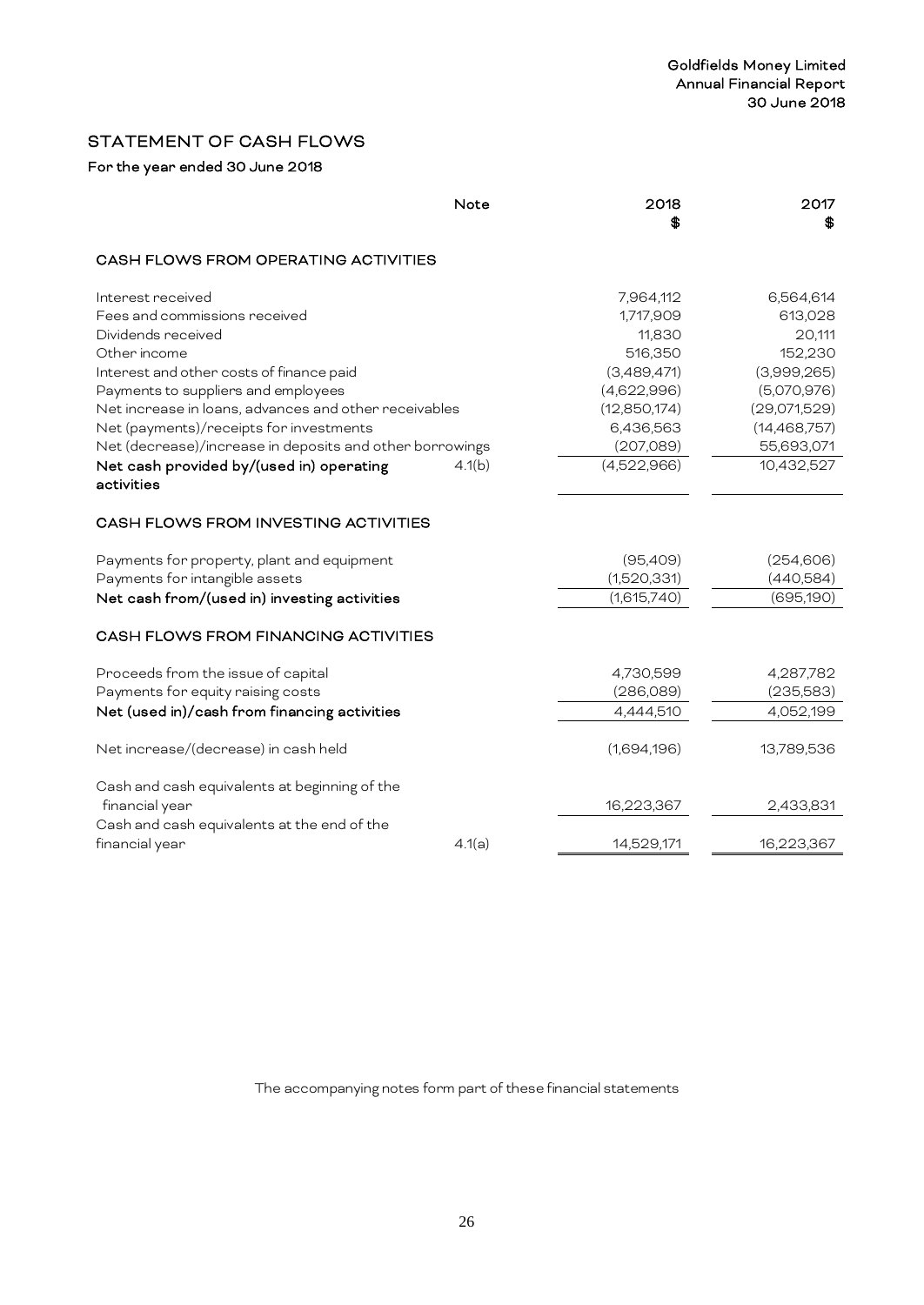#### <span id="page-26-0"></span>1. BASIS OF PREPARATION

#### 1.1 Corporate information

Goldfields Money Limited (the "Company" or "Goldfields Money") is a for-profit entity and provides a range of retail banking products and financial services to the public.

The Company is a company limited by shares, incorporated and domiciled in Australia. Its registered office and principal place of business is 120 Egan Street, Kalgoorlie Western Australia. Goldfields Money is listed on the Australian Securities Exchange.

The financial statements for the year ended 30 June 2018 were authorised for issue in accordance with a resolution of the directors on 28 August 2018.

#### 1.2 Basis of accounting

#### (a) Basis of preparation

This financial report is a general purpose financial report, which has been prepared in accordance with the requirements of the Corporations Act 2001, Australian Accounting Standards and other authoritative pronouncements of the Australian Accounting Standards Board.

The financial report has been prepared on an accruals basis and is based on historical costs and does not take into account changing money values or, except where stated. Cost is based on the fair values of the consideration given in exchange for assets.

The report is presented in Australian dollars.

A number of new accounting standards were effective from 1 July 2017, however none of these have had a material effect on these financial statements; refer to note 7.2 for further details.

The Company presents its statement of financial position broadly in order of liquidity. An analysis regarding recovery or settlement within 12 months after the reporting date (current) and more than 12 months after the reporting date (non–current) is presented in the notes to the financial statements.

#### (b) Statement of compliance

The financial report complies with the Corporations Act 2001, Australian Accounting Standards and International Financial Reporting Standards (IFRS) as issued by the International Accounting Standards Board.

#### 1.3 Significant accounting judgements and estimates

The preparation of financial statements requires management to make judgements, estimates and assumptions that affect the application of accounting policies and the reported amounts of assets, liabilities, income and expenses. Actual results may differ from these estimates. Estimates and underlying assumptions are reviewed on an ongoing basis. Revisions to accounting estimates are recognised in the period on which the estimate is revised and in any future periods affected. The most significant use of judgements and estimates has been applied to the following areas. Refer to the respective notes for additional details:

|                                                                            | Reference |  |
|----------------------------------------------------------------------------|-----------|--|
| Identification and measurement for impairment of loans and receivables     | 32        |  |
| Derecognition of financial assets, sale of loans                           | -3.3      |  |
| Utilisation of carry forward tax losses, recognition of deferred tax asset | 2.3       |  |
| Capitalisation of intangible assets                                        | 63        |  |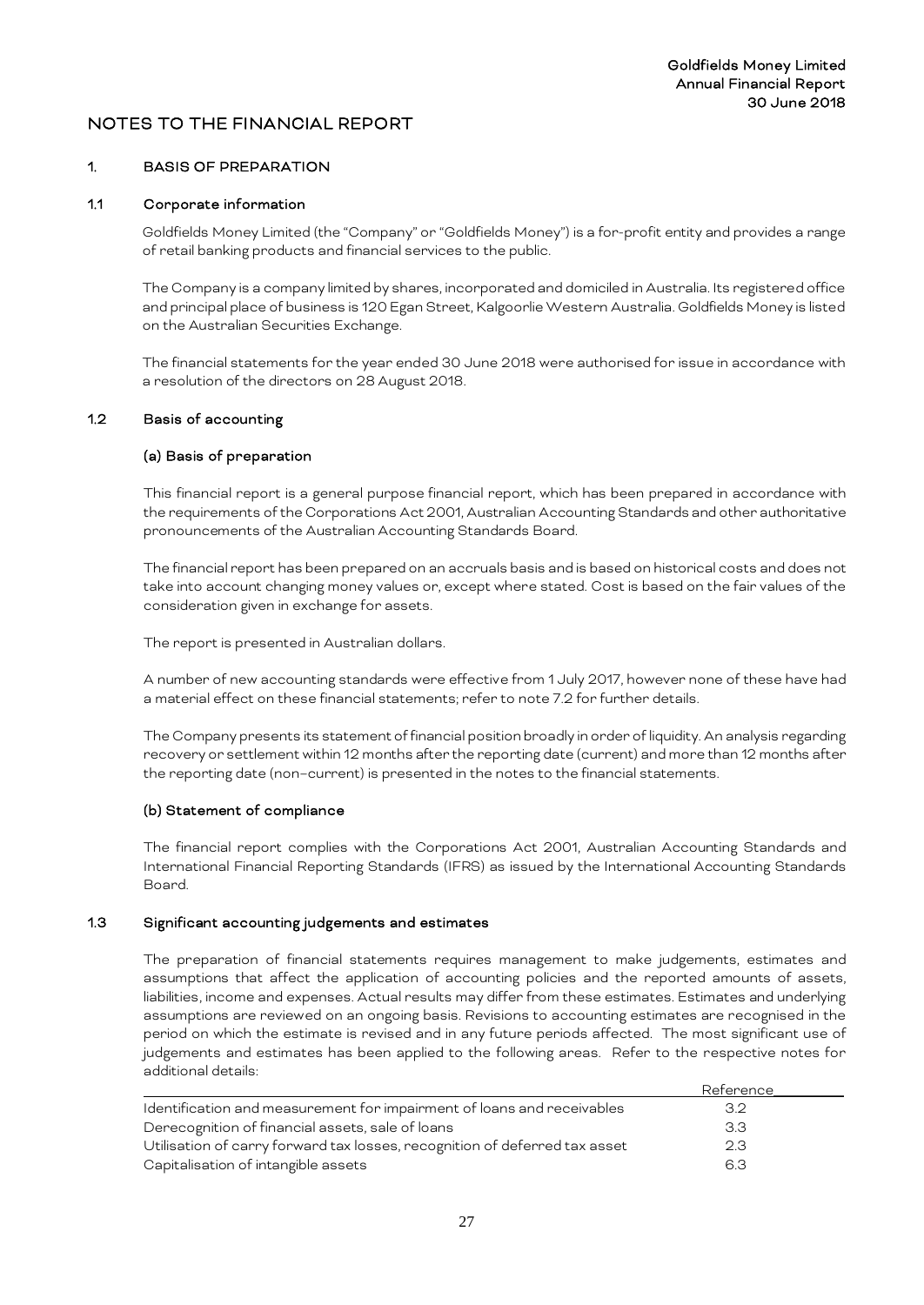# 2. FINANCIAL PERFORMANCE

# 2.1 Income

#### Net interest income

|                                                                      | Average       |                   |                   |
|----------------------------------------------------------------------|---------------|-------------------|-------------------|
|                                                                      | balance<br>\$ | Interest<br>\$    | Average rate<br>% |
| 2018                                                                 |               |                   |                   |
| Cash at bank and other liquid assets                                 | 61,326,906    | 953,314           | 1.55              |
| Loans and advances                                                   | 165,610,926   | 7,039,919         | 4.25              |
|                                                                      | 226,937,832   | 7,993,233         | 3.52              |
| Deposits                                                             | 208,368,388   | 4,785,563         | 2.30              |
|                                                                      | 208,368,388   | 4,785,563         | 2.30              |
| Net interest income/spread                                           |               | 3,207,670         | 1.22              |
| 2017                                                                 |               |                   |                   |
| Cash at bank and other liquid assets                                 | 35,999,106    | 709,833           | 1.97              |
| Loans and advances                                                   | 136,816,139   | 5,835,719         | 4.27              |
|                                                                      | 172,815,245   | 6,545,552         | 3.79              |
| Deposits                                                             | 164,969,949   | 3,788,690         | 2.30              |
|                                                                      | 164,969,949   | 3,788,690         | 2.30              |
| Net interest income / spread                                         |               | 2,756,862         | 1.49              |
| Refer to note 5.1.2 for further information on<br>interest rate risk |               |                   |                   |
| Non-interest revenue                                                 |               |                   |                   |
|                                                                      |               | 2018              | 2017              |
|                                                                      |               | \$6               | \$                |
| Other operating income                                               |               |                   |                   |
| Lending fees<br>Fees and commissions                                 |               | 60,243<br>163,136 | 55,944<br>266,457 |
| Cash convenience fee income                                          |               | 1,149,875         | 760,204           |
| Service and residual income                                          |               | 211,221           | 220,963           |
| Dividends received                                                   |               |                   |                   |
| Insurance income                                                     |               | 11,830            | 20,111            |
|                                                                      |               |                   | 338               |
| Bad debts recovered                                                  |               | 13,523            | 240               |
| Profit on disposal of assets                                         |               |                   |                   |
| Other                                                                |               | 291,609           | 151,652           |
|                                                                      |               | 1,901,437         | 1,475,909         |

#### Recognition and measurement

#### Interest income and expense

Interest income and expense is recorded using the effective interest rate. This is the rate that exactly discounts the estimated future cash receipts or payments over the expected life of the financial instrument or a shorter period, where appropriate, to the net carrying amount of the financial asset or liability. Payments made to brokers for the introduction of loans to Goldfields Money are expensed over a period to match the cost of acquiring the loan to the income derived from it. The commission is reclassified to interest income.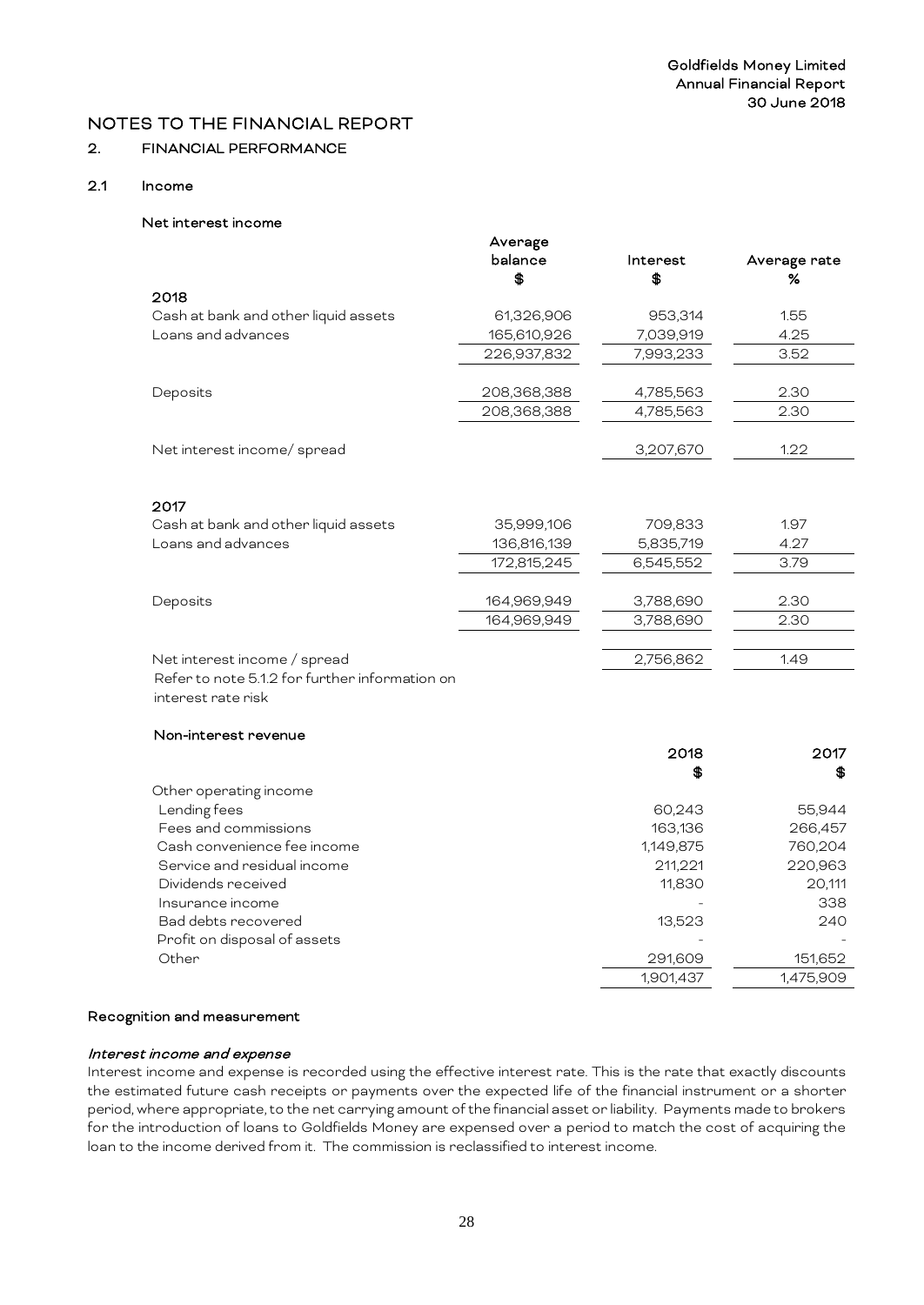#### 2. FINANCIAL PERFORMANCE (CONTINUED)

#### 2.1 Income (continued)

#### Fees and commissions

The Company provides a range of banking services to customers as well as deploying cash into ATM networks. Fees and commissions are recognised upon the rendering of these services to customers. Cash convenience fee revenue is recognised pursuant to the terms of the relevant agreement.

#### Service and residual income

Service fees and residual income arises from the management of loans and receivables which have previously been originated by Goldfields Money and sold to other parties. Service fees are recognised from rendering of services principally for the management of the loans, and residual income is recognised from the residual amount collected from customers after transferring to the legal owner of the loans a contractually agreed return.

#### Dividends

Revenue is recognised when the Company's right to receive the payment is established, which is generally when the dividend has been declared.

#### Rental income

Rental income arising from operating leases is accounted for on a straight-line basis over the lease terms and is included in revenue in the statement of comprehensive income due to its operating nature.

#### 2.2 Operating Expenses

|                                        | 2018      | 2017      |
|----------------------------------------|-----------|-----------|
|                                        | S         | \$        |
| Other expenses                         |           |           |
| Staff related costs                    |           |           |
| Salaries and wages                     | 1,393,416 | 1,956,501 |
| Superannuation                         | 237,522   | 177,761   |
| Share-based payments                   | 236,126   | 86,694    |
| Other                                  | 226,100   | 154,945   |
| Depreciation                           | 95,890    | 68,511    |
| Amortisation                           | 56,246    | 215,941   |
| Administrative expenses                |           |           |
| Advertising and promotion              | 98,866    | 79,961    |
| Directors' fees and expenses           | 290,978   | 266,731   |
| Termination of software contract (i)   |           | 467,500   |
| Computer system and software costs     | 190,610   | 274,477   |
| Communication and website costs        | 479,432   | 286,233   |
| Insurance costs                        | 144,827   | 104,170   |
| Accounting, audit and consulting costs | 293,694   | 238,737   |
| Products and services delivery costs   | 291,377   | 375,317   |
| Occupancy costs                        | 210,246   | 157,533   |
| ASX and registry fees                  | 63,301    | 45,957    |
| Transaction expenses (ii)              | 938,862   |           |
| Other costs                            | 274,529   | 328,018   |
| Total operating expenses               | 5,522,022 | 5,284,987 |

(i) Comprises amounts paid to the previous core banking service provider for early termination of contractual arrangements.

(ii) Comprises costs incurred in responding to the unsolicited takeover offer by Firstmac Holdings Limited, considering alternative proposals and progressing the merger with Finsure Holding Pty Ltd.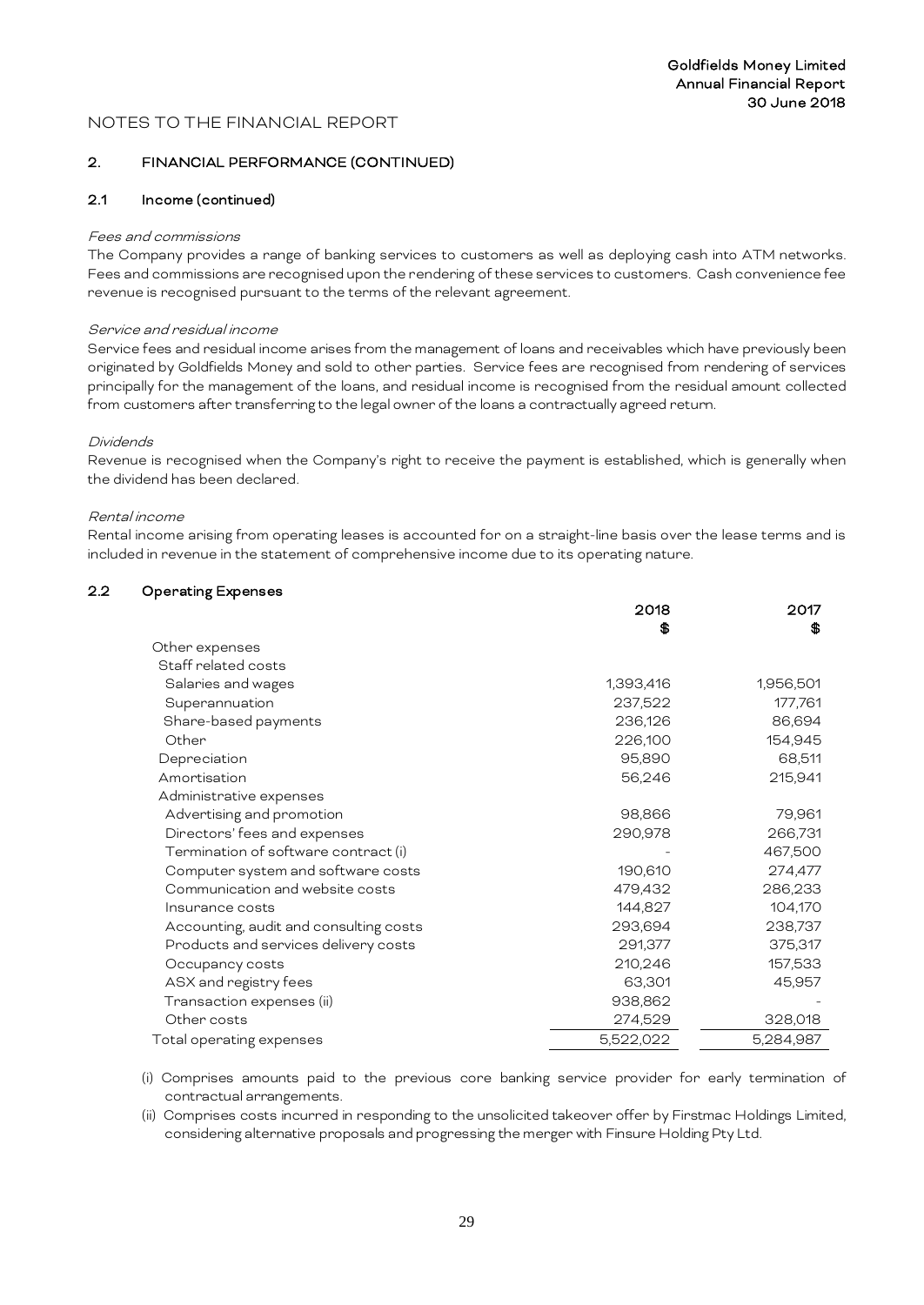# 2. FINANCIAL PERFORMANCE (CONTINUED)

# 2.3 Income tax

# 2.3.1 The major components of income tax expense/(benefit) are:

|                                                    | 2018       | 2017        |
|----------------------------------------------------|------------|-------------|
| Recognised In profit or loss                       | S          |             |
| Current tax                                        | 7,066      |             |
| Deferred tax                                       | (18, 228)  | (339,569)   |
| Income tax benefit recognised in Profit or Loss    | (11,162)   | (339,569)   |
|                                                    |            |             |
| Recognised in equity                               |            |             |
| Revaluation of available for sale financial assets |            | 77,779      |
| Revaluation of property                            |            | (21, 815)   |
| Equity raising costs                               | (49,983)   | (49, 414)   |
| Income tax expense/(benefit) recognised in         |            |             |
| Other Comprehensive Income or Equity               | (49,983)   | 6,550       |
| Tax reconciliation                                 |            |             |
| (Loss)/profit before tax                           | (417, 861) | (1,336,025) |
| Prima facie income tax (benefit)/expense on profit |            |             |
| before income tax at 27.5% (2017: 27.5%)           | (114, 912) | (367,407)   |
| Adjust for tax effect of:                          |            |             |
| Non-deductible expenses                            | 67,328     | 27,287      |
| Equity raising costs                               | (28,692)   | (12, 957)   |
| Franking credit rebate                             | (5,069)    | (8,619)     |
| Change in corporate tax rate                       |            | 22,127      |
| Other                                              | 70,183     |             |
| Income tax benefit                                 | (11, 162)  | (339, 569)  |
| 2.3.2 Deferred tax assets and liabilities          |            |             |
| Deferred tax assets comprise temporary             |            |             |
| differences attributable to:                       |            |             |
| Provision for doubtful debts                       | 65,725     | 91,267      |
| Accrued expenses                                   | 48,844     | 19,614      |
| Provisions                                         | 77,850     | 62,090      |
| Equity raising costs                               | 163,689    | 52,186      |
| Capitalised expenditure                            | 180,703    |             |
| Carry forward losses and franking credits          | 428,072    | 649,277     |
| Total deferred tax assets                          | 964,884    | 874,434     |
| Deferred tax liabilities comprise temporary        |            |             |
| differences attributable to:                       |            |             |
| Prepayments and other                              | 56,834     | 59,789      |
| Available for sale financial assets                | 77,779     | 77,779      |
| Deferred commission expense                        | 116,049    | 91,007      |
| Property, plant and equipment                      | 47,482     | 47,330      |
| Total deferred tax liabilities                     | 298,144    | 275,905     |
| Set-off against total deferred tax assets          | (298, 144) | (275,906)   |
| Net deferred tax assets                            | 666,740    | 598,529     |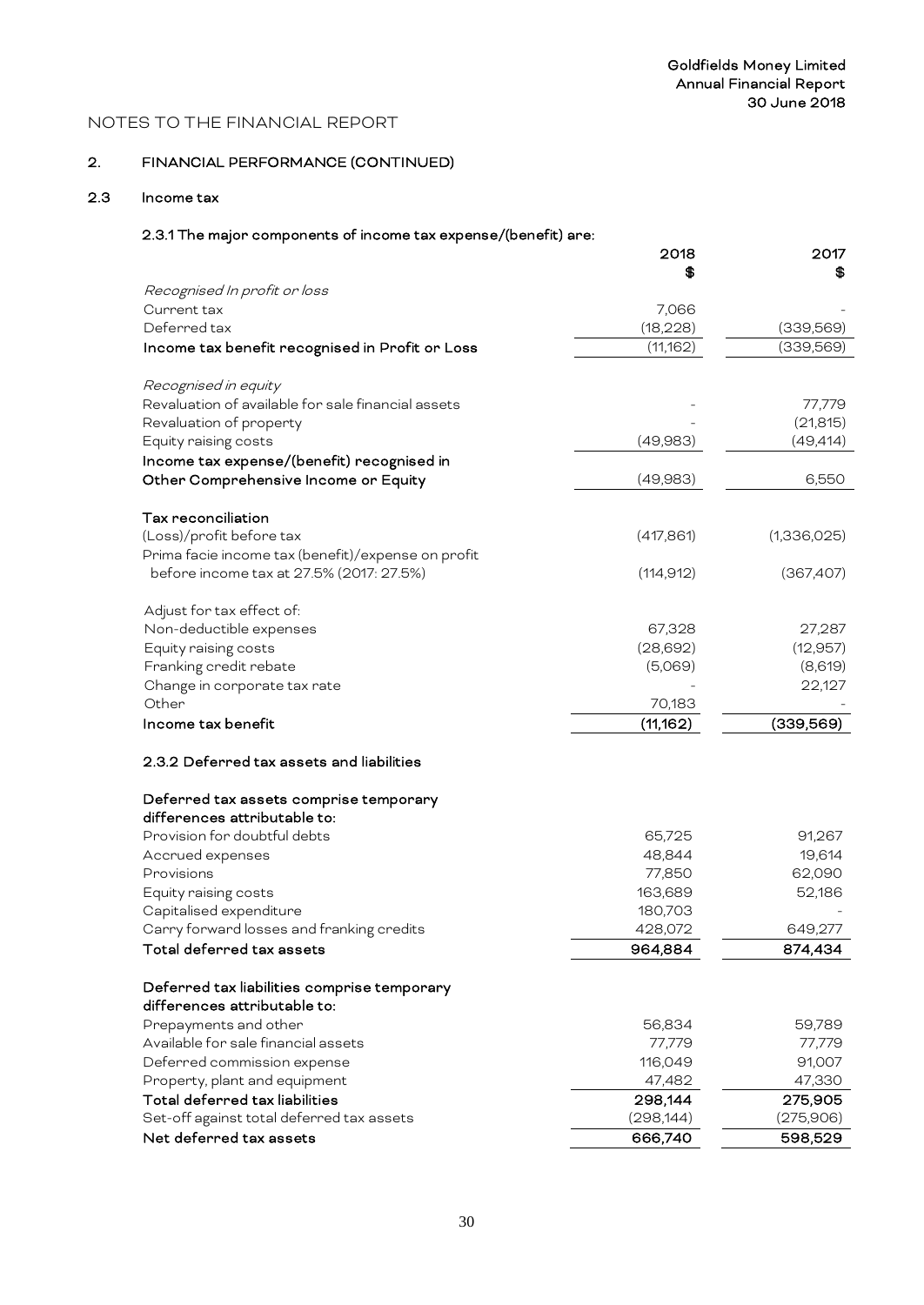#### 2. FINANCIAL PERFORMANCE (CONTINUED)

#### 2.3 Income tax (continued)

#### Recognition and measurement

The income tax expense (revenue) for the year comprises current income tax expense (income) and deferred tax expense (income) recognised in profit or loss except to the extent that it relates to items recognised in other comprehensive income.

Current income tax expense charged to profit or loss is the tax payable on taxable income. Current tax liabilities (assets) are measured at the amounts expected to be paid to (recovered from) the relevant taxation authority.

Deferred income tax expense reflects movements in deferred tax asset and deferred tax liability balances during the year as well as unused tax losses.

Deferred tax assets and liabilities are calculated at the tax rates that are expected to apply to the period when the asset is realised or the liability is settled and their measurement also reflects the manner in which management expects to recover or settle the carrying amount of the related asset or liability.

#### Use of judgements and estimates

Deferred tax assets relating to temporary differences and unused tax losses are recognised only to the extent that it is probable that future taxable profit will be available against which the benefits of the deferred tax asset can be utilised. Management assesses the probability through the consideration of factors leading to losses and the preparation of forecasts that indicate the Company's ability to generate taxable profits in the future.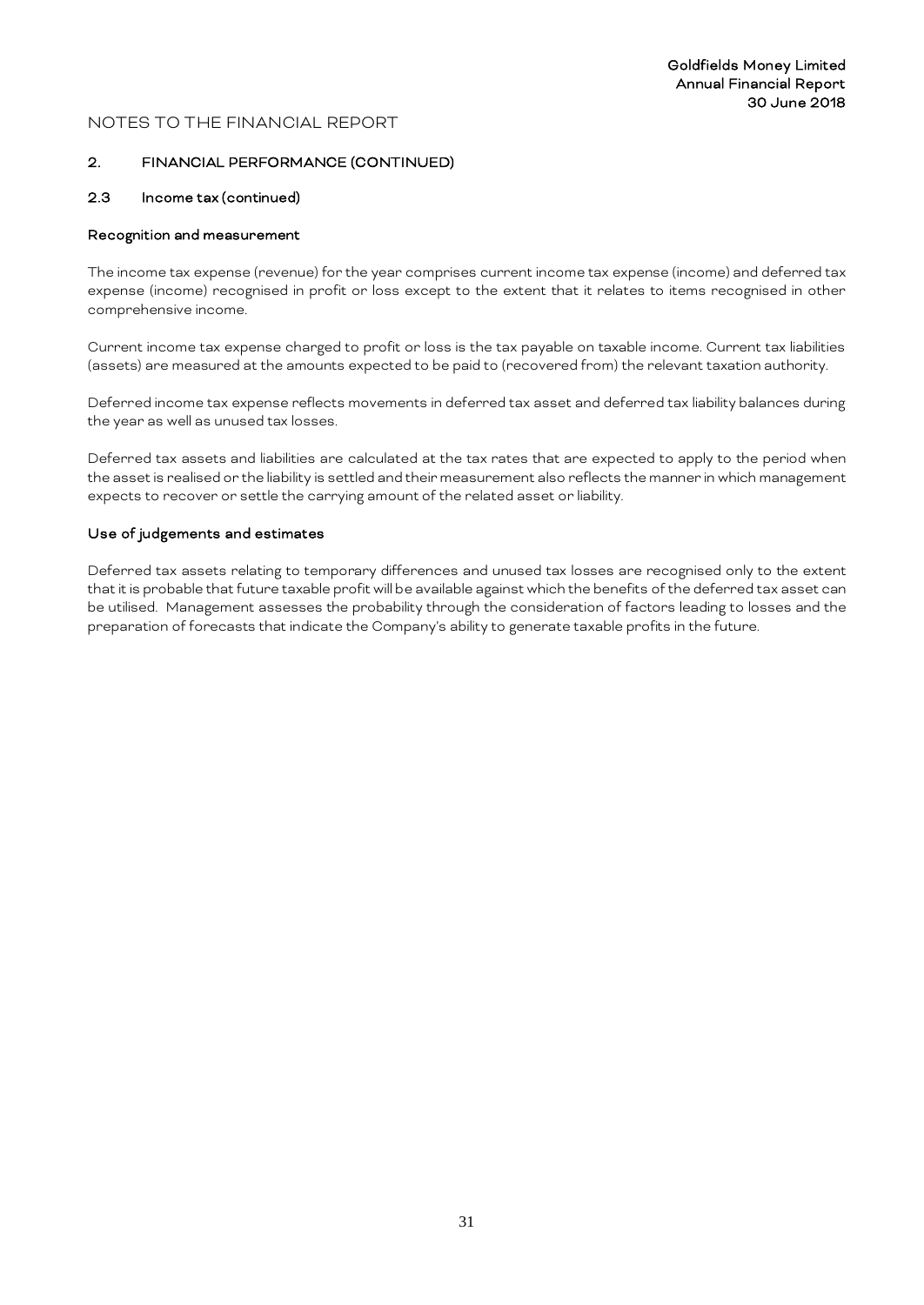#### 3. LOANS AND ADVANCES

| 3.1 Loans and advances                       | 2018<br>S   | 2017<br>£6  |
|----------------------------------------------|-------------|-------------|
| Residential loans                            | 146,358,263 | 135,370,163 |
| Personal loans                               | 2,291,117   | 1,759,060   |
| Overdrafts                                   | 443,079     | 545,973     |
| Term loans                                   | 21,373,080  | 19,422,896  |
|                                              | 170,465,539 | 157,098,092 |
| Add: Unamortised broker commissions          | 284,730     | 278,248     |
| Gross loans and receivables                  | 170,750,269 | 157,376,340 |
| Provision for impairment                     | (239,719)   | (331,881)   |
|                                              | 170,510,550 | 157,044,459 |
| Maturity analysis - gross loans and advances |             |             |
| - Overdrafts                                 | 443,079     | 545,973     |
| - No longer than 12 months                   | 2,180,973   | 1,151,480   |
| - Longer than 1 and not longer than 5 years  | 5,669,873   | 8,220,848   |
| - Longer than 5 years                        | 162,456,344 | 147,458,039 |
|                                              | 170,750,269 | 157,376,340 |
|                                              |             |             |

#### Recognition and measurement

All loans are initially recognised at fair value, net of transaction costs incurred and inclusive of loan origination fees. Loans are subsequently measured at amortised cost. Any difference between the proceeds (net of transaction costs) and the redemption amount is recognised in the statement of comprehensive income over the period of the loans using the effective interest method.

Loans and advances are reported at their recoverable amount representing the aggregate amount of principal and unpaid interest owing to the Company at the reporting date, less any allowance or provision for impairment.

All loans and advances are reviewed and graded according to the anticipated level of credit risk. The classification adopted is described below:

- Non-accrual loans are loans and advances where the recovery of all interest and principal is considered to be reasonably doubtful and hence provisions for impairment are recognised.
- Restructured loans arise when the borrower is granted a concession due to continuing difficulties in meeting the original terms. Loans with revised terms are included in non-accrual loans when impairment provisions are required.
- Past-due loans are loans where payments of principal and/or interest are at least 90 days in arrears but due to mortgage security available full recovery of both principal and interest is expected.

Refer to note 5.1.4 for further information regarding credit risk.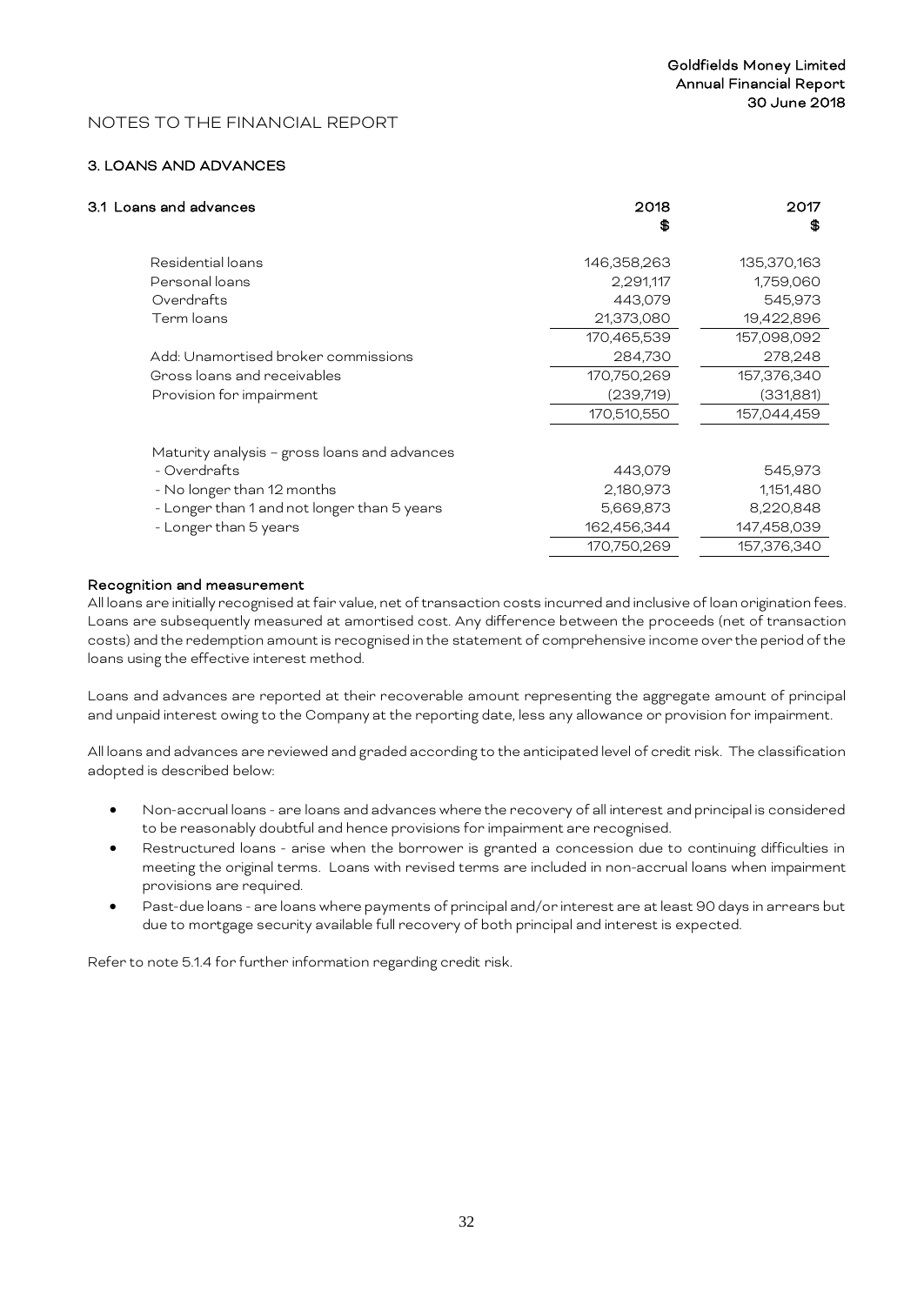#### 3. LOANS AND ADVANCES (CONTINUED)

|     | 3.2 Provision for impairment          | 2018<br>SS. | 2017<br>S |
|-----|---------------------------------------|-------------|-----------|
|     | Total provision comprises             |             |           |
|     | Specific provisions                   | 719         | 97,827    |
|     | Collective provisions                 | 239,000     | 234,054   |
|     |                                       | 239,719     | 331,881   |
| (b) | Specific provision for impairment     |             |           |
|     | Opening balance                       | 97,827      | 70,948    |
|     | Bad and doubtful debts provided for   |             |           |
|     | during the year                       |             | 53,991    |
|     | Unused amounts reversed               |             |           |
|     | Bad debts written off during the year | (97,108)    | (27,112)  |
|     | Closing balance                       | 719         | 97,827    |
| (c) | Collective provision for impairment   |             |           |
|     | Opening balance                       | 234,054     |           |
|     | Bad and doubtful debts provided for   |             |           |
|     | during the year                       | 4,946       | 234,054   |
|     | Bad debts written off during the year |             |           |
|     | Closing balance                       | 239,000     | 234,054   |
|     |                                       |             |           |

#### Recognition and measurement

#### Specific provision

Losses for impaired loans are recognised when there is objective evidence that the impairment of a loan has occurred. Impairment losses are calculated on individual loans. The amount provided for impairment is determined by management and the Board to recognise the probability of loan amounts not being collected in accordance with terms of the loan agreement, having regard for any collateral held.

#### Collective provision

A collective provision is made for groups of loans with similar credit risk characteristics. Loans that are individually assessed for impairment and for which an impairment loss is or continues to be recognised are not included in a collective assessment of impairment.

The amount of impairment loss is based upon estimated losses incurred within the portfolio, based upon objective evidence of impairment, the estimated probability of default and the expected loss given default having regard to the historical experience of the Company. The provision increase or decrease is recognised in profit or loss.

#### General reserve for credit losses

In addition to the above provisions, the Board has recognised the need to make an allocation from retained earnings to ensure there is adequate protection for equity holders against the prospect that some loans and advances will experience loan repayment difficulties. The reserve is based on estimation of potential risk in the loan portfolio based upon the level of security taken as collateral.

#### Use of judgements and estimates

The Company determines whether loans are impaired on an ongoing basis. This requires an estimation of the value of the future cash flows and associated collateral. The Company writes off a loan when it has determined that the loan is uncollectable. This determination is reached after considering information such as the occurrence of significant changes in the borrower's financial condition such that the borrower can no longer pay the obligation or that proceeds from collateral will not be sufficient to repay the entire exposure.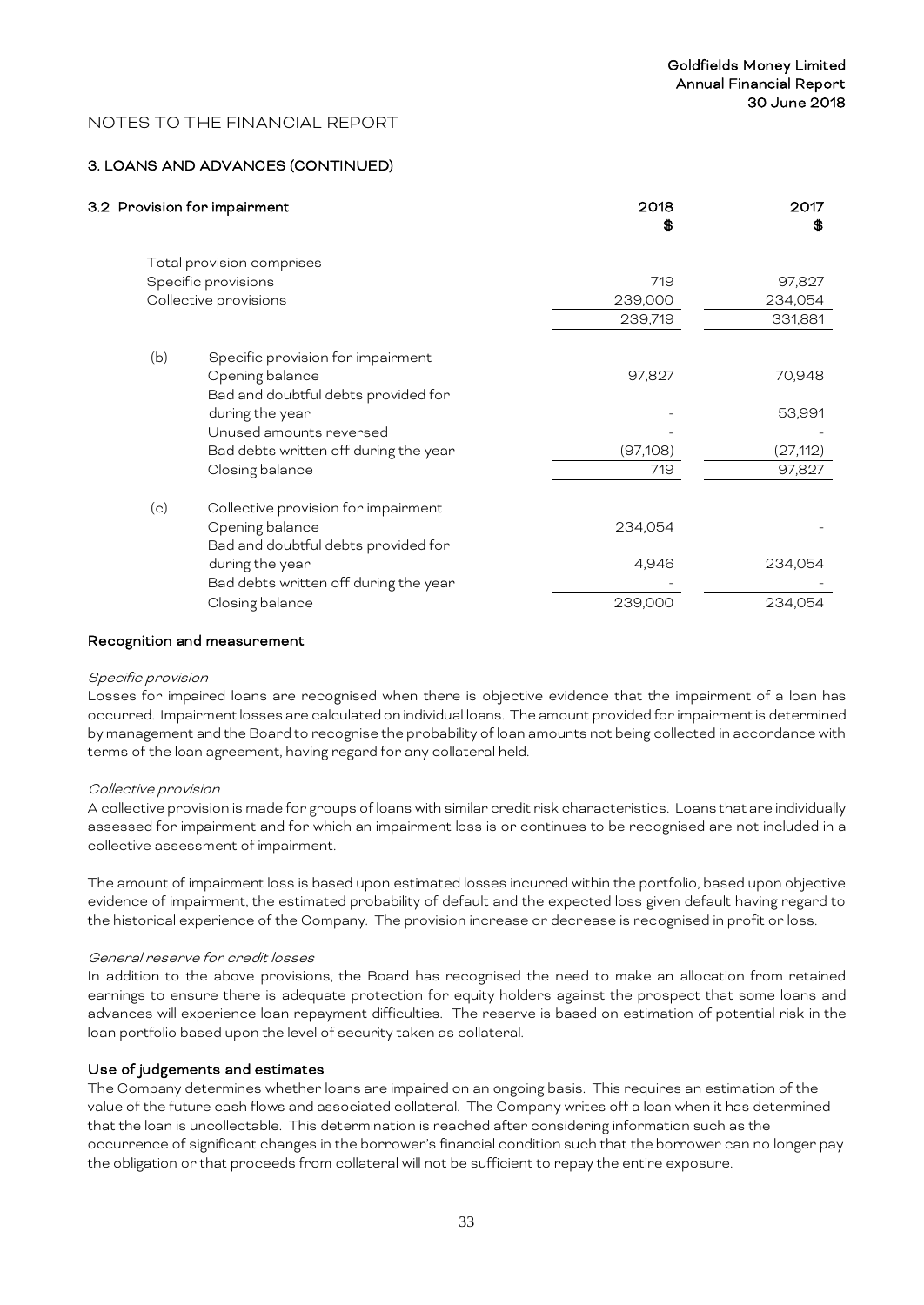# 3. LOANS AND ADVANCES (CONTINUED)

#### 3.3 Derecognition of loans and advances

The Company is party to a Receivables Acquisition & Servicing Agreement (RASA) with Bendigo & Adelaide Bank Limited (BEN) that enables the Company to sell residential loans (owner occupied and investment) to BEN as required to assist with regulatory capital and/or liquidity management requirements.

Loans sold to BEN have to meet certain criteria and are derecognised on the basis that the risks and rewards associated with the loans have been substantially transferred. The Company retains the servicing responsibilities and is entitled to the residual income from the loans once the funder's cost of funds and other costs have been met. Service fee and residual income is recognised in profit and loss as noted in Note 2.1.

The RASA has a limit of \$60,000,000 and is subject to annual review by BEN. In the event that the RASA program criteria were not to BEN's satisfaction, the limit could be reduced or cancelled and/or BEN may appoint an alternative servicer of the loans. The Company is not obligated to repurchase the loans subsequent to their sale. Loans sold in to the RASA are sold at their carrying amount inclusive of accrued interest, with no gain or loss recognised by the Company.

The balance of loans serviced by the Company at reporting date:

|                      | 2018<br>\$ | 2017<br>\$ |
|----------------------|------------|------------|
| Owner occupier loans | 30,350,873 | 17,428,823 |
| Investment loans     | 12,653,598 | 8,926,803  |
|                      | 43,004,471 | 26,355,626 |

Loan sales:

| Year ended   | Date of sale     | Number of loans | Proceeds \$ |
|--------------|------------------|-----------------|-------------|
| 30 June 2018 | 24 November 2017 | 26              | 10,211,106  |
|              | 31 January 2018  | 37              | 10,039,692  |
|              | 29 March 2018    | З               | 635,668     |
| 30 June 2017 | 8 February 2017  | 11              | 3,759,493   |

#### Recognition and measurement

The Company derecognises loans when the contractual rights to the cash flows from the loan expire, or it transfers the rights to receive the contractual cash flows in a transaction in which substantially all of the risks and rewards of ownership of the loans are transferred.

On derecognition of the loans, the difference between the carrying amount of the asset and the consideration received is recognised in profit or loss. Any interest in transferred financial assets that qualify for derecognition that is created or retained by the Company is recognised as a separate asset or liability.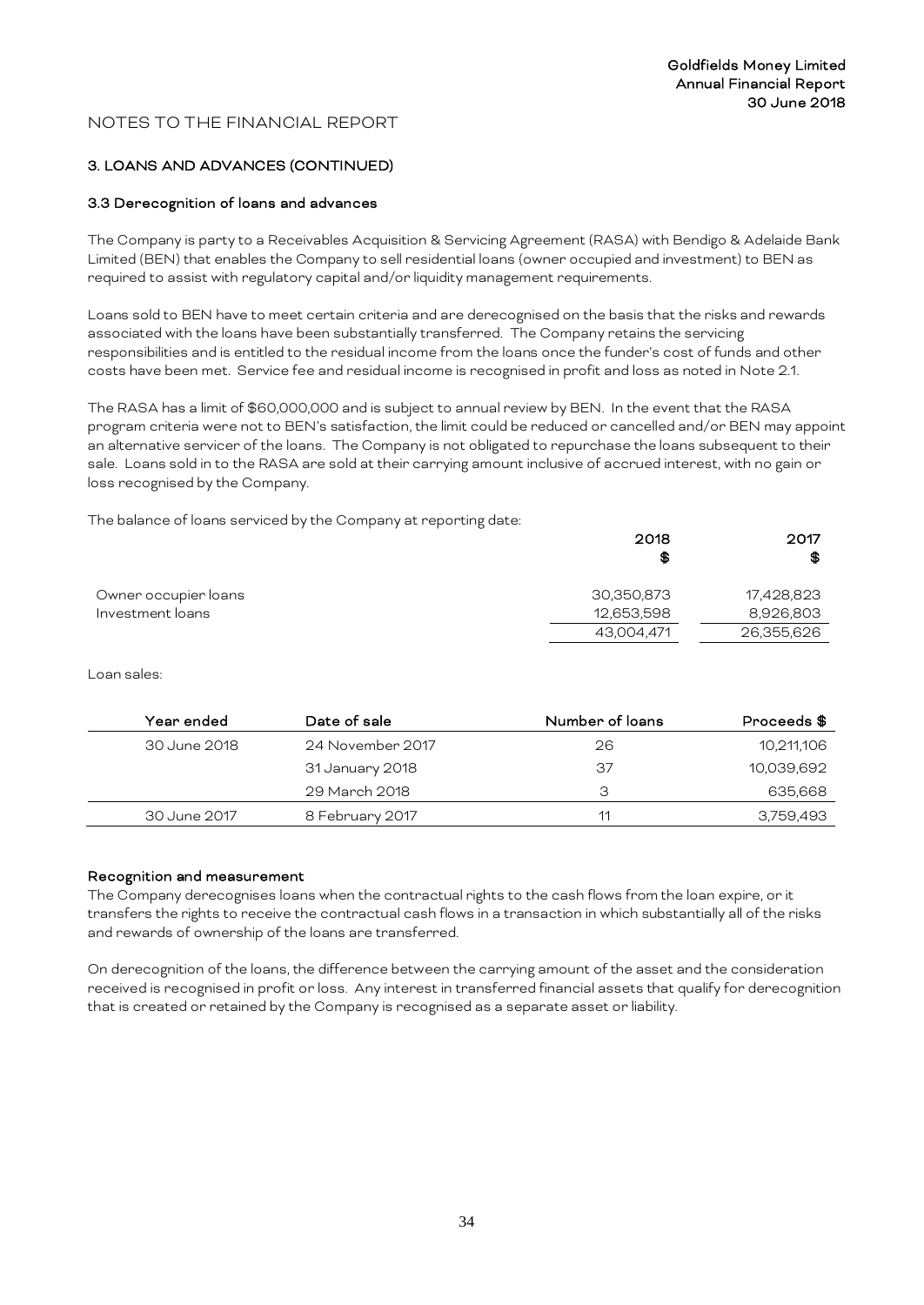#### 4. LIQUIDITY AND FUNDING

|                                  | 2018<br>S  | 2017<br>\$ |
|----------------------------------|------------|------------|
| 4.1(a) Cash and cash equivalents |            |            |
| Cash at bank and on hand         | 14,529,171 | 16,223,367 |
| Total cash and cash equivalents  | 14,529,171 | 16,223,367 |

#### Recognition and measurement

Cash and cash equivalents include cash on hand, deposits held at call with banks, other short-term highly liquid investments with original maturities of 3 months or less, and bank overdrafts. Bank overdrafts are shown within short-term borrowings in current liabilities on the statement of financial position.

#### Cash flows on net basis

For the purposes of the Statement of Cash Flows, cash and cash equivalents consist of cash and cash equivalents as defined above, net of outstanding bank overdrafts. Cash flows arising from loans, deposits, and investments are presented on a net basis in the Statement of Cash Flows.

#### 4.1(b) Reconciliation to the Statement of Cash Flows

| Non-cash items<br>Amortisation<br>56,246<br>95,890<br>Depreciation<br>Amortisation of investment premium<br>Impairment of receivables<br>4,946<br>57,311<br>Leave provisions<br>Share-based payments<br>236,126<br>Movement in assets and liabilities<br>Loans and receivables<br>(12,512,642)<br>6,436,563<br>Investments<br>(207,089)<br>Deposits<br>45,076<br>Other assets<br>Accrued interest receivable<br>(360, 170)<br>Deferred tax assets<br>18,228<br>7,066<br>Current tax receivable/payable<br>Payables<br>652,780<br>Accrued interest payable<br>1,296,092 | Operating I after income tax | (406, 699) | (996, 456)     |
|------------------------------------------------------------------------------------------------------------------------------------------------------------------------------------------------------------------------------------------------------------------------------------------------------------------------------------------------------------------------------------------------------------------------------------------------------------------------------------------------------------------------------------------------------------------------|------------------------------|------------|----------------|
|                                                                                                                                                                                                                                                                                                                                                                                                                                                                                                                                                                        |                              |            |                |
|                                                                                                                                                                                                                                                                                                                                                                                                                                                                                                                                                                        |                              |            | 68,511         |
|                                                                                                                                                                                                                                                                                                                                                                                                                                                                                                                                                                        |                              |            | 215,941        |
|                                                                                                                                                                                                                                                                                                                                                                                                                                                                                                                                                                        |                              |            | 8,918          |
|                                                                                                                                                                                                                                                                                                                                                                                                                                                                                                                                                                        |                              |            | 283,809        |
|                                                                                                                                                                                                                                                                                                                                                                                                                                                                                                                                                                        |                              |            |                |
|                                                                                                                                                                                                                                                                                                                                                                                                                                                                                                                                                                        |                              |            | 86,694         |
|                                                                                                                                                                                                                                                                                                                                                                                                                                                                                                                                                                        |                              |            |                |
|                                                                                                                                                                                                                                                                                                                                                                                                                                                                                                                                                                        |                              |            | (29,071,529)   |
|                                                                                                                                                                                                                                                                                                                                                                                                                                                                                                                                                                        |                              |            | (14, 468, 757) |
|                                                                                                                                                                                                                                                                                                                                                                                                                                                                                                                                                                        |                              |            | 55,693,071     |
|                                                                                                                                                                                                                                                                                                                                                                                                                                                                                                                                                                        |                              |            | (785, 639)     |
|                                                                                                                                                                                                                                                                                                                                                                                                                                                                                                                                                                        |                              |            | (29,919)       |
|                                                                                                                                                                                                                                                                                                                                                                                                                                                                                                                                                                        |                              |            | (340,089)      |
|                                                                                                                                                                                                                                                                                                                                                                                                                                                                                                                                                                        |                              |            |                |
|                                                                                                                                                                                                                                                                                                                                                                                                                                                                                                                                                                        |                              |            | (22,082)       |
|                                                                                                                                                                                                                                                                                                                                                                                                                                                                                                                                                                        |                              |            | (210, 575)     |
| Provisions<br>57,311                                                                                                                                                                                                                                                                                                                                                                                                                                                                                                                                                   |                              |            | 629            |
| (4,522,966)<br>Net cash flow from operating activities                                                                                                                                                                                                                                                                                                                                                                                                                                                                                                                 |                              |            | 10,432,527     |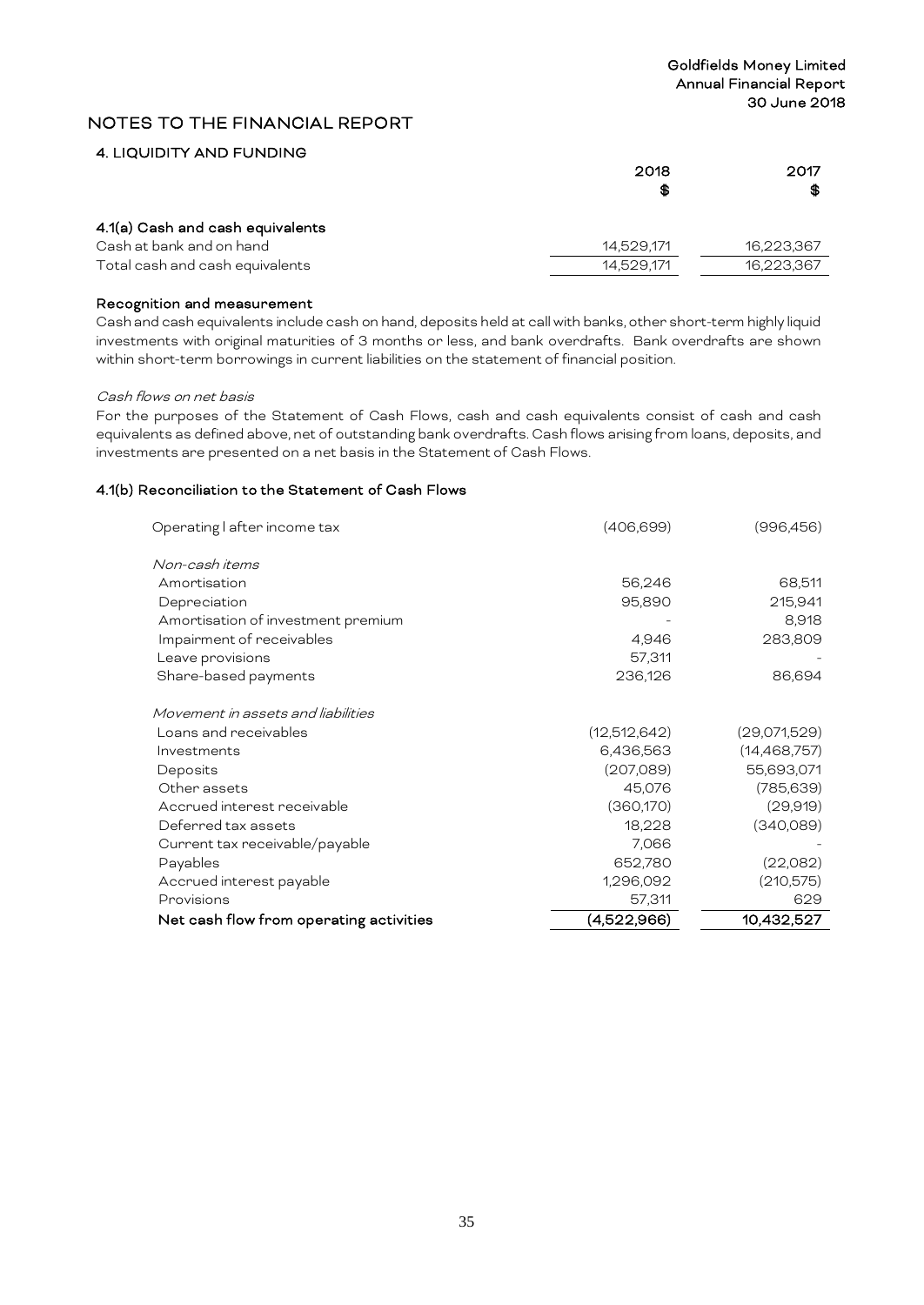# 4. LIQUIDITY AND FUNDING (CONTINUED)

 $4.2$ 

|                                                                        | 2018       | 2017       |
|------------------------------------------------------------------------|------------|------------|
| 4.2 Financial assets                                                   | S          | S          |
| Due from other financial institutions                                  | 24,507,371 | 26,939,505 |
| Maturity analysis                                                      |            |            |
| - No longer than 3 months                                              | 20,457,371 | 19,913,057 |
| - Longer than 3 and not longer than 12 months                          | 4,050,000  | 7,026,448  |
|                                                                        | 24,507,371 | 26,939,505 |
|                                                                        |            |            |
| Investment securities (a)                                              | 7,034,259  | 11,085,626 |
| Shares in Cuscal Ltd (b)                                               | 424,800    | 424,800    |
| Total other financial assets                                           | 7,459,059  | 11,510,426 |
| Maturity analysis - investment securities<br>- No longer than 3 months |            |            |
| - Longer than 3 and not longer than 12 months                          | 2,527,399  | 4,043,956  |
| - Longer than 1 and not longer than 5 years                            | 4,506,860  | 7,041,470  |
|                                                                        | 7,034,259  | 11,085,426 |

(a) Investment securities are investments in debt securities including floating rate notes issued by other banks and are classified as held to maturity investments.

(b) The shareholding in Cuscal Ltd ("Cuscal") is classified as available for sale and is measured at fair value. These shares are held to enable the Company to receive essential banking services - refer to Note 6.9. Cuscal operates an off market exchange whereby financial institutions holding Cuscal shares are able to trade with each other. The investment in Cuscal is considered a Level 2 investment in the fair value hierarchy and fair value has been determined using the market comparison technique with reference to recent sales transacted by financial institutions.

#### Recognition and measurement

Financial assets that are not classified as loans and receivables, are designated as either:

- Held to maturity;
- Available for sale; or
- At fair value through profit or loss.

#### Held to maturity investments

This category includes non-derivative financial assets with fixed or determinable payments and a fixed maturity that the Company has a positive intention and ability to hold to maturity. They are measured at amortised cost.

#### Available for sale assets

This category includes investments in equity instruments. Available-for-sale financial assets are recognised on acquisition at cost on a trade date basis and thereafter at fair value. Changes in the fair value of available-for-sale assets are reported in the revaluation reserve net of applicable income taxes until the investments are sold, collected or otherwise disposed of, or until such investments are impaired. On disposal the accumulated change in fair value is transferred to the statement of comprehensive income.

The Company does not currently have any financial assets designated at fair value through profit or loss.

Refer to notes 5.1.2 and 5.1.5 for further details on interest rate risk and liquidity risk.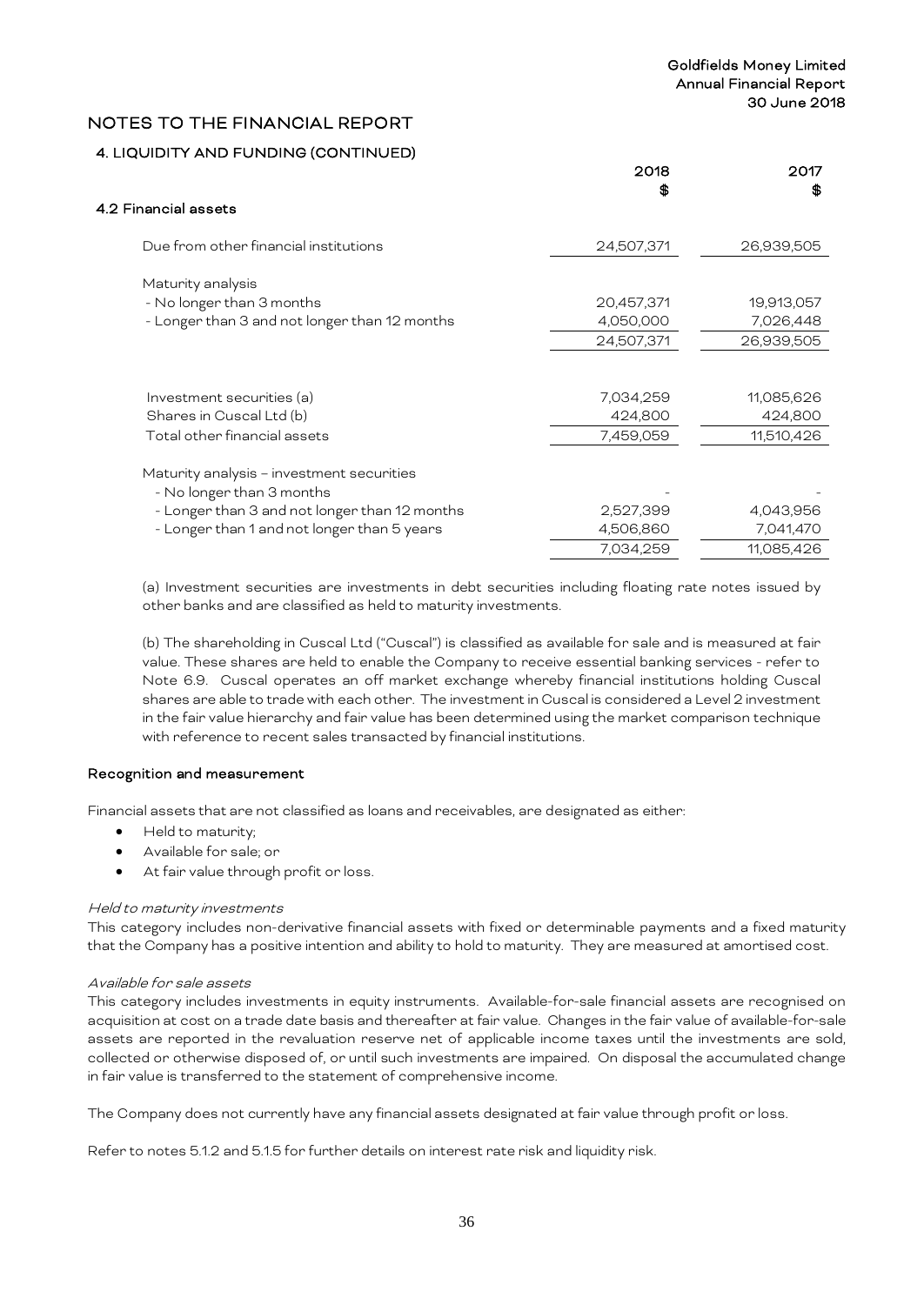| 4. LIQUIDITY AND FUNDING (CONTINUED) | 2018 | 2017 |
|--------------------------------------|------|------|
|                                      |      |      |

# 4.3 Deposits

| Call deposits                                | 35,511,217  | 37,298,336  |
|----------------------------------------------|-------------|-------------|
| Term deposits                                | 159,712,091 | 156,835,969 |
|                                              | 195,223,308 | 194,134,305 |
|                                              |             |             |
| Maturity analysis                            |             |             |
| - On call                                    | 35,511,217  | 37,298,336  |
| - No longer than 3 months                    | 105.915.510 | 107,445,551 |
| - Longer than 3 months and no longer than 12 |             |             |
| months                                       | 45,301,110  | 48,716,473  |
| - Longer than 1 and no longer than 5 years   | 8,495,471   | 673,945     |
|                                              | 195,223,308 | 194.134.305 |

There is no deposit exposure to any individual or related customers which represents 10% or more of the Company's total liabilities.

#### Recognition and measurement

Savings and term deposits are quoted at the aggregate amount of money owing to depositors. Interest on savings deposit balances is calculated and accrued on a daily basis at current rates and credited to depositors' accounts on a monthly basis. Interest on term deposits is calculated and accrued on a daily basis at agreed rates and is paid or credited to depositors in accordance with the terms of the deposit.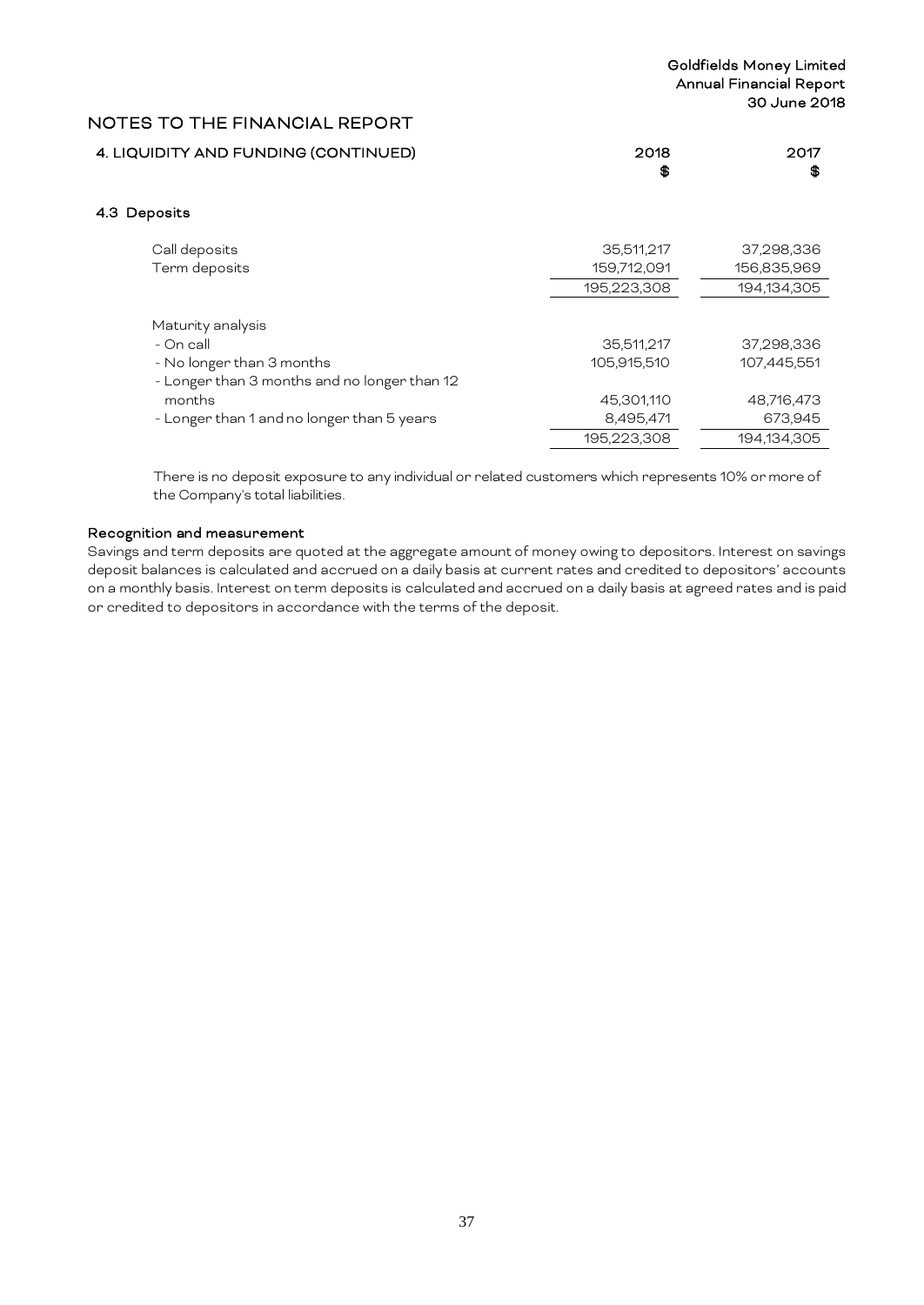#### 5. RISK AND CAPITAL MANAGEMENT

#### 5.1 FINANCIAL RISK MANAGEMENT OBJECTIVES AND POLICIES

#### 5.1.1 Introduction and overview

Risk is inherent in the Company's activities but it is managed through a process of ongoing identification, measurement and monitoring, subject to risk limits and other controls. The Company has exposure from its use of financial instruments to market, interest rate, credit, liquidity and operational risk. This note presents information about the Company's exposure to each of the above risks, the objectives, policies and processes for measuring and managing those risks, and the Company's management of capital.

#### Risk management framework

The Company's activities expose it to a variety of risks: credit risk, interest rate risk, liquidity risk and operational risk being the most relevant to the Company. This note presents information about the Company's exposure to each of the above mentioned risks and the objectives, policies and processes for measuring and managing these risks. Further quantitative disclosures are included throughout this note and this financial report and further qualitative disclosures are included in the Corporate Governance Statement.

#### Risk management roles and responsibilities

#### Board of Directors

The Board of Directors is responsible for the overall risk management framework and approving risk appetite, strategies and principles. The prudential standards issued by the Australian Prudential Regulation Authority (APRA) addresses risk management requirements and the Board focuses strongly on the need for compliance.

#### Risk & Compliance Committee

Risk management is overseen by a Risk & Compliance Committee comprising directors of the Company. It assists the Board in the development of the risk strategy and implementation and managing and monitoring relevant risk decisions including policies and limits.

#### Chief Executive Officer & Executive Management

The CEO is responsible for the ongoing management of the Risk Management Framework including its periodic review and renewal subject to requisite Board direction and approvals. Executive Management are responsible for implementing the Board-approved risk management strategy and for developing policies, procedures, processes and controls for identifying and managing risks.

#### Risk & Compliance Manager

The Risk & Compliance Manager is responsible for managing the risk management function. This includes assisting the Board, board committees and senior management to develop and maintain the risk management framework. The position has reporting lines to the Board, board committees and senior management to conduct risk management activities in an effective and independent manner.

#### Internal Audit

Risk management processes in the Company are audited periodically by the internal audit function, conducted by an external service provider which examines both the adequacy of the procedures and compliance with the procedures. The results of the work of the internal audit function are tabled to management and to the Audit Committee.

#### Risk Measurement and Reporting Systems

Monitoring and controlling risks is primarily performed based on limits established by the Board of the company. These limits reflect the business strategy and market environment of the company as well as the level of risk the company is willing to accept.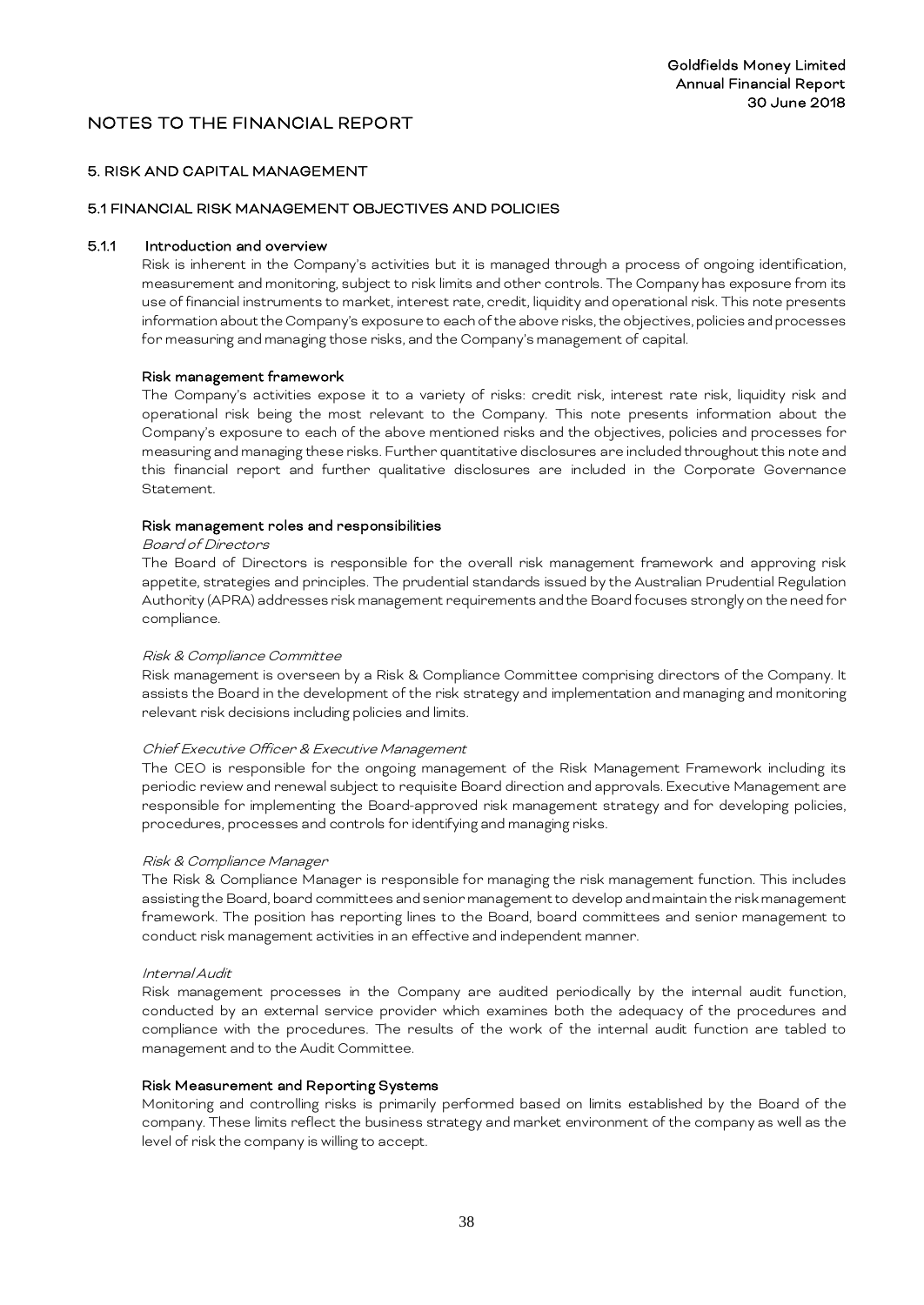#### 5. RISK AND CAPITAL MANAGEMENT (CONTINUED)

#### 5.1.1 FINANCIAL RISK MANAGEMENT OBJECTIVES AND POLICIES (Continued)

#### 5.1.1 Introduction and overview (continued)

Information is compiled, examined and processed in order to analyse, control and identify risks on a timely basis. This information is presented and explained to the Risk & Compliance Committee and/or the Board of Directors or an appropriate Board committee.

The reporting includes aggregate counterparty credit exposures, delinquency summary, loan security summary, loan type exposures, liquidity ratios, value at risk (VaR), and significant changes to risk profile. The Board and/or Risk & Compliance Committee receive summarised risk reporting on key risk measures.

#### Risk Mitigation

The Company actively manages risk through a framework that includes use of collateral, delegations, limit frameworks and credit concentrations.

#### Market risk

The objective of the Company's market risk management is to minimise risk and optimise desired return by managing and controlling market risk. Market risk is the risk that changes in interest rates, foreign exchange rates or other prices and volatilities that will have an adverse effect on the Company's financial condition or results. Management of market risk is the responsibility of senior management, who report directly to the Board. The Company does not operate a trading book or involve itself in foreign exchange, commodities or equity markets.

#### Interest rate risk

Interest rate risk is the risk of variability of the fair value of future cash flows arising from financial instruments due to the changes in interest rates. The Company is exposed only to interest rate risk arising from changes in market interest rates (Interest Rate Risk in the Banking Book).

#### 5.1.2 Interest rate risk in the banking book

The Company is exposed to interest rate risk in its banking book due to mismatches between the repricing dates of assets (loans and advances and investments) and liabilities (deposits). The interest rate risk in the banking book is monitored by management. The level of mismatch on the banking book is set out in the tables below which displays the period that each asset and liability will reprice as at the balance date.

| 2018                                     | Weighted                                   | Floating         | Fixed interest rate |             | Non-interest             | Amount per                            |
|------------------------------------------|--------------------------------------------|------------------|---------------------|-------------|--------------------------|---------------------------------------|
|                                          | Average<br>Effective<br>Interest Rate<br>% | Interest<br>Rate | 1 year or<br>less   | 1to 5 years | bearing                  | statement of<br>financial<br>position |
| <b>FINANCIAL ASSETS</b>                  |                                            |                  |                     |             |                          |                                       |
| Cash and liquid assets                   | 0.5                                        | 14,525,824       |                     |             | $\sim$                   | 14,525,824                            |
| Due from other financial<br>institutions | 2.13                                       |                  | 24,507,371          |             | $\overline{\phantom{a}}$ | 24,507,371                            |
| Loans and advances                       | 4.84                                       | 145,858,749      | 4,893,797           | 19,758,004  | $\sim$                   | 170,510,550                           |
| <b>Investment Securities</b>             | 2.65                                       | 7,034,259        |                     |             |                          | 7,034,259                             |
| Other financial assets                   |                                            |                  |                     |             | 424,800                  | 424,800                               |
| Total financial assets                   |                                            | 167,418,832      | 29,401,168          | 19,758,004  | 424,800                  | 217,002,804                           |
| FINANCIAL LIABILITIES                    |                                            |                  |                     |             |                          |                                       |
| Deposits                                 | 2.22                                       | 16,390,432       | 149,194,086         | 8,381,852   | 21,256,938               | 195,223,308                           |
| Creditors and other payables             |                                            |                  |                     |             | 1,042,206                | 1,042,206                             |
| Total financial liabilities              |                                            | 16,690,432       | 149,194,086         | 8,381,852   | 22,299,144               | 196,265,514                           |
| Net financial assets/(liabilities)       |                                            | 151,028,400      | (119,792,918)       | 11.376.152  | (21.874.344)             | 20.737.290                            |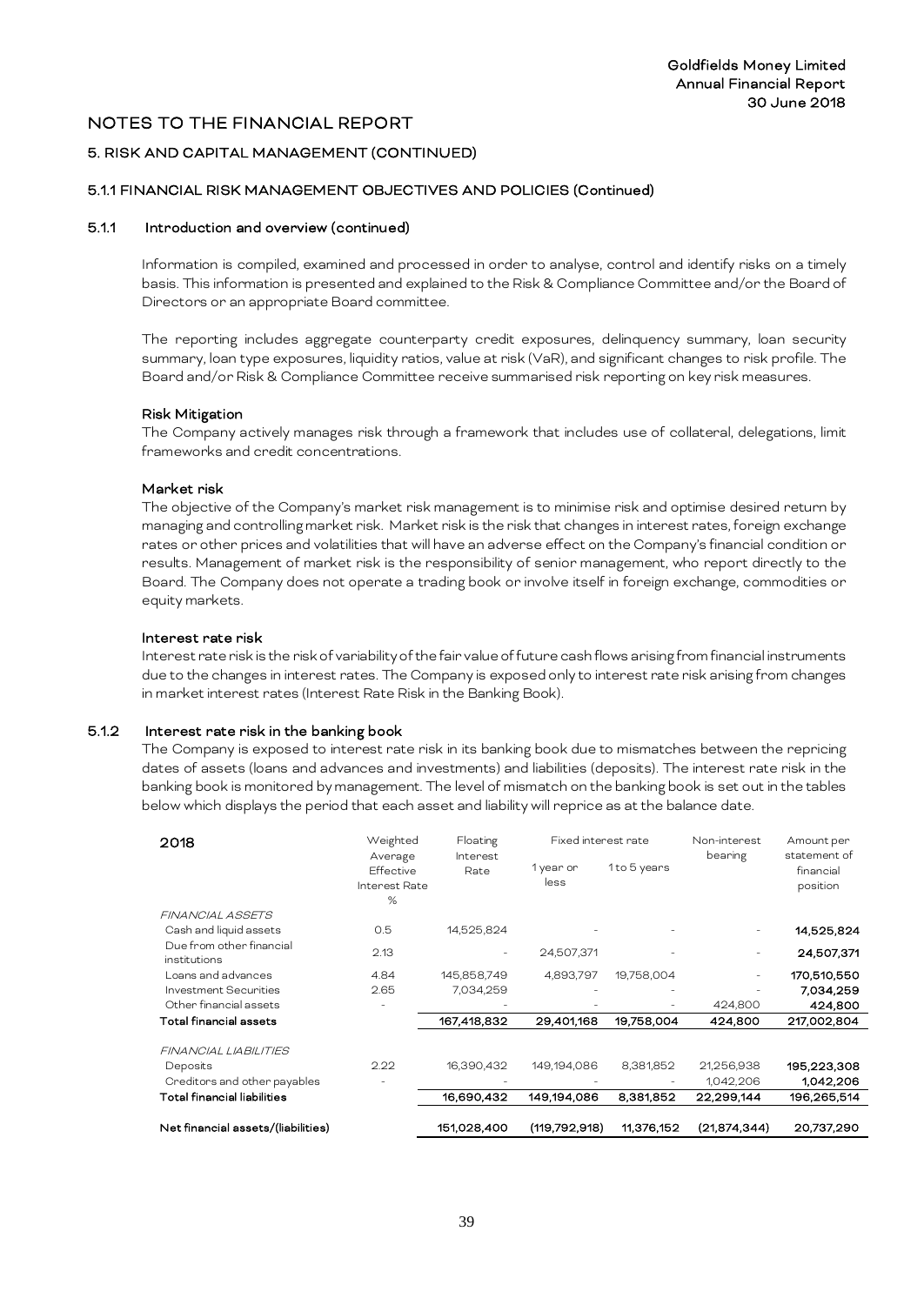## 5. RISK AND CAPITAL MANAGEMENT (CONTINUED)

## 5.1 FINANCIAL RISK MANAGEMENT OBJECTIVES AND POLICIES (Continued)

## 5.1.2 Interest rate risk in the banking book (continued)

| 2017<br><b>FINANCIAL ASSETS</b>          | Weighted<br>Average<br><b>Effective</b><br>Interest Rate<br>% | Floating<br>Interest<br>Rate | Fixed interest rate<br>1 year or less | 1 to 5 years | Non-interest<br>bearing | Amount per<br>statement of<br>financial<br>position |
|------------------------------------------|---------------------------------------------------------------|------------------------------|---------------------------------------|--------------|-------------------------|-----------------------------------------------------|
| Cash and liquid assets                   | 0.5                                                           | 3,762,997                    |                                       |              | 12,460,370              | 16,223,367                                          |
| Due from other financial<br>institutions | 1.93                                                          |                              | 26,939,505                            |              |                         | 26,939,505                                          |
| Loans and advances                       | 4.96                                                          | 131,819,816                  | 2,928,693                             | 22,295,952   |                         | 157,044,459                                         |
| Investment Securities                    | 2.95                                                          | 11,085,626                   |                                       |              |                         | 11,085,626                                          |
| Other financial assets                   |                                                               |                              |                                       |              | 424,800                 | 424,800                                             |
| Total financial assets                   |                                                               | 146,668,439                  | 29,868,198                            | 22,295,950   | 12,885,170              | 211,717,757                                         |
| FINANCIAL LIABILITIES                    |                                                               |                              |                                       |              |                         |                                                     |
| Deposits                                 | 2.29                                                          | 37,298,336                   | 156,162,024                           | 673,945      |                         | 194,134,395                                         |
| Creditors and other payables             |                                                               |                              |                                       |              | 633,832                 | 633,832                                             |
| Total financial liabilities              |                                                               | 37,298,336                   | 156,162,024                           | 673,945      | 633,832                 | 194,767,790                                         |
|                                          |                                                               |                              |                                       |              |                         |                                                     |
| Net financial assets/(liabilities)       |                                                               | 109.370.103                  | (126, 293, 826)                       | 21,622,005   | 12.251.338              | 16,949,620                                          |

The major classes of financial assets and liabilities that are subject to interest rate variation are loans and advances, cash with banks, investments and deposits. The fundamental principles that the Company applies to mitigate interest rate risk are:

- Board approved risk appetite and limits include Value at Risk and Book Sensitivity (Present Value Basis Point);
- Forecasting and scenario modelling of growth and interest rates;
- Monitoring current and future interest rate yields on its loans and savings portfolio and cash and investments and effect on profit and equity; and the interest rates on the major proportion of these assets and liabilities can be adjusted in the short-term to minimise any significant mismatch of interest margins
- Monitoring market rates for loans and savings and amending the Company's interest rates to remain competitive;
- Regular meetings to measure and monitor the impact of movements in interest rates.

#### Interest rate sensitivity

Taking into account past performance, future expectations, economic forecasts and management's knowledge and experience of the financial markets, the Company believes the impact on profit or loss and the impact on equity in the following table are 'reasonably possible' over the next 12 months, if interest rates had changed by +/- 25 basis points (2017: +/- 25 basis points) from the year-end rates, with all other variables held constant.

| Judgement of reasonably possible<br>movements: | Post tax profit<br>higher (lower) |         |      | Equity<br>higher (lower) |
|------------------------------------------------|-----------------------------------|---------|------|--------------------------|
|                                                | 2018                              | 2017    | 2018 | 2017                     |
| 25 basis points increase (2017:25bps)          | 35.950                            | (1.800) |      | (1,800)                  |
| 25 basis points decrease (2017: 25bps)         | (35.950)                          | 1.800   |      | 1.800                    |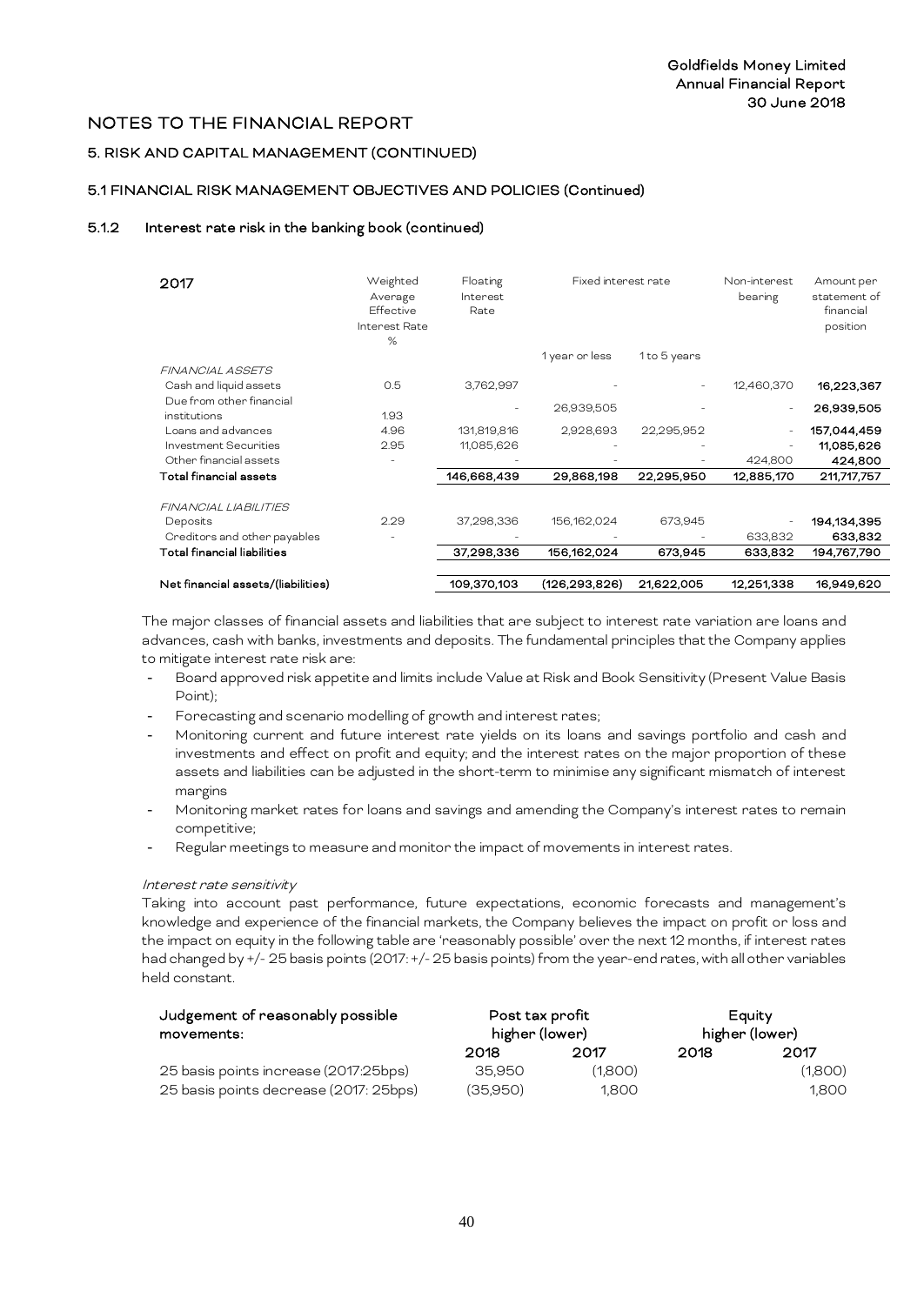## 5. RISK AND CAPITAL MANAGEMENT (CONTINUED)

#### 5.1 FINANCIAL RISK MANAGEMENT OBJECTIVES AND POLICIES (Continued)

#### 5.1.3 Market risk - Equity investments

The Company is exposed to market risk on the value of shares through its investments in Cuscal (refer to note 4.2).

#### Market rate sensitivity

Taking into account past performance, future expectations, economic forecasts and management's knowledge and experience of the financial markets, the Company believes the impact on profit or loss and the impact on equity in the following table are 'reasonably possible' over the next 12 months, if the fair value of the investment had changed by +/- 10% (2017: +/- 10%) from the year-end rates, with all other variables held constant.

| Judgement of reasonably possible<br>movements: |                          | Post tax profit<br>higher (lower) |          | Equity<br>higher (lower) |
|------------------------------------------------|--------------------------|-----------------------------------|----------|--------------------------|
|                                                | 2018                     | 2017                              | 2018     | 2017                     |
| 10% increase (2017:10%)                        | $\overline{\phantom{0}}$ |                                   | 30.800   | 30,800                   |
| 10% decrease (2017: 10%)                       | -                        | -                                 | (30,800) | (30,800)                 |

#### 5.1.4 Credit risk

Credit risk is the risk that the Company will incur a loss because its customers or counterparties failed to discharge their contractual obligations. New or potential exposures are subject to the company's credit risk management framework. The credit risk management framework includes delegated limits, approval levels, collateral requirements, servicing criteria, concentration limits as well as other principles designed to manage the level of credit risk exposure.

#### Maximum exposures to credit risk

The maximum exposure to credit risk equals the drawn down portion in the Statement of Financial Position and the undrawn portion of all committed facilities of loans and receivables as listed in Note 6.11. The major classes of financial assets that expose the Company to credit risk are loans to customers (including undrawn and unused credit commitments), cash with banks and investments and amounts due from other financial institutions.

#### Collateral and other credit enhancements

Loans and advances, except unsecured overdrafts, are backed by collateral. The amount and type of collateral required depends on the assessment of the credit risk of the customer. Guidelines are implemented regarding the acceptability of types of collateral and valuation parameters.

The main types of collateral obtained are as follows:

- For retail lending; mortgages over residential properties and consumer assets such as motor vehicles
- For commercial lending; charges over real estate properties

Management monitors the market value of collateral however collateral is generally not revalued except in some circumstances where a loan is individually assessed as impaired. For residential lending the Company may also take out Mortgage Insurance where the loan does not meet a specified criteria usually determined by the loan to value ratio.

The terms and conditions of collateral are specific to individual loan and security types. It is the company's policy to dispose of repossessed collateral in an orderly fashion and the proceeds used to repay or reduce the outstanding claim. During the year ended 30 June 2018, the Company took possession of one residential property with a total fair value of \$270,000 (2017: three properties with a fair value of \$645,000).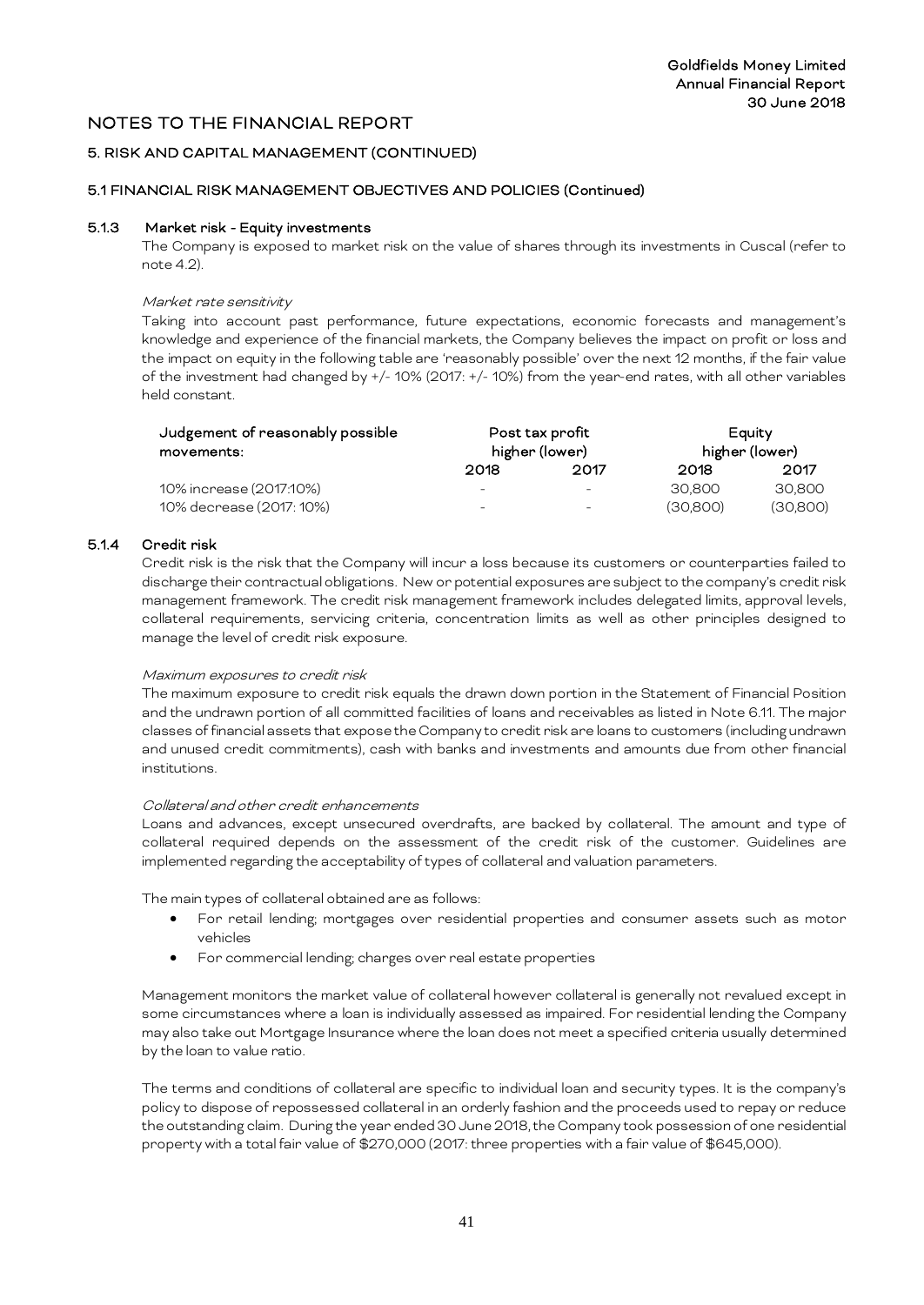# 5. RISK AND CAPITAL MANAGEMENT (CONTINUED)

# 5.1 FINANCIAL RISK MANAGEMENT OBJECTIVES AND POLICIES (Continued)

## 5.1.4 Credit Risk (continued)

## i. Credit quality – loans and receivables

The credit quality of the Company's loans and receivables is summarised in the tables below:

|                              | 2018        | 2017        |
|------------------------------|-------------|-------------|
|                              | SS.         | \$          |
| Past due but not impaired    |             |             |
| 30 days & less than 90 days  | 1,851,442   | 616,558     |
| 90 days & less than 182 days | 621,495     | 178,396     |
| 182 days or more             | 1,319,276   |             |
|                              | 3,792,213   | 794,954     |
| Impaired - mortgage loans    |             |             |
| 30 days & less than 90 days  |             |             |
| 90 days & less than 182 days |             |             |
| 182 days or more             |             | 448,109     |
|                              |             | 448,109     |
|                              |             |             |
| Impaired - personal loans    |             |             |
| Up to 90 days                |             |             |
| Greater than 90 days         | 18,371      |             |
|                              | 18,371      |             |
|                              |             |             |
| Neither past due or impaired | 166,654,955 | 155,855,028 |
|                              | 170,465,539 | 157,098,091 |
|                              |             |             |

## ii. Collateral – loans and receivables

The Company holds collateral and other credit enhancements against certain of its credit exposures. The table below sets out the principal types of collateral held against different types of financial assets:

|                         |      | Percentage of exposure that<br>is subject to collateral |                                                                                  |
|-------------------------|------|---------------------------------------------------------|----------------------------------------------------------------------------------|
|                         |      | requirements                                            |                                                                                  |
| Type of credit exposure | 2018 | 2017                                                    | Principal type of collateral held                                                |
| Deposits with banks and |      |                                                         |                                                                                  |
| short-term securities   |      |                                                         | Marketable securities                                                            |
| Investment securities   |      |                                                         | Marketable securities                                                            |
| Residential loans       | 100  | 100                                                     | Residential property                                                             |
| Personal loans          | 62   | 70                                                      | Residential property and/or motor vehicles                                       |
| Overdrafts              | 90   | 90                                                      | Residential property                                                             |
| Term loans              | 100  | 100                                                     | Commercial and/or residential property,<br>floating charges over business assets |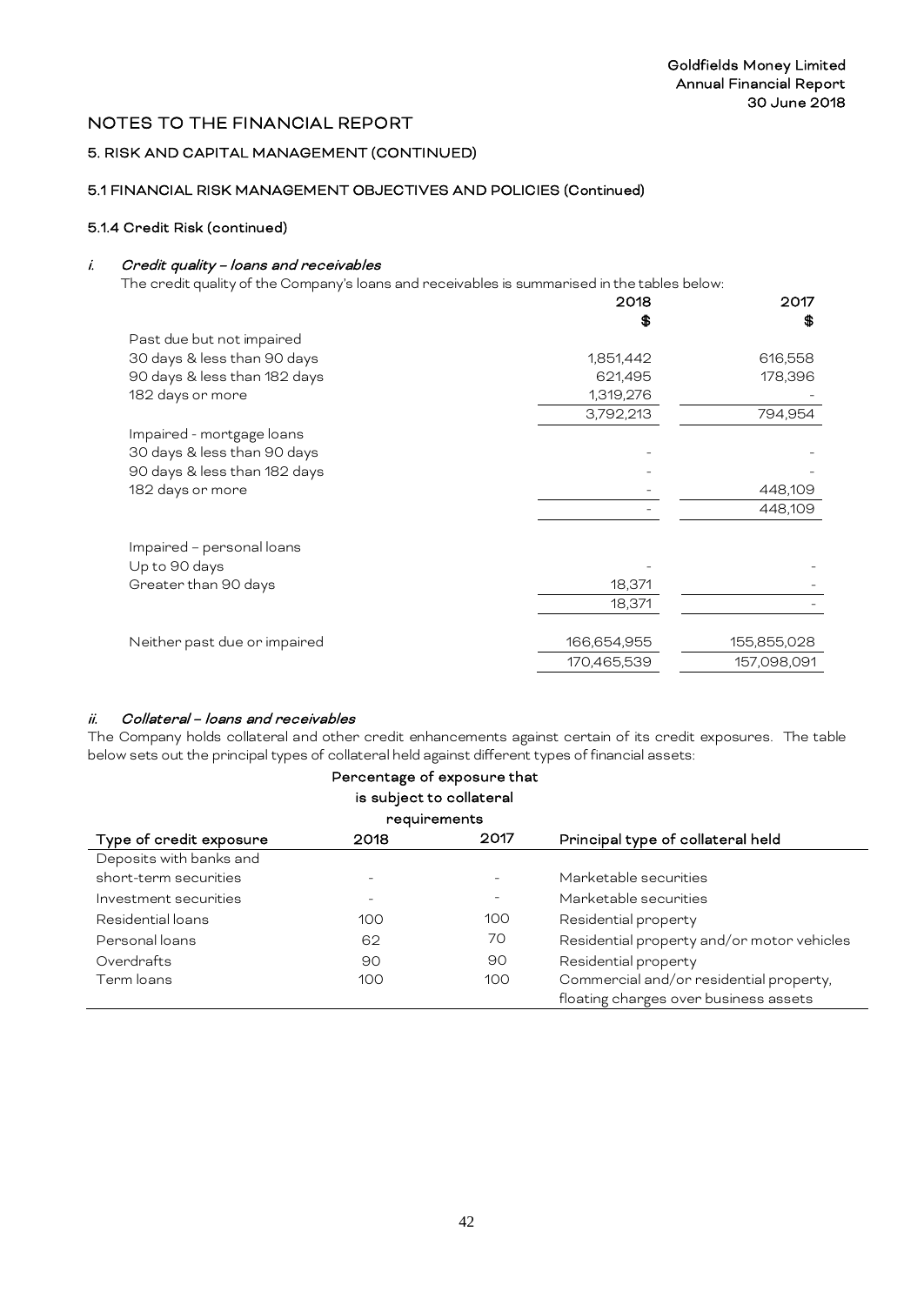## 5. RISK AND CAPITAL MANAGEMENT (CONTINUED)

## 5.1 FINANCIAL RISK MANAGEMENT OBJECTIVES AND POLICIES (Continued)

# 5.1.4 Credit risk (continued)

# Concentrations of credit risk

The Company is exposed to credit concentration risk by lending predominately to customers in Western Australia, including the Goldfields and Perth metropolitan regions. Through the expansion of lending activities outside of the Goldfields region during recent periods, the level of concentration to the Goldfields region continues to diminish.

The Company monitors concentration of credit risk by purpose. An analysis of concentrations of credit risk at the reporting date is shown below:

|                           | 2018        |             |
|---------------------------|-------------|-------------|
|                           | \$          | \$          |
|                           |             |             |
| Overdrafts                | 443.079     | 545,973     |
| Owner occupier home loans | 92,067,584  | 86,820,331  |
| Investment home loans     | 54,290,679  | 48,549,831  |
| Commercial loans          | 21,373,080  | 19,422,896  |
| Personal loans            | 2,291,117   | 1,759,060   |
| Total loans gross         | 170,465,539 | 157,098,091 |

As at 30 June 2018 there are two borrowers (2017: one) who individually have facilities which represent 10% or more of the regulatory capital base. The total of these facilities which represent loans plus undrawn credit facilities amount to \$5,894,251(2017: \$3,192,290).

## iii. Credit quality – Amounts due from other financial institutions

The Company invests in short term securities and investment securities issued by other Australian banks as part of its liquidity management process (refer to note 5.1.5). The liquidity investments are placed with a range of Australian banks and are selected with reference to credit ratings determined by Standard & Poors.

## Deposits with other banks and short-term securities

| <b>Short Term Credit Rating</b> | 2018                     | 2017       |
|---------------------------------|--------------------------|------------|
| $A-1$                           | 15,539,335               | 19,000,000 |
| $A-2$                           | 7,971,706                | 7,939,505  |
| $A - 3$                         | 996,330                  |            |
| Unrated                         | $\overline{\phantom{0}}$ |            |
|                                 | 24,507,371               | 26,939,505 |

#### Investment securities

| Long Term Credit Rating | 2018                     | 2017                     |
|-------------------------|--------------------------|--------------------------|
| $A + A A -$             | 7.034.259                | 9,085,626                |
| BBB+, BBB, BBB-         | -                        | 2,000,000                |
| Less than BBB-          | $\overline{\phantom{m}}$ | $\overline{\phantom{0}}$ |
|                         | 7,034,259                | 11,085,626               |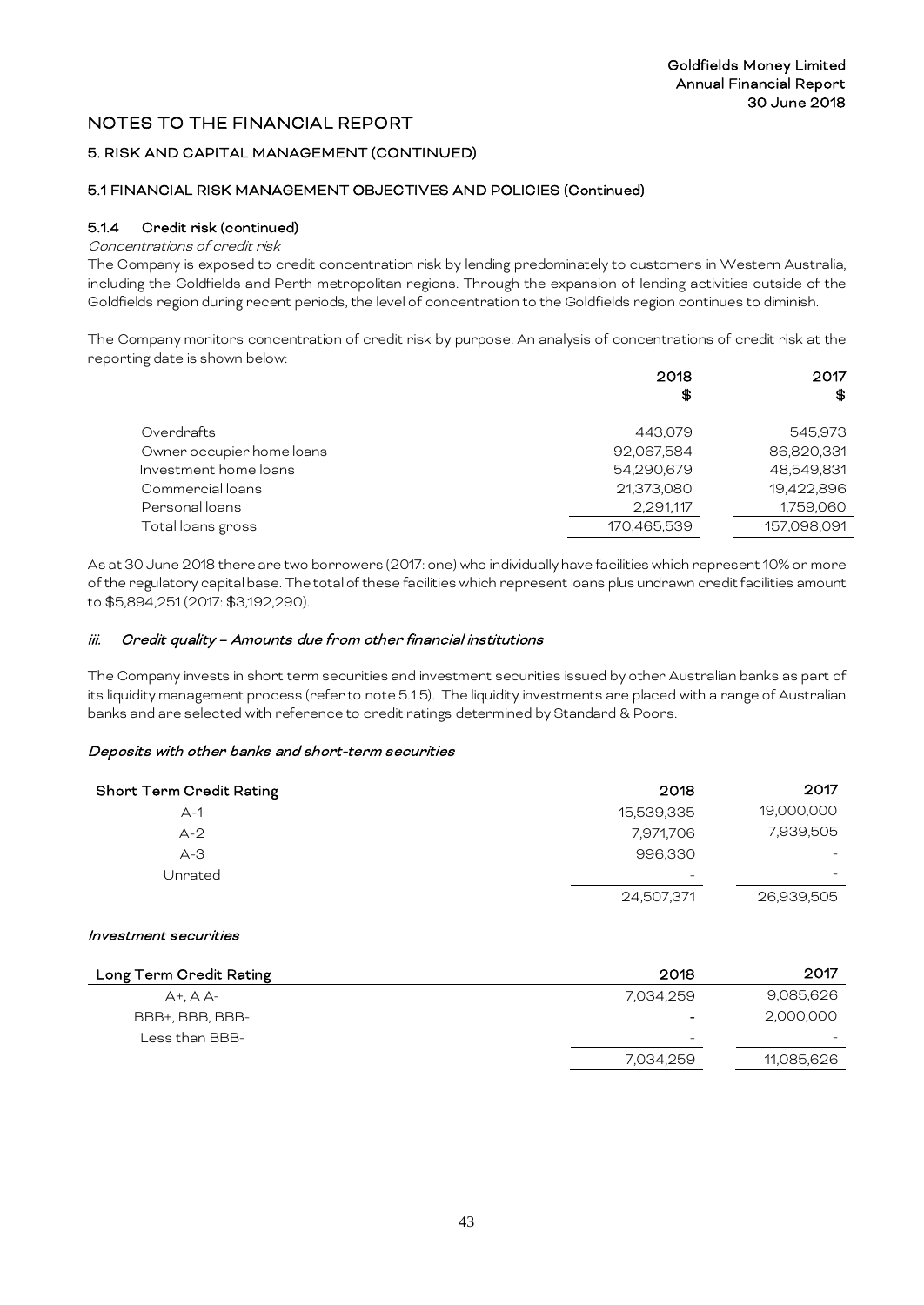## 5. RISK AND CAPITAL MANAGEMENT (CONTINUED)

## 5.1 FINANCIAL RISK MANAGEMENT OBJECTIVES AND POLICIES (Continued)

# 5.1.4 Credit risk (continued)

# iv. Recognition and measurement

#### Impaired loans

Loans for which the Company determines that it is probable that it will be unable to collect all principal and interest due according to the contractual terms of the loan.

#### Past due but not impaired loans

Loans where contractual interest or principal payments are past due, but the Company believes that impairment is not appropriate on the basis of the level of security / collateral available and / or the stage of collection of amounts owed to the Company.

#### Loans with renegotiated terms

Loans that have been restructured due to deterioration in the borrower's financial position and where the Company has made concessions that it would not otherwise consider. Once the loan is restructured it remains in this category for 12 months independent of satisfactory performance after restructuring. Currently, the Company has no loans which have been re-negotiated (2017: \$337,412).

#### Allowances for impairment

The Company establishes an allowance for impairment losses that represents its estimate of incurred losses in its loan portfolio. The main component of this allowance is the collective loan loss allowance established for the Company in respect of loan losses that have been incurred but have not been identified, subject to individual assessment for impairment.

## Write-off policy

Bad debts are written off as determined by management and recommended to the Board of Directors when it is reasonable to expect that the recovery of the debt is unlikely. Bad debts are written off as expenses in the statement of comprehensive income or against the provision for impairment.

Where the Company holds collateral against loans and advances, it is in the form of mortgage interests over property, other registered securities over assets, and guarantees. Estimates of fair value are based on the value of collateral assessed at the time of borrowing. These estimates are generally only updated when loan is individually assessed as impaired.

## 5.1.5 Liquidity risk

Liquidity risk is the risk that the company will be unable to meet its payment obligations when they fall due under normal and stress circumstances.

The Company's approach to managing liquidity is to ensure, as far as possible, that it will always have sufficient funds available to meet its liabilities under both normal and stressed conditions, without incurring unacceptable losses. Sources of liquidity risk include unforeseen withdrawals of demand deposits, increased demand for loans and drawdown on available credit limits, and inability to liquidate a marketable asset. The Company maintains a portfolio of short term liquid assets to ensure that sufficient liquidity is maintained for daily operational requirements.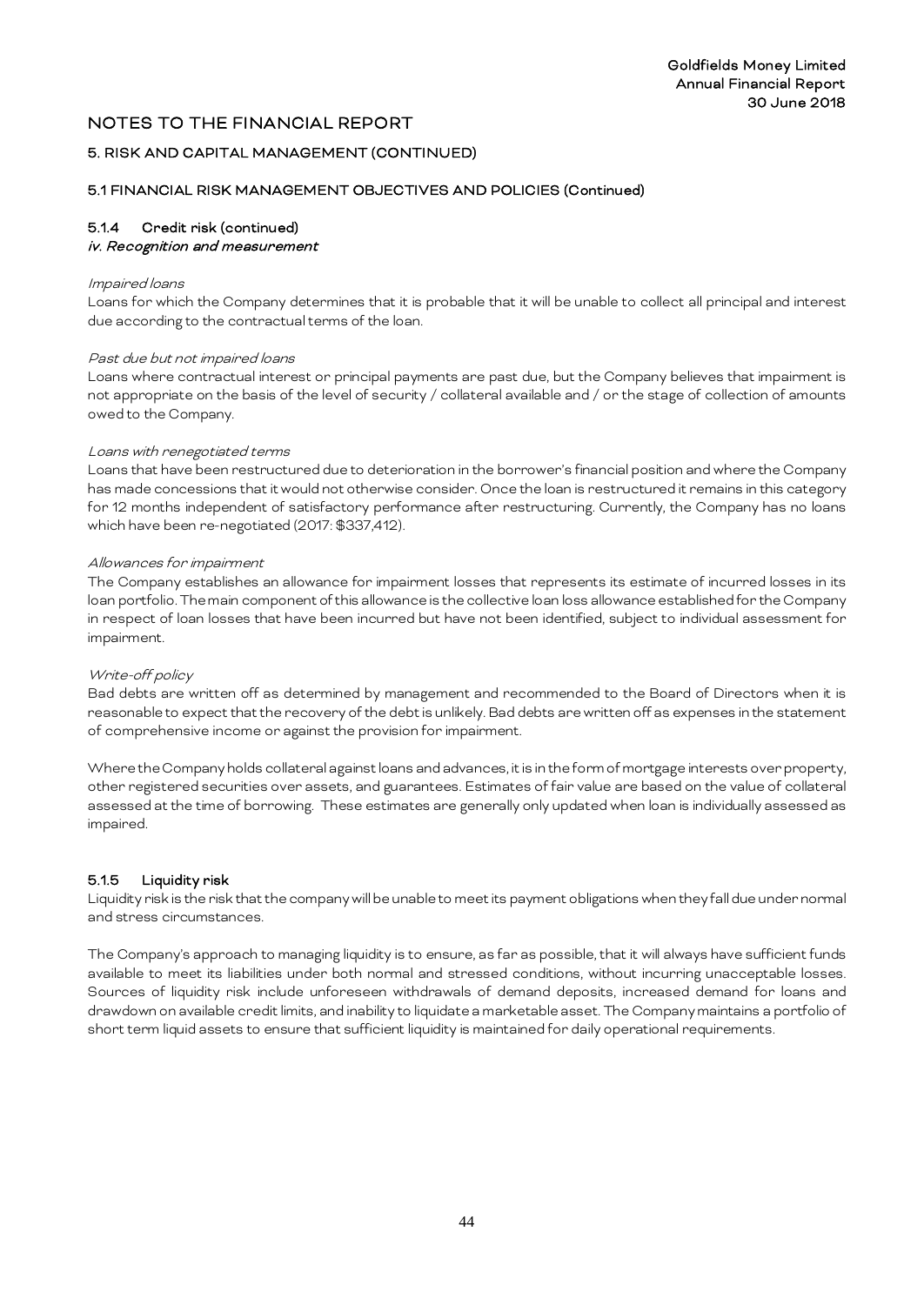# 5. RISK AND CAPITAL MANAGEMENT (CONTINUED)

## 5.1. FINANCIAL RISK MANAGEMENT OBJECTIVES AND POLICIES (Continued)

# 5.1.5 Liquidity risk (continued)

The Company has documented its strategy to manage liquidity risk in a liquidity policy and liquidity management plan which includes the following activities by Management:

- On a daily basis, an assessment is made of the daily cash position and the investment action to be undertaken.
- On a daily basis, a summary of the Company's liquidity position, including movements in major liquid assets and liabilities is reviewed.
- On a monthly basis, the liquidity position is reported to the Board, including an explanation of significant movements and corrective action taken, where applicable.
- Regularly reporting current and emerging liquidity management trends to the Board and highlighting risk areas and relevant market conditions/expectations.

The Company's policy is to apply a minimum level of 13% (2017: 13%) of funds as liquid assets to maintain adequate funds for meeting customer withdrawal requests. This ratio is checked daily. In order to minimise the risk of the liquidity ratio falling below 13% (2017: 13%); the Board has determined a target liquidity trading range of 14% - 19%. In the event that liquidity ratio falls below 13% or is considered to be at risk of falling below that level, specific remedial measures are required to be taken by the Board and Management.

Deposits are the liability class that presents the major source of risk to the Company's liquidity management. Concentrations within this class of financial liability are measured in terms of exposures to individual depositors and groups of related depositors. As at 30 June 2018 there were no deposits greater than 10% of total liabilities (2017: nil).

The liquidity ratio is calculated based on the formula prescribed by APRA in APS 210 as summarised below:

|                                        | 2018        | 2017        |
|----------------------------------------|-------------|-------------|
|                                        | \$G         |             |
| High quality liquid assets             | 36.263.877  | 44.610.931  |
| Liability base for regulatory purposes | 210,623,357 | 214,784,524 |
| Liquidity ratio                        | 17.2%       | 20.8%       |

# 5.1.6 Operational risk

Operational risk is a risk of direct or indirect loss arising from a wide variety of causes associated with the Company's processes, personnel, technology and infrastructure, and from external factors other than credit, market and liquidity risks (such as those arising from legal and regulatory requirements and generally accepted standards of corporate behaviour). Operational risks arise from all of the Company's operations and are faced by all business entities.

The Company's objective is to manage operational risk so as to balance the avoidance of financial loss and damage to the Company's reputation, against excessive cost and control procedures that restrict initiative and creativity.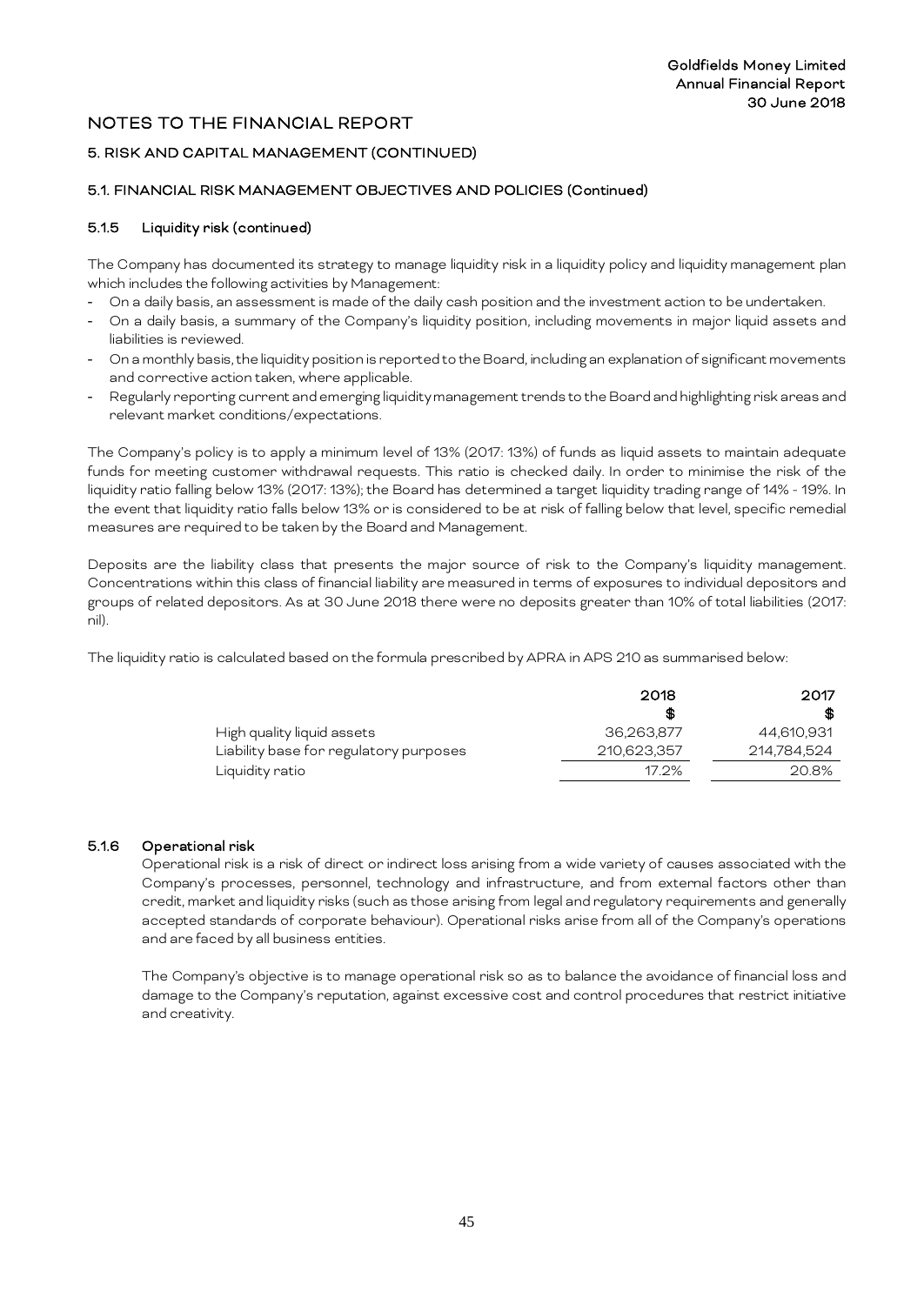# 5. RISK AND CAPITAL MANAGEMENT (CONTINUED)

## 5.1 FINANCIAL RISK MANAGEMENT OBJECTIVES AND POLICIES (Continued)

The primary responsibility for the development and implementation of controls to address operational risk is assigned to senior management within each business unit. This responsibility is supported by the development of the Company's overall standards for management of operational risk in the following areas:

- Compliance with regulatory and other legal requirements
- Third party supplier relationships
- Business continuity and contingency planning
- People and key person risk including training and professional development
- Outsourcing risk associated with materially outsourced services
- Competition risk
- Fraud risk
- Requirements for appropriate segregation of duties, including independent authorisation of transactions
- Requirements for the reconciliation and monitoring of transactions
- Documentation of controls and procedures
- Requirements for the periodic assessment of operational risks faced, and the adequacy of controls and procedures to address the risks identified
- Requirements for the reporting of operational losses and proposed remedial action
- Ethical and business standards
- Risk mitigation, including insurance where this is effective

Compliance with the Company's standards is supported by a program of periodic reviews undertaken by the Risk & Compliance Committee. The results of these reviews are discussed with the management to which they relate and are reported to the Risk & Compliance Committee.

## 5.1.7 Fair value of financial assets and liabilities

The Company measures most financial instruments at amortised cost, however disclosure of fair value is made throughout these financial statements.

Fair value is the price that would be received to sell an asset or paid to transfer a liability in an orderly transaction between market participants at the measurement date. The fair value measurement is based on the presumption that the transaction to sell the asset or transfer the liability takes place either:

- In the principal market for the asset or liability, or
- In the absence of a principal market, in the most advantageous market for the asset or liability

The fair value of an asset or a liability is measured using the assumptions that market participants would use when pricing the asset or liability, assuming that market participants act in their economic best interest.

The Company uses valuation techniques that are appropriate in the circumstances and for which sufficient data are available to measure fair value, maximising the use of relevant observable inputs and minimising the use of unobservable inputs.

All assets and liabilities for which fair value is measured or disclosed in the financial statements are categorised within the fair value hierarchy, described as follows, based on the lowest level input that is significant to the fair value measurement as a whole: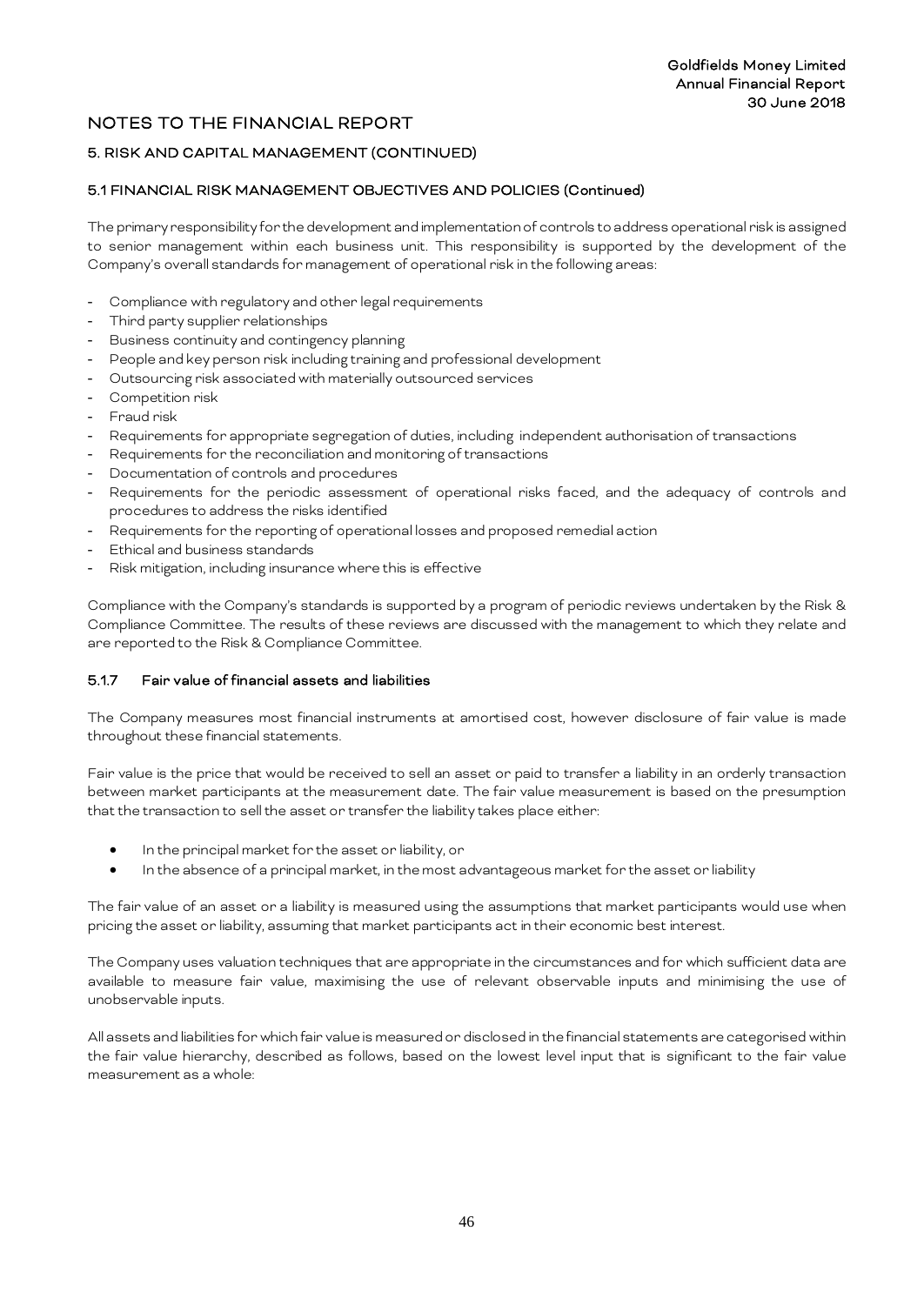## 5 RISK AND CAPITAL MANAGEMENT (CONTINUED)

## 5.1. FINANCIAL RISK MANAGEMENT OBJECTIVES AND POLICIES (Continued)

## 5.1.7 Fair value of financial assets and liabilities (continued)

- Level 1 Quoted (unadjusted) market prices in active markets for identical assets or liabilities
- Level  $2$  Valuation techniques for which the lowest level input that is significant to the fair value measurement is directly or indirectly observable
- Level 3 Valuation techniques for which the lowest level input that is significant to the fair value measurement is unobservable

For assets and liabilities that are recognised in the financial statements on a recurring basis, the Company determines whether transfers have occurred between Levels in the hierarchy by re-assessing categorisation (based on the lowest level input that is significant to the fair value measurement as a whole) at the end of each reporting period.

Fair value is determined on the basis of the present value of expected future cash flows under the terms and conditions of each financial asset or liability. Significant assumptions used in determining the cash flows are that the cash flows will be consistent with the contracted cash flows under the respective contracts. The information is only relevant to circumstances at the reporting date and will vary depending on the contractual rates applied to each asset or liability, relative to market rates and conditions at the time. No assets held are regularly traded by the Company. With the exception of financial assets due from other financial institutions, investment securities and investments in Cuscal Limited, there is no active market to assess the value of the financial assets and liabilities. Amounts due from other financial institutions, investment securities and investments in Cuscal Limited can be traded in a secondary market.

|                                          | Aggregate net fair value |               | Amount per the statement of |             |  |
|------------------------------------------|--------------------------|---------------|-----------------------------|-------------|--|
|                                          |                          |               | financial position          |             |  |
|                                          | 2018                     | 2017          | 2018                        | 2017        |  |
|                                          | $\textcircled{f}$        | $\circledast$ | \$                          | \$          |  |
| <b>FINANCIAL ASSETS</b>                  |                          |               |                             |             |  |
| Cash                                     | 14,529,171               | 16,223,367    | 14,529,171                  | 16,223,367  |  |
| Due from other financial<br>institutions | 24,507,371               | 26,939,505    | 24,507,371                  | 26,939,505  |  |
| Loans and advances                       | 168,012,477              | 154,439,526   | 170,510,550                 | 157,044,459 |  |
| Investment securities                    | 7,060,305                | 9,090,410     | 7,034,259                   | 11,085,626  |  |
| Other financial assets                   | 424,800                  | 424,800       | 424,800                     | 424,800     |  |
| Total financial assets                   | 214,534,124              | 207,117,608   | 217,006,151                 | 211,717,757 |  |
| FINANCIAL LIABILITIES                    |                          |               |                             |             |  |
| Deposits                                 | 195,223,308              | 194,134,305   | 195,223,308                 | 194,134,305 |  |
| Creditors and other payables             | 1,042,206                | 633,832       | 1,042,206                   | 633,832     |  |
| Total financial liabilities              | 197,265,514              | 194,768,137   | 196,265,514                 | 194.768.137 |  |

The fair value estimates were determined by the following methodologies and assumptions:

#### Cash and Amounts Due from other financial institutions

The carrying values of cash and liquid assets and receivables due from other financial institutions redeemable within 12 months approximate their fair value as they are short term in nature or are receivable on demand.

#### Loans and advances

The carrying value of loans and advances is net of provisions for doubtful debts. For variable rate loans, (excluding impaired loans) the amount shown in the statement of financial position is considered to be a reasonable estimate of fair value. For fixed rate loans the fair values are based on cash flows discounted at a rate reflecting current market rates adjusted for counter party credit risk.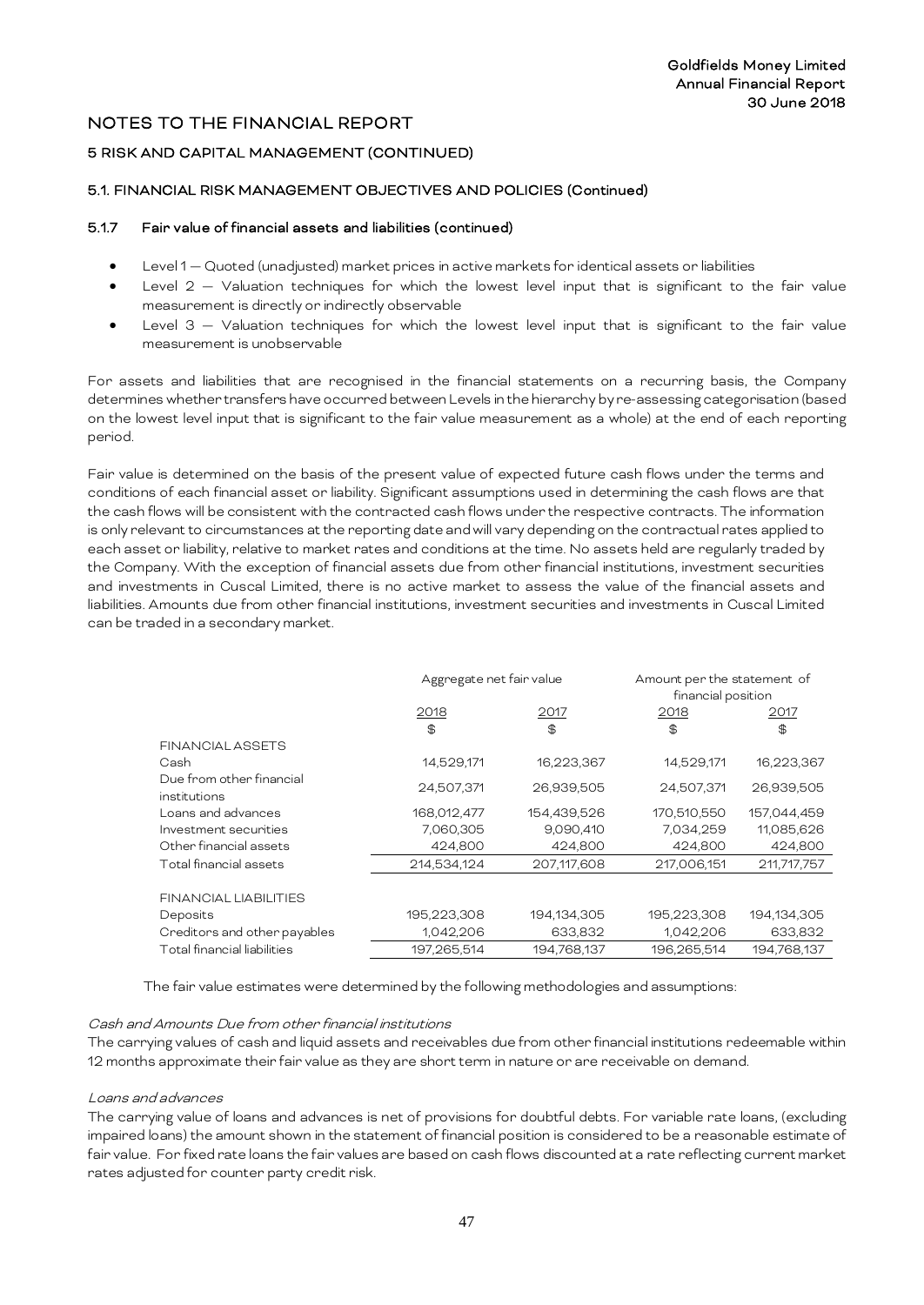## 5. RISK AND CAPITAL MANAGEMENT (CONTINUED)

## 5.1. FINANCIAL RISK MANAGEMENT OBJECTIVES AND POLICIES (Continued)

#### 5.1.7 Fair value of financial assets and liabilities (continued)

#### Investment Securities

Investment Securities comprise floating rate notes issued by Australian banks. These securities can be traded in secondary markets and fair value has been determined by indicative prices as quoted on Bloomberg.

#### Other financial assets

Refer to Note 4.2, the balance comprises equity instruments.

#### **Deposits**

The fair value of call and variable rate deposits, and fixed rate deposits repricing within 12 months, is the amount shown in the statement of financial position. Discounted cash flows were used to calculate the fair value of other term deposits, based upon the deposit type and the rate applicable to its related period maturity.

#### Creditors and other payables

The carrying values of payables approximate fair value as they are short term in nature and reprice frequently.

#### 5.2 CAPITAL MANAGEMENT

#### 5.2.1 Overview

The Company is licensed as an Authorised Deposit-taking Institution (ADI) under the Banking Act 1959 and is subject to prudential supervision by APRA.

The Company has documented its strategy to manage capital in its internal capital adequacy assessment process which includes the capital management plan. The Standards include APS 110 Capital Adequacy which:

- Imposes on the Board a duty to ensure that the Company maintains an appropriate level and quality of capital commensurate with the level and extent of the risks to which the Company is exposed from its activities; and
- Obliges the Company to have in place an Internal Capital Adequacy Assessment Process (ICAAP).

Three Pillars – There are three pillars to the Basel III capital framework.

Pillar 1 - involves specific capital charges for credit risk, operational risk, and the risk of financial market trading activities.

Pillar 2 - involves the Company making an assessment of any additional capital necessary to cover other risks not included in Pillar 1.

Pillar 3 - involves increased reporting by the Company to APRA.

The Board has determined that, for the Company, the prudent level of capital is the sum of the following:

- the specific capital charge for Pillar 1 risks
- the additional capital required to cover Pillar 2 risks, where applicable
- a buffer to cover other capital factors, where applicable

Various limits are applied to elements of the capital base. The main deductions from capital include deferred tax assets, intangible assets and equity investments in other ADI's.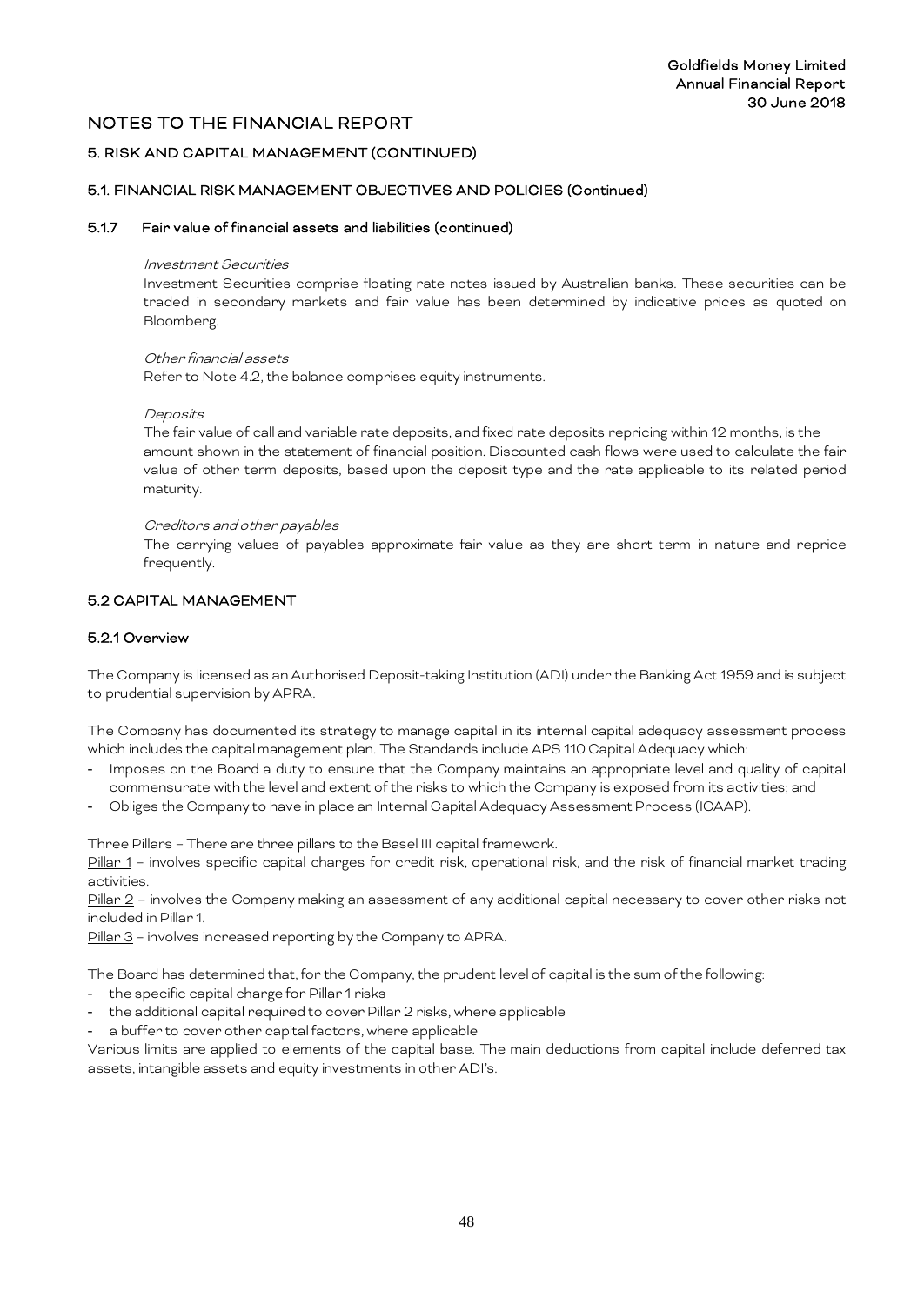## 5. RISK AND CAPITAL MANAGEMENT (CONTINUED)

## 5.2 CAPITAL MANAGEMENT (CONTINUED)

## 5.2.1 Overview (continued)

The Company's policy is to apply a minimum target of 17.5% capital (2017: 17.5%).

In accordance with the Company's capital management objectives, the Company's regulatory minimum capital requirements were exceeded at all times during the year. 2017

|                          | 2018       | 2017       |
|--------------------------|------------|------------|
|                          | \$         | \$G        |
| Tier 1 Capital           | 20,752,517 | 18,061,300 |
| Tier 2 Capital           | 341.711    | 341,711    |
| Total Regulatory capital | 21.094.228 | 18,403,011 |
| Risk weighted assets     | 95,968,433 | 94,990,814 |
| Capital ratio            | 21.97%     | 19.37%     |

Disclosures required under Prudential Standard APS 330 Public Disclosure can be located on our website at: http://www.goldfieldsmoney.com.au/about\_us/investors/regulatory-disclosures.

| 5.2.2 Share capital                                           |            |            |            |            |
|---------------------------------------------------------------|------------|------------|------------|------------|
|                                                               |            |            | 2018       | 2017       |
|                                                               |            |            | \$         | \$         |
| 25,907,066 fully paid ordinary shares (2017: 22,521,066 fully |            |            |            |            |
| paid ordinary shares)                                         |            |            | 24,080,445 | 19,349,846 |
| Movements in ordinary shares on issue:                        | Number of  | 2018       | Number of  | 2017       |
|                                                               | shares     | \$         | shares     | \$         |
| Beginning of the financial year                               | 22,521,066 | 19,349,846 | 18,016,853 | 15,062,064 |
| Issued during the financial year                              | 3,386,000  | 4,730,599  | 4,504,213  | 4,287,782  |
| End of financial year                                         | 25,907,066 | 24,080,445 | 22,521,066 | 19,349,846 |
|                                                               |            |            |            |            |

Terms and conditions of ordinary shares

The Company does not have authorised capital nor par value in respect of its issued capital.

Ordinary fully paid shares have the right to receive dividends as declared and, in the event of winding up the Company, to participate in the proceeds from the sale of all surplus assets in proportion to the number of and amounts paid up on shares held. Ordinary fully paid shares entitle their holder to one vote, either in person or by proxy, at a meeting of the Company.

|                                        | 2018<br>-SG | 2017<br>SS |
|----------------------------------------|-------------|------------|
| 5.2.3 Other contributed equity         |             |            |
| Balance at the beginning of the period | 1,830,600   | 1,830,600  |
| Balance at the end of the period       | 1.830.600   | 1,830,600  |

As part of the public offer of ordinary shares in Goldfields Money Limited in May 2012, 4,500,000 options were issued, with one option attached to every two ordinary shares subscribed to under the offer. The options are unlisted, have an exercise price of \$1.50 and an expiry date of 11 May 2019. The options allow the holder to one ordinary share upon exercise. There were no options exercised in the years ended 30 June 2018 or 2017. The fair value of the options has been recognised as other contributed equity.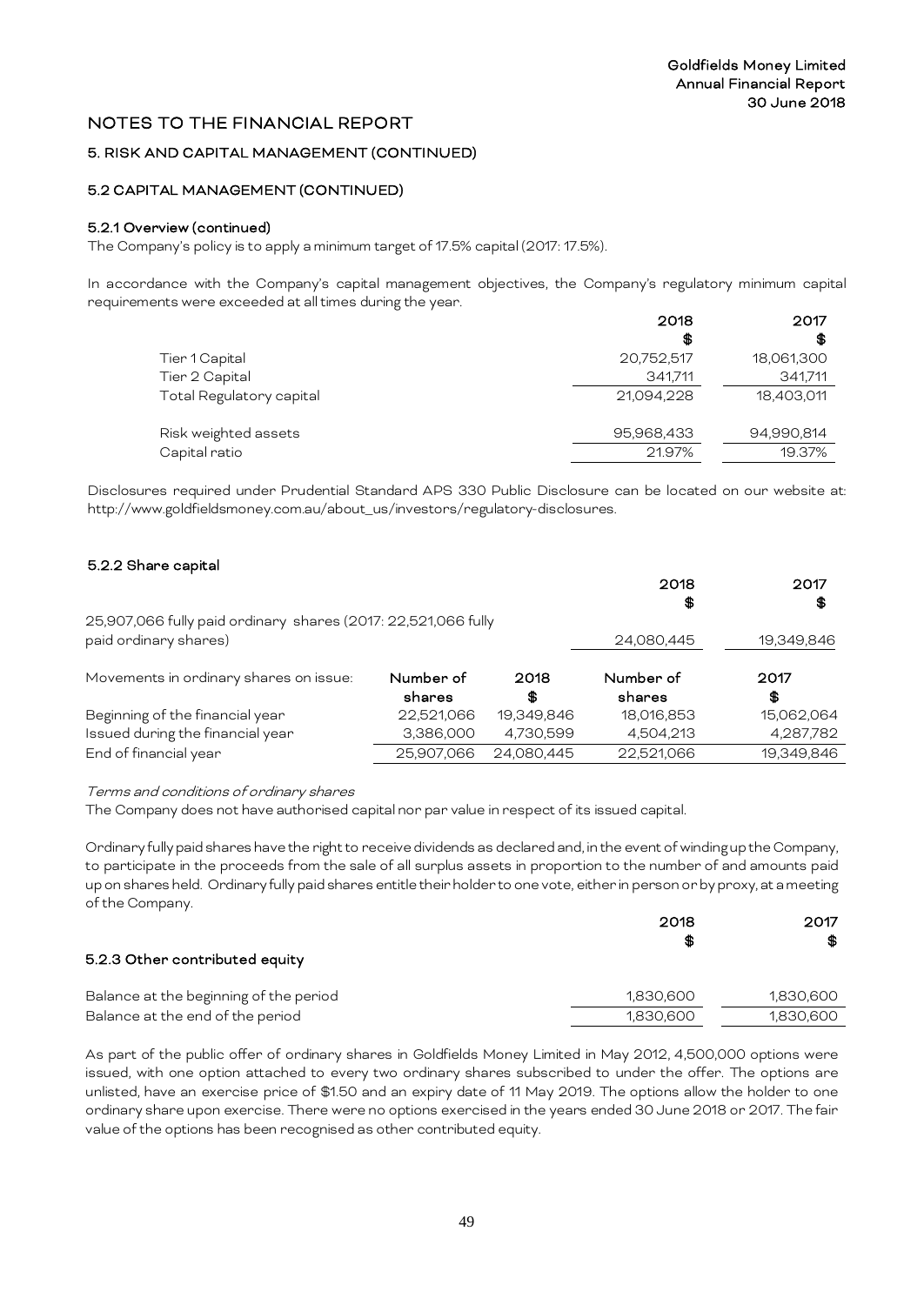# 5. RISK AND CAPITAL MANAGEMENT (CONTINUED)

## 5.2 CAPITAL MANAGEMENT (Continued)

| 5.2.4 Equity raising costs                 | 2018<br>\$ | 2017<br>\$ |
|--------------------------------------------|------------|------------|
| Balance at the beginning of the year       | 1.394.499  | 1,208,329  |
| Equity raising costs incurred              | 286,089    | 226,801    |
| Deferred tax recognised directly in equity | (49,983)   | (40, 631)  |
| Balance at the end of the year             | 1,630,605  | 1,394,499  |

As part of the demutualisation and equity raising described above, Goldfields Money Limited incurred costs associated firstly with demutualisation and secondly with the issuing of new shares upon listing on the ASX.

Transaction costs that are associated with the listing of equity already on issue were recognised in profit and loss. The transaction costs of a new equity transaction are accounted for as a deduction from equity (net of any related income tax benefit) to the extent they are incremental costs directly attributable to the equity transaction that otherwise would have been avoided. Transaction costs include registration and other regulatory fees, amounts paid to legal, accounting and other professional advisers, printing costs and stamp duties.

## 5.3 EARNINGS PER SHARE

Basic earnings per share amounts are calculated by dividing the net profit for the year attributable to ordinary equity holders of the Company by the weighted average number of ordinary shares outstanding during the year. Diluted earnings per share amounts are calculated by dividing the net profit attributable to ordinary equity holders of the Company adjusted for the weighted average number of ordinary shares outstanding during the year plus the weighted average number of ordinary shares that would be issued on the conversion of all the dilutive potential ordinary shares into ordinary shares.

The following reflects the income and share data used in the basic and diluted earnings per share computations:

|                                                                                                                                                 | 2018<br>\$ | 2017<br>\$6 |
|-------------------------------------------------------------------------------------------------------------------------------------------------|------------|-------------|
| Net profit/(loss) attributable to ordinary share<br>holders<br>Weighted average number of ordinary<br>shares for basic and diluted earnings per | (406.699)  | (996.456)   |
| share                                                                                                                                           | 23,126,450 | 19.649.781  |

Weighted average numbers of ordinary shares has been calculated by determining number of ordinary shares outstanding at the beginning of the period, adjusted by the number of ordinary shares issued during the period, multiplied by a time-weighting factor. The time-weighting factor is the number of days that the shares are outstanding as a proportion of the total number of days in the period.

The 4,500,000 unlisted options (2017: 4,500,000) and 1,740,000 performance rights (2017: nil) are considered to be potential ordinary shares however have not been included in the determination of diluted earnings per share as they are anti-dilutive for the periods presented. Details relating to the options and performance rights are set out in Note 5.2.3 and 6.6.2 respectively.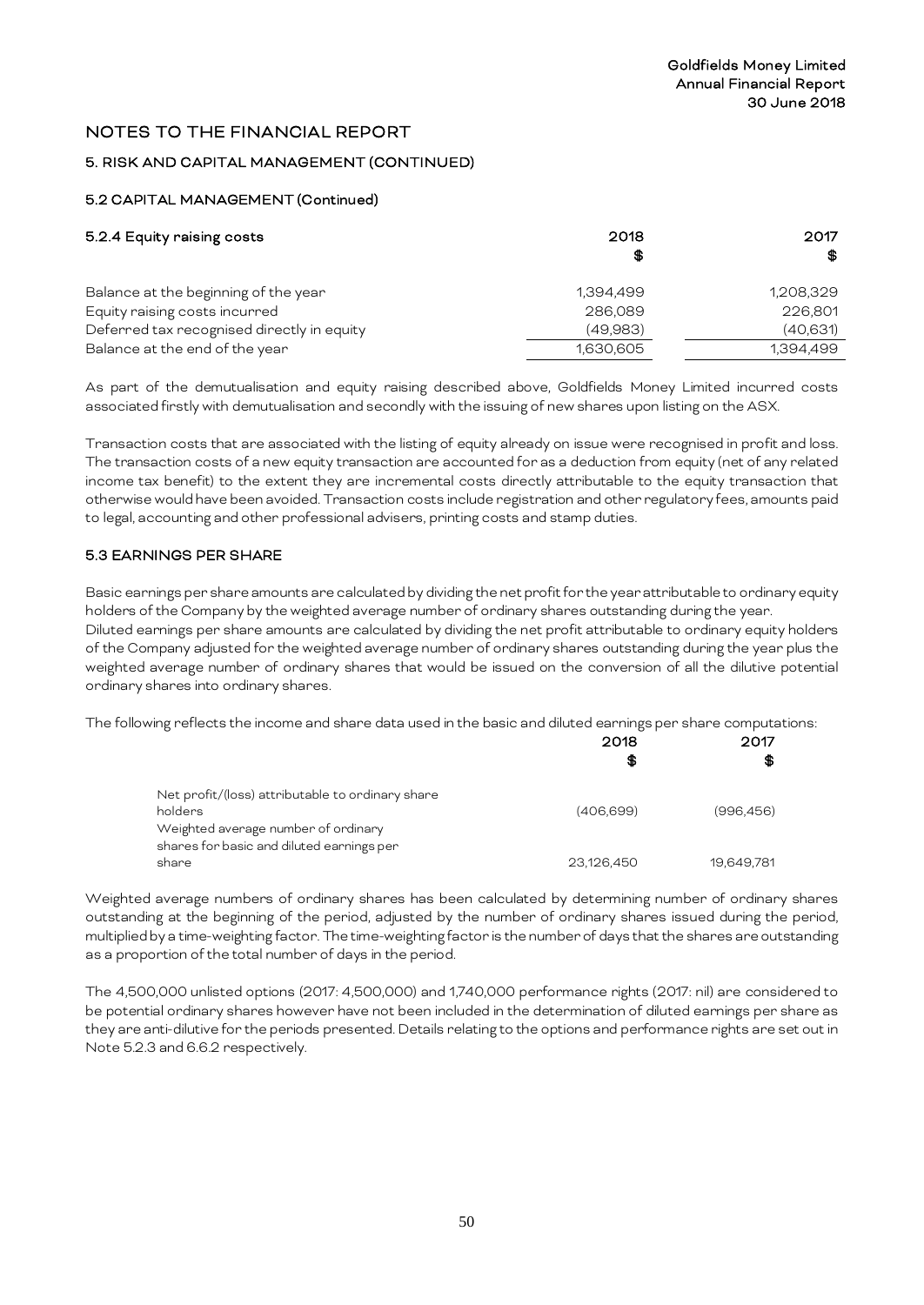# 5. RISK AND CAPITAL MANAGEMENT (CONTINUED)

# 5.4 DIVIDENDS PAID OR PROPOSED AND FRANKING ACCOUNT

No dividend was paid or declared by the Company in the period and up to the date of this report. The Directors do not recommend that any amount be paid by way of dividend, for the financial period ended 30 June 2018 (2017: nil).

#### Franking credit balance:

The amount of franking credits available for the subsequent financial years are:

|                                                              | 2018<br>\$G | \$G       |
|--------------------------------------------------------------|-------------|-----------|
| Franking account balance as at the end of the financial year |             |           |
| at 27.5% (2017: 27.5%)                                       | 2,535,313   | 2,526,696 |
| Franking credits that will arise from the payment/(receipts) |             |           |
| of income tax payable/ (receivable) as at the end of the     |             |           |
| financial year                                               |             |           |
| Franking credits that arise from the receipt of franked      |             |           |
| dividends                                                    | 5,070       | 8,617     |
| Franking credits available for subsequent reporting periods  |             |           |
| based on tax rate of 27.5% (2017: 27.5%)                     | 2.540.383   | 2,535,313 |
|                                                              |             |           |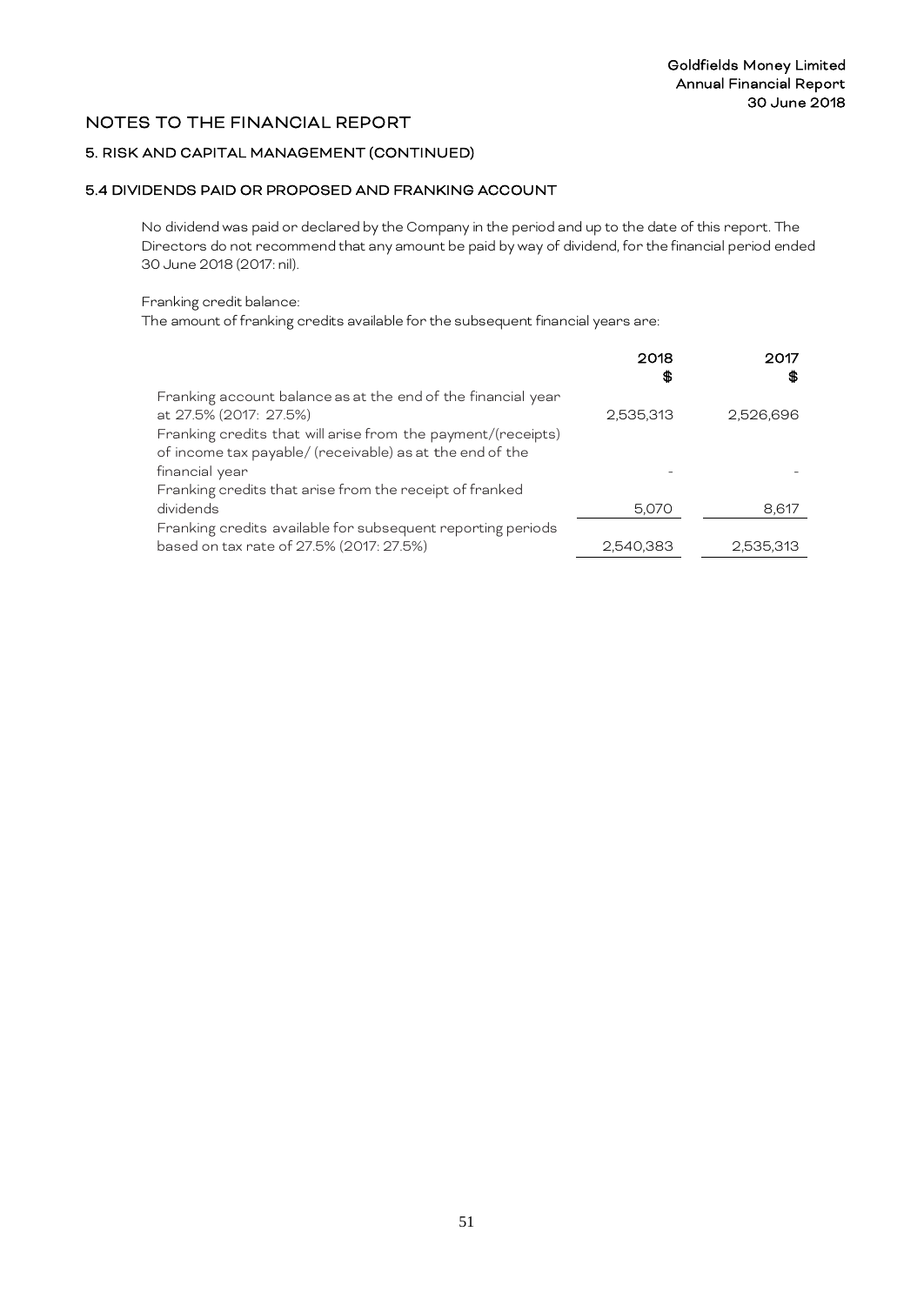# 6. OTHER NOTES

# 6.1. Other assets

|               | 2018    | 2017      |
|---------------|---------|-----------|
|               | S       | \$        |
| Prepayments   | 206,669 | 251,745   |
| Other debtors | 505,893 | 1,395,352 |
|               | 712,562 | 1,647,097 |

Other assets are non-interest bearing with various maturities of less than 12 months.

| 6.2. Property, plant and equipment                | 2018<br>S | 2017<br>\$ |
|---------------------------------------------------|-----------|------------|
| Freehold land & buildings - independent valuation |           |            |
| Valuation                                         | 520,000   | 520,000    |
| Accumulated depreciation                          | (6,899)   |            |
|                                                   | 513,101   | 520,000    |
| Office plant and equipment                        |           |            |
| Cost                                              | 262,708   | 186,386    |
| Accumulated depreciation                          | (185,024) | (157, 048) |
|                                                   | 77,684    | 29,338     |
| Motor vehicles                                    |           |            |
| Cost                                              | 88,000    | 88,000     |
| Accumulated depreciation                          | (20,560)  | (11,283)   |
|                                                   | 67,440    | 76,717     |
| Computer equipment                                |           |            |
| Cost                                              | 319,823   | 300,736    |
| Accumulated depreciation                          | (190,717) | (138,979)  |
|                                                   | 129,106   | 161,757    |
| Total property, plant and equipment               | 787,331   | 787,812    |
|                                                   |           |            |

Reconciliations of the carrying value for each class of property, plant and equipment are set out below:

|                              | Freehold<br>Land &<br><b>Buildings</b> | Office plant<br>& equipment | Motor<br>vehicles | Computer<br>equipment | Total    |
|------------------------------|----------------------------------------|-----------------------------|-------------------|-----------------------|----------|
|                              | \$                                     | \$                          | \$                | \$                    | \$       |
| 2018                         |                                        |                             |                   |                       |          |
| Balance at beginning of year | 520,000                                | 29,338                      | 76,717            | 161,757               | 787,812  |
| <b>Additions</b>             |                                        | 76,322                      |                   | 19,087                | 95,409   |
| Disposals                    |                                        |                             |                   |                       |          |
| Revaluations                 |                                        |                             |                   |                       |          |
| Depreciation                 | (6,899)                                | (27, 976)                   | (9,277)           | (51,738)              | (95,890) |
| Balance at end of year       | 513,101                                | 77,684                      | 67,440            | 129,106               | 787,331  |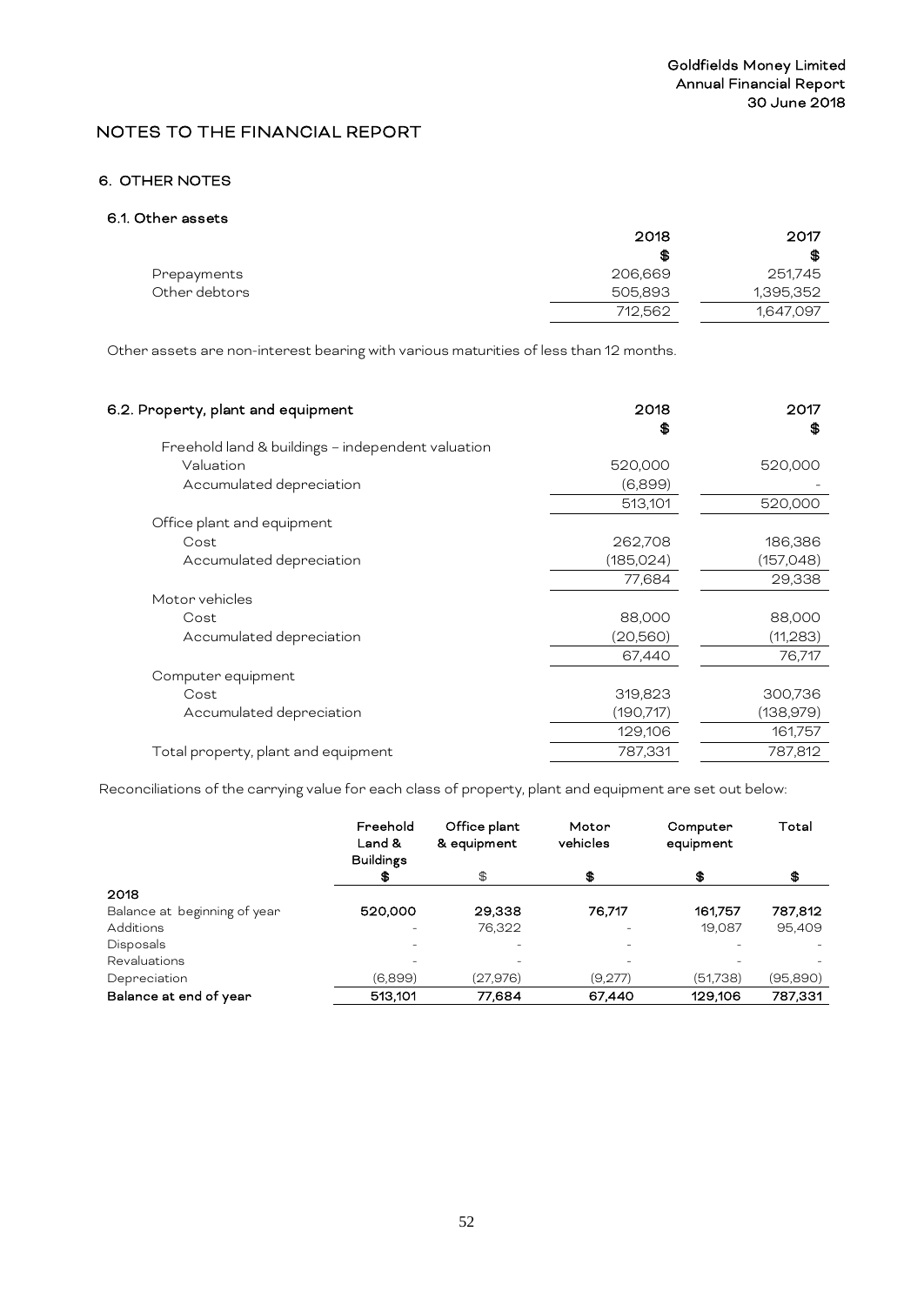# 6. OTHER NOTES (CONTINUED)

## 6.2. Property, plant and equipment (continued)

|                              | <b>Freehold Land</b><br>& Buildings | Office<br>plant &<br>equipment | Motor<br>vehicles | Computer<br>equipment | Total    |
|------------------------------|-------------------------------------|--------------------------------|-------------------|-----------------------|----------|
|                              | \$                                  | \$                             | \$                | \$                    | \$       |
| 2017                         |                                     |                                |                   |                       |          |
| Balance at beginning of year | 610,799                             | 35.028                         | 43,900            | 26.991                | 716,718  |
| Additions                    |                                     | 9.341                          | 44.100            | 165,523               | 218,964  |
| Disposals                    |                                     |                                |                   |                       |          |
| Revaluations                 | (79,328)                            |                                |                   |                       | (79,328) |
| Depreciation                 | (11, 471)                           | (15,031)                       | (11, 283)         | (30,757)              | (68,542) |
| Balance at end of year       | 520,000                             | 29.338                         | 76.717            | 161,757               | 787.812  |

The freehold land and buildings consists of an office property in Kalgoorlie, Australia. Management determined that this constitutes a single class of asset under AASB 13, based on the nature, characteristics and risk of the property. The Company's land and buildings were valued in June 2017 by an independent licensed valuer. Fair value was determined on the basis of capitalising a fair net rental and comparable sales method (Fair Value Hierarchy 3). At the time of valuation there were limited recent market sales of a similar style and aged style of improvements; however the most comparable sales were used to confirm the valuation determined by calculating a fair net rental. Significant unobservable valuation inputs:

Fair net rental \$58,190 per annum Capitalisation Rate: 10.5%

A significant increase (decrease) in estimated fair net rental in isolation would resultin a significantly higher (lower) value. A significant increase (decreases) in estimated capitalisation rate in isolation would result in a significantly lower (higher) value. The revaluation adjustment net of applicable deferred income taxes was debited to an asset revaluation reserve in shareholders' equity. The Company has reviewed the fair value at 30 June 2018 and has assessed the existing carrying amount is reflective of fair value.

## Recognition and measurement

Each class of property, plant and equipment is carried at cost or fair value less, where applicable, any accumulated depreciation and impairment losses.

#### Property

Freehold land and buildings are shown at their fair value (being the amount for which an asset could be exchanged between knowledgeable willing parties in an arm's length transaction), based on periodic valuations by external independent valuers, less subsequent depreciation for buildings. Valuations are performed with sufficient frequency to ensure that the fair value of a revalued asset does not differ materially from its carrying amount. A fair value measurement of a non-financial asset takes into account a market participant's ability to generate economic benefits by using the asset in its highest and best use or by selling it to another market participant that would use the asset in its highest and best use.

Increases in the carrying amount arising on revaluation of land and buildings are recorded in other comprehensive income and credited to a revaluation reserve in shareholders' equity. Decreases that offset previous increases of the same asset are charged against fair value reserves directly in equity; all other decreases are charged to the profit and loss.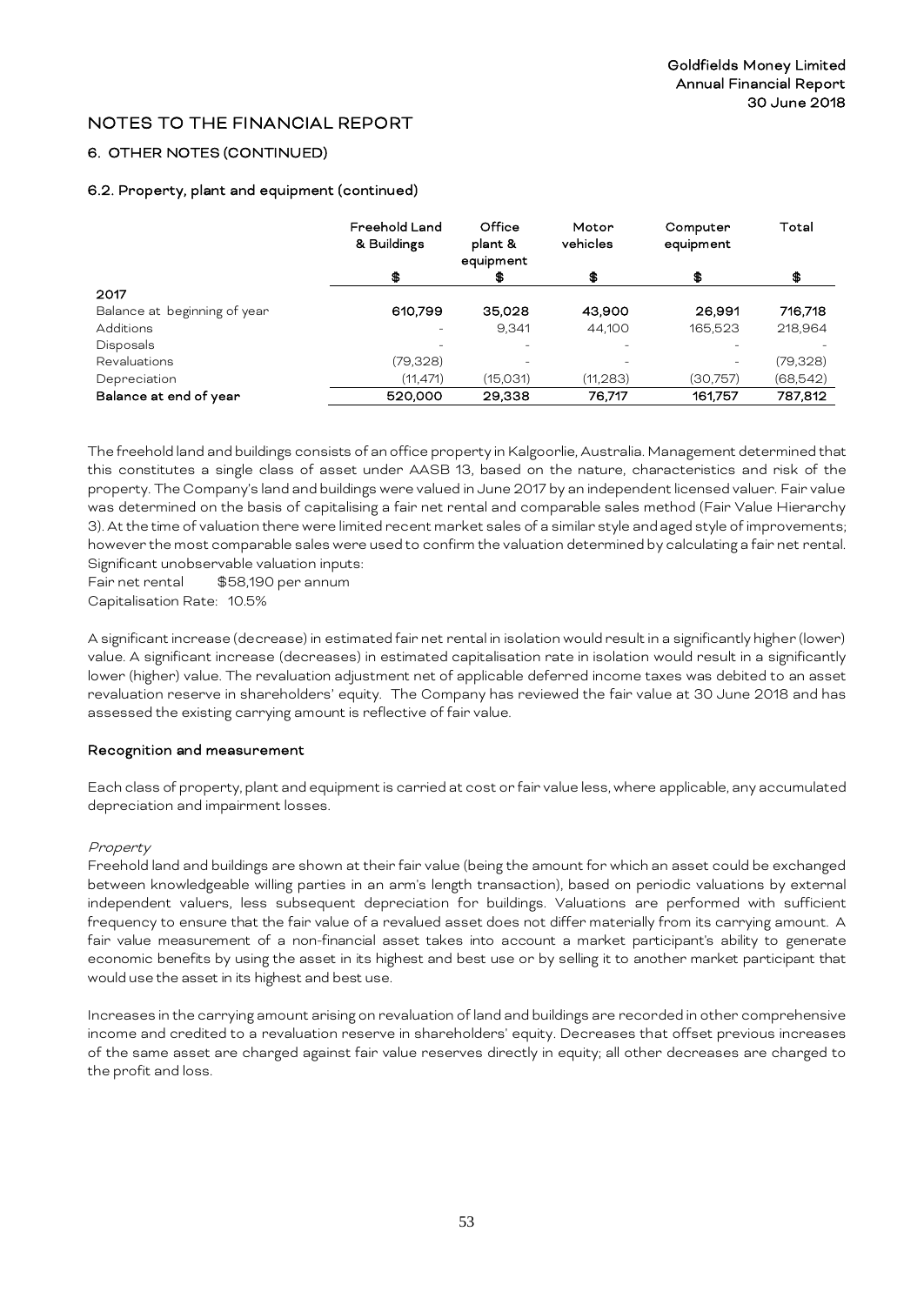# 6. OTHER NOTES (CONTINUED)

## 6.2. Property, plant and equipment (continued)

#### Plant and Equipment

Plant and equipment are measured on the cost basis less depreciation and impairment losses. The carrying amount of plant and equipment is reviewed annually by directors to ensure it is not in excess of the recoverable amount from these assets. The recoverable amount is assessed on the basis of the expected net cash flows that will be received from the assets employment and subsequent disposal. The expected net cash flows are discounted to their present values in determining recoverable amounts.

The cost of fixed assets constructed within the economic entity includes the cost of materials, direct labour, borrowing costs and an appropriate proportion of fixed and variable overheads.

Subsequent costs are included in the asset's carrying amount or recognised as a separate asset, as appropriate, only when it is probable that future economic benefits associated with the item will flow to the company and the cost of the item can be measured reliably. All other repairs and maintenance are charged to the statement of comprehensive income during the financial period in which they are incurred.

#### Depreciation

The depreciable amount of all fixed assets including building and capitalised lease assets, but excluding freehold land, is depreciated on a straight-line basis over their useful lives to the economic entity commencing from the time the asset is held ready for use. Leasehold improvements are depreciated over the shorter of either the unexpired period of the lease or the estimated useful lives of the improvements.

The depreciation rates used for each class of depreciable assets are:

| Class of fixed asset            | Depreciation rate | Method of Depreciation |
|---------------------------------|-------------------|------------------------|
| Office plant and equipment      | 15-33%            | Straight-line          |
| Motor vehicles                  | 12.5%             | Straight-line          |
| Computer equipment and programs | 20-50%            | Straight-line          |

The assets' residual values and useful lives are reviewed and adjusted if appropriate, at each reporting date. An asset's carrying amount is written down immediately to its recoverable amount if the asset's carrying amount is greater than its estimated recoverable amount.

Gains and losses on disposals are determined by comparing proceeds with the carrying amount. These gains or losses are included in the statement of comprehensive income. When revalued assets are sold, amounts included in the revaluation reserve relating to that asset are transferred to retained earnings.

| 6.3 Intangible assets            | 2018       | 2017       |
|----------------------------------|------------|------------|
|                                  | \$         | \$         |
| Computer software                |            |            |
| Cost                             | 2,070,403  | 960,372    |
| Accumulated amortisation         | (121, 614) | (510, 205) |
|                                  | 1,948,789  | 450,167    |
| Movements                        |            |            |
| Balance at beginning of the year | 450,167    | 225,524    |
| Additions                        | 1,554,868  | 440.584    |
| Impairment                       |            |            |
| Disposals                        |            |            |
| Amortisation                     | (56, 246)  | (215,941)  |
| Balance at end of the year       | 1,948,789  | 450.167    |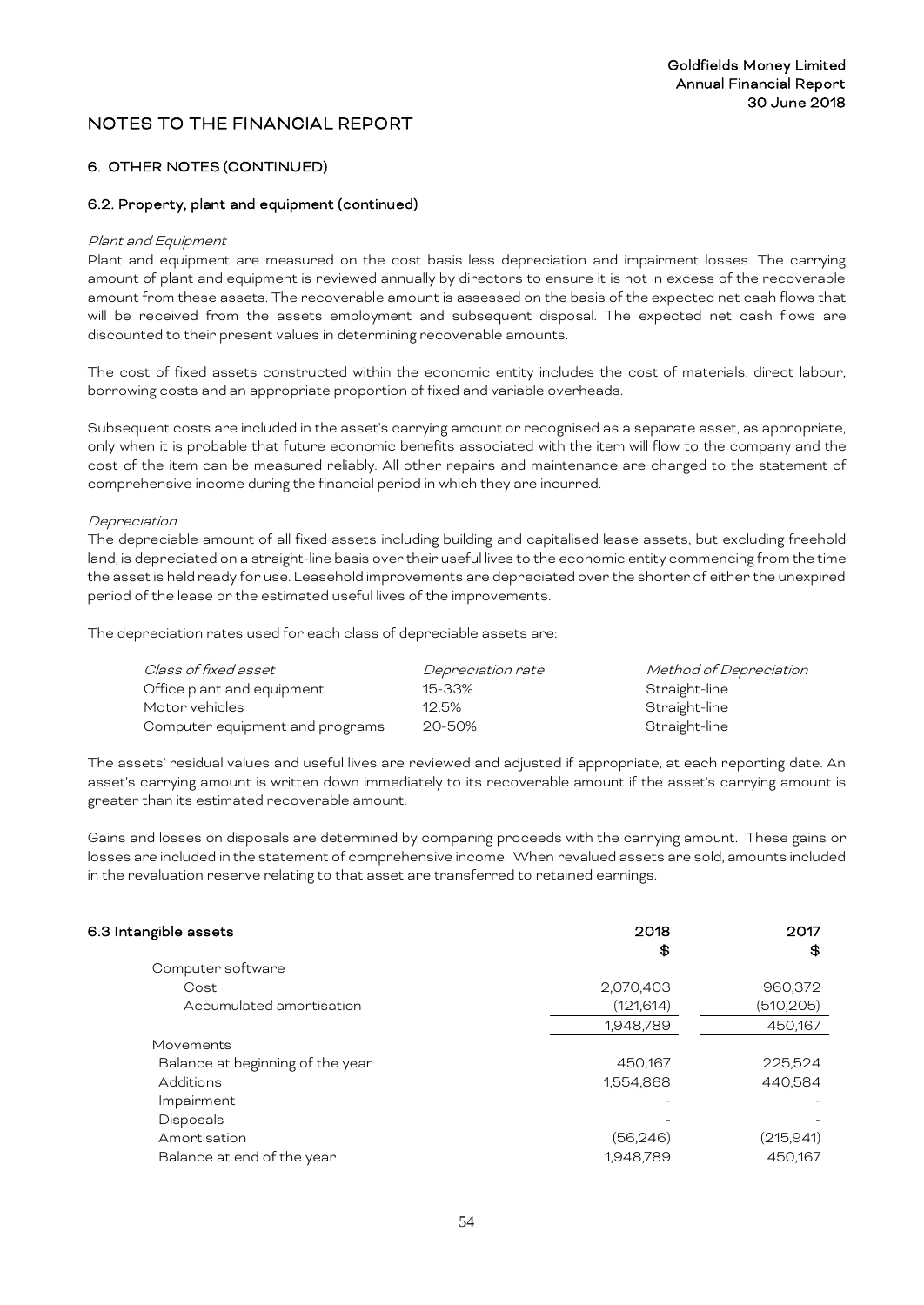# 6. OTHER NOTES (CONTINUED)

## Recognition and measurement

Costs incurred in acquiring software and licenses that will contribute to future period financial benefits through revenue generation and/or cost reduction are capitalised to computer software. Costs capitalised include external direct costs of materials, service, consultants spent on the project and internal costs of employees directly engaged in delivering the project. For software in the course of development, amortisation commences once development is complete and the software is in use. Amortisation is calculated on a straight-line basis over periods generally ranging from 3 to 10 years.

| 6.4 Creditors and other payables | 2018      | 2017    |
|----------------------------------|-----------|---------|
|                                  | \$6       | S.      |
| Payables and accrued expenses    | 1.042.206 | 633,832 |
|                                  | 1.042.206 | 633.832 |

## Recognition and measurement

Liabilities for trade creditors and other amounts are non-interest bearing and carried at cost, which is the fair value of the consideration to be paid in the future for goods and services received, whether or not billed to the Company. The terms and conditions for creditors and other liabilities are payable between 7 and 30 days.

# 6.5 Provisions

| Employee entitlements |         |         |
|-----------------------|---------|---------|
| Current               | 253.003 | 209.276 |
| Non-current           | 30.090  | 16,506  |
|                       | 283.093 | 225.782 |
|                       |         |         |

## Recognition and measurement

Provision is made for the Company's liability for employee benefits arising from services rendered by employees to the reporting date. Employee benefits that are due to be settled within one year have been measured at the amounts expected to be paid when the liability is settled, plus related on-costs. Employee benefits payable later than one year have been measured at the present value of the estimated future cash outflows to be made for those benefits. Contributions are made by the Company to the employee superannuation funds and are charged as expenses when incurred.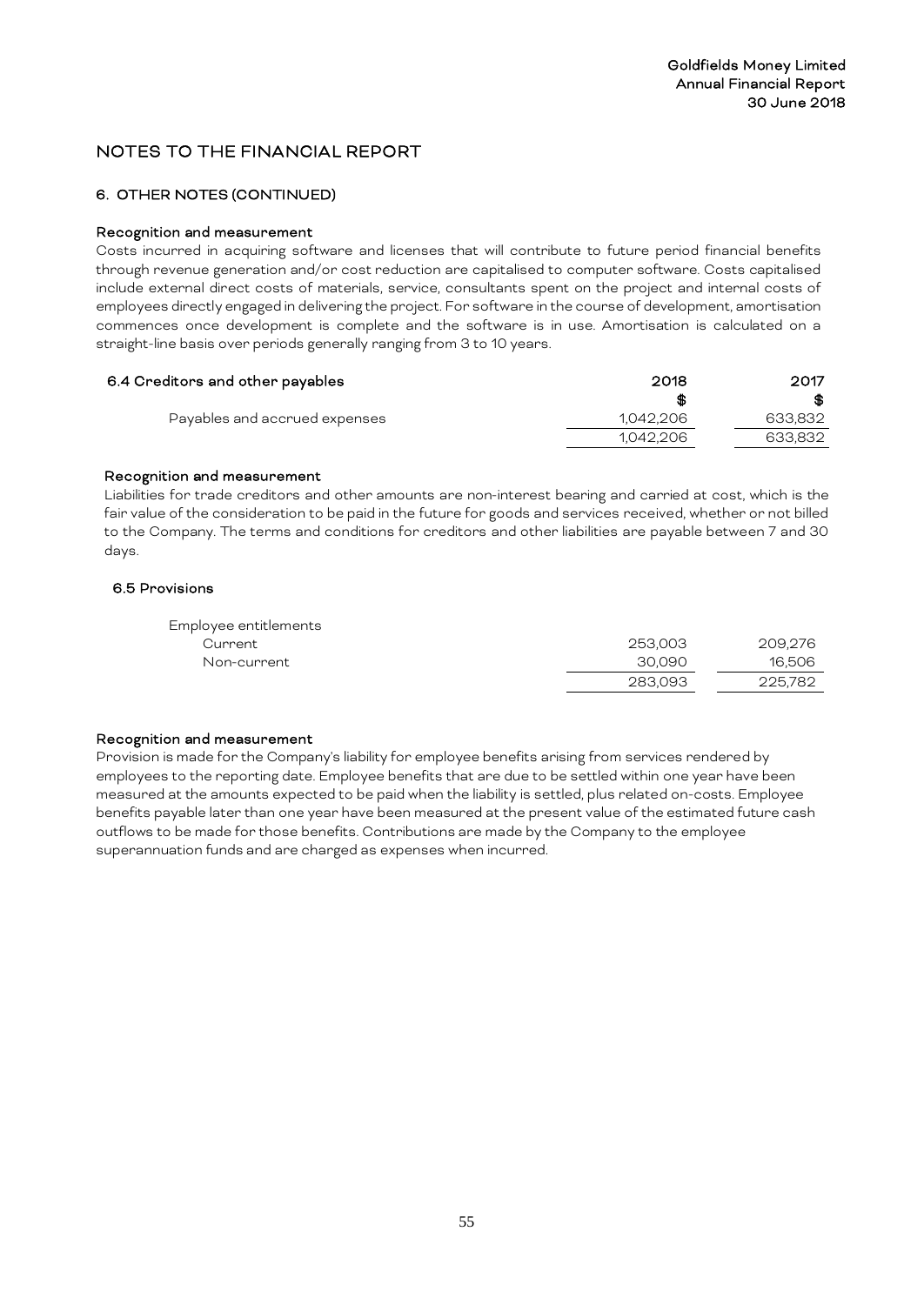## 6. OTHER NOTES (CONTINUED)

#### 6.6 Related Party Disclosures

Goldfields Money Limited is wholly owned by its equity holders. The Company does not have any material subsidiaries, associates or joint ventures.

Information regarding individual Directors and Executive compensation and some equity instrument disclosures as required by the Corporations Regulation 2M.3.03 is provided in the Remuneration Report section of the Directors' report. Disclosure of the compensation and other transactions with key management personnel (KMP) is required pursuant to the requirements of Australian Accounting Standard AASB 124 Related Party Disclosures. The KMP of the Company comprises the Non-Executive Directors and Executives.

#### 6.6.1 Key Management Personnel (KMP):

The aggregate compensation of KMP during the year comprising amounts paid or payable or provided for was as follows:

|                              | 2018<br>\$G | 2017<br>\$ |
|------------------------------|-------------|------------|
| Short term employee benefits | 1,088,825   | 1,002,832  |
| Post-employment benefits     | 89,565      | 81,964     |
| Other long-term benefits     | 239,513     | 81,139     |
|                              | 1,417,903   | 1,164,934  |

In the above table, remuneration shown as short term benefits means (where applicable) wages, salaries and other contributions, paid annual leave and paid sick leave, and bonuses, value of fringe benefits received, but excludes out of pocket expense reimbursements.

## 6.6.2 KMP Share-Based Payments

Shareholders of the Company approved the Goldfields Money Equity Incentive Plan ("the Plan") at the 2016 Annual General Meeting. Pursuant to the terms of the Plan, executives and employees may be offered performance rights that entitle the executive to the Company delivering fully paid ordinary shares, either issued by the Company or acquired on market at the election of the Board. Additionally, the Plan enables the Company to grant fully paid ordinary shares to employees from time to time.

#### Performance rights

- On 3 February 2017, 40,000 performance rights were granted to Mr Simon Lyons in recognition of his performance for the year ended 30 June 2016 ('FY16 Bonus'). These performance rights grant Mr Lyons the opportunity to be granted 40,000 ordinary shares in the Company subject to Mr Lyons remaining in service for a period of 12 months from the grant date;
- On 9 February 2017, 1,700,000 performance rights were granted to executives in accordance with the terms of the Goldfields Money Equity Incentive Plan (GMEIP);
- On 30 October 2017, 200,000 performance rights were granted to two executives and two employees in recognition of their performance for the year ended 30 June 2017 ('FY17 Bonus'). These performance rights vest subject to the employees remaining employed by the Company until 1 July 2020.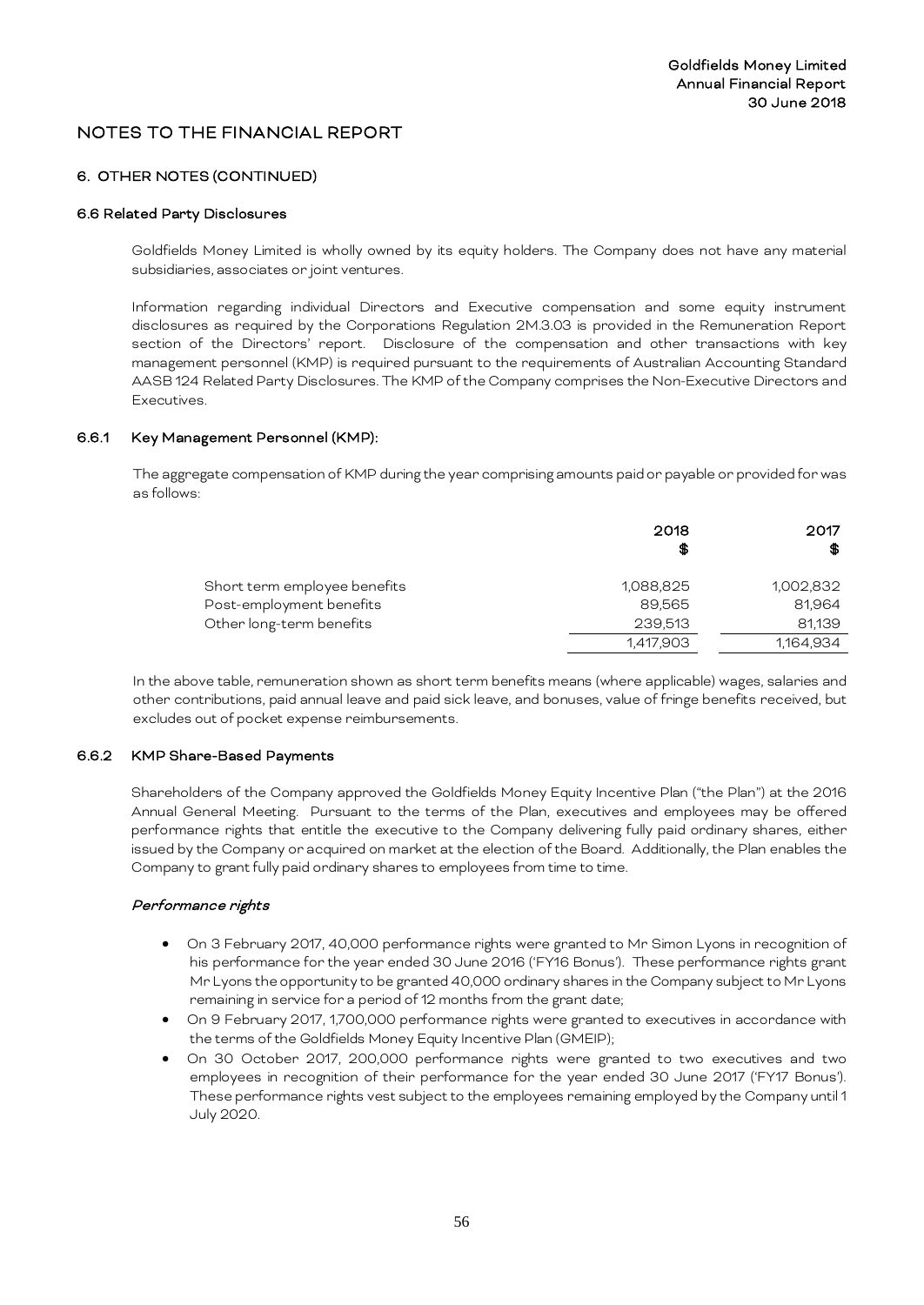## 6. OTHER NOTES (CONTINUED)

## 6.6 Related Party Disclosures (continued)

#### 6.6.2 KMP Share-Based Payments (continued)

- a) The fair value of the FY16 Bonus performance rights of \$40,600 was determined with reference to the share price on the grant date of \$1.015. The fair value of the grant was recognised over the 12 month vesting period. The amount recognised in profit and loss for the year ended 30 June 2018 in relation to these performance rights was \$25,452 (2017: \$15,148).
- b) The fair value of the GMEIP performance rights has been measured using a Monte Carlo simulation. The inputs used in the measurement of the fair values at grant date of the GMEIP performance rights is summarised below.

The key terms and conditions related to the grants under the GMEIP are as follows; all performance rights are to be settled by the physical delivery of shares.

 The GMEIP rights expire on the earlier of their expiry date or termination of the individual's employment. In addition to continuing service with the company, vesting is conditional upon certain additional conditions being met as follows:

- 33.33% of performance rights issued to participants may vest upon the Company obtaining an ASX Market Capitalisation of \$30 million and subject to the ASX Market Capitalisation exceeding the Company's Net Tangible Assets by 5%
- 33.33% of performance rights issued to participants may vest upon the Company obtaining an ASX Market Capitalisation of \$45 million and subject to the ASX Market Capitalisation exceeding the Company's Net Tangible Assets by 5%
- 33.34% of performance rights issued to participants may vest upon the Company obtaining an ASX Market Capitalisation of \$60 million and subject to the ASX Market Capitalisation exceeding the Company's Net Tangible Assets by 5%, or upon the Company being designated a "Bank" under the Banking Act 1959 (Cth), whichever occurs first

The inputs used in the measurement of the fair values at grant date of the GMEIP performance rights were as follows:

| Fair value at grant date                            | \$0.2613 to \$0.7830 |
|-----------------------------------------------------|----------------------|
| Share price at grant date                           | \$1.02               |
| Exercise price                                      | Nil                  |
| Expected volatility                                 | 31.54%               |
| Expected dividends                                  | Nil                  |
| Risk free interest rate (based on government bonds) | 2.13%                |

The amount recognised in profit and loss for the period ended 30 June 2018 in relation to the GMEIP performance rights was \$185,208 (2017: \$71,546).

c) The fair value of the FY17 Bonus performance rights of \$236,000 was determined with reference to the share price on the grant date of \$1.18. The fair value of the grant is being recognised over the 32 month vesting period. The amount recognised in profit and loss for the year ended 30 June 2018 in relation to these performance rights was \$58,878.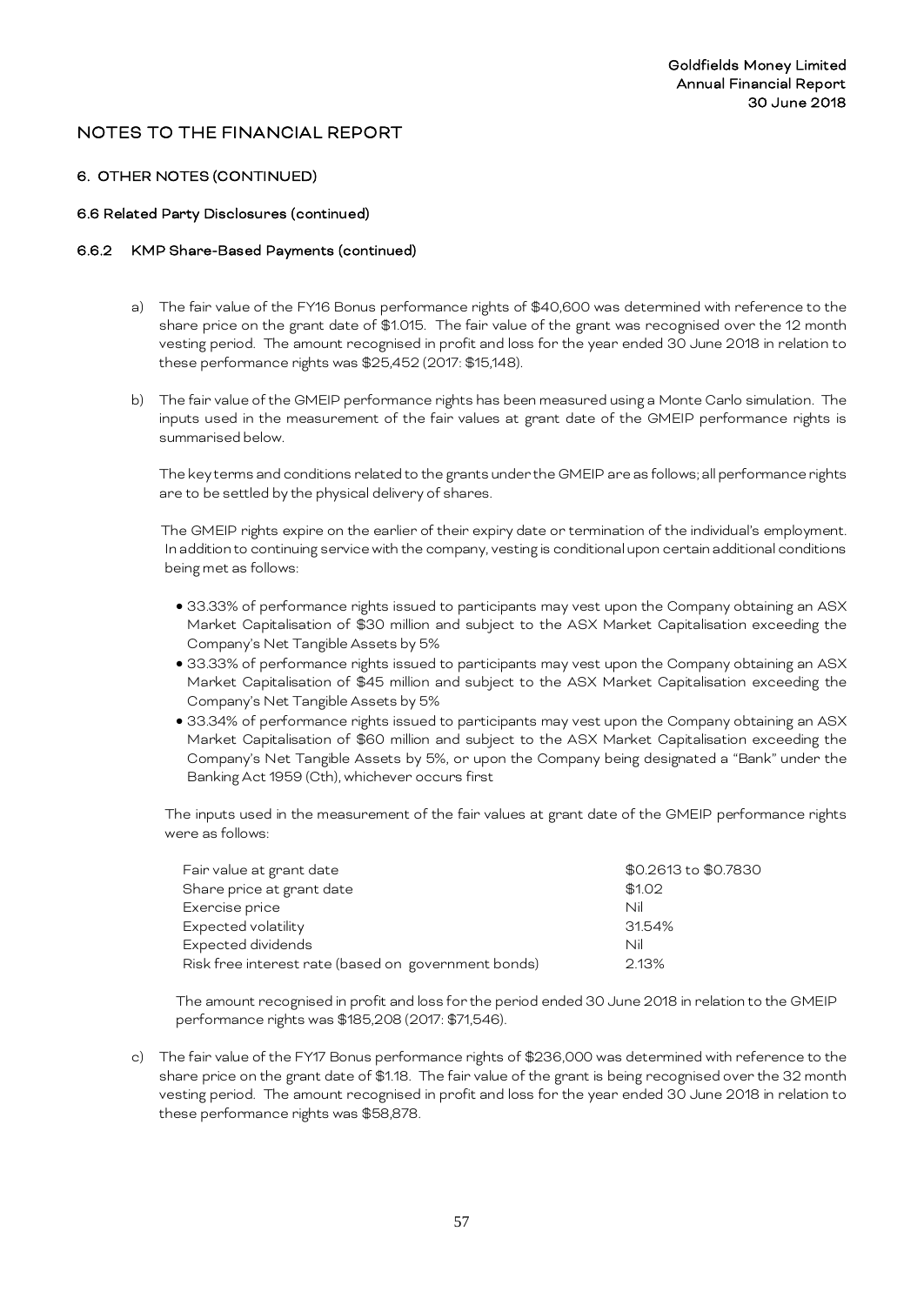## 6. OTHER NOTES (CONTINUED)

#### 6.6 Related Party Disclosures (continued)

#### 6.6.2 KMP Share-Based Payments (continued)

#### Equity settled shares

On 22 December 2017, 7,000 fully paid ordinary shares were issued to several employees in connection with their performance for the year ended 30 June 2017. The shares will be held in escrow and released to the employees subject to their continued service until 1 July 2020. The fair value of the shares issued is \$1.00 per share and the fair value of \$7,000 is being recognised over the vesting period until 30 June 2020. The amount recognised in profit and loss for the year ended 30 June 2018 in relation to these shares was \$1,226.

#### Recognition and measurement

The grant date fair value of equity-settled share-based payment arrangements granted to employees is generated recognised as an expense with a corresponding increase in equity over the vesting period of the awards. The amount recognised is adjusted to reflect the number of awards for which the related service and non-market performance conditions are expected to be met, such that the amount ultimately recognised is based on the awards that meet the related service and non-market performance conditions at the vesting date.

#### 6.6.2 Transactions with KMP

The Company's policy for lending to Directors and management is that all loans are approved and deposits accepted on the same terms and conditions that applied to the general public for each class of loan or deposit. There are no loans that are impaired in relation to the loan balances with Directors or other KMPs.

Details of loans provided to KMP are detailed in the remuneration report and in sections 6.6.7 and 6.6.9 below. No loans provided to KMP were impaired at reporting date.

The Company's policy for receiving deposits from KMP is that all transactions are approved and deposits accepted on the same terms and conditions that applied to the general public for each type of deposit.

| 2018<br>S | 2017<br>\$G |
|-----------|-------------|
|           |             |
| 97.944    | 60,861      |
|           |             |
|           |             |
| 5.752     | 66          |
|           |             |

## 6.6.3 Transactions with other related parties

Other transactions between related parties include deposits from Director related entities or close family members of Directors, and other KMP. The Company's policy for receiving deposits from related parties is that all transactions are approved and deposits accepted on the same terms and conditions that applied to customers for each type of deposit. There are no benefits paid or payable to the close family members of the KMP.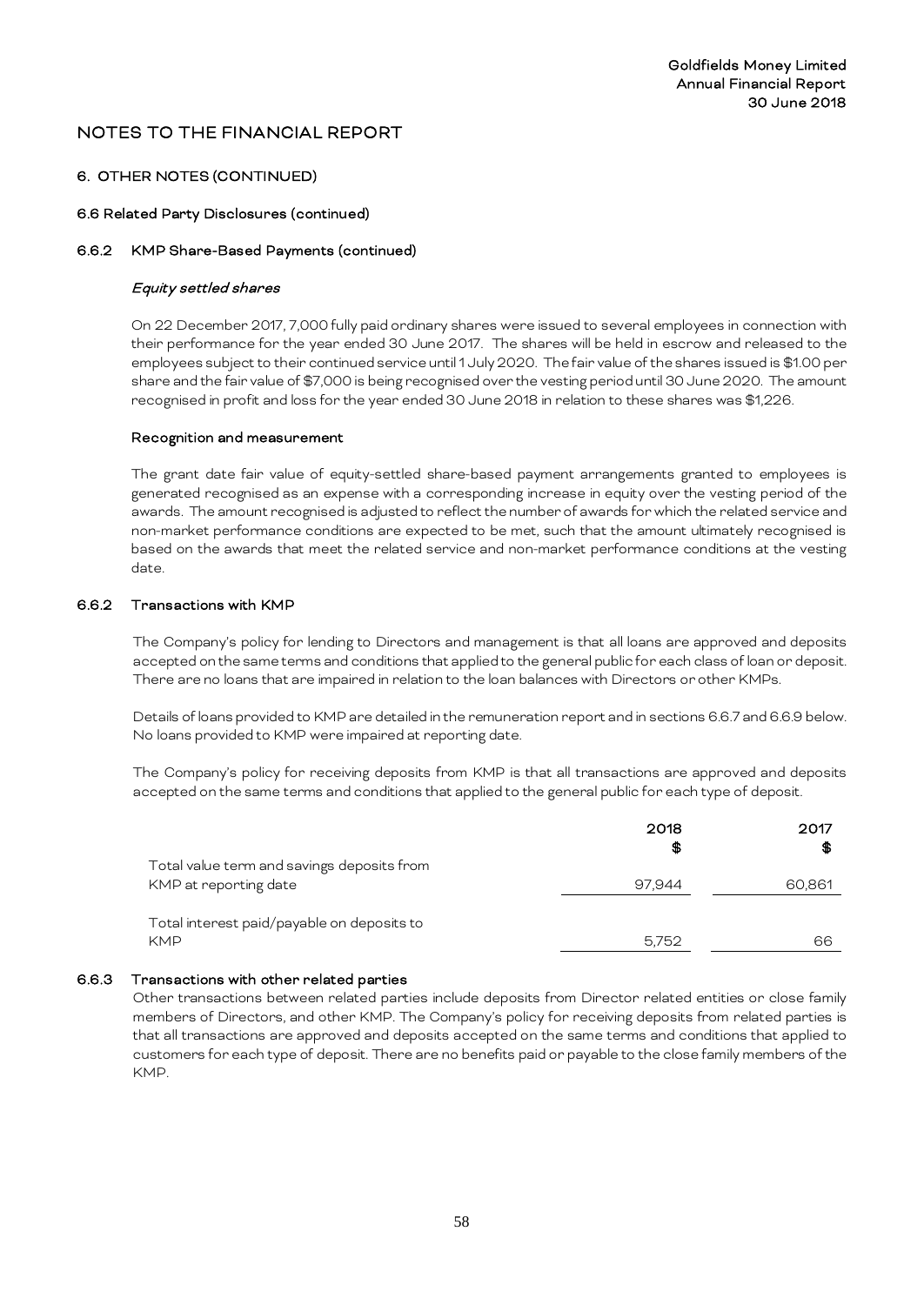# 6. OTHER NOTES (CONTINUED)

#### 6.6 Related Party Disclosures (continued)

#### 6.6.4 Firstmac deposit distributions and loan purchases

Goldfields Money has entered into several commercial agreements with Firstmac Limited and its subsidiaries ("Firstmac"). Firstmac is considered a related party by virtue of Mr James Austin's position as an officer of Firstmac and his role as a Non-Executive Director of Goldfields Money Limited until 23 October 2017.

The arrangements cover distribution of deposit products by Firstmacand issued by Goldfields Money Limited to Firstmac customers as well as the assignment of loans and advances from Firstmac to Goldfields Money. Under these arrangements, Firstmac receives fees for origination and services rendered. The terms of the commission are equivalent to those that prevail in arm's length transactions.

The following table provides the total amount of transactions which have been entered into with Firstmac during the period that Mr Austin was a Non-Executive Director, as well as balances with Firstmac at balance date:

|                                          | 2018           | 2017           |
|------------------------------------------|----------------|----------------|
|                                          | \$             | S              |
| Commissions and fees paid/payable during |                |                |
| year                                     | 52,486         | 100,748        |
| Amounts payable at 23 October 2017       | 12.548         | Not applicable |
| Amounts payable at balance date          | Not applicable | 11.833         |

The amounts shown at balance date have not been assessed as impaired.

In addition to above, the Company has accepted term deposits from Firstmac High Livez Fund. The manager of the Firstmac High Livez Fund is Firstmac Limited. The deposits accepted are at the same conditions and rates available to all customers.

The following table provides a summary of transactions which have been entered into with Firstmac High Livez during the the period that Mr Austin was a Non-Executive Director, as well as balances with Firstmac at balance date:

| 2018           | 2017           |
|----------------|----------------|
| S              | £6             |
| 74,579         | 126,686        |
| 7,000,000      | Not applicable |
|                |                |
| Not applicable | 6,200,000      |
|                |                |

## 6.6.5 Pioneer Credit Personal Loans

Goldfields Money has entered into a commercial agreements with Pioneer Credit Limited and its subsidiaries ("Pioneer"). Pioneer is considered a related party by virtue of Mr Keith John's position as an officer of that Company and his role as a Non-Executive Director of Goldfields Money Limited until 12 March 2018.

Loan products offered by Pioneer and issued by Goldfields Money are not held by Pioneer, they are held by unrelated customers and interest payments are paid by its customers.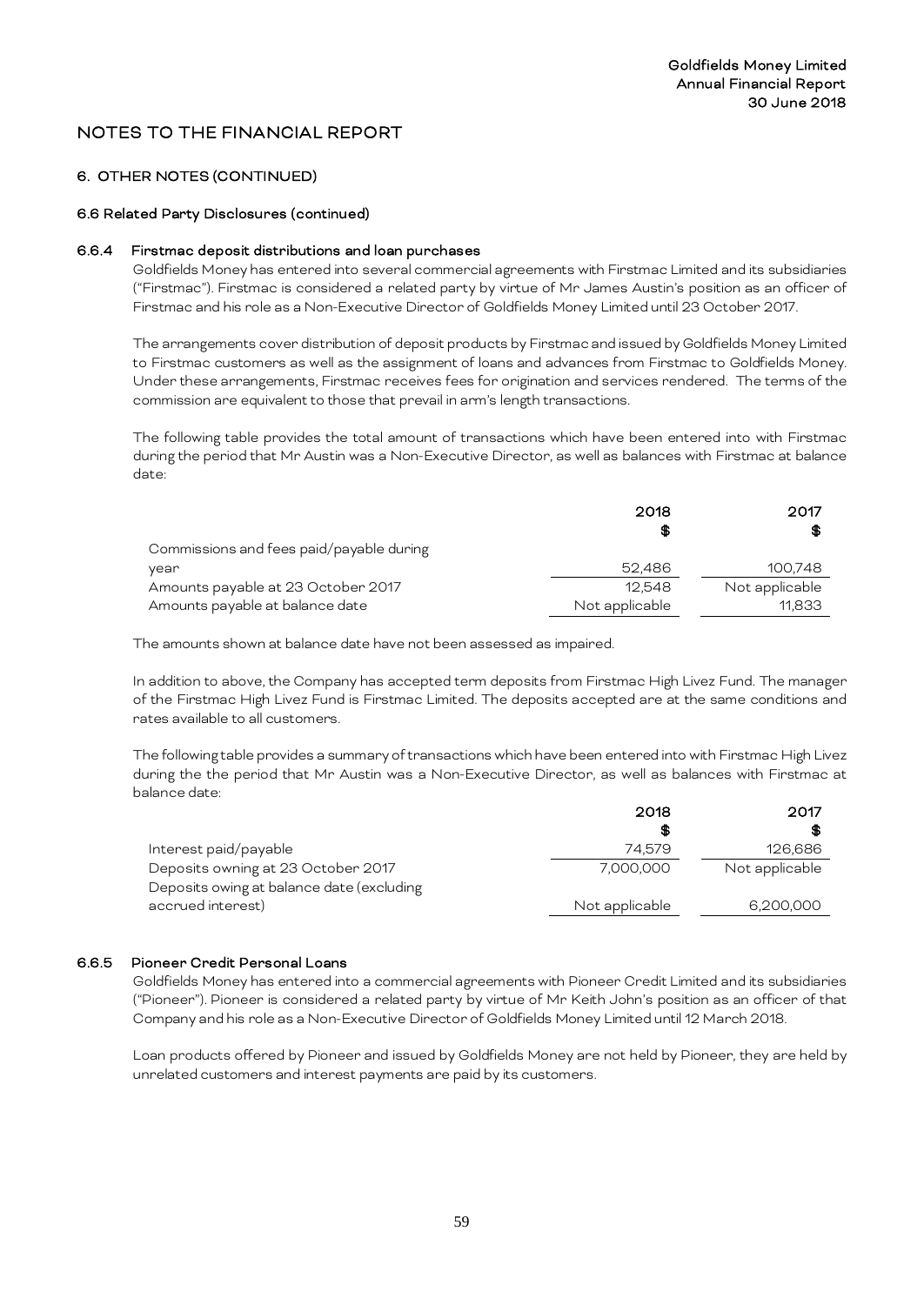## 6. OTHER NOTES (CONTINUED)

#### 6.6 Related Party Disclosures (continued)

#### 6.6.5 Pioneer Credit Personal Loans (continued)

The following table provides the total amount of transactions which have been entered into with Pioneer during the period that Mr John was a Non-Executive Director, as well as balances with Pioneer at balance date:

|                                               | 2018           | 2017           |
|-----------------------------------------------|----------------|----------------|
|                                               | S              | SS             |
| Commissions and fees paid/payable during year | 19.310         | 711            |
| Amounts payable at 12 March 2018              |                | Not applicable |
| Amounts paid or payable at balance date       | Not applicable | 405            |

#### 6.6.6 Sphere Legal

Sphere Legal is a subsidiary of Pioneer Credit and provides legal services to Goldfields Money, predominantly in relation to loan settlements.

The following table provides the total amount of transactions which have been entered into with Sphere Legal during the year, as well as balances with Sphere Legal at balance date:

|                                         | 2018           | 2017           |
|-----------------------------------------|----------------|----------------|
|                                         | £              | SS.            |
| Legal fees paid/payable during year     | 37.550         | 26.511         |
| Amounts payable at 12 March 2018        | 2.729          | Not applicable |
| Amounts paid or payable at balance date | Not applicable | 3,080          |

## 6.6.7 Avy Nominees Pty Ltd

During the period that Mr Keith John was a Non-Executive Director, the Company paid \$40,483 (2017: \$49,070) to Avy Nominees Pty Ltd in relation to leased premises. Mr John is a beneficiary of The John Family Primary Investments Trust and the sole Director and Secretary of Avy Nominees Pty Ltd, which is trustee of The John Family Primary Investments Trust. The amount paid excludes variable outgoings and management fees.

#### 6.6.8 Derek La Ferla– Lavan Legal

Mr La Ferla was elected as a non-executive director in November 2015. Currently, Mr La Ferla is a Partner with Western Australian firm, Lavan Legal which payments for legal services have been made on normal commercial terms.

|                                                           | 2018<br>S | 2017<br>\$ |
|-----------------------------------------------------------|-----------|------------|
| Legal services paid/payable during year to<br>Lavan Legal | 364.550   | 40,729     |
| Amounts owing/payable at balance date                     | 14.799    | 9,000      |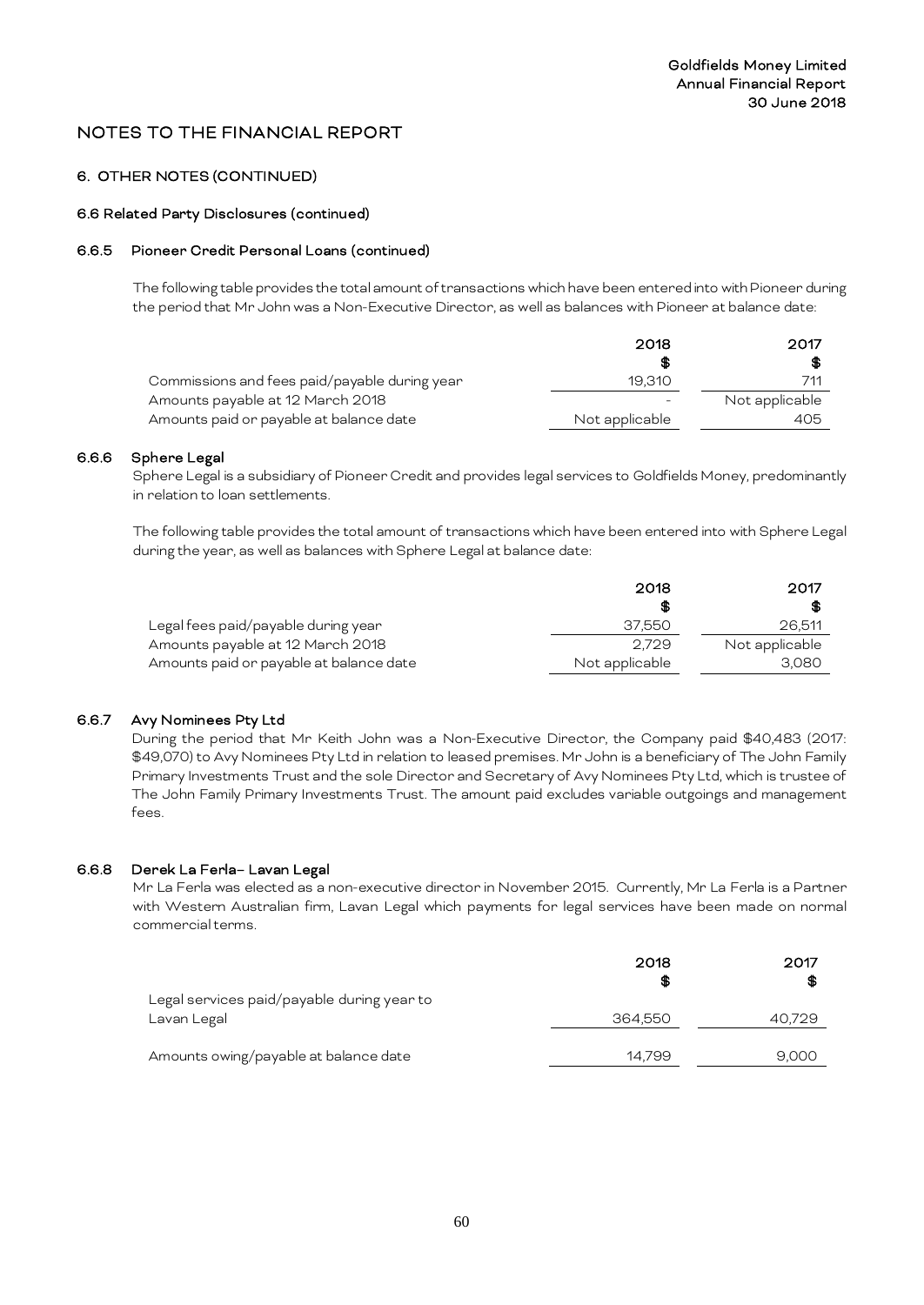# 6. OTHER NOTES (CONTINUED)

#### 6.6 Related Party Disclosures (continued)

## 6.6.9 John Kolenda – Finsure Holding Pty Ltd

Mr Kolenda was appointed as a non-executive director on 13 March 2018. Mr Kolenda is the Chairman and major shareholder of Finsure Holding Pty Ltd (Finsure), a mortgage aggregation and broking firm. The Company provided a secured loan of \$3,100,000 to Finsure on 31 January 2018 to assist with the acquisition of a mortgage trail portfolio.

|                                                  | 2018      | 2017   |
|--------------------------------------------------|-----------|--------|
|                                                  |           | SG.    |
| Interest received for the period of 13 March     |           |        |
| 2018 to balance date                             | 97,683    |        |
| Amounts owing/payable at balance date            | 2,892,973 |        |
| 6.7 Auditor's remuneration                       |           |        |
|                                                  | 2018      | 2017   |
|                                                  | S         |        |
| Auditors of the Company - KPMG                   |           |        |
| Audit and review services                        |           |        |
| - Audit and review of the financial statements   | 75,000    |        |
| - Regulatory audit services                      | 45,000    |        |
| Total audit and assurance services               | 120,000   |        |
| Other services                                   |           |        |
| Transaction due diligence and advisory           | 100,000   |        |
| Other advisory services                          | 6,765     |        |
| Total non-audit and assurance services           | 106,765   |        |
| Auditors of the Company - RSM Australia Partners |           |        |
| Audit and review services                        |           |        |
| - Audit and review of the financial statements   |           | 68,450 |
| - Regulatory audit services                      |           |        |
|                                                  |           | 25,025 |
| Total audit and assurance services               |           | 93,475 |
| Other services                                   |           |        |
| Tax compliance                                   |           | 5,000  |
| Total non-audit and assurance services           |           | 5,000  |
|                                                  |           |        |

RSM Australia Partners previously held the position of auditor to the Company. Following a competitive tender process, KPMG was recommended to shareholders, and the appointment was ratified at the 2017 Annual General Meeting.

#### 6.8 Standby borrowing facilities

The Company has an overdraft facility of \$1,200,000 (2017: \$1,200,000) with CUSCAL Ltd which is secured by a cash deposit. As at 30 June 2018, the entire facility was unused (2017: \$nil).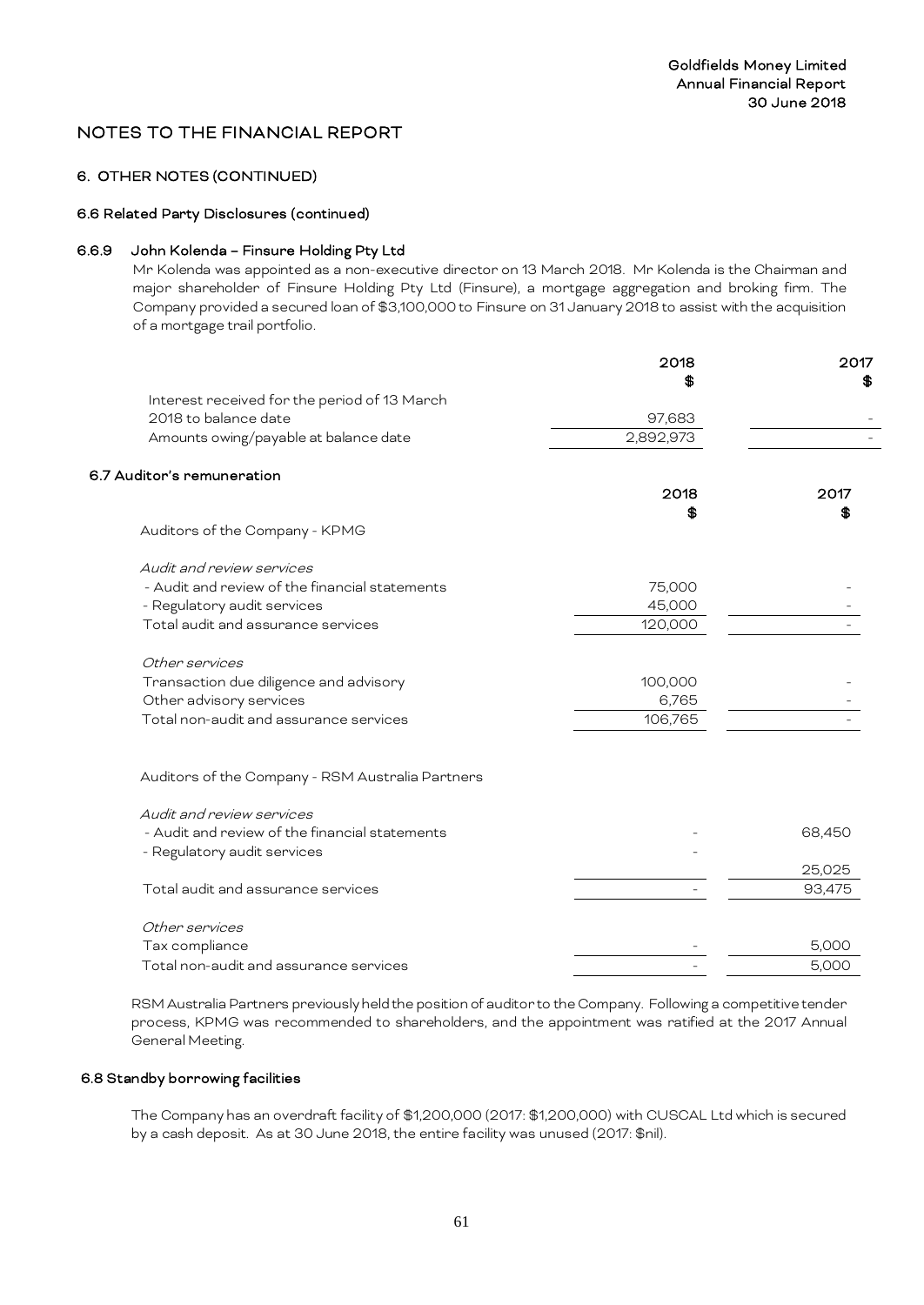#### 6. OTHER NOTES

#### 6.9 Material service contracts

The Company has service contracts with and is economically dependent upon the following suppliers:

(a) CUSCAL Ltd

CUSCAL provides central banking services, chequing services, card services, settlement services, and maintains the applications software used by the Company. This company operates the switching facilities used to link Redicards operated through rediATMs, and other approved electronic funds transfer suppliers, to the Company's core banking system.

- (b) The System Works Group (TSWG) This company, an Integrated Data Processing Centre, provided and maintained the computer mainframe hardware utilised by the Company to host the Company's Core Banking System and Internet Banking application, as well as providing hosted desktop management systems.
- (c) Temenos Australia Pty Ltd Temenos provides the Company's new T24 software as a service (SaaS) based Core Banking System which is used to record and maintain customer balances as well as providing Internet Banking and Mobile Banking applications.

## 6.10 Segment information

For management purposes, the Company is organised into one main business segment, which is the provision of financial products and services. All of the Company's activities are interrelated, and each activity is dependent on the others. Accordingly, all significant operating decisions are based upon analysis of the Company as one segment. The financial results from this segment are equivalent to the financial statements of the Company as a whole. The Company operated in one geographical segment being Australia. The Company does not have any major customers which comprise more than 10% of revenue.

#### 6.11 Commitments and contingencies

| (a) | Capital expenditure commitments       | 2018<br>\$G | 2017<br>S  |
|-----|---------------------------------------|-------------|------------|
|     | Core banking system replacement       | 162,000     | 140,800    |
| (b) | Outstanding loan commitments          |             |            |
|     | Loans approved but not advanced       | 4,634,272   | 7,096,671  |
|     | Loan funds available for redraw       | 6,783,642   | 7,209,198  |
|     |                                       | 11,417,914  | 14,305,869 |
| (c) | Outstanding overdraft commitments     |             |            |
|     | Overdraft facilities approved but not |             |            |
|     | disbursed                             | 648,743     | 955,592    |
|     |                                       |             |            |

(d) Lease commitments

The Company has obligations under the terms of these leases of its office premises for terms of up to 3 years, there are contractual options to extend the leases. Lease payments are payable in advance by equal monthly instalments due on the 1st day of each month. Future minimum rentals payable under non-cancellable operating leases as at 30 June 2018 are as follows: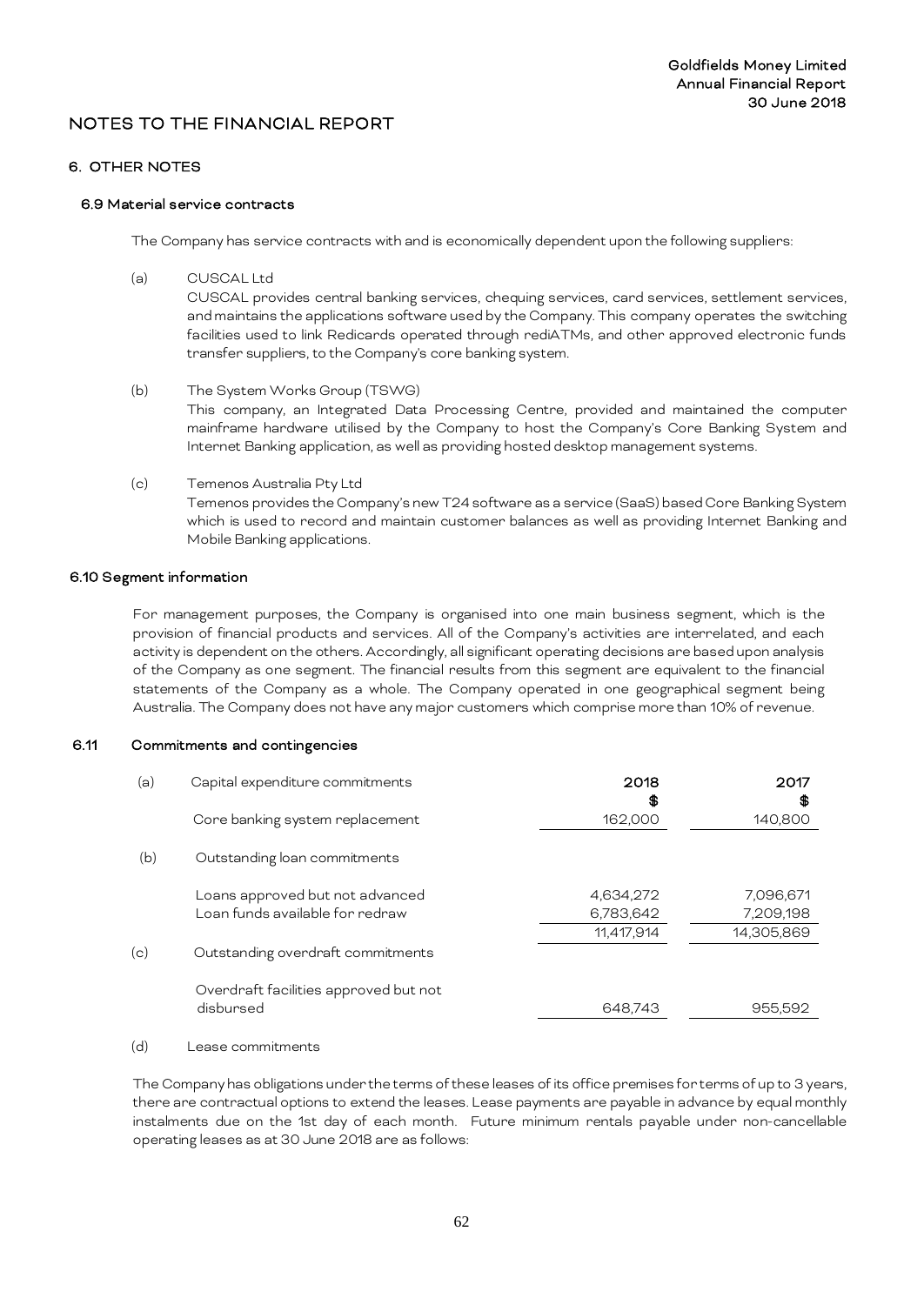# 6. OTHER NOTES

#### 6.11 Commitments and contingencies (continued)

|                                                       | 2018   | 2017    |
|-------------------------------------------------------|--------|---------|
|                                                       | \$G    | Яß      |
| Due not later than one year                           | 63.535 | 68.923  |
| Due later than one year and not later than five years | 28,000 | 81.713  |
|                                                       | 91.535 | 150.636 |

## Recognition and measurement

Transactions are classified as contingent liabilities where the Company's obligations depend on uncertain future events and principally consist of obligations to third parties.

Items are classified as commitments where the Company has irrevocably committed itself to future transactions. These transactions will either result in the recognition of an asset or liability in future periods.

The determination of whether an arrangement is, or contains, a lease is based on the substance of the arrangement at the inception date. The arrangement is assessed for whether fulfilment of the arrangement is dependent on the use of a specific asset or assets or the arrangement conveys a right to use the asset or assets, even if that right is not explicitly specified in an arrangement.

#### Company as a lessee

Operating lease payments are recognised as an operating expense in the statement of comprehensive income on a straight-line basis over the lease term.

#### 6.12 Events subsequent to balance date

On 6 August 2018, the Company dispatched the Notice of Meeting and Explanatory Memorandum advising shareholders of a General Meeting to be held on 7 September 2018. Shareholders will be requested to vote in favour of the acquisition of Finsure Holding Pty Ltd (and its controlled entities) for consideration of 40,750,000 fully paid ordinary shares and approve a capital raising of between \$15.3 million and \$20.0 million.

No othermatters or circumstances of a material nature have arisen since the end of the financial year which in the opinion of the Directors significantly affected or may significantly affect the operations of the Company, the results of the operations or the state of affairs of the Company in future financial years.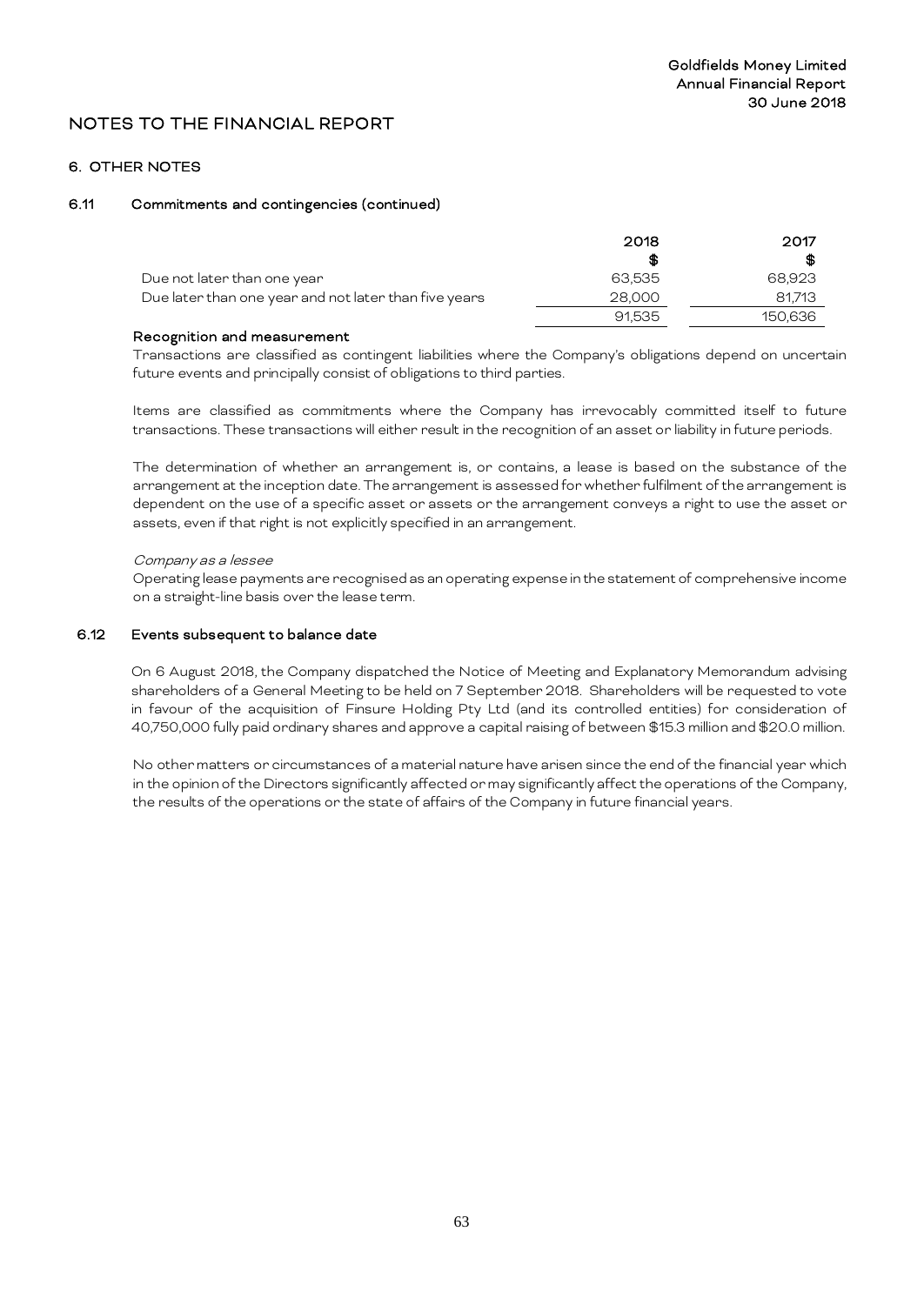# 7. ACCOUNTING POLICIES AND NEW STANDARDS

#### 7.1 Accounting policies not described elsewhere in this financial report

(i) Borrowings

All loans and borrowings are initially recognised at fair value, net of transaction costs incurred. Borrowings are subsequently measured at amortised cost. Any difference between the proceeds (net of transaction costs) and the redemption amount is recognised in the statement of comprehensive income over the period of the loans and borrowings using the effective interest method.

#### (ii) Goods and services tax (GST)

Revenues, expenses and assets are recognised net of the amount of GST, except where the amount of GST incurred is not recoverable from the Australian Tax Office. In these circumstances the GST is recognised as part of the cost of acquisition of the asset or as part of an item of the expense. Receivables and payables in the statement of financial position are shown inclusive of GST.

Cash flows are presented in the cash flow statement on a gross basis, except for the GST component of investing and financing activities, which are disclosed as operating cash flows.

(iii) Impairment of property, plant and equipment

At each reporting date, the Company reviews the carrying values of its tangible and intangible assets to determine whether there is any indication that those assets have been impaired. If such an indication exists, the recoverable amount of the asset, being the higher of the asset's fair value less costs to sell and value in use, is compared to the asset's carrying value. Any excess of the asset's carrying value over its recoverable amount is expensed to the statement of comprehensive income. Where it is not possible to estimate the recoverable amount of an individual asset, the company estimates the recoverable amount of the cashgenerating unit to which the asset belongs.

## 7.2 New accounting standards adopted in current period

Australian Accounting Standards and Interpretations effective from the beginning of the current reporting period and their impact upon this financial report are as follows:

| Reference   | Title                                                                                                             | Summary                                                                                                                                                                                                                                                                                                                                                                                                               |
|-------------|-------------------------------------------------------------------------------------------------------------------|-----------------------------------------------------------------------------------------------------------------------------------------------------------------------------------------------------------------------------------------------------------------------------------------------------------------------------------------------------------------------------------------------------------------------|
| AASB 2016-1 | Amendments to Australian<br>Accounting Standards -<br>Recognition of Deferred Tax<br>Assets for Unrealised Losses | The amendments clarify that the existence of a deductible<br>temporary difference depends solely on a comparison of<br>the carrying amount of an asset and its tax base at the end<br>of the reporting period, and is not affected by possible<br>future changes in the carrying amount or expected<br>recovery of the asset. This standard has not had a material<br>effect on the amounts recognised and disclosed. |
| AASB 2016-2 | Amendments to Australian<br>Accounting Standards -<br>Disclosure Initiative:<br>Amendments to AASB 107            | The amendments mandate additional disclosures to<br>evaluate changes in liabilities arising from financing activities,<br>including both changes arising from cash flows and non-cash<br>changes. This standard has not had a material effect on the<br>disclosures in this financial report.                                                                                                                         |
| AASB 2017-2 | Amendments to Australian<br>Accounting Standards -<br>Further Annual Improvements<br>2014-2016 Cycle              | The amendments provide further clarification of the scope<br>of AASB 12. This standard has not had a material effect on<br>the disclosures in this financial report.                                                                                                                                                                                                                                                  |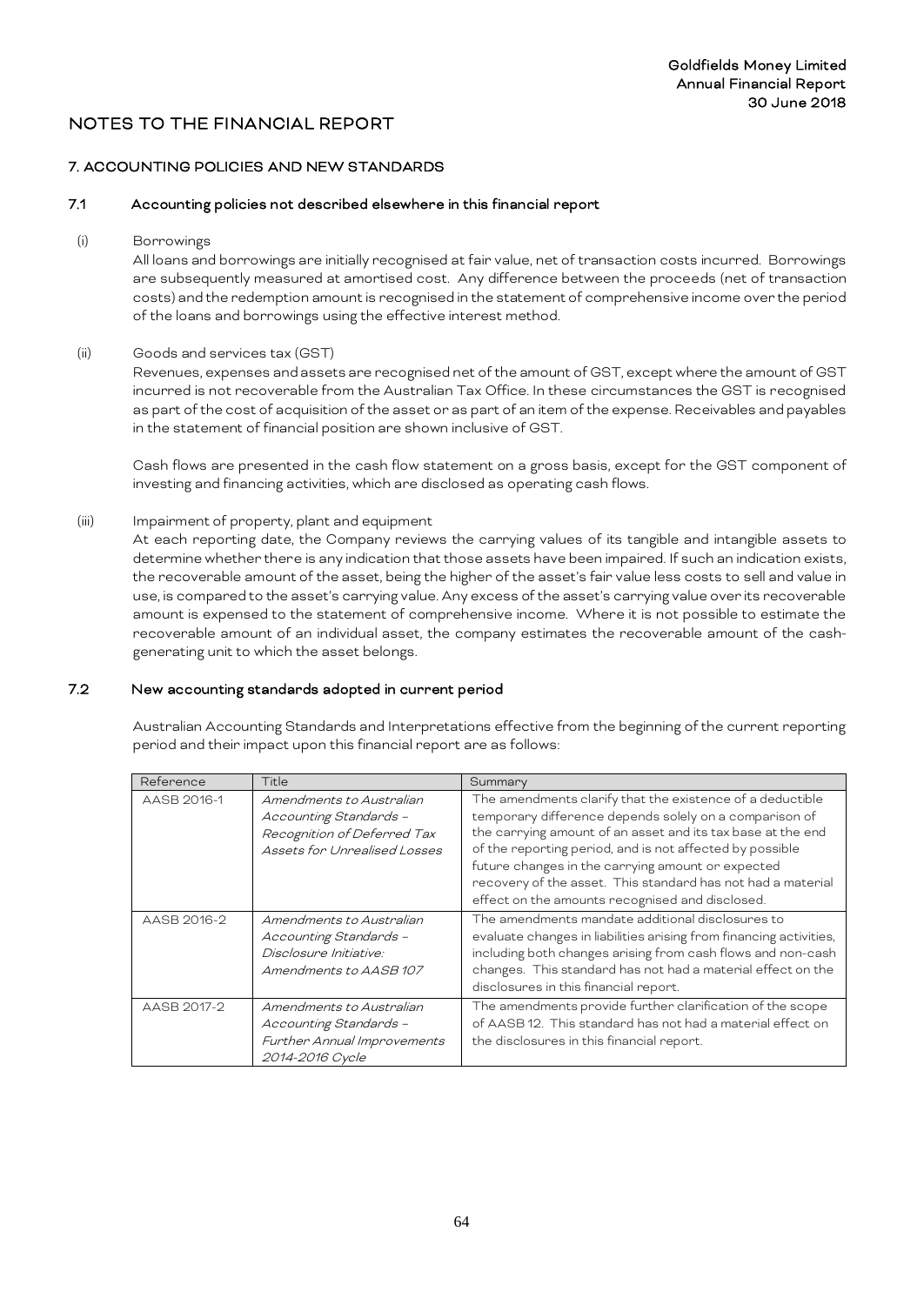# 7. ACCOUNTING POLICIES AND NEW STANDARDS (CONTINUED)

# 7.3 New accounting standards for application in future periods

A number of Australian Accounting Standards and Interpretations that have been issued or amended but are not yet effective have not been adopted by the Company for the annual reporting period ended 30 June 2018. The effect of these new or amended Accounting Standards is expected to give rise to additional disclosures and new policies being adopted.

| Reference         | Title                                                                                            | Summary                                                                                                                                                                                                                                                                                                                                                                                                                                                                                                                                                                                                                                                                                                                                                                                                                                                                                                                                                                                                                                                                                                                                                                                                                                                                                                                                                                                                                                                                                                                                                                                                                                                                     | Application<br>date of<br>standard | Application<br>date for<br>Company |
|-------------------|--------------------------------------------------------------------------------------------------|-----------------------------------------------------------------------------------------------------------------------------------------------------------------------------------------------------------------------------------------------------------------------------------------------------------------------------------------------------------------------------------------------------------------------------------------------------------------------------------------------------------------------------------------------------------------------------------------------------------------------------------------------------------------------------------------------------------------------------------------------------------------------------------------------------------------------------------------------------------------------------------------------------------------------------------------------------------------------------------------------------------------------------------------------------------------------------------------------------------------------------------------------------------------------------------------------------------------------------------------------------------------------------------------------------------------------------------------------------------------------------------------------------------------------------------------------------------------------------------------------------------------------------------------------------------------------------------------------------------------------------------------------------------------------------|------------------------------------|------------------------------------|
| AASB <sub>9</sub> | Financial<br><i>Instruments</i><br>(December 2014)                                               | AASB 9 replaces AASB 139 Financial<br>Instruments: Recognition and Measurement and<br>provides revised guidance on the classification<br>and measurement of financial assets and                                                                                                                                                                                                                                                                                                                                                                                                                                                                                                                                                                                                                                                                                                                                                                                                                                                                                                                                                                                                                                                                                                                                                                                                                                                                                                                                                                                                                                                                                            | 1 January<br>2018                  | 1 July 2018                        |
| AASB 2014-7       | Amendments to<br>Australian<br>Accounting<br>Standards arising<br>from AASB 9<br>(December 2014) | liabilities, impairment measurement and hedge<br>accounting requirements.<br>Classification<br>AASB 9 contains a new classification and<br>measurement approach for financial assets that<br>reflects the business model in which assets are<br>managed and their cash flow characteristics.<br>AASB 9 includes three principal classification<br>categories for financial assets: measured at<br>amortised cost, fair value through other<br>comprehensive income (FVOCI) and fair value<br>through profit or loss (FVTPL). These replace<br>the existing categories of held to maturity, loans<br>and receivables and available for sale.<br>A financial asset is measured at amortised cost if<br>it meets both of the following conditions and is<br>not designated as FVTPL:<br>- it is held within a business model whose<br>objective is to hold assets to collect contractual<br>cash flows; and<br>- its contractual terms give rise on specified<br>dates to cash flows that are solely payments of<br>principal and interest on the amount outstanding.<br>The Company is yet to finalise the business<br>model assessment.<br>On initial recognition of an equity investment that<br>is not held for trading, the Company may<br>irrevocably elect to present subsequent<br>changes in fair value in other comprehensive<br>income. This election is made on an investment<br>by investment basis, and to the extent an equity<br>investment is not designated as FVOCI, it will be<br>recognised at FVTPL.<br>The Company's existing equity investment<br>(designated as available for sale financial<br>asset under AASB 139) will be recognised at<br>FVOCI. |                                    |                                    |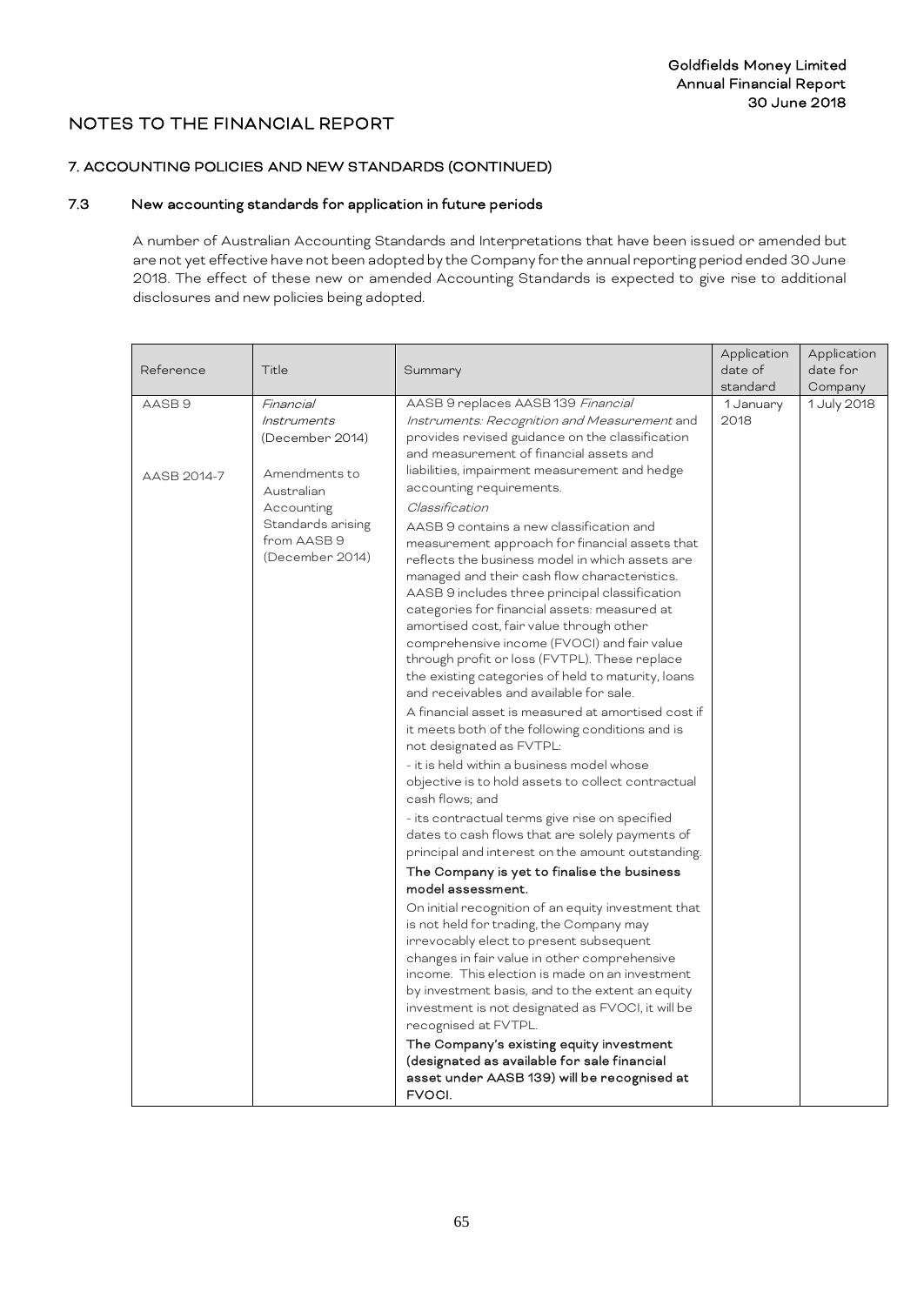# 7. ACCOUNTING POLICIES AND NEW STANDARDS (CONTINUED)

# 7.3 New accounting standards for application in future periods (continued)

| Reference         | Title             | Summary                                                                               | Application<br>date of<br>standard | Application<br>date for<br>Company |
|-------------------|-------------------|---------------------------------------------------------------------------------------|------------------------------------|------------------------------------|
| AASB <sub>9</sub> | Financial         | Impairment measurement                                                                |                                    |                                    |
| (continued)       | Instruments       | AASB 9 replaces the "incurred loss" model in                                          |                                    |                                    |
|                   | (December 2014)   | AASB 139 with a forward looking "expected                                             |                                    |                                    |
|                   |                   | credit loss" (ECL) model. This will require                                           |                                    |                                    |
|                   | Amendments to     | considerable judgement over how changes in                                            |                                    |                                    |
|                   | Australian        | economic factors affect ECLs, which will be                                           |                                    |                                    |
| AASB 2014-7       | Accounting        | determined on a probability basis.                                                    |                                    |                                    |
| (continued)       | Standards arising |                                                                                       |                                    |                                    |
|                   | from AASB 9       | AASB 9 requires a loss allowance to be<br>recognised at an amount equal to either 12- |                                    |                                    |
|                   | (December 2014)   | month ECLs or lifetime ECLs. Lifetime ECLs are                                        |                                    |                                    |
|                   |                   | the ECLs that result from all possible default                                        |                                    |                                    |
|                   |                   | events over the expected life of a financial                                          |                                    |                                    |
|                   |                   | instrument, whereas 12-month ECLs are the                                             |                                    |                                    |
|                   |                   | portion of ECLs that result from default events                                       |                                    |                                    |
|                   |                   | that are possible within the 12 months after the                                      |                                    |                                    |
|                   |                   | reporting date.                                                                       |                                    |                                    |
|                   |                   | The Company will recognise loss allowances                                            |                                    |                                    |
|                   |                   | at an amount equal to lifetime ECLs, except                                           |                                    |                                    |
|                   |                   | for debt investment securities that are                                               |                                    |                                    |
|                   |                   | determined to have a low credit risk at the                                           |                                    |                                    |
|                   |                   | reporting date, and other financial                                                   |                                    |                                    |
|                   |                   | instruments for which credit risk has not                                             |                                    |                                    |
|                   |                   | increased significantly since initial recognition                                     |                                    |                                    |
|                   |                   | for which the loss allowance will be based on                                         |                                    |                                    |
|                   |                   | 12 month ECLs                                                                         |                                    |                                    |
|                   |                   | Under AASB 9, the Company will consider a                                             |                                    |                                    |
|                   |                   | financial asset to be in default when:                                                |                                    |                                    |
|                   |                   | - the borrower is unlikely to repay their credit                                      |                                    |                                    |
|                   |                   | obligations to the Company in full, without                                           |                                    |                                    |
|                   |                   | recourse by the Company to actions such as                                            |                                    |                                    |
|                   |                   | realising security (if any is held); or                                               |                                    |                                    |
|                   |                   | - the borrower is more than 90 days past due on                                       |                                    |                                    |
|                   |                   | any material credit obligation. Overdrafts are                                        |                                    |                                    |
|                   |                   | considered past due once the customer has                                             |                                    |                                    |
|                   |                   | breached an advised limit.                                                            |                                    |                                    |
|                   |                   | Financial assets that are credit-impaired are                                         |                                    |                                    |
|                   |                   | therefore defined by AASB 9 in a similar way                                          |                                    |                                    |
|                   |                   | to financial assets that are impaired under                                           |                                    |                                    |
|                   |                   | AASB 139.                                                                             |                                    |                                    |
|                   |                   | When determining whether the credit risk (i.e.                                        |                                    |                                    |
|                   |                   | risk of default) on a financial instrument has                                        |                                    |                                    |
|                   |                   | increased significantly since initial recognition,                                    |                                    |                                    |
|                   |                   | the Company will consider reasonable and                                              |                                    |                                    |
|                   |                   | supportable information that is relevant and                                          |                                    |                                    |
|                   |                   | available without undue cost or effort, including                                     |                                    |                                    |
|                   |                   | both quantitative and qualitative information and                                     |                                    |                                    |
|                   |                   | analysis based on the Company's historical                                            |                                    |                                    |
|                   |                   | experience and expert credit assessment.                                              |                                    |                                    |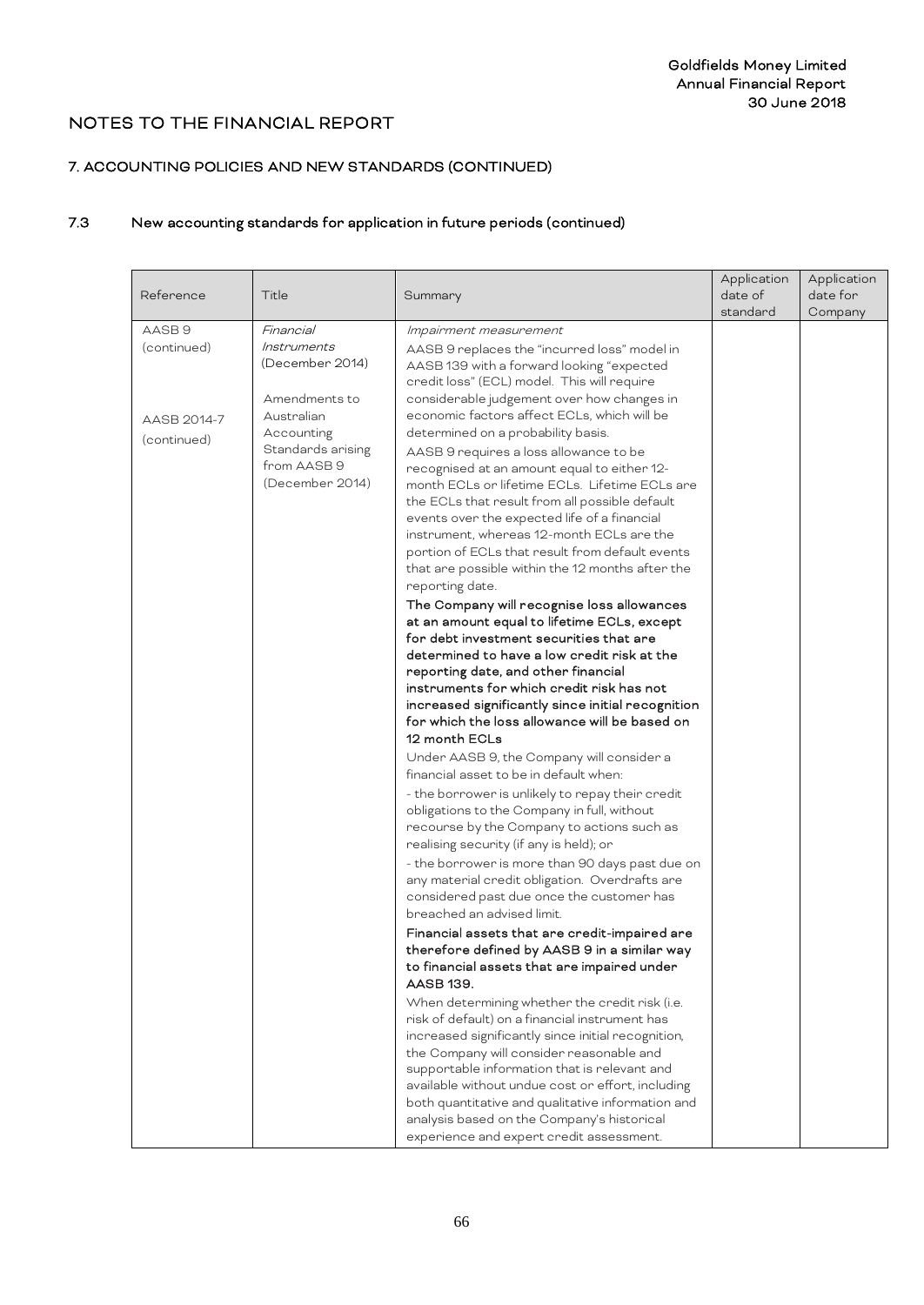# 7. ACCOUNTING POLICIES AND NEW STANDARDS (CONTINUED)

# 7.3 New accounting standards for application in future periods (continued)

| Reference                                                       | Title                                                                                                                                           | Summary                                                                                                                                                                                                                                                                                                                                                                                                                                                                                                                                                                                                                                                                                                                                                                                                                                                                                                                                                                                                                                                                                                                                                                          | Application<br>date of<br>standard | Application<br>date for<br>Company |
|-----------------------------------------------------------------|-------------------------------------------------------------------------------------------------------------------------------------------------|----------------------------------------------------------------------------------------------------------------------------------------------------------------------------------------------------------------------------------------------------------------------------------------------------------------------------------------------------------------------------------------------------------------------------------------------------------------------------------------------------------------------------------------------------------------------------------------------------------------------------------------------------------------------------------------------------------------------------------------------------------------------------------------------------------------------------------------------------------------------------------------------------------------------------------------------------------------------------------------------------------------------------------------------------------------------------------------------------------------------------------------------------------------------------------|------------------------------------|------------------------------------|
| AASB <sub>9</sub><br>(continued)<br>AASB 2014-7<br>(continued)  | Financial<br>Instruments<br>(December 2014)<br>Amendments to<br>Australian<br>Accounting<br>Standards arising<br>from AASB 9<br>(December 2014) | The key inputs into the measurement of ECLs<br>are likely to be the term structures of the<br>following variables;<br>- provability of default (PD);<br>- loss given default (LGD); and<br>- exposure at default (EAD).<br>These parameters will be derived from internally<br>developed statistical models and other historical<br>data that leverage regulatory models. They will<br>be adjusted to reflect forward-looking<br>information. For loans secured by residential and<br>commercial property, loan to valuation ratios are<br>likely to be a key parameter in determining LGD.<br>LGD estimates will be adjusted for changes in<br>economic cycles, and the expected impact on<br>LVR outcomes. They will be calculated on a<br>discounted cash flow basis using the effective<br>interest rate as the discounting factor.<br>The Company has not yet completed its model<br>which will be used to determine ECL provisions.<br>The ECL approach will however likely lead to<br>future volatility in profit or loss.<br><b>Disclosures</b><br>AASB 9 will require extensive new disclosures,<br>which will be incorporated into future period<br>financial reports. |                                    |                                    |
| AASB <sub>15</sub><br>AASB 2014-5<br>AASB 2015-8<br>AASB 2016-3 | Revenue from<br>Contracts with<br>Customers<br>Amendments to<br>Australian<br>Accounting<br>Standards arising<br>from AASB15                    | The standard contains a single model that<br>applies to contracts with customers and two<br>approaches to recognising revenue: at a point in<br>time or over time. The model features a<br>contract-based five-step analysis of<br>transactions to determine whether, how much<br>and when revenue is recognised.<br>The Company's assessment is the adoption of<br>this standard will not have a material impact on<br>the timing or amounts recognised in the<br>Company's financial report, however it will result<br>in new disclosures, which will be incorporated<br>into future period financial reports.                                                                                                                                                                                                                                                                                                                                                                                                                                                                                                                                                                 | 1 January<br>2018                  | 1 July 2018                        |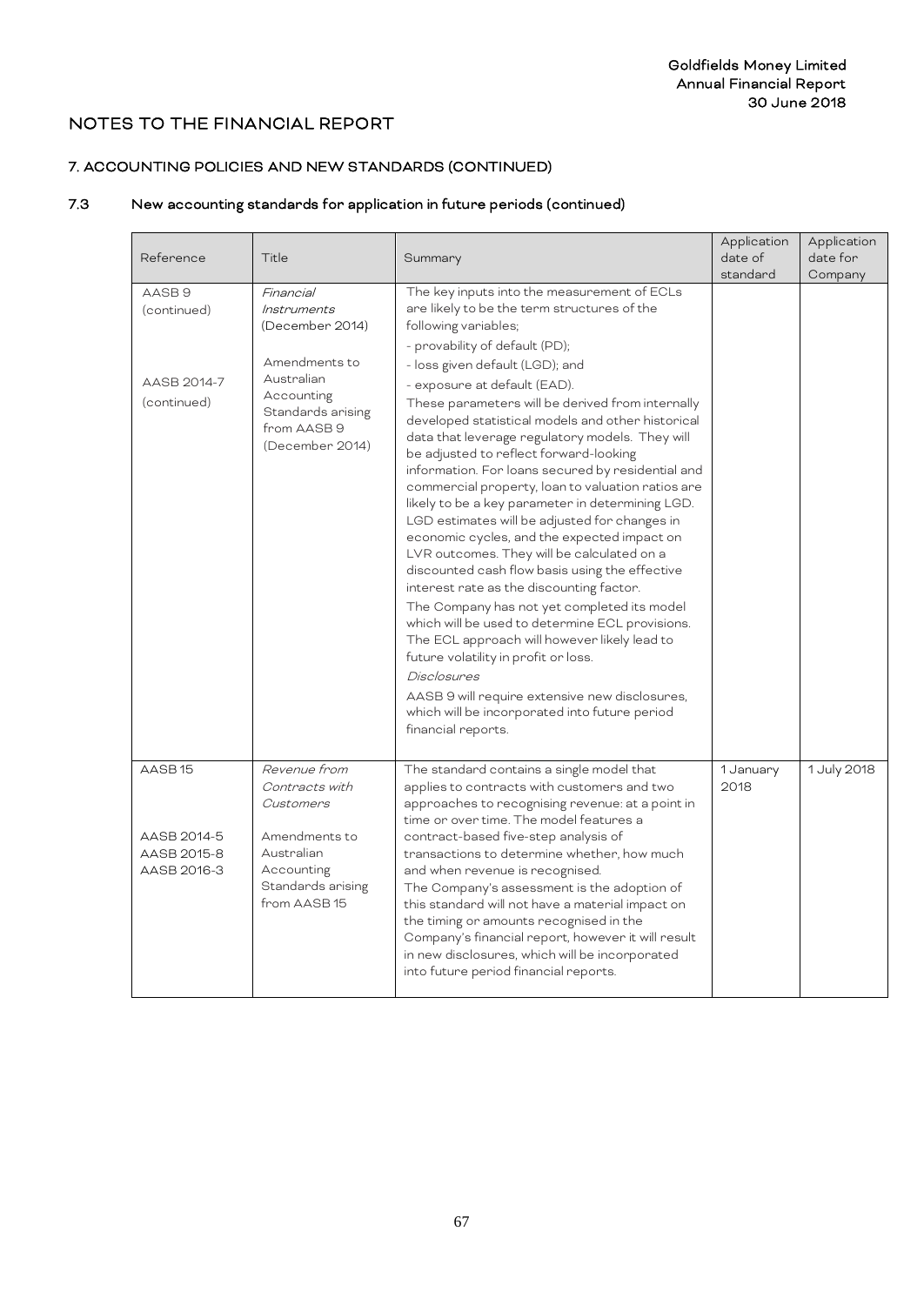# 7. ACCOUNTING POLICIES AND NEW STANDARDS (CONTINUED)

# 7.3 New accounting standards for application in future periods (continued)

| Reference          | Title                                                                                                                                      | Summary                                                                                                                                                                                                                                                                                                                                                                                                                                                                                                                                                                                                                                                                                                                                 | Application<br>date of<br>standard | Application<br>date for<br>Company |
|--------------------|--------------------------------------------------------------------------------------------------------------------------------------------|-----------------------------------------------------------------------------------------------------------------------------------------------------------------------------------------------------------------------------------------------------------------------------------------------------------------------------------------------------------------------------------------------------------------------------------------------------------------------------------------------------------------------------------------------------------------------------------------------------------------------------------------------------------------------------------------------------------------------------------------|------------------------------------|------------------------------------|
| AASB <sub>16</sub> | Leases                                                                                                                                     | AASB 16 removes the classification of leases as<br>either operating leases or finance leases - for<br>the lessee - effectively treating all leases as<br>finance leases.<br>Short-term leases (less than 12 months) and<br>leases of low-value assets (such as personal<br>computers) are exempt from the lease<br>accounting requirements.                                                                                                                                                                                                                                                                                                                                                                                             | 1 January<br>2019                  | 1 July 2019                        |
|                    |                                                                                                                                            | Upon adoption of the standard, the Company will<br>recognise a lease asset and corresponding lease<br>liability.<br>There are also changes in accounting over the<br>life of the lease. In particular, companies will now<br>recognise a front-loaded pattern of expense for<br>most leases, even when they pay constant annual<br>rentals as a result of the amortisation of the<br>lease asset and financing expense recognised on<br>the lease liability.<br>It is not possible to quantify the impact of the<br>adoption of this standard as the material<br>proportion of the Company's operating leases<br>expire prior to the implementation date, and the<br>Company is yet to formalise new or extended<br>lease arrangements. |                                    |                                    |
| AASB 2016-5        | Amendments to<br>Australian<br>Accounting<br>Standards -<br>Classification and<br>Measurement of<br>Share-based<br>Payment<br>Transactions | The amendments clarify:<br>- cash-settled share-based payments should be<br>measured using the same approach as for<br>equity-settled share-based payments - i.e. the<br>modified grant date method<br>- classification of share-based payments settled<br>net of tax withholdings and<br>- accounting for a modification of a share-based<br>payment from cash-settled to equity-settled.                                                                                                                                                                                                                                                                                                                                              | 1 January<br>2018                  | 1 July 2018                        |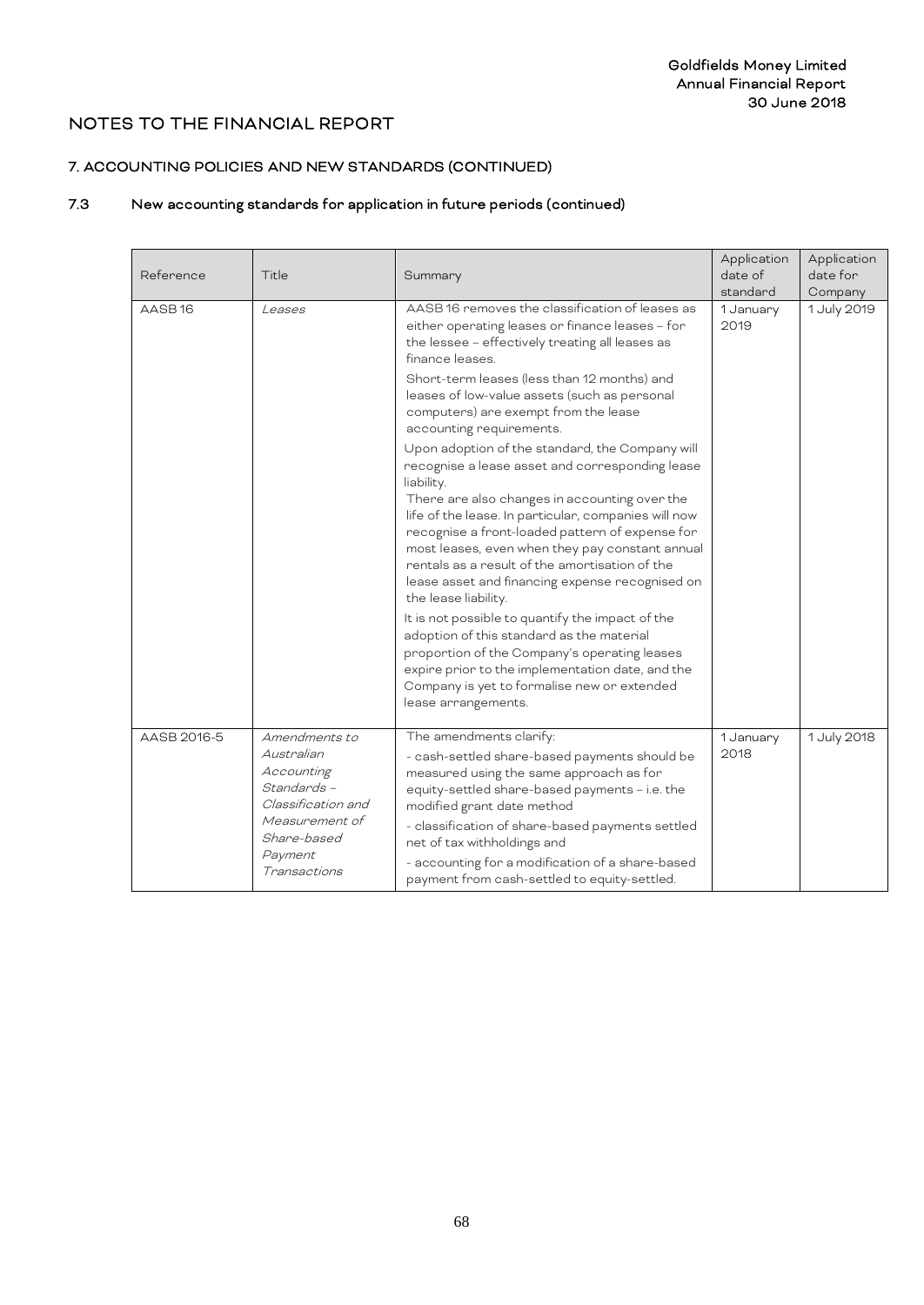# DIRECTORS' DECLARATION

In accordance with a resolution of the Directors of Goldfields Money Limited, I state that:

- 1. In the opinion of the Directors:
	- a. The financial statements and notes of Goldfields Money Limited for the financial year ended 30 June 2018 are in accordance with the Corporations Act 2001, including:
		- i. Giving a true and fair view of its financial position as at 30 June 2018 and performance for the financial year ended on that date;
		- ii. Complying with Accounting Standards (including the Australian Accounting Interpretations) and the Corporations Regulations 2001.
	- b. The financial statements and notes also comply with International Financial Reporting Standards as disclosed in Note 1.
	- c. There are reasonable grounds to believe that the Company will be able to pay its debts as and when they become due and payable.
- 2. This declaration has been made after receiving the declarations required to be made to the Directors in accordance with section 295A of the Corporations Act 2001 for the financial year ended 30 June 2018.

On behalf of the board

Peter Wallace Director

29 August 2018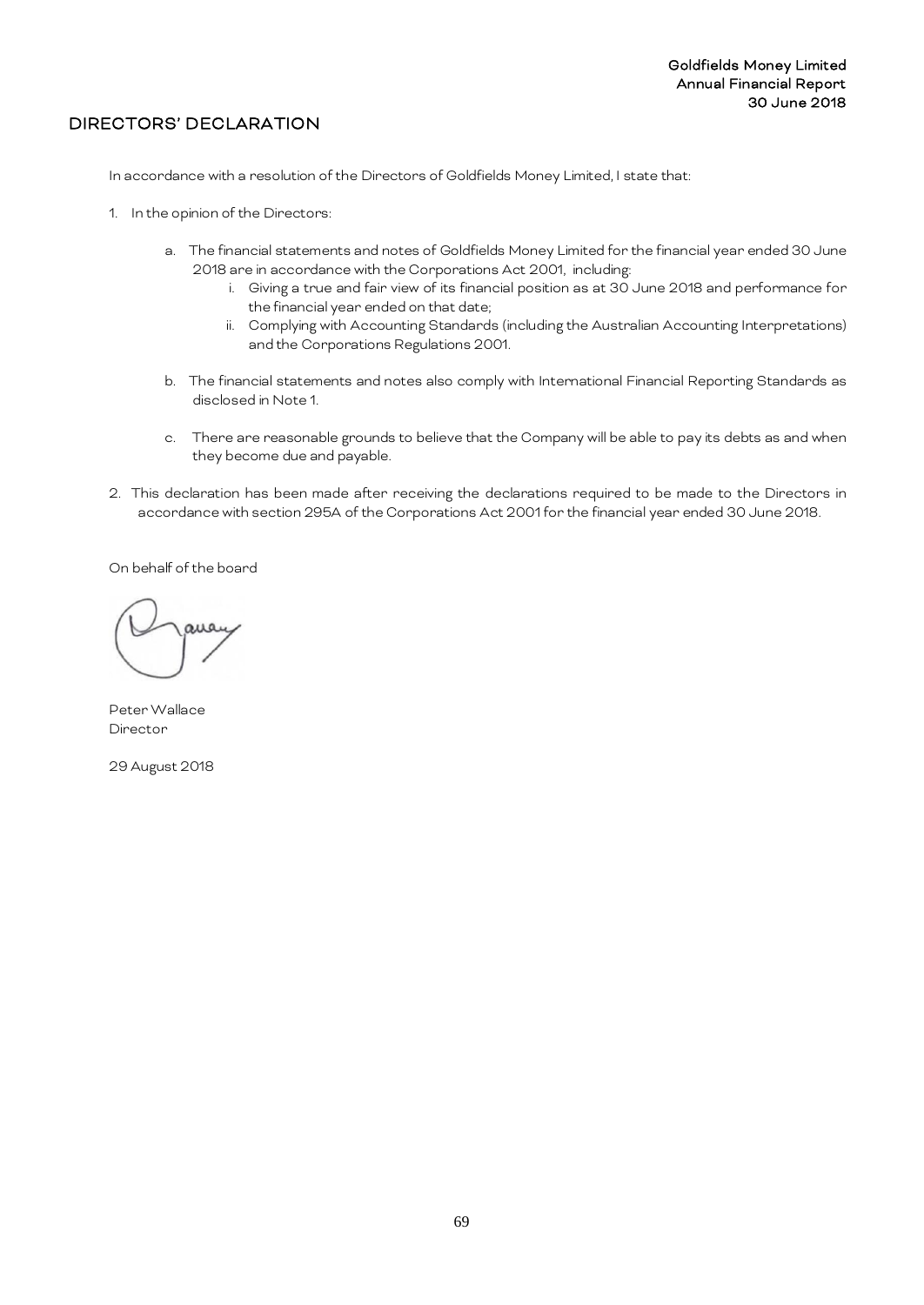

# Independent Auditor's Report

# To the shareholders of Goldfields Money Limited

# **Report on the audit of the Financial Report**

# **Opinion**

We have audited the **Financial Report** of Goldfields Money Limited (the Company).

In our opinion, the accompanying Financial Report of the Company is in accordance with the Corporations Act 2001, including:

- Giving a true and fair view of the Company's financial position as at 30 June 2018 and of its financial performance for the year ended on that date; and
- Complying with Australian Accounting Standards and the Corporations Regulations 2001.

The **Financial Report** comprises:

- Statement of financial position as at 30 June 2018
- Statement of profit or loss, Statement of comprehensive income, Statement of changes in equity, and Statement of cash flows for the year ended 30 June 2018
- Notes including a summary of significant accounting policies
- Directors' Declaration.

# **Basis for opinion**

We conducted our audit in accordance with Australian Auditing Standards. We believe that the audit evidence we have obtained is sufficient and appropriate to provide a basis for our opinion.

Our responsibilities under those standards are further described in the Auditor's responsibilities for the audit of the Financial Report section of our report.

We are independent of the Company in accordance with the Corporations Act 2001 and the ethical requirements of the Accounting Professional and Ethical Standards Board's APES 110 Code of Ethics for Professional Accountants (the Code) that are relevant to our audit of the Financial Report in Australia. We have fulfilled our other ethical responsibilities in accordance with the Code.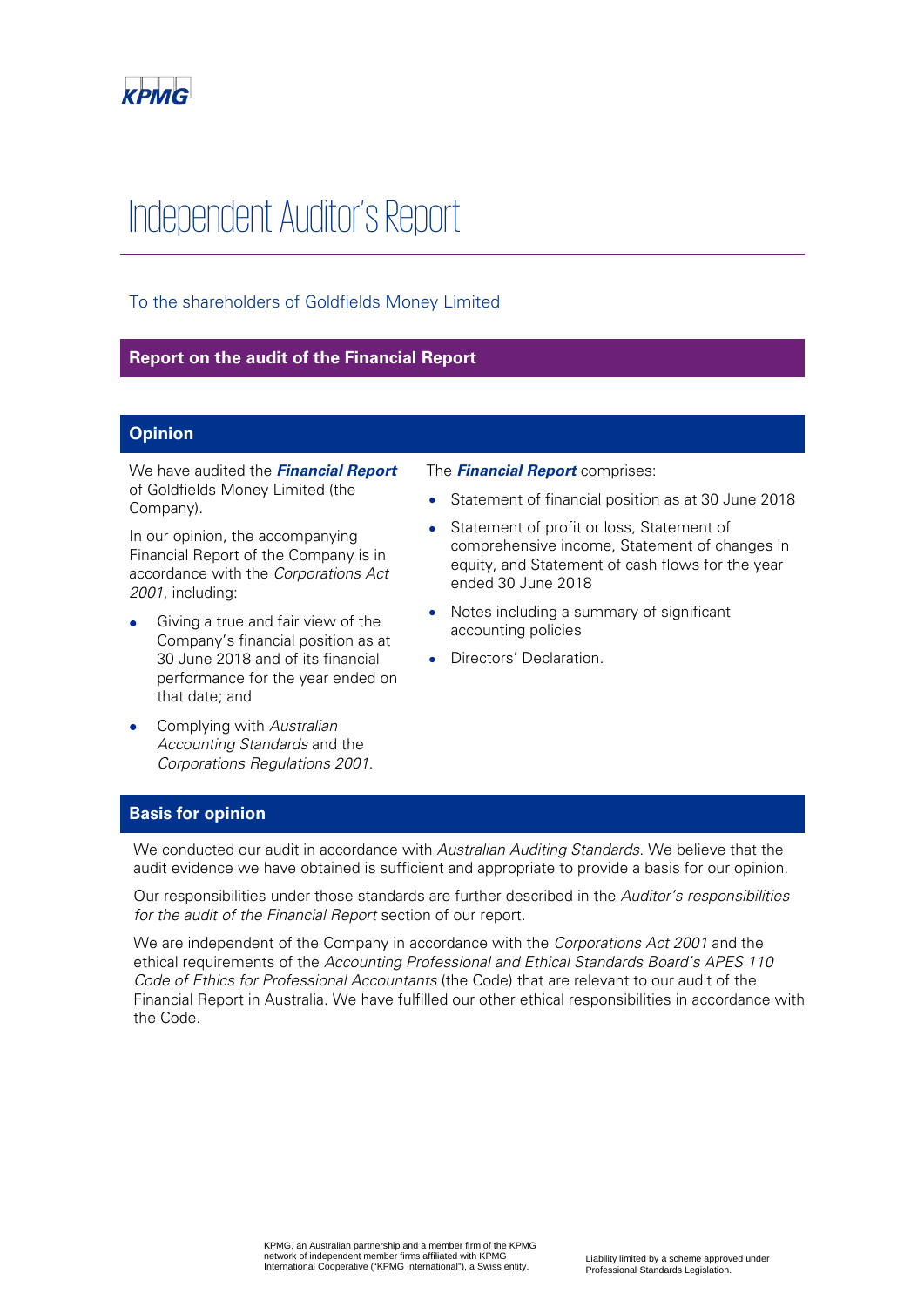

# **Key Audit Matters**

The **Key Audit Matters** we identified are:

- Provision for impairment of Loans and Advances
- Information Technology systems and controls
- Off Balance Sheet Loans.

**Key Audit Matters** are those matters that, in our professional judgement, were of most significance in our audit of the Financial Report of the current period.

These matters were addressed in the context of our audit of the Financial Report as a whole, and in forming our opinion thereon, and we do not provide a separate opinion on these matters.

| Provision for impairment of Loans and Advances (\$239,719)                                                                                                                                                                                                                                                                                                                                                                                                                                                                                                                                                                                                                                        |                                                                                                                                                                                                                                                                                                                                                                                                                                                                                                                                                                                                                                                                                                                                                                                                                                                                                                                                                                       |  |  |
|---------------------------------------------------------------------------------------------------------------------------------------------------------------------------------------------------------------------------------------------------------------------------------------------------------------------------------------------------------------------------------------------------------------------------------------------------------------------------------------------------------------------------------------------------------------------------------------------------------------------------------------------------------------------------------------------------|-----------------------------------------------------------------------------------------------------------------------------------------------------------------------------------------------------------------------------------------------------------------------------------------------------------------------------------------------------------------------------------------------------------------------------------------------------------------------------------------------------------------------------------------------------------------------------------------------------------------------------------------------------------------------------------------------------------------------------------------------------------------------------------------------------------------------------------------------------------------------------------------------------------------------------------------------------------------------|--|--|
| Refer to Note 3.2 to the Financial Report                                                                                                                                                                                                                                                                                                                                                                                                                                                                                                                                                                                                                                                         |                                                                                                                                                                                                                                                                                                                                                                                                                                                                                                                                                                                                                                                                                                                                                                                                                                                                                                                                                                       |  |  |
| The key audit matter                                                                                                                                                                                                                                                                                                                                                                                                                                                                                                                                                                                                                                                                              | How the matter was addressed in our audit                                                                                                                                                                                                                                                                                                                                                                                                                                                                                                                                                                                                                                                                                                                                                                                                                                                                                                                             |  |  |
| The specific and collective provision for<br>impairment of loans and advances, is<br>considered a key audit matter as:<br>the Company has significant credit<br>exposure to a large number of customers<br>through loans and advances;<br>the value of loans and advances on the<br>balance sheet is significant.<br>the estimation of impairment provisions<br>involves a high degree of complexity and<br>judgment by the Company in estimating<br>these provisions. The Company uses a<br>model to calculate collective impairment<br>provisions.<br>This resulted in significant audit effort to<br>address the risks around loan recoverability<br>and adequacy of the impairment provision. | Our procedures included:<br>Testing a sample of credit risk monitoring<br>controls, including key IT controls over<br>reports on loan arrears and delinquencies.<br>Evaluating the Company's collective and<br>$\bullet$<br>specific provisioning methodology against<br>established market practices and criteria in<br>the accounting standards.<br>For specific provisions<br>Performing credit assessments for a sample<br>$\bullet$<br>of large loans and comparing these against<br>the Company's provision. We did this using<br>our understanding of the macroeconomic<br>environment in which the Company's<br>customers operate and:<br>assessing information in the Company's<br>loan files for evidence of security and<br>valuations of security;<br>inspecting correspondence with the<br>borrower; and<br>inquiring with the Company.<br>For collective provisions<br>Understanding the Company's processes to<br>validate the model used to calculate |  |  |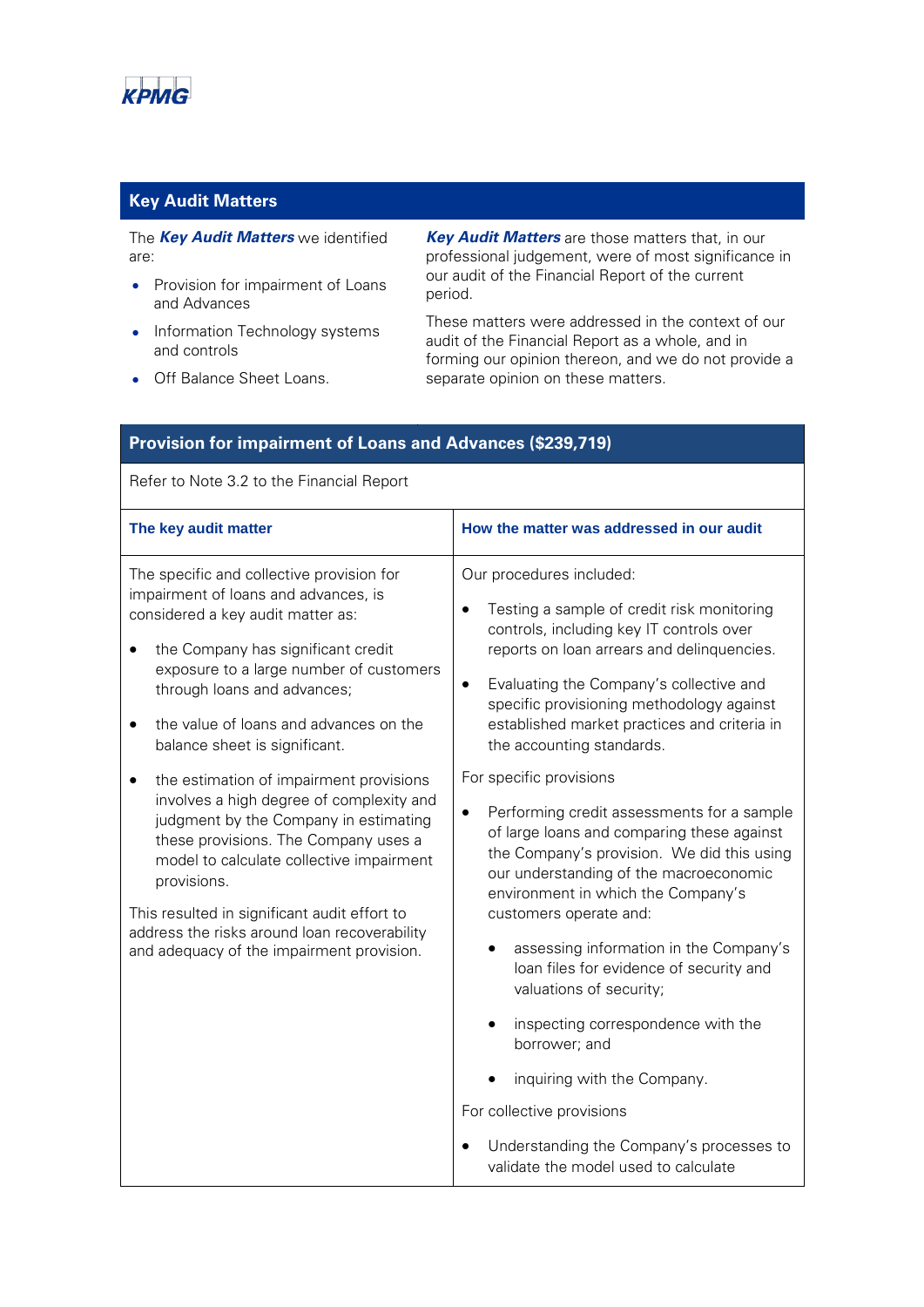

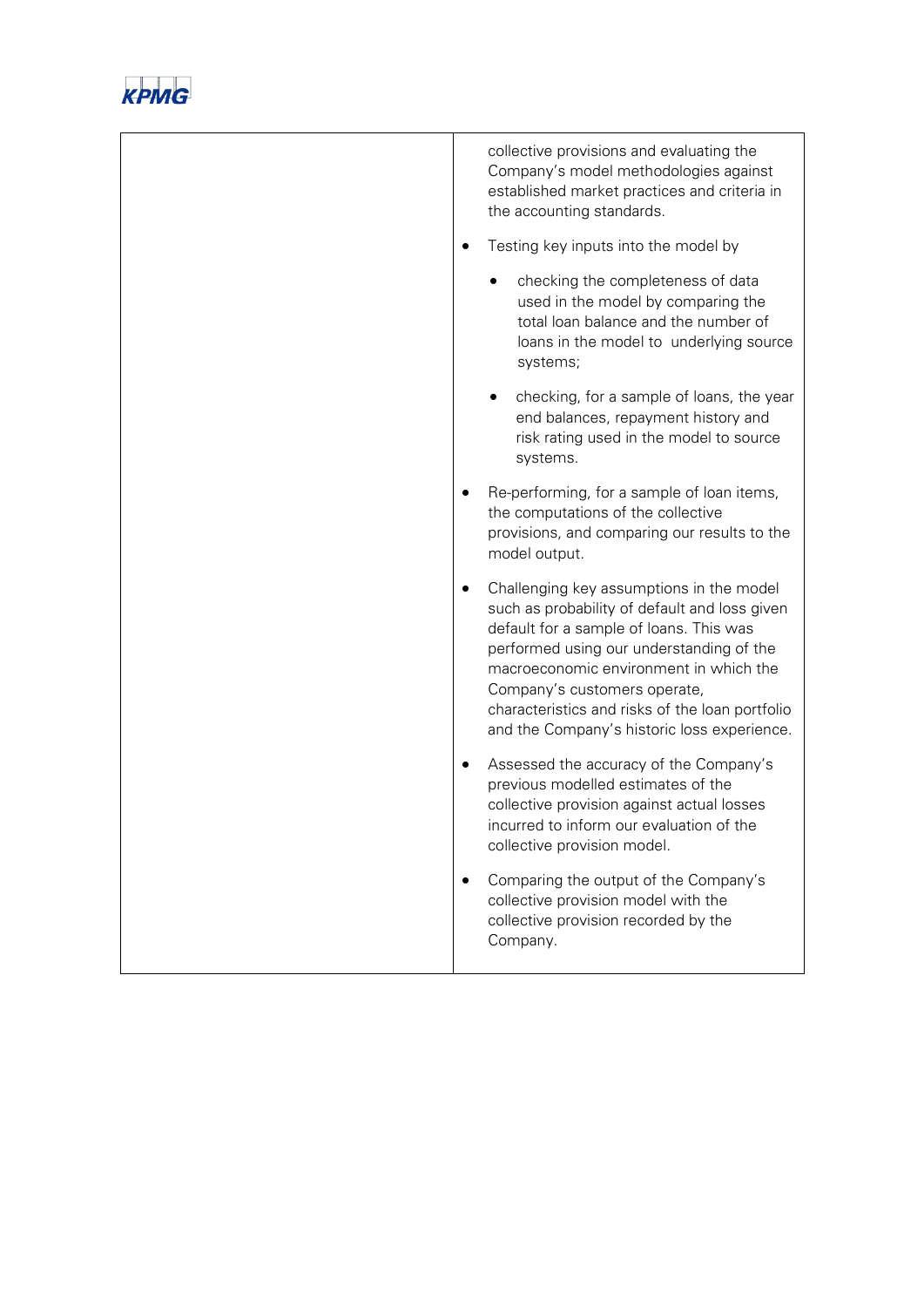| <b>Information Technology systems and controls</b>                                                                                                                                                                                                                                                                                                                                                                                                                                                                                                                                                                                                                                                                                                                                                                                                                                                                              |                                                                                                                                                                                                                                                                                                                                                                                                                                                                                                                                                                                                                                                                                                                                                                                                                                                                           |  |  |  |
|---------------------------------------------------------------------------------------------------------------------------------------------------------------------------------------------------------------------------------------------------------------------------------------------------------------------------------------------------------------------------------------------------------------------------------------------------------------------------------------------------------------------------------------------------------------------------------------------------------------------------------------------------------------------------------------------------------------------------------------------------------------------------------------------------------------------------------------------------------------------------------------------------------------------------------|---------------------------------------------------------------------------------------------------------------------------------------------------------------------------------------------------------------------------------------------------------------------------------------------------------------------------------------------------------------------------------------------------------------------------------------------------------------------------------------------------------------------------------------------------------------------------------------------------------------------------------------------------------------------------------------------------------------------------------------------------------------------------------------------------------------------------------------------------------------------------|--|--|--|
| The key audit matter                                                                                                                                                                                                                                                                                                                                                                                                                                                                                                                                                                                                                                                                                                                                                                                                                                                                                                            | How the matter was addressed in our audit                                                                                                                                                                                                                                                                                                                                                                                                                                                                                                                                                                                                                                                                                                                                                                                                                                 |  |  |  |
| This is considered a key audit matter as:<br>The operational and financial reporting<br>activities of the Company are heavily<br>dependent on Information Technology<br>(IT) systems, specifically the core banking<br>system and accounting system to record<br>and process a high volume of<br>transactions. This includes automated<br>financial calculations and reconciliations.<br>As a result, controls for access and<br>changes to IT systems are critical to the<br>recording of financial information and<br>preparation of the financial report;<br>The operation and maintenance of these<br>IT systems are outsourced to various<br>third party service providers; and<br>The core banking and accounting<br>systems were replaced during the year.<br>This led to increased complexity and audit<br>focus required to:<br>test the effectiveness of controls for<br>these IT systems throughout the year;<br>and | Working with our IT specialists, our procedures<br>included:<br>Reading the reports issued by the auditors<br>of the third party service providers (ASAE<br>3402 Assurance Reports on Controls at a<br>Service Organisation) and evaluating the<br>impact of the reports and relevant findings<br>on our planned audit approach.<br>Testing key controls for access rights given<br>to staff and program changes to the IT<br>systems.<br>Testing operating effectiveness for a sample<br>of controls over both the new and old core<br>banking IT systems as follows:<br>automated calculation of financial<br>transactions. This included testing the<br>inputs in the calculation to source data<br>as well as testing the calculation logic<br>for a sample of transactions<br>automated reconciliations between the<br>core banking system and accounting<br>system. |  |  |  |
| test the implementation of the new IT<br>systems and migration of data from the<br>old IT systems to new IT systems.                                                                                                                                                                                                                                                                                                                                                                                                                                                                                                                                                                                                                                                                                                                                                                                                            | Assessing the data migration by comparing<br>balances transferred to the new IT systems<br>to the underlying database for the old and<br>new IT systems.                                                                                                                                                                                                                                                                                                                                                                                                                                                                                                                                                                                                                                                                                                                  |  |  |  |
| Our audit approach could significantly differ                                                                                                                                                                                                                                                                                                                                                                                                                                                                                                                                                                                                                                                                                                                                                                                                                                                                                   | Checking reconciliation reports prepared by                                                                                                                                                                                                                                                                                                                                                                                                                                                                                                                                                                                                                                                                                                                                                                                                                               |  |  |  |

the Company for the data migration from the old IT system to the new IT system.

Our audit approach could significantly differ depending on the effective operation of the Company's IT environment and controls.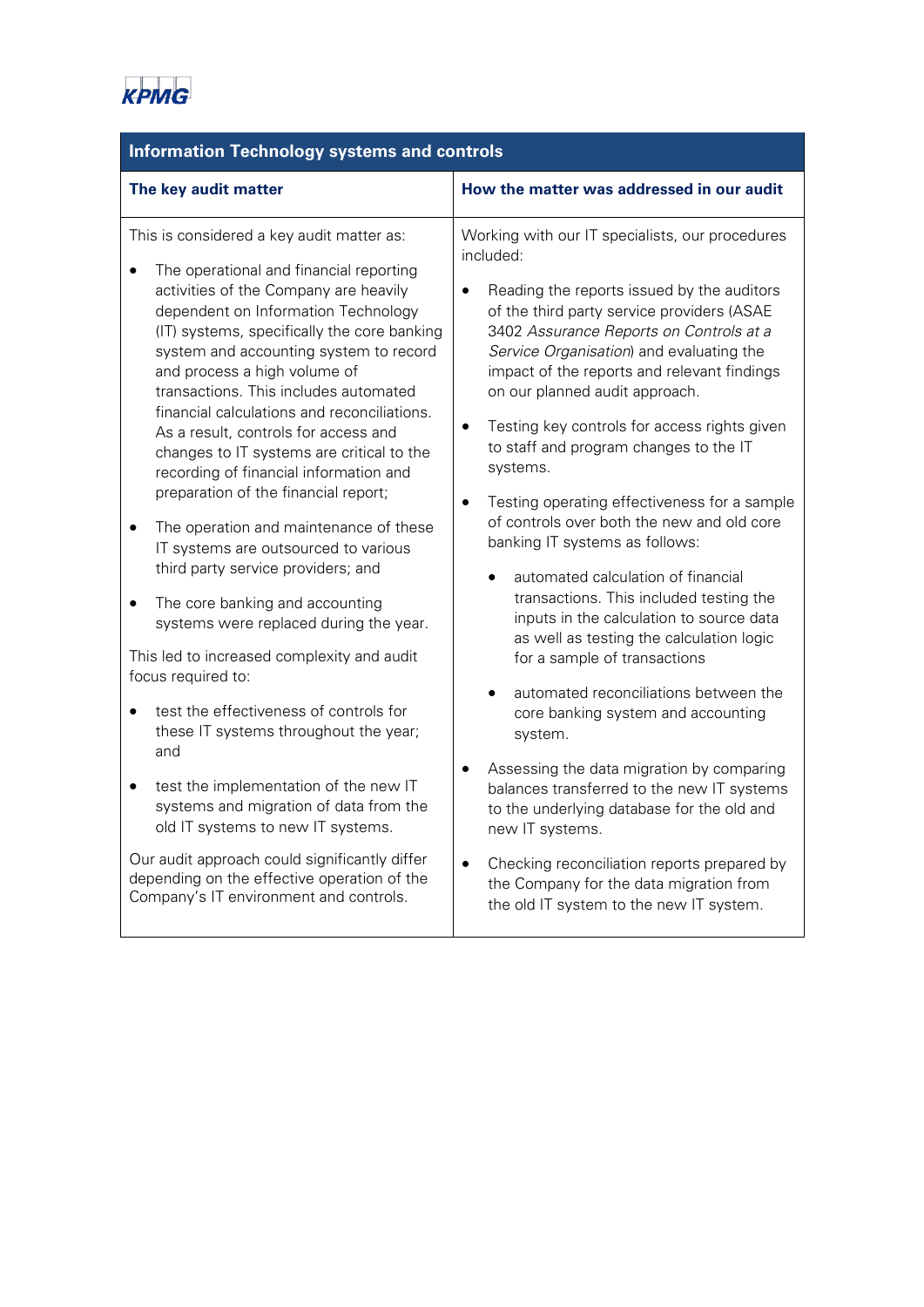

## **Off Balance Sheet Loans (\$43,004,471)**

Refer to Note 3.3 to the Financial Report

| The key audit matter                                                                                                                                                                                                                                                                                                                                          | How the matter was addressed in our audit                                                                                                                                                                                                                                                                                                                               |  |
|---------------------------------------------------------------------------------------------------------------------------------------------------------------------------------------------------------------------------------------------------------------------------------------------------------------------------------------------------------------|-------------------------------------------------------------------------------------------------------------------------------------------------------------------------------------------------------------------------------------------------------------------------------------------------------------------------------------------------------------------------|--|
| This is considered a key audit matter as:<br>The Company has a Receivable<br>Acquisition and Servicing Agreement<br>(RASA) with a third party and it is the<br>Company's policy for loans sold under<br>this agreement to be derecognized from<br>the Company's balance sheet<br>The size of these loans are significant<br>compared to the Company's balance | Our procedures included:<br>Reading the RASA to understand the key<br>terms and conditions.<br>Using senior team members who are<br>experienced in similar transactions to<br>assess the key terms of the RASA relating<br>to the sale and servicing of the loans sold<br>and the transfer of risks and rewards against<br>the criteria of the accounting standards for |  |
| sheet<br>The accounting standard criteria for de-<br>recognition of these loans are complex,<br>judgmental and dependent upon a<br>quantitative and qualitative assessment<br>by the Company of the risks and rewards<br>of these loans being largely transferred to<br>the third party.                                                                      | de-recognition of financial assets.<br>Assessing the actual and forecast cash flow<br>calculations over the lifetime of the loans for<br>allocation of cash flows and credit losses<br>between the Company and the third party to<br>evaluate the transfer of risks and rewards<br>for these loans to the third party.                                                  |  |
| This resulted in significant audit effort to<br>address the risks and judgement for de-<br>recognition of the loans. We focussed on the<br>detailed contractual arrangements in place,<br>the allocation of cash flows, and the<br>expected credit losses associated with the<br>quantitative and qualitative assessment of<br>these loans.                   |                                                                                                                                                                                                                                                                                                                                                                         |  |

# **Other Information**

Other Information is financial and non-financial information in Goldfields Money Limited's annual reporting which is provided in addition to the Financial Report and the Auditor's Report. The Directors are responsible for the Other Information.

Our opinion on the Financial Report does not cover the Other Information and, accordingly, we do not express an audit opinion or any form of assurance conclusion thereon, with the exception of the Remuneration Report and our related assurance opinion.

In connection with our audit of the Financial Report, our responsibility is to read the Other Information. In doing so, we consider whether the Other Information is materially inconsistent with the Financial Report or our knowledge obtained in the audit, or otherwise appears to be materially misstated.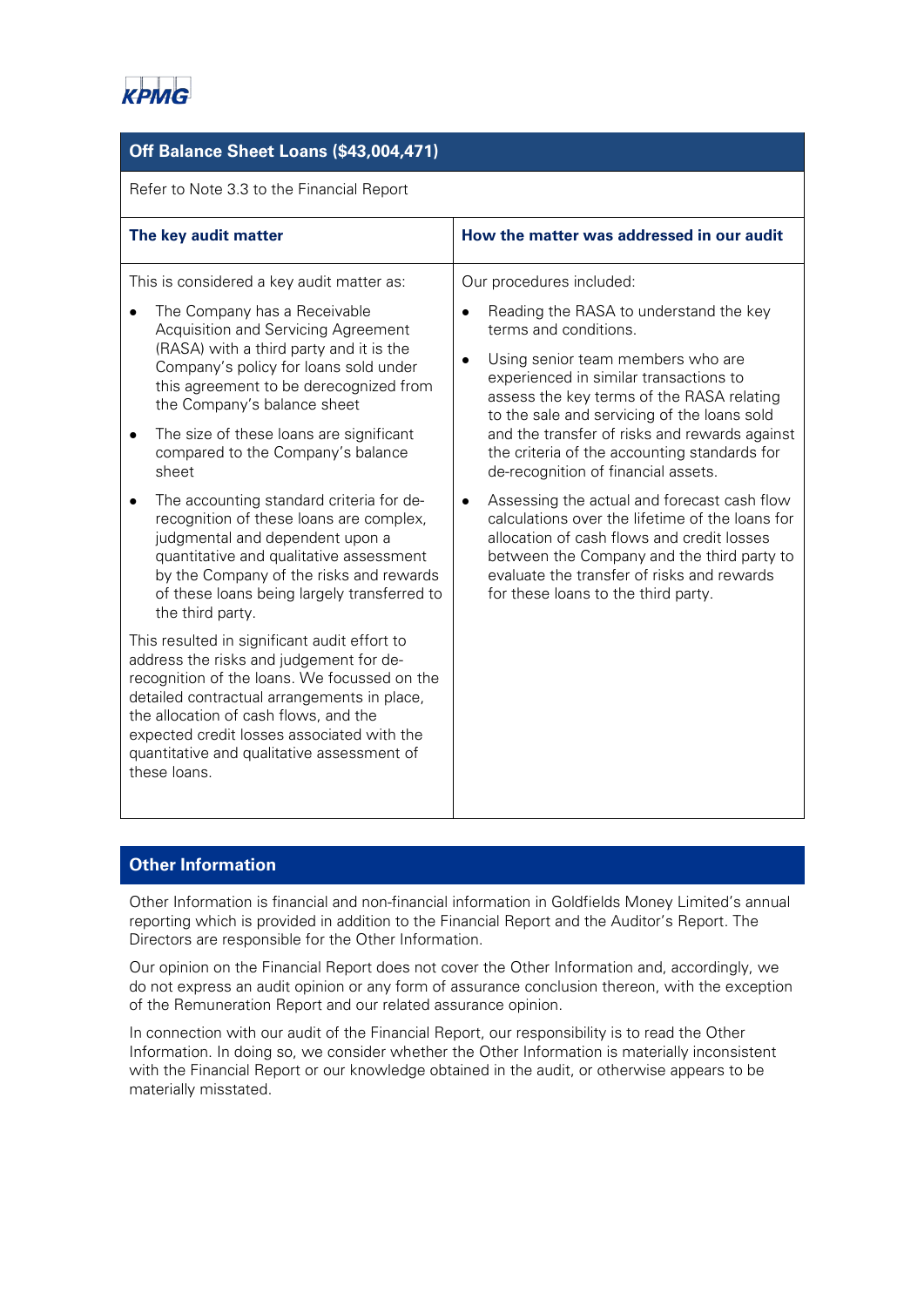

We are required to report if we conclude that there is a material misstatement of this Other Information, and based on the work we have performed on the Other Information that we obtained prior to the date of this Auditor's Report we have nothing to report.

### **Responsibilities of the Directors for the Financial Report**

The Directors are responsible for:

- preparing the Financial Report that gives a true and fair view in accordance with Australian Accounting Standards and the Corporations Act 2001
- implementing necessary internal control to enable the preparation of a Financial Report that gives a true and fair view and is free from material misstatement, whether due to fraud or error
- assessing the Company's ability to continue as a going concern and whether the use of the going concern basis of accounting is appropriate. This includes disclosing, as applicable, matters related to going concern and using the going concern basis of accounting unless they either intend to liquidate the Company or to cease operations, or have no realistic alternative but to do so.

### **Auditor's responsibilities for the audit of the Financial Report**

Our objective is:

- to obtain reasonable assurance about whether the Financial Report as a whole is free from material misstatement, whether due to fraud or error; and
- to issue an Auditor's Report that includes our opinion.

Reasonable assurance is a high level of assurance, but is not a guarantee that an audit conducted in accordance with Australian Auditing Standards will always detect a material misstatement when it exists.

Misstatements can arise from fraud or error. They are considered material if, individually or in the aggregate, they could reasonably be expected to influence the economic decisions of users taken on the basis of the Financial Report.

A further description of our responsibilities for the audit of the Financial Report is located at the Auditing and Assurance Standards Board website at:

http://www.auasb.gov.au/auditors\_responsibilities/ar2.pdf This description forms part of our Auditor's Report.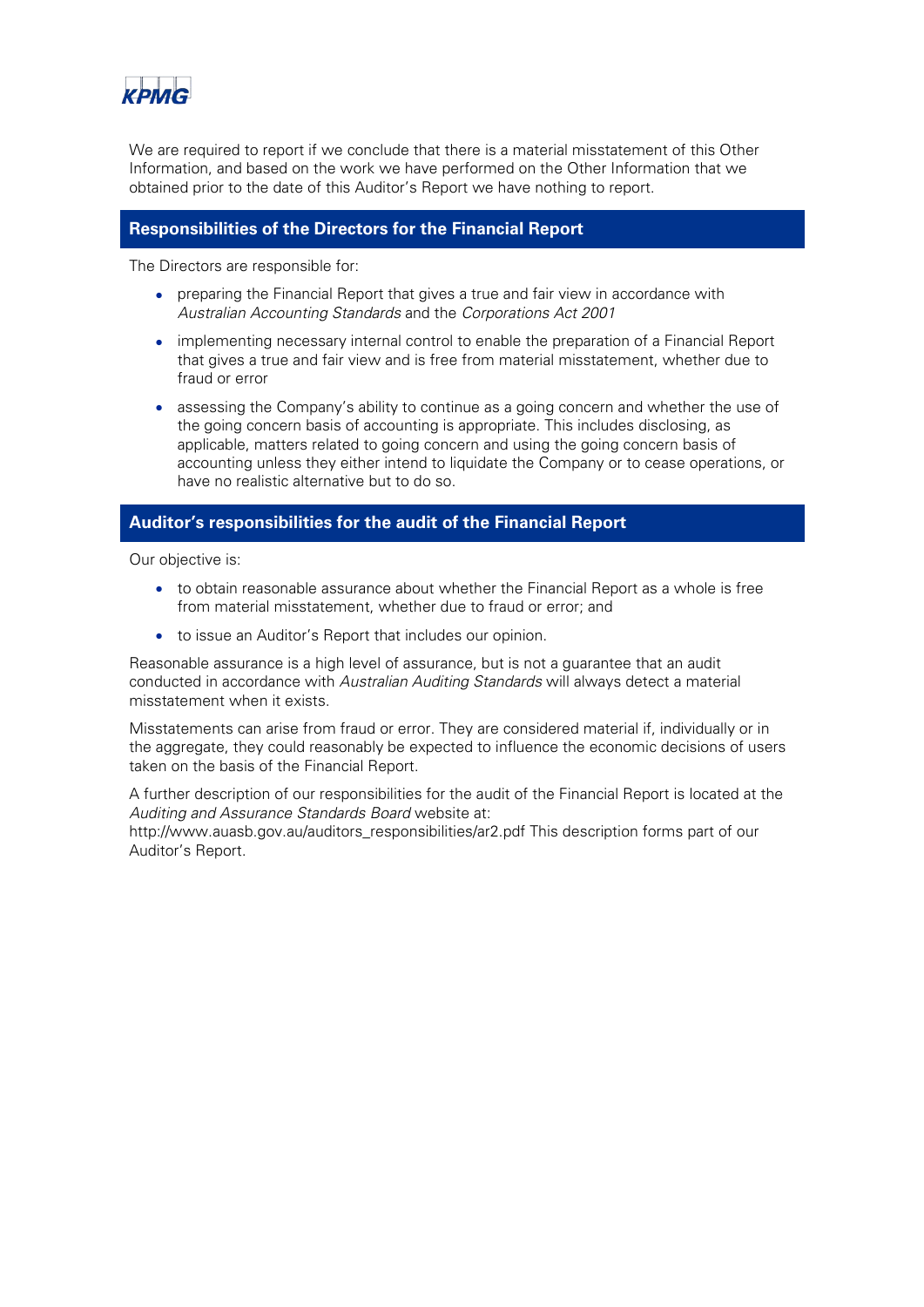

### **Report on the Remuneration Report**

### **Opinion**

In our opinion, the Remuneration Report of Goldfields Money Limited for the year ended 30 June 2018 complies with Section 300A of the Corporations Act 2001.

### **Directors' responsibilities**

The Directors of the Company are responsible for the preparation and presentation of the Remuneration Report in accordance with Section 300A of the Corporations Act 2001.

### **Our responsibilities**

We have audited the Remuneration Report included in pages 12 to 21 of the Directors' report for the year ended 30 June 2018.

Our responsibility is to express an opinion on the Remuneration Report, based on our audit conducted in accordance with Australian Auditing Standards.

KPMC+<br>KPMG<br>Mana 7mini

Maria Trinci Partner Perth 29 August 2018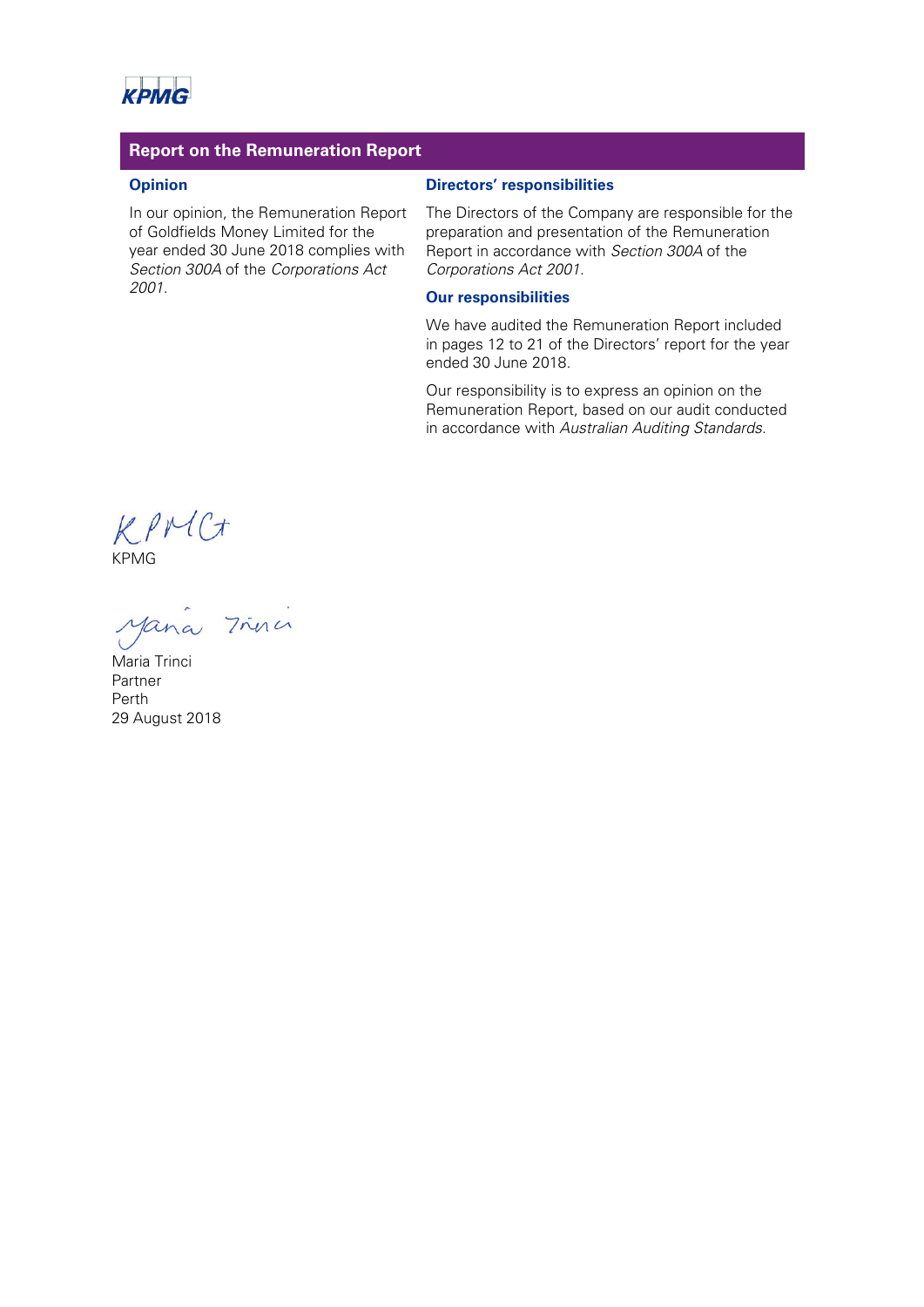# ADDITIONAL ASX INFORMATION

Additional information required by the Australian Stock Exchange Ltd and not shown elsewhere in this report is as follows. The information is current as at 27 August 2018.

### (a) Distribution of equity securities

| Spread of holdings |         | Number<br>of<br>holders | Number of<br>Percentage of<br>total issued<br>units<br>capital |        |
|--------------------|---------|-------------------------|----------------------------------------------------------------|--------|
| $1 -$              | 1,000   | 51                      | 29,697                                                         | 0.115  |
| $1,001 -$          | 5.000   | 1,606                   | 3,859,554                                                      | 14.898 |
| $5,001 -$          | 10,000  | 49                      | 383,850                                                        | 1.482  |
| $10,001 -$         | 100,000 | 112                     | 3,659,870                                                      | 14.127 |
| 100,001+           |         | 28                      | 17,974,095                                                     | 69.379 |
| TOTAL              |         | 1.846                   | 25,907,066                                                     | 100 %  |

#### (b) Twenty largest holders of quoted equity securities

| Rank           | Shareholder                                                                  | Number of  | Percentage |
|----------------|------------------------------------------------------------------------------|------------|------------|
|                |                                                                              | units      | of issued  |
|                |                                                                              |            | capital    |
| $\mathbf{1}$   | <b>AOYIN GROUP LIMITED</b>                                                   | 2,975,195  | 11.48      |
| $\overline{2}$ | FIRSTMAC HOLDINGS LIMITED                                                    | 2,757,521  | 10.64      |
| 3              | ONE MANAGED INVT FUNDS LTD <aura< td=""><td></td><td></td></aura<>           |            |            |
|                | SPECIAL OPPS FUND VIII>                                                      | 2,752,145  | 10.62      |
| 4              | HSBC CUSTODY NOMINEES (AUSTRALIA)                                            |            |            |
|                | <b>LIMITED</b>                                                               | 1,696,512  | 6.55       |
| 5              | LORD OF W HOLDINGS PTY LTD <schebesta< td=""><td></td><td></td></schebesta<> |            |            |
|                | FAMILY A/C>                                                                  | 1,570,000  | 6.06       |
| 6              | CS THIRD NOMINEES PTY LIMITED <hsbc cust<="" td=""><td></td><td></td></hsbc> |            |            |
|                | NOM AU LTD 13 A/C>                                                           | 1,150,000  | 4.44       |
| $\overline{7}$ | MR WAYNE HOSKING + MISS BERNADETTE                                           |            |            |
|                | WILLIAMS <the a="" c="" fund="" hosking="" super=""></the>                   | 1,040,000  | 4.01       |
| 8              | GOLDFIELDS MONEY INVESTMENTS PTY LTD                                         |            |            |
|                | <goldfields a="" c="" invest="" money=""></goldfields>                       | 450,000    | 1.74       |
| 9              | SANTINO HOLDINGS PTY LTD <maria varoli<br="">SUPER FUND A/C&gt;</maria>      | 436,600    | 1.69       |
| 10             | <b>BFAPTYLTD</b>                                                             |            |            |
|                |                                                                              | 378,709    | 1.46       |
| 11             | QUOTIDIAN NO 2 PTY LTD                                                       | 360,000    | 1.39       |
| 12             | KEMAST INVESTMENTS PTY LTD <s 2="" a="" c="" f="" no=""></s>                 | 350,000    | 1.35       |
| 13             | SIMON PETER LYONS & JENNIFER CORAL LYONS                                     | 258,000    | 1.00       |
| 14             | PARKFIELD BELLS PTY LTD                                                      | 256,449    | 0.99       |
| 15             | ALPHA INVESTMENT HOLDINGS PTY LTD                                            |            |            |
|                | <alpha a="" c="" investment=""></alpha>                                      | 241,687    | 0.93       |
| 16             | PILGRIM PTY LTD <pilgrim a="" c="" fund="" super=""></pilgrim>               | 222,500    | 0.86       |
| 17             | MR BRETT DONALD RICHARDS + MRS LINDA                                         |            |            |
|                | MARY RICHARDS <richards a="" c="" fund="" super=""></richards>               | 200,000    | 0.77       |
| 18             | MR PETER BOYNE + MRS JUDITH KAYE BOYNE                                       |            |            |
|                | <boyne a="" c="" fund="" super=""></boyne>                                   | 185,000    | 0.71       |
| 19             | RIVERGLEN NOMINEES PTY LTD <bain family<="" td=""><td></td><td></td></bain>  |            |            |
|                | S/F A/C                                                                      | 160,000    | 0.62       |
| 20             | MR CHARLES ANTHONY MORGAN + MRS JILLIAN                                      |            |            |
|                | JANE MORGAN <morgan a="" c="" fund="" super=""></morgan>                     | 156,000    | 0.60       |
|                | <b>TOTAL</b>                                                                 | 17,596,318 | 67.92      |